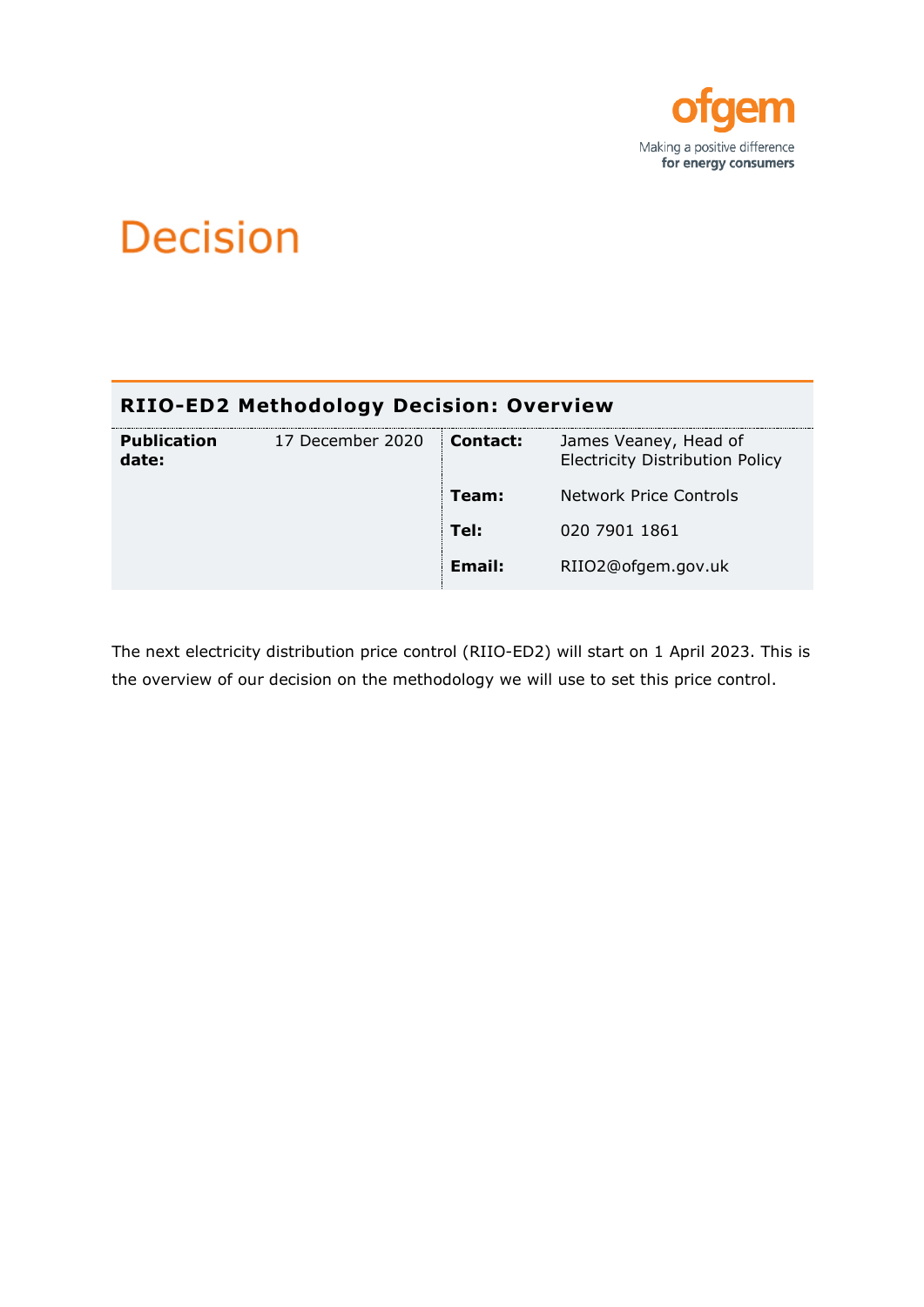© Crown copyright 2020

The text of this document may be reproduced (excluding logos) under and in accordance with the terms of the **[Open Government Licence](http://www.nationalarchives.gov.uk/doc/open-government-licence/version/3/)**.

Without prejudice to the generality of the terms of the Open Government Licence the material that is reproduced must be acknowledged as Crown copyright and the document title of this document must be specified in that acknowledgement.

Any enquiries related to the text of this publication should be sent to Ofgem at:

10 South Colonnade, Canary Wharf, London, E14 4PU. Alternatively, please call Ofgem on 0207 901 7000.

This publication is available at [www.ofgem.gov.uk.](https://ofgemcloud.sharepoint.com/sites/PC/Shared%20Documents/Templates/www.ofgem.gov.uk) Any enquiries regarding the use and re-use of this information resource should be sent to: [psi@nationalarchives.gsi.gov.uk](mailto:psi@nationalarchives.gsi.gov.uk)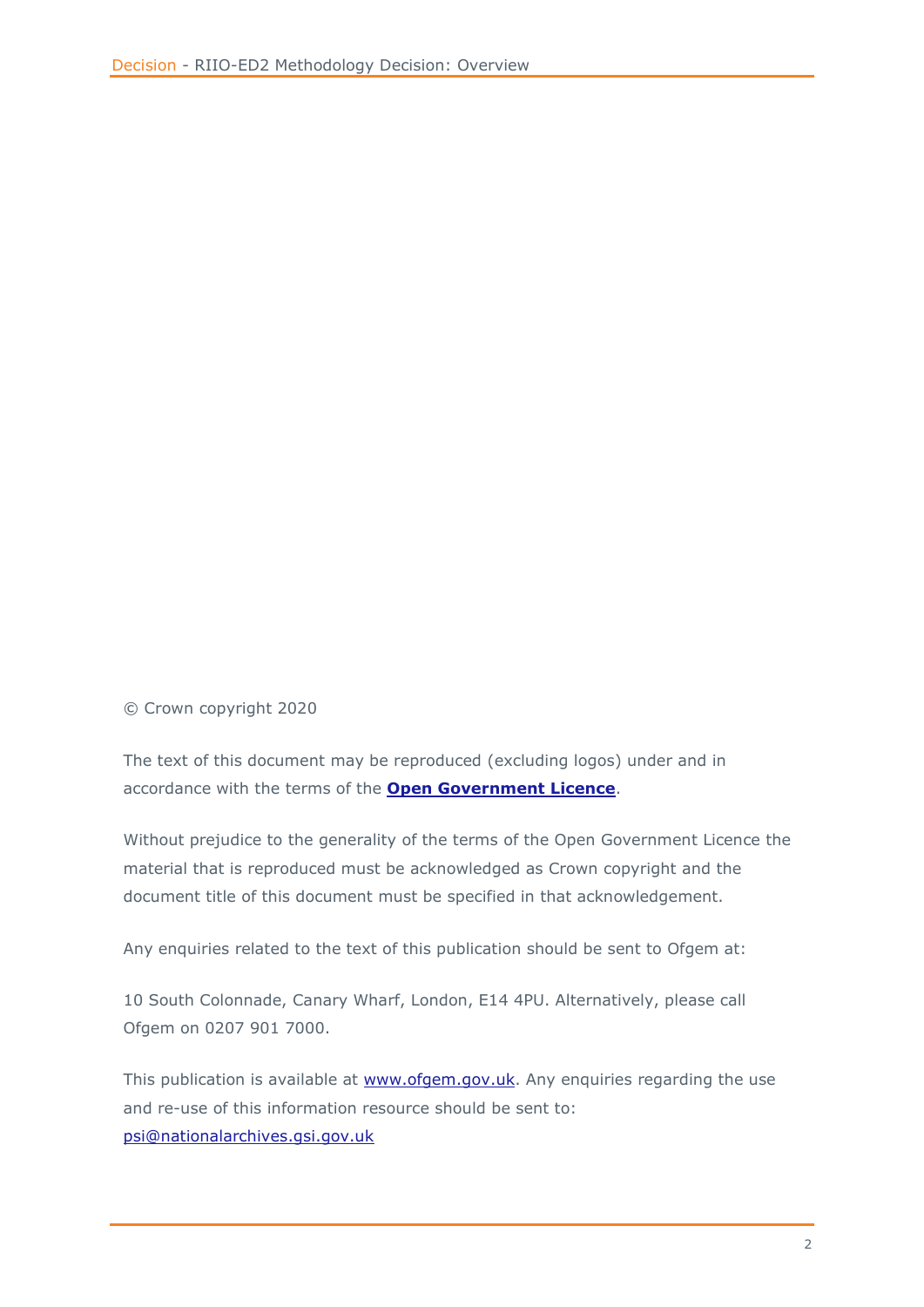# **Contents**

| <b>Foreword</b>                                | 4  |
|------------------------------------------------|----|
| 1. RIIO-ED2 Methodology Decision at a Glance   | 6  |
| 2. Context for RIIO-ED2                        | 13 |
| 3. The RIIO-ED2 process                        | 20 |
| 4. Enabling Net Zero                           | 28 |
| Strategic Investment for Net Zero              | 29 |
| Net Zero re-opener                             | 40 |
| Innovation                                     | 44 |
| 5. A smart, flexible energy system             | 51 |
| Introduction                                   | 51 |
| Modernising Energy Data                        | 52 |
| Regulating DSO functions                       | 56 |
| Changing roles and responsibilities            | 62 |
| A whole system approach                        | 67 |
| <b>Appendices</b>                              | 76 |
| Appendix 1 DSO roles and baseline expectations |    |
| Appendix 2 Glossary                            | 89 |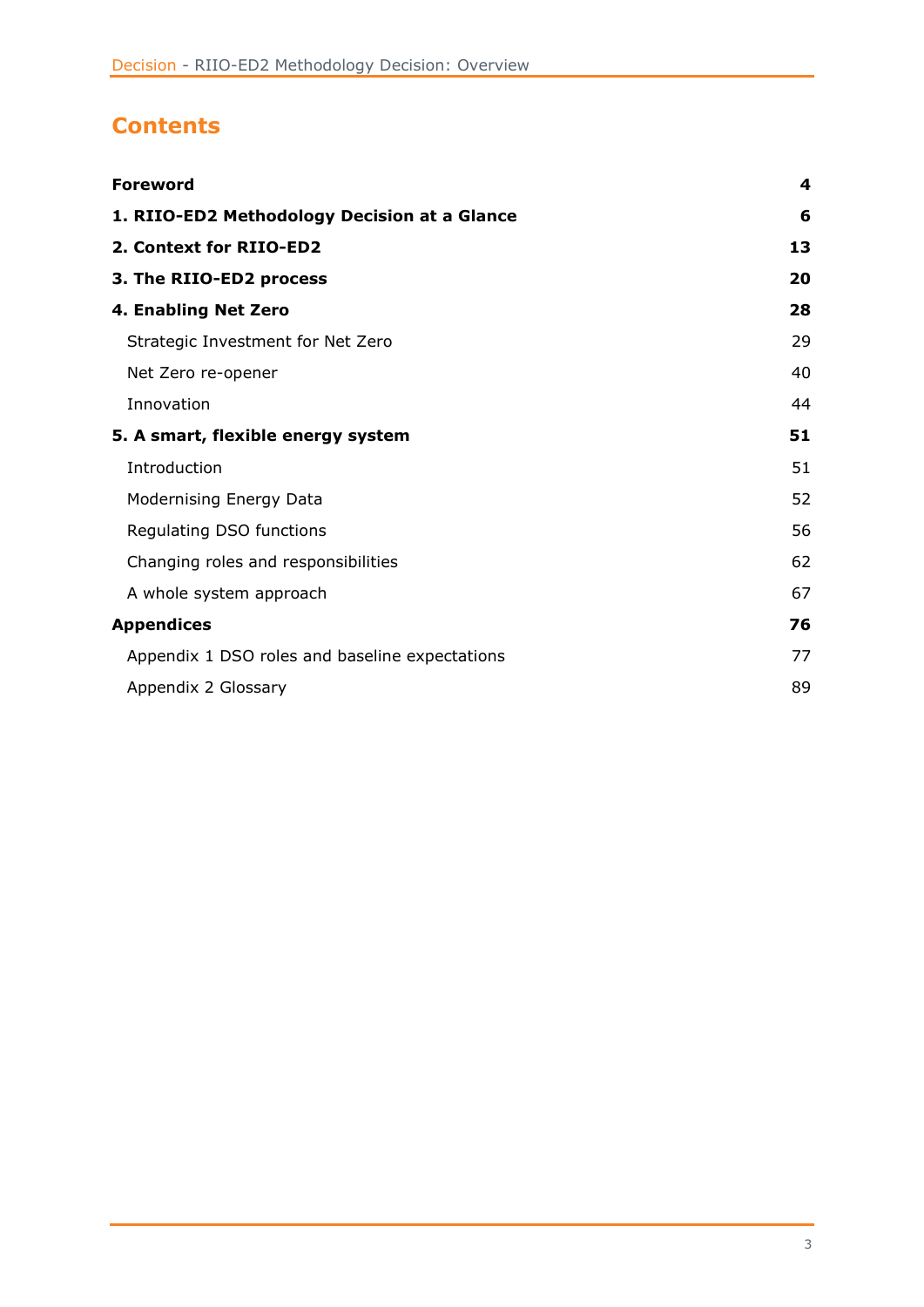# <span id="page-3-0"></span>**Foreword**

The next electricity distribution price control (RIIO-ED2) will cover the five-year period to 31 March 2028. During this time, there will be significant change in how we generate and use energy as we progress towards Net Zero carbon emissions.

In December 2020, the Committee on Climate Change announced the 6th Carbon Budget<sup>[1](#page-3-1)</sup> in which they recommended that  $60\%$  of the necessary emissions reduction to 2050 will need to be achieved in the next 15 years. This comes in the wake of the UK Government's 10 Point Plan for a Green Industrial Revolution, $<sup>2</sup>$  $<sup>2</sup>$  $<sup>2</sup>$  which sets out the steps</sup> they are taking to support the continued decarbonisation of power, the electrification of most surface transport, and the move to low carbon energy sources for heat. The Scottish Government have adopted a target for Net Zero by 2045 and in December 2020 published an update<sup>[3](#page-3-3)</sup> to their Climate Change Plan laying out a vision for each sector of their economy out to 2032.

We expect further announcements of policy ambitions from the devolved and local governments in the months ahead and will continue to work closely with the UK and devolved governments, industry and wider stakeholders to play our part in their delivery.

Network operators will need to play a proactive role in ensuring the local grids are ready for the Net Zero transition. They will need to plan to accommodate increasing demand that will come from the electrification of heating and transport, while accounting for and maximising the potential of these and other new technologies to provide system flexibility and limit the need for network upgrades. We also expect them to identify and take steps to minimise the impact that uncertainty might have on consumers. At the same time, they must maintain reliable networks, offer great service and protect consumers that are most vulnerable.

We are conscious that the economic impact of COVID-19 makes the affordability of the energy system transition an even more pressing concern for consumers. Our price controls need to respond to this, as well as enable the system of the future.

As the regulator of the gas and electricity markets we therefore have two equally important challenges - to protect today's consumers to make sure they get a fair deal, and to protect consumers both today and in the future by tackling climate change. In

<span id="page-3-1"></span><sup>1</sup> <https://www.theccc.org.uk/publication/sixth-carbon-budget/>

<span id="page-3-2"></span><sup>2</sup> <https://www.gov.uk/government/publications/the-ten-point-plan-for-a-green-industrial-revolution>

<span id="page-3-3"></span><https://www.gov.scot/policies/climate-change/latest/>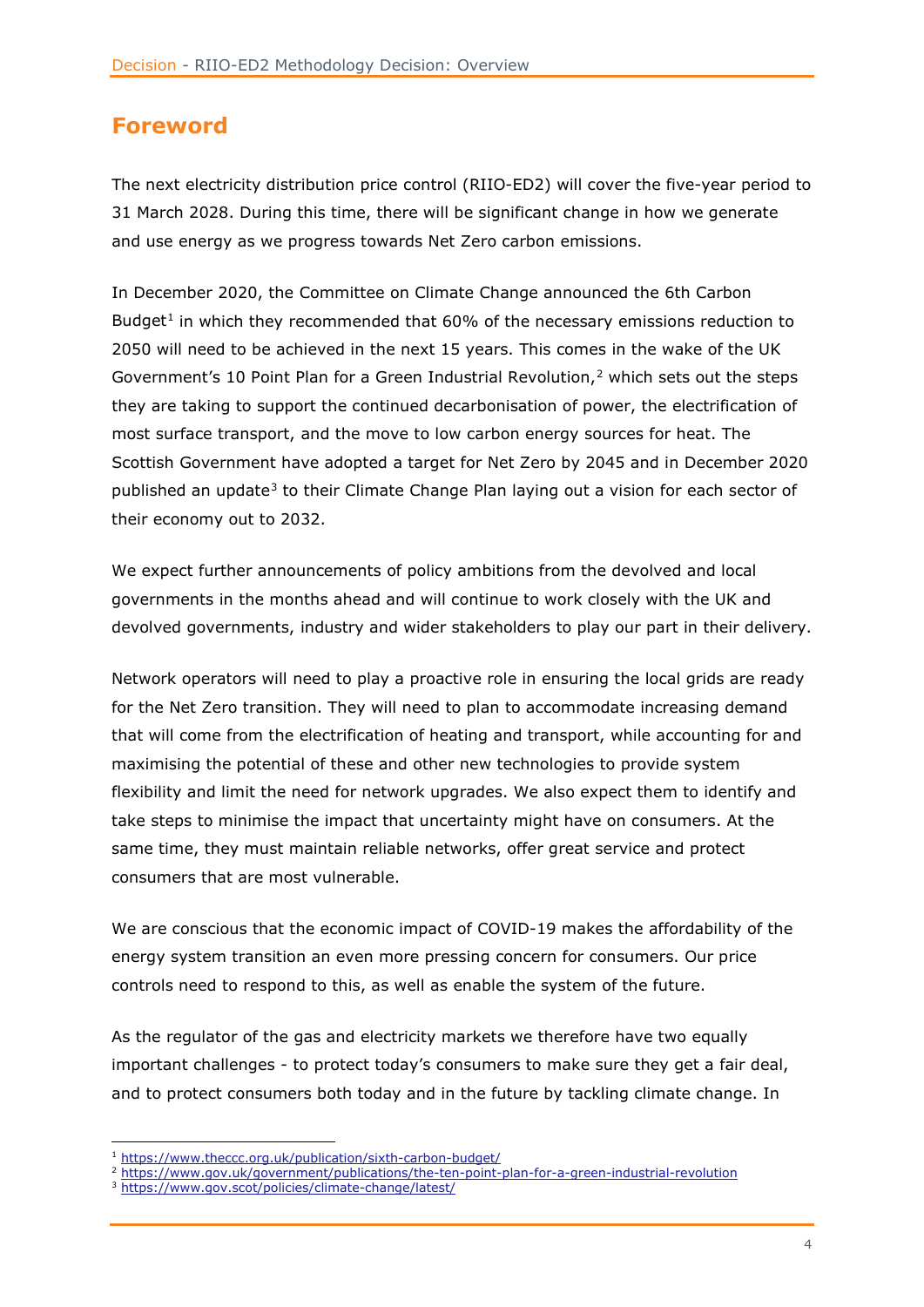February this year, we published our Decarbonisation Action Plan, $4$  which sets out the actions we will take to support the transition to Net Zero. We committed to make the network price control regulatory regime more adaptive to deliver the most effective transition to Net Zero at lowest cost to existing and future consumers.

Although binding commitments to meeting the Net Zero target have been made, there remain different pathways that could be taken. Some aspects are more certain – for example the transition to electric vehicles instead of petrol and diesel cars and vans, in response to the government's announcement to end sales of new combustion engine vehicles by 2030. This will create significantly more electricity demand, although here network upgrades can mostly be avoided by maximising the opportunities for flexible charging. Other aspects are less certain – in particular, how our homes will be heated. Although the 10 point plan is targeting a rollout of 600,000 heat pumps a year by 2028, there is still a degree of uncertainty about the extent to which electricity will be the prime source of heating for most homes, and how much improvement there will be in the energy efficiency of properties. In addition, there will be new and changing patterns of demand. For example, Great Britain continues to experience the COVID-19 crisis and our requirements for energy may change as we adapt to new patterns of work and life. Network companies must proactively identify and account for these changes in how they plan and operate their networks.

This is why the RIIO-ED2 price control must be adaptable. In two years' time we will set allowances for investment in the networks, but we must do so in a way that enables spending plans to flex so that any pathway to Net Zero can be supported, while ensuring appropriate protections are in place for consumers. This adaptability may also need to extend to the services and functions we expect the companies to deliver and perform, as a better understanding emerges of how the future energy system will operate and what consumers require from it.

<span id="page-4-0"></span><sup>4</sup> <https://www.ofgem.gov.uk/publications-and-updates/ofgem-s-decarbonisation-action-plan>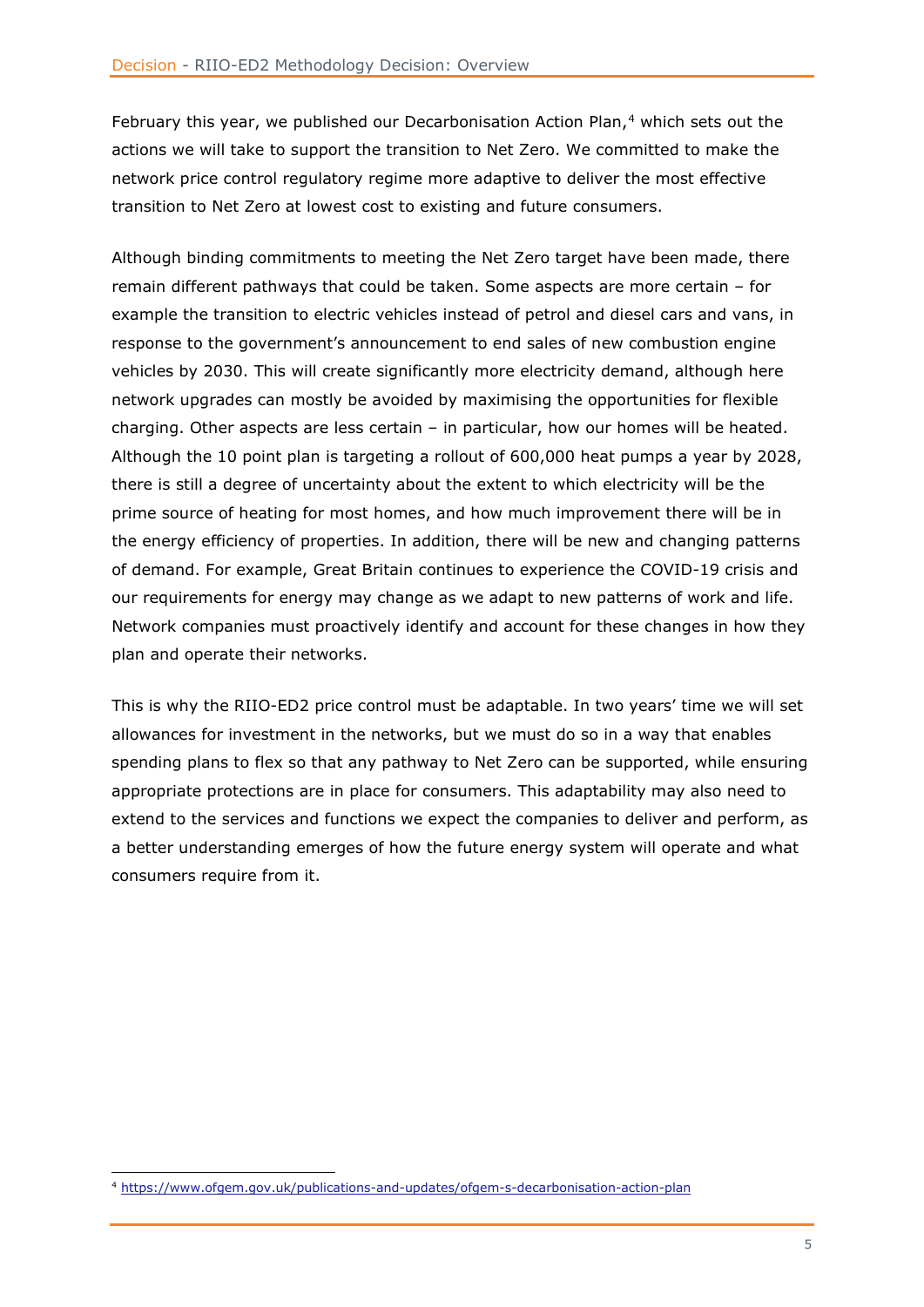# <span id="page-5-0"></span>**1. RIIO-ED2 Methodology Decision at a Glance**

- 1.1 We have designed the RIIO-ED2 methodology to support Net Zero targets while keeping the cost to existing and future consumers as low as possible. We consider that this is best achieved by optimising efficiencies across the entire energy system.
- 1.2 Enabling Net Zero will require investment in new infrastructure, the full utilisation of flexibility resources that are becoming increasingly available in a more decentralised energy system, plus the smart use of technology and data.
- 1.3 It will also need the owners of the networks to change how they plan, develop and operate their assets. At the same time, consumers will still require a reliable supply of electricity and support when they need additional services. A considerable portion of the energy bill is used to pay for the distribution networks, so it is important that we use all of our regulatory tools to keep these costs as low as possible.
- 1.4 We are implementing new arrangements in RIIO-ED2 to support Net Zero targets. These will sit alongside a programme of work to enable a smarter and more flexible energy system. These topics are the focus of this overview document and our proposals are summarised below.
- 1.5 In addition, we are publishing two Annexes. One details the range of services that we will require the electricity Distribution Network Operators (DNOs) to deliver and how we will incentivise their performance (Annex 1: Delivering value for money services for consumers). The other describes the regulatory tools and methods we will use to ensure that the costs that consumers pay are as efficient as possible (Annex 2: Keeping bills low for consumers). A short summary of our decisions and next steps in both of these areas is provided later in this chapter.

### **Supporting Net Zero**

1.6 DNOs were able to undertake investment ahead of demand in previous price controls, however there may have been factors that restricted their willingness to do so. For RIIO-ED2 we are taking active measures to encourage the investment that will be required to support Net Zero. These will involve clearer guidance on when and how companies should undertake anticipatory investment where there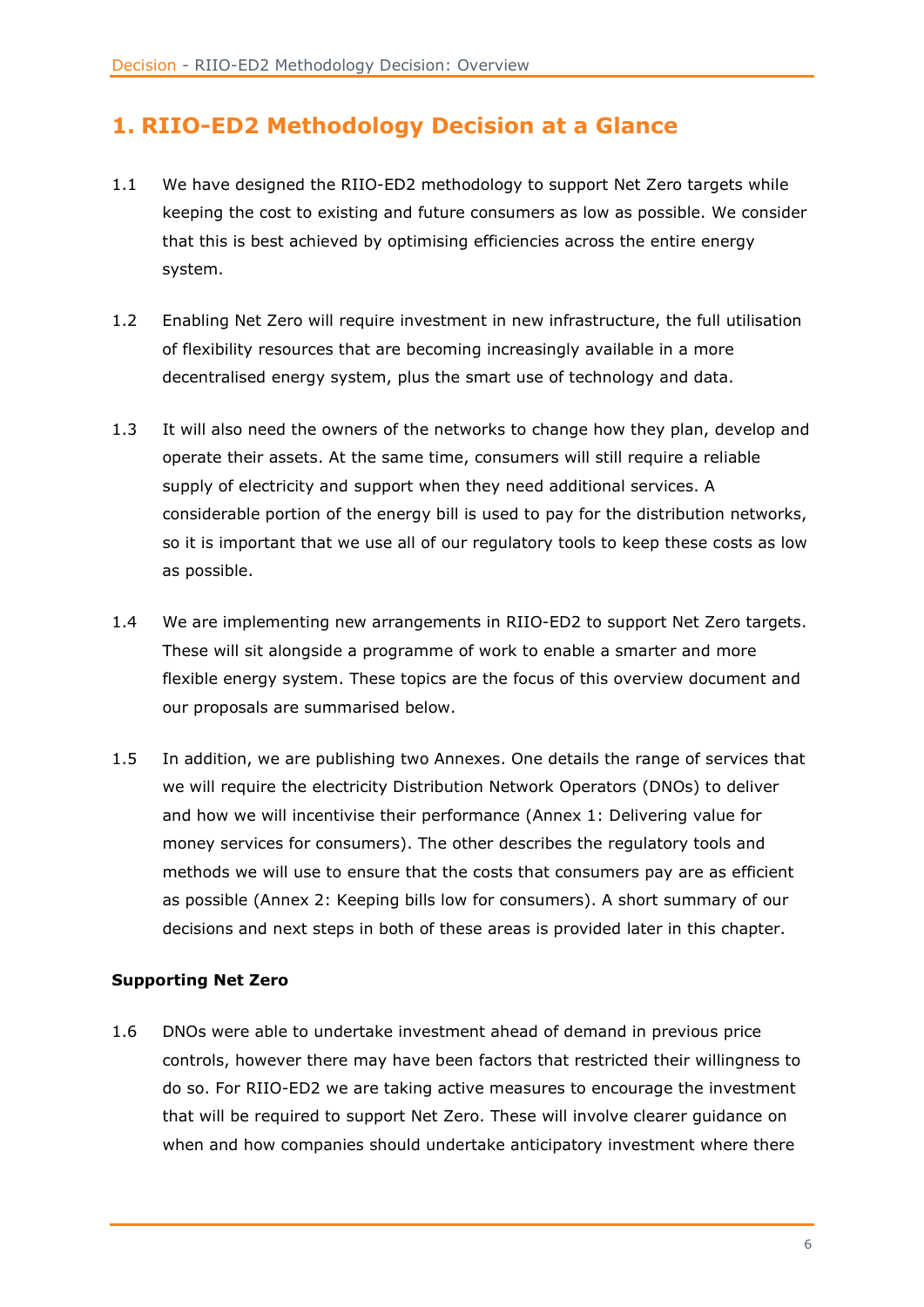is significant uncertainty, and through the introduction of new mechanisms to ensure the price control can adapt to changing requirements.

- 1.7 We will therefore be setting out in our updated Business Plan Guidance (to be published in January 2021), the Net Zero pathways that DNOs should take into account in developing their investment plans. We encourage DNOs to engage with stakeholders to establish how these scenarios will materialise at a local level, and such engagement should include the consideration of any other factors that may reflect regional drivers for growth. We have highlighted the type of evidence that might be useful to support proposals for investment emerging from this engagement. We are also signalling the arrangements the industry will need to have in place to ensure that regional plans support a credible forecast of demand at a national level.
- 1.8 The above-mentioned pathways are consistent with Net Zero targets and have taken into account the Government's recent 10 Point Plan for a Green Industrial Revolution. The 10 Point Plan includes critical steps towards achieving Net Zero, notably the phase out of petrol and diesel cars and vans.
- 1.9 The electrification of heat and transport will lead to a very large increase in demand for electricity and therefore investment in network capacity will ultimately be needed. But what is uncertain is by how much demand will increase, particularly at peak times. Much will depend on the rate of uptake of new technologies and how they are used, with smart controls and charging arrangements offering the potential to minimise increases to peak demand. Also, DNOs already have options available to them that enable network constraints to be addressed while avoiding or deferring the need for investment in new capacity. We expect the range and effectiveness of these alternative options to increase, but we cannot be certain by how much. The challenge of Net Zero will require concerted effort over the coming three decades. This price control spans a critical period – network companies cannot wait for everything to become clear but must proactively manage those uncertainties.
- 1.10 We consider that the best way to facilitate the type of investment likely to be needed on the local grids is through a combination of baseline allowances and agile uncertainty mechanisms. This will ensure spending plans can flex to meet the level of reasonably anticipated demand, rather than being fixed to a single view of the future formed at a point in time when there is uncertainty about future requirements.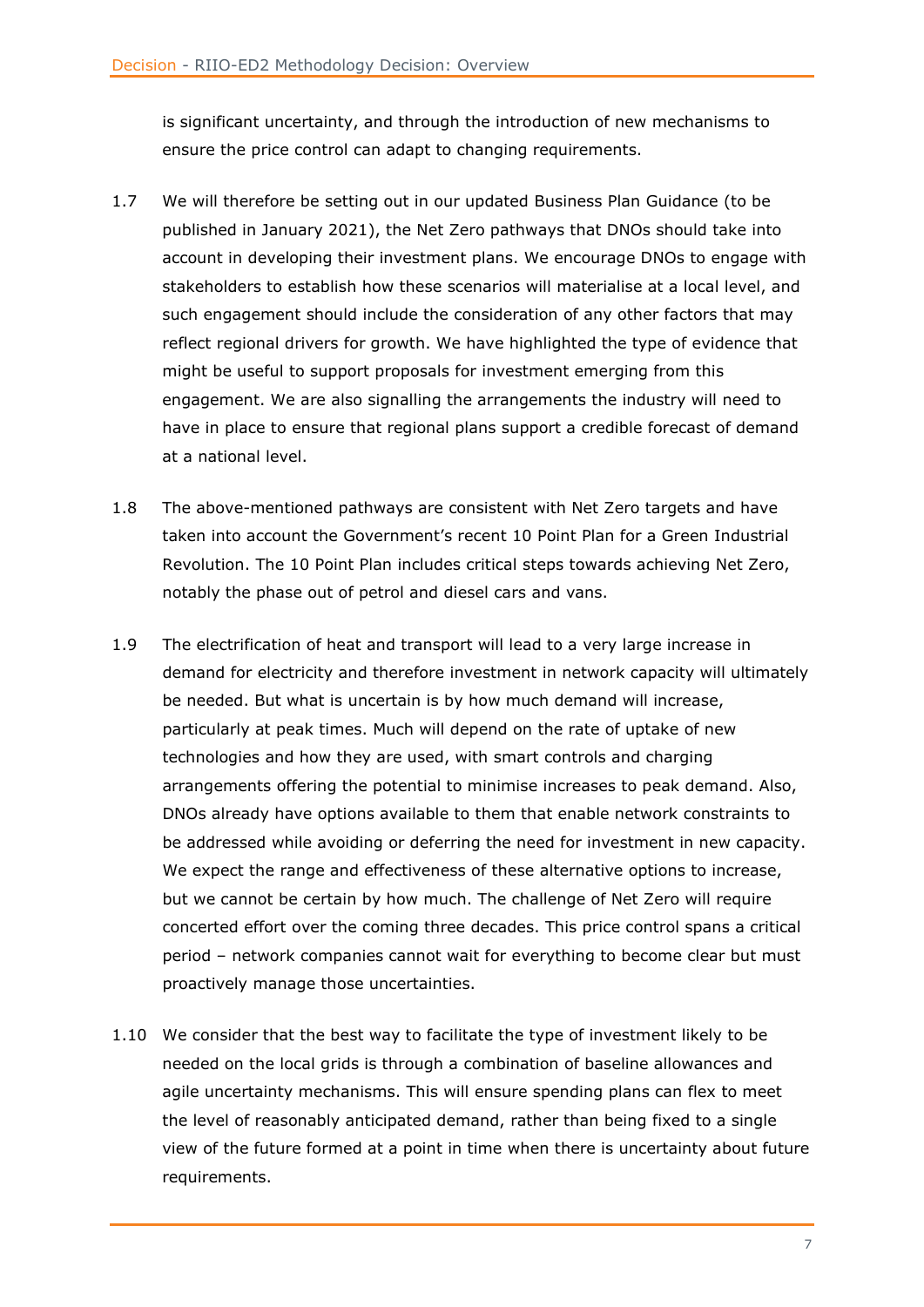- 1.11 Our preferred approach is to ensure that, where strategic investment has been identified and agreed as needed to enable Net Zero readiness, such investment does indeed happen. We also want to ensure that network companies can respond to future demand as it becomes clearer. To do this we will allocate baseline allowances, and consider both price control deliverables and the development of an uncertainty mechanism that automatically adjusts revenues in line with expenditure incurred, thereby reducing the delay associated with in-period, administrative decision-making on adjustments to revenue. At this stage we are not making a decision to have an automatic uncertainty mechanism. Our decision on this will depend on whether such a mechanism can be designed in a way that does not expose consumers to a disproportionate risk of higher costs.
- 1.12 If we decide to have an automatic uncertainty mechanism it would be used to enable the price control to adapt to relatively small deviations from forecast assumptions. However, there could be more significant changes to the requirements that are placed on the energy system, including network companies, and these may require a more extensive adjustment to the price control. To ensure RIIO-ED2 can adapt to these changes, we will have a toolkit of uncertainty mechanisms including a Net Zero re-opener, to keep pace with changes in the wider policy and technological environment.
- 1.13 We note that much of the increase in demand, especially from electric vehicles (EVs), can occur off-peak, and networks should plan for and seek to maximise this. However, when network constraints are anticipated to arise, we expect DNOs to first consider whether flexibility, including energy efficiency measures and Demand Side Response (DSR), would provide a more economic and efficient solution than network reinforcement. Building additional capacity to meet a longer-term forecast of demand may sometimes be the most efficient approach, but this also creates some risk of consumers paying for assets that are not needed. We will therefore require persuasive justification for proposals for physical investment in new capacity to meet demand growth over the longer-term, including an assessment of the costs and benefits of such an approach to network investment. Where there is less risk of unnecessary investment, and in light of the size of the challenge ahead, where the endpoint is more certain (eg the requirement for electrified heating in areas of the country not currently served by gas), network companies are encouraged to take a view of the cumulative work requirements for Net Zero and plan accordingly.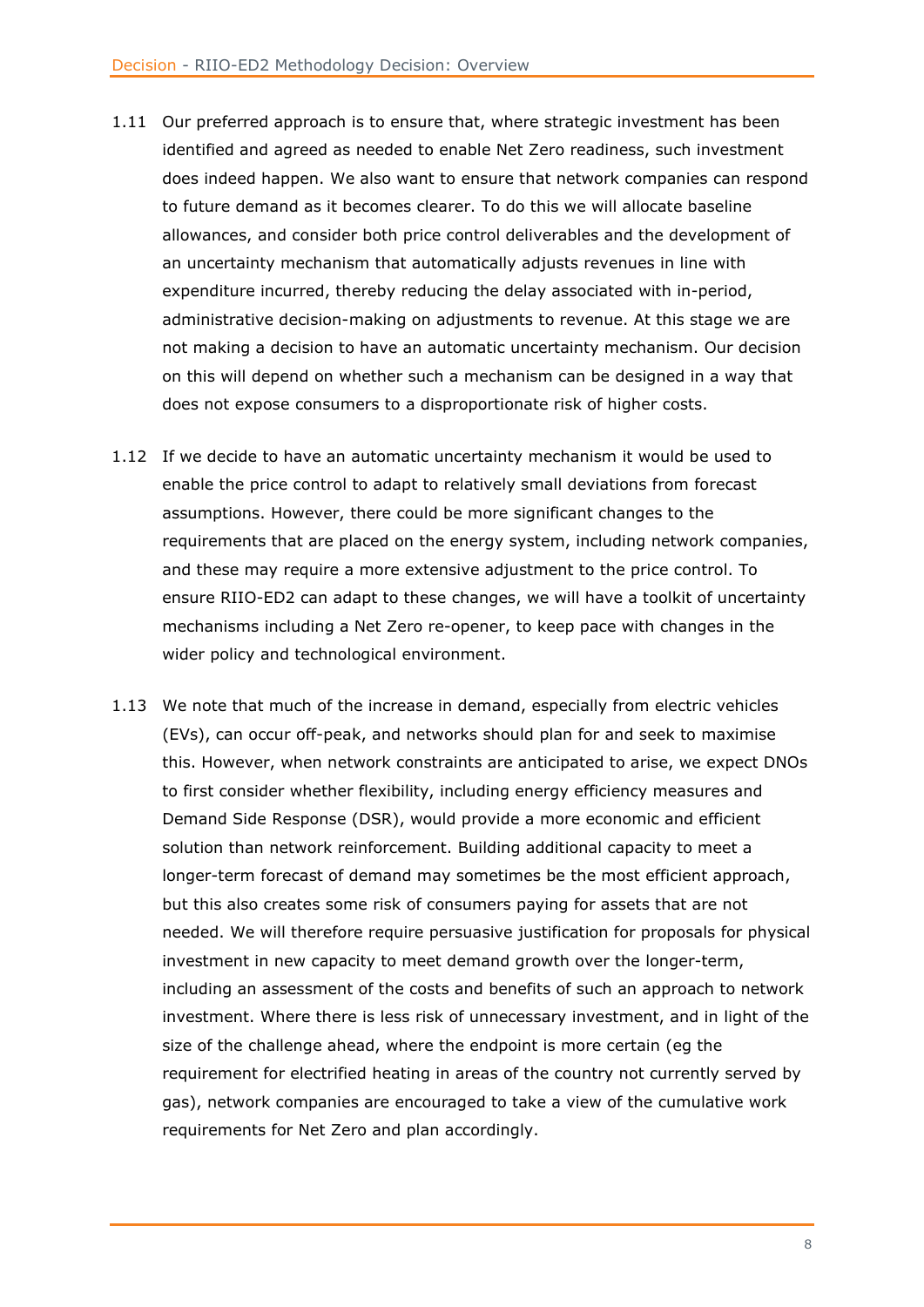1.14 We also recognise that significant support is needed for research and development and trials of innovative technologies and operational practices that might enable the decarbonisation of heat and transport at a lower cost than might otherwise be the case. We are retaining a strong innovation stimulus, including the introduction of a Strategic Innovation Fund (SIF) and the retention of direct innovation funding for DNOs via the Network Innovation Allowance (NIA) to help address issues related to the energy system transition and/or consumer vulnerability.

# **A smart and flexible energy system**

- 1.15 The efficient operation of the energy system at all voltages is essential if Net Zero targets are to be met at the lowest cost. This will require changes in how the distribution networks are operated in order to maximise the value that flexibility resources can offer.
- 1.16 Accessible and digitalised data on how the networks are being used is vital to enable providers of new and innovative services the opportunity to meet system needs. Much of this data is held by DNOs and we are introducing new licence conditions to ensure there is consistency across the type of data they collect and how they provide access to it, including a requirement to comply with best practice principles. DNOs have the opportunity to transform their data and monitoring capabilities in order to maximise system efficiencies, and we will need to retain flexibility within the price control so that requirements around digital and data capabilities can evolve over time.
- 1.17 DNOs are increasingly performing a number of Distribution System Operation (DSO) functions, although there is a lack of consistency in how different DNOs carry out these activities. In RIIO-ED2, we are providing clarity on our expectations for these functions and putting in place an assessment framework with incentives on DNOs depending on how they perform.
- 1.18 As the energy system transitions to one that is smarter, more flexible and increasingly decentralised, new activities and ways of operating will emerge. This will provide DNOs with the opportunity to undertake measures that will proactively curb anticipated growth in system peaks. We are interested in understanding what actions the DNOs may be able take and how the price control can enable these.
- 1.19 Through their delivery of DSO functions, DNOs have helped flexibility markets in Great Britain to grow. However, it is important that we have the right institutional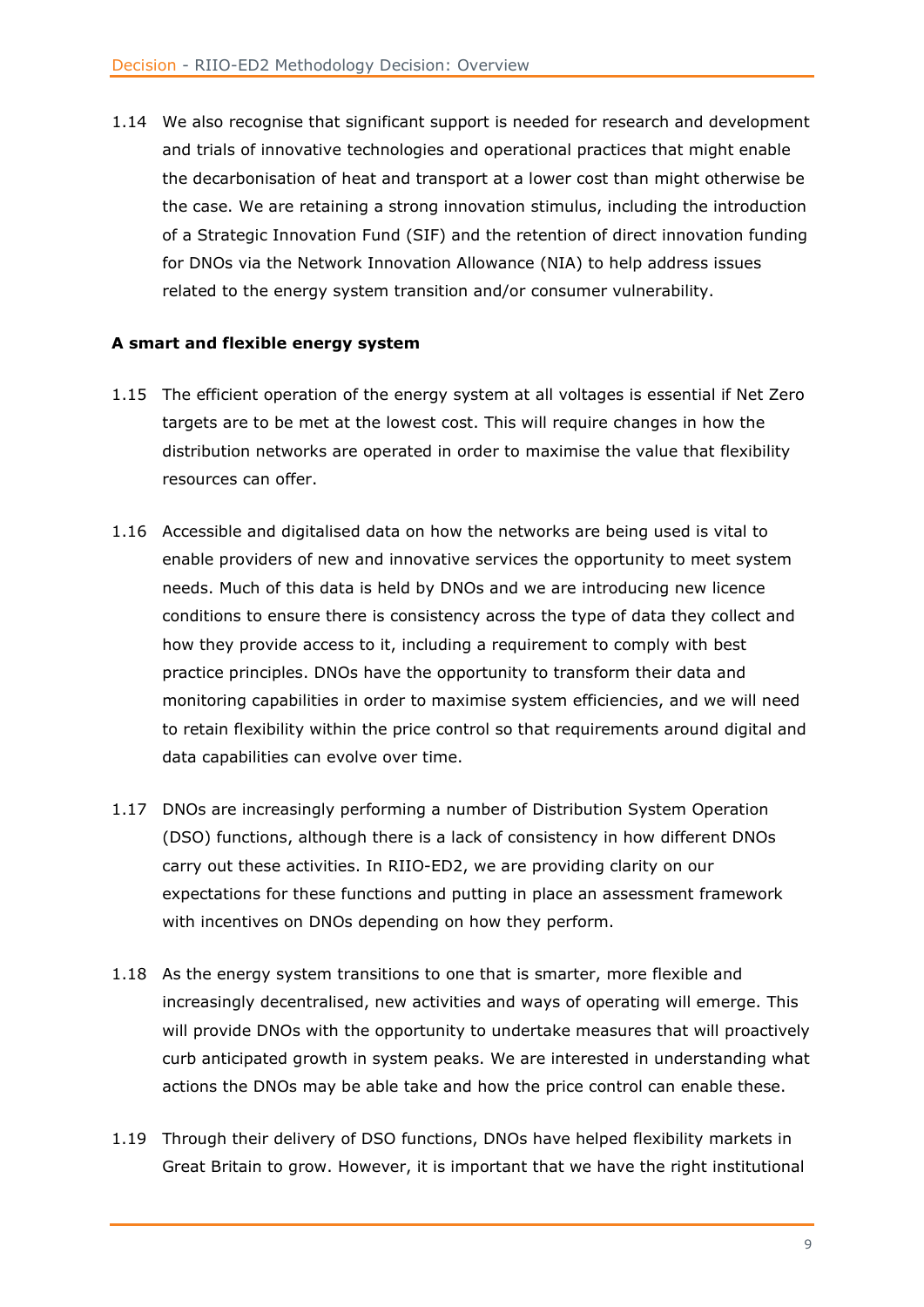arrangements in place so that whole system efficiencies are optimised over the longer-term. We will be kicking off a strategic DSO work programme<sup>[5](#page-9-0)</sup> in early 2021 that will review the industry structure and likely requirements for a future energy system that will become more decentralised.

- 1.20 The outcome of this review may require us to make changes within RIIO-ED2 to some of the arrangements concerning DSO functions. Therefore, we intend to put in place arrangements as part of RIIO-ED2 that will allow for changes to be made.
- 1.21 In carrying out their activities in RIIO-ED2, DNOs will need to act in line with their strategy to drive efficiencies across the whole system while delivering net benefits for consumers in the sector. We will provide innovation funding to support this and arrangements within the period to reassign funding if solutions are better delivered by other networks. Where appropriate, these arrangements will replicate those we have introduced in the gas and electricity transmission sectors.<sup>[6](#page-9-1)</sup>

# **Delivering value for money services for consumers**

- 1.22 The outputs and incentives we are setting for RIIO-ED2 will focus DNOs on delivering the services that matter to current and future consumers, as well as minimising their own environmental impact.
- 1.23 Where appropriate, we will set targets by using existing levels of performance, so that we build upon improvements that have been achieved in RIIO-ED1. Where we are introducing new incentives, we will set clear expectations for the level of performance we expect. We will also remove certain outputs and incentives that were applied in RIIO-ED1 where we no longer consider these to be required.
- 1.24 In addition to common output and incentive arrangements, there will be opportunities for DNOs to bring forward bespoke output proposals for RIIO-ED2, which we will assess as part of our review of company business plans.

### Deliver high quality customer service

1.25 DNOs will need to ensure that consumers with whom they have an interaction receive good customer service. In particular, we want to ensure that DNOs are responding to the needs of customers installing or using low carbon technologies,

<span id="page-9-1"></span><span id="page-9-0"></span><sup>5</sup> [https://www.ofgem.gov.uk/publications-and-updates/forward-work-programme-202122-consultation,](https://www.ofgem.gov.uk/publications-and-updates/forward-work-programme-202122-consultation) point 8 <sup>6</sup> Chapter 8 [https://www.ofgem.gov.uk/system/files/docs/2020/12/final\\_determinations\\_-\\_core\\_document.pdf](https://www.ofgem.gov.uk/system/files/docs/2020/12/final_determinations_-_core_document.pdf)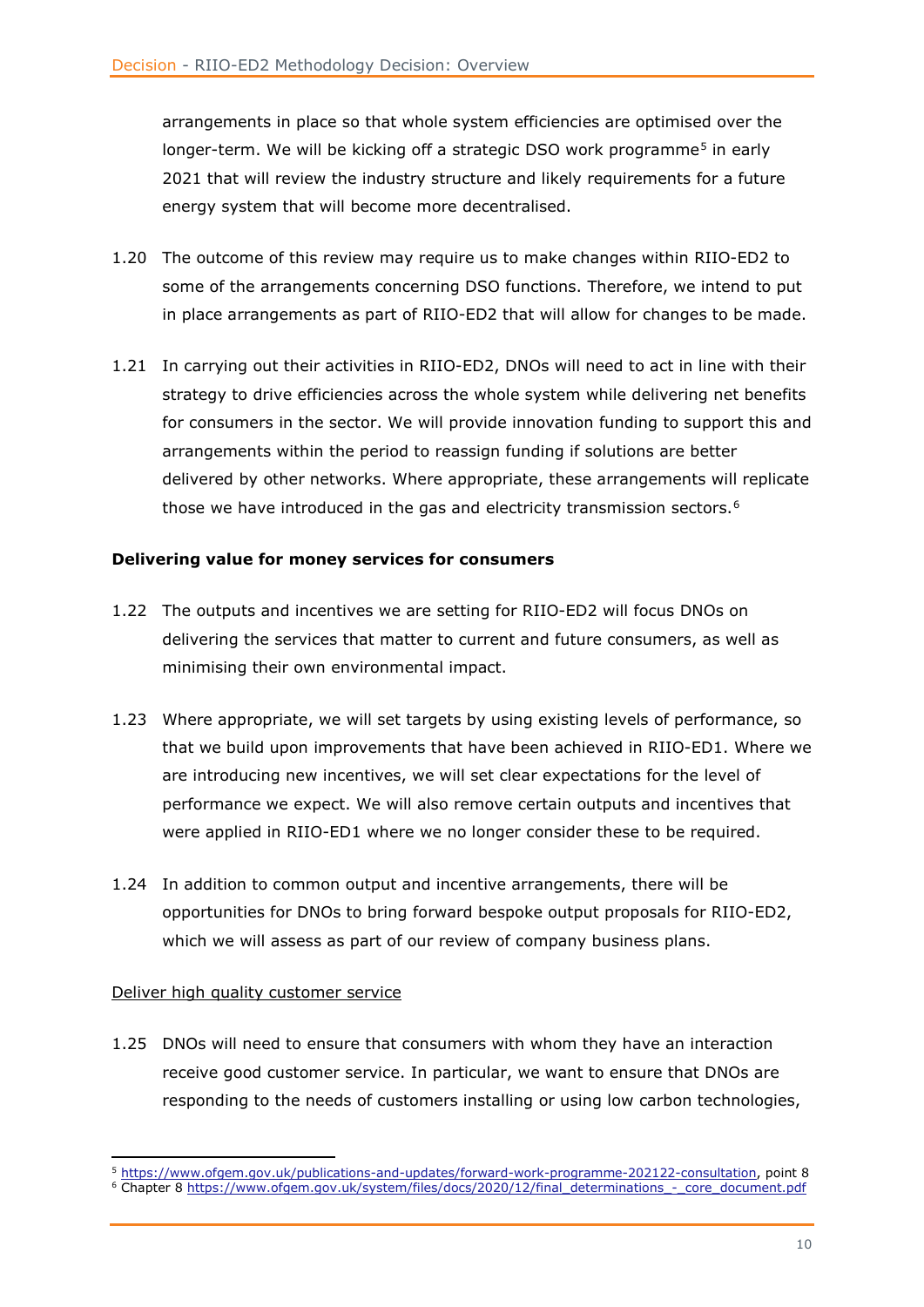such as a heat pump or an EV charging point. If a complaint is raised in relation to their activities, we expect to see it resolved quickly.

### Provide a quality service for consumers seeking a connection

1.26 For smaller connections work, DNOs will need to turn around quotes and complete projects in a timely fashion. DNOs will be exposed to penalties if standards start to decline. Larger connections customers have more complex requirements, and DNOs will need to have in place and then deliver a strategy aligned to our baseline expectations.

# Support consumers in vulnerable situations

1.27 DNOs will need to have in place and deliver a strategy for supporting customers who are most vulnerable to a loss of supply, those who are in fuel poverty and those who are at risk of being left behind by the energy system transition towards Net Zero.

# Maintain world class levels of reliability

1.28 DNOs will need to continue to focus on ensuring that consumers enjoy high levels of reliability, and, where there is an interruption to supply, that it is resolved quickly. We want DNOs to invest in their infrastructure or use flexibility to ensure even short interruptions are kept to a minimum and improve service to those who are most susceptible to experiencing a power cut.

### Ensure long-term safety and resilience

1.29 DNOs must act as responsible guardians of essential national infrastructure. They should take action to ensure the long-term physical resilience of their networks and give full consideration to the additional risk associated with climate change. DNOs must also protect consumers from the threat of cyber-attacks and have in place a workforce with the skills required for the future energy system.

### Deliver an environmentally sustainable network

1.30 DNOs should decarbonise their networks, reduce the wider impact of network activity on the environment and support the transition to a sustainable low carbon energy system. They must have in place, and report performance against, an action plan for doing so.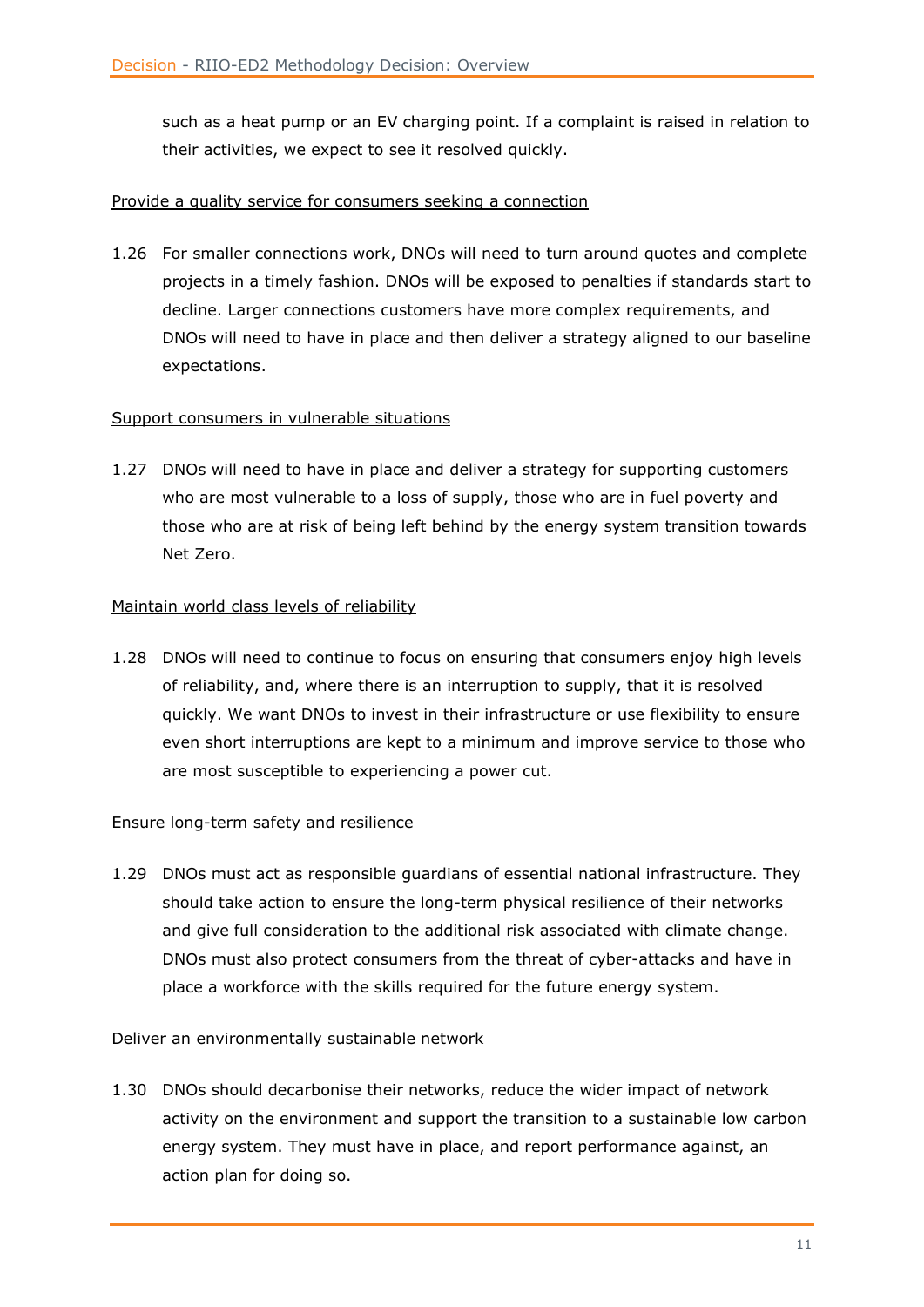1.31 We will drive performance improvements in the above-mentioned areas by using both reputational and financial incentives where we are confident in our measures of performance and the value that consumers place on the quality of service they receive.

## **Keeping consumer bills as low as possible**

- 1.32 Our methodology for RIIO-ED2 will ensure that consumers can benefit from high quality network services while bills are kept low. We will seek to achieve this by:
	- rigorous scrutiny of each DNO's business plan by their Customer Engagement Group and by the independent Challenge Group
	- using our cost assessment toolkit to set cost allowances at the efficient level
	- retaining strong incentives for companies to find further cost efficiencies and use flexibility, but ensuring that a higher share of any savings generated by the DNOs are returned to consumers, compared to current levels
	- tailoring a Business Plan Incentive to encourage complete and efficiently costed plans for RIIO-ED2, with rewards available for companies that are ambitious and go beyond what we expect as business as usual
	- using a toolkit of uncertainty mechanisms to avoid setting higher than necessary baseline allowances while ensuring that expenditure can flex in line with emerging requirements to meet Net Zero targets
	- increasing the use of competition to drive efficiency, where the benefits are likely to exceed the costs
	- introducing the Return Adjustment Mechanism (RAM) as a backstop measure to avoid excessive returns (as confirmed in our Framework Decision).

# **Finance**

1.33 Decisions on all Regulatory Finance areas for RIIO-ED2, including the working assumptions on the cost of capital and the approach to financeability, will be confirmed on a date in or after February 2021.<sup>[7](#page-11-0)</sup>

<span id="page-11-0"></span><sup>77</sup> <https://www.gov.uk/cma-cases/ofwat-price-determinations>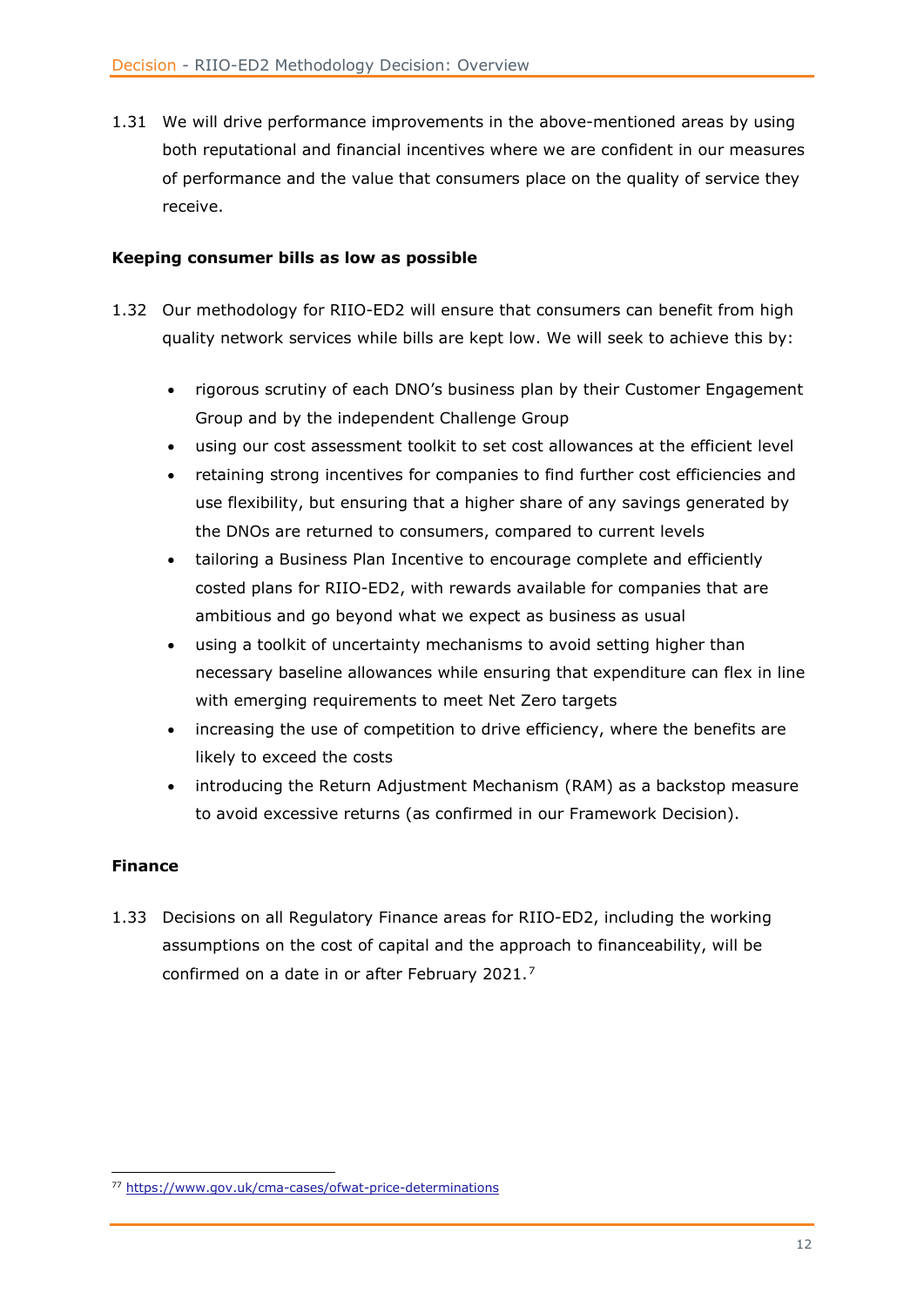# <span id="page-12-0"></span>**2. Context for RIIO-ED2**

#### **Electricity distribution networks**

- 2.1 A network of cables and wires spans Great Britain (GB) transporting energy from its place of generation to our homes and businesses. Private companies own and operate these networks, and consumers pay for them through their energy bills.
- 2.2 The electricity distribution network carries electricity from the high voltage transmission network to industrial, commercial, and domestic users, as well as distributing an increasing quantity of power from generation sources that are connected directly to the distribution networks. There are fourteen electricity DNOs operating in GB, which are managed by six companies. These are shown in Figure 1 below.





2.3 We use the RIIO (Revenue = Incentives + Innovation + Outputs) framework to set price controls for the gas and electricity networks. This performance-based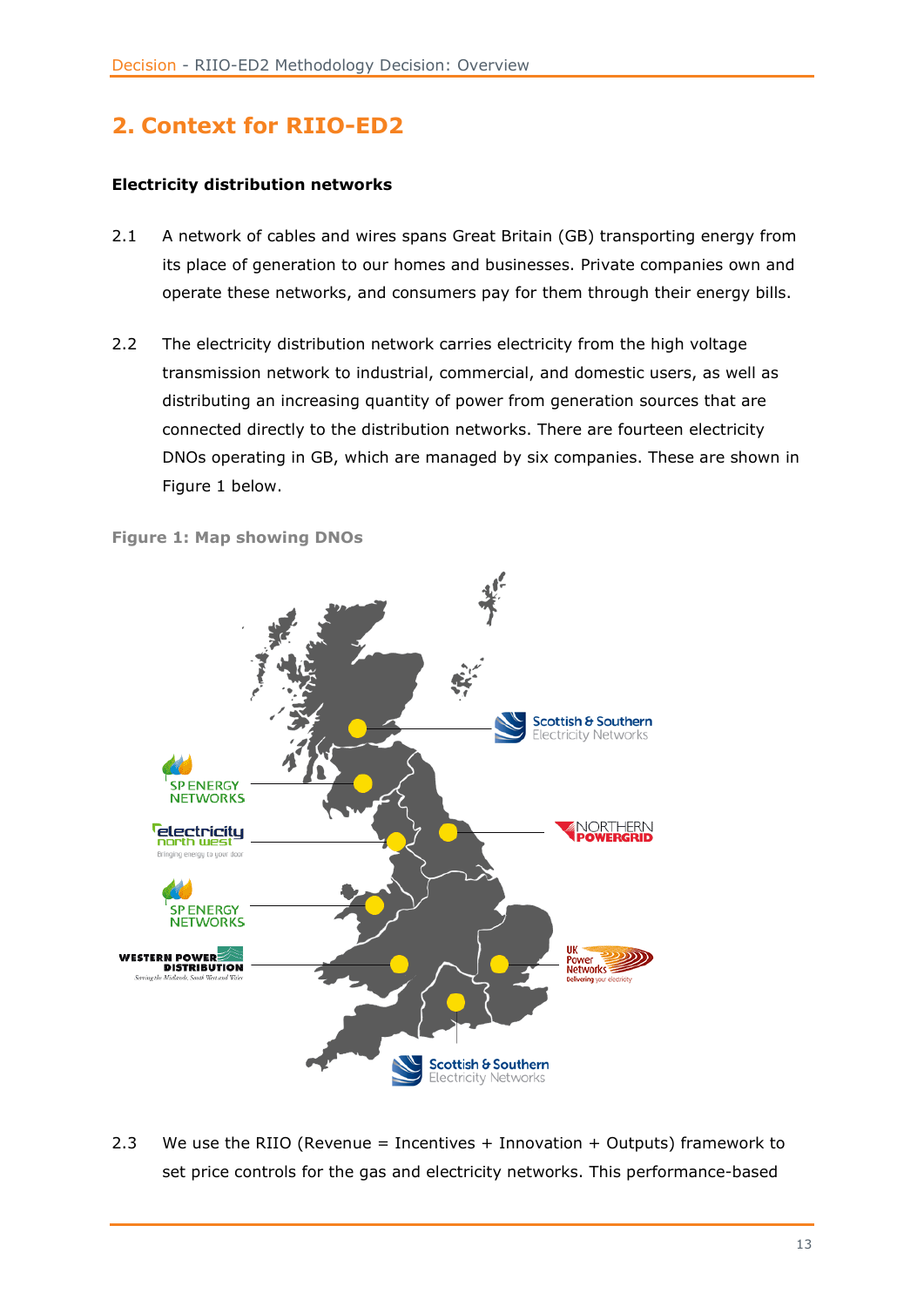framework seeks to put consumers at the heart of network companies' plans for the future and to encourage longer-term thinking, greater innovation and more efficient delivery.

- 2.4 The first RIIO price control for the electricity distribution networks (RIIO-ED1) runs from 2015-2023. RIIO-ED2 will run from 2023-2028. DNO price controls run two years behind those we set for the operators of the gas distribution networks and the gas and electricity transmission networks. RIIO-ED2 is a separate process, however in the design of our proposals for RIIO-ED2, we have taken into account the lessons learnt and the feedback we have received from the other sectors.
- 2.5 In designing the methodology for RIIO-ED2, we have also taken into account various developments that are external to the price control, but which will impact on the demands that will be placed on the networks, and how we expect the operators to respond. These include:
	- Net Zero legislation and UK and Devolved Administration Government plans for decarbonisation and the response to these from Ofgem and the industry
	- a review of electrical engineering standards
	- a wider programme of work being driven by Ofgem to enable a decentralised, decarbonised and digitalised energy system.
- 2.6 In relation to the last of these developments, our work in this programme has led to changes in the timetable for a decision on reforms to access charging arrangements. We discuss the impact of this on RIIO-ED2 below.

# **Net Zero & the response from Ofgem and the industry**

2.7 In 2019, the UK Government passed legislation enshrining in law the target of Net Zero greenhouse gas emissions by 2050.<sup>[8](#page-13-0)</sup> The Scottish Government also legislated to set a Net Zero target for 2045<sup>[9](#page-13-1)</sup> and the Welsh Government intends<sup>[10](#page-13-2)</sup> to introduce legislation to amend its existing 2050 target for the achievement of Net Zero emissions.

<span id="page-13-0"></span><sup>8</sup> The Climate Change Act 2008 (2050 Target Amendment) Order 2019 (S.I. 2019/1056) amending Section 1(1) of the Climate Change Act 2008

<span id="page-13-1"></span><sup>&</sup>lt;sup>9</sup> The Climate Change (Emissions Reduction Targets) (Scotland) Act 2019 (asp 15), ss. 1, 32(2); S.S.I.<br>2020/66, reg. 2 inserting Section A1 of The Climate Change (Scotland) Act 2009

<span id="page-13-2"></span><sup>&</sup>lt;sup>2022</sup>/<sup>6</sup>0, reg. 2009, wales/wales-accepts-committee-climate-change-95-emissions-reduction-target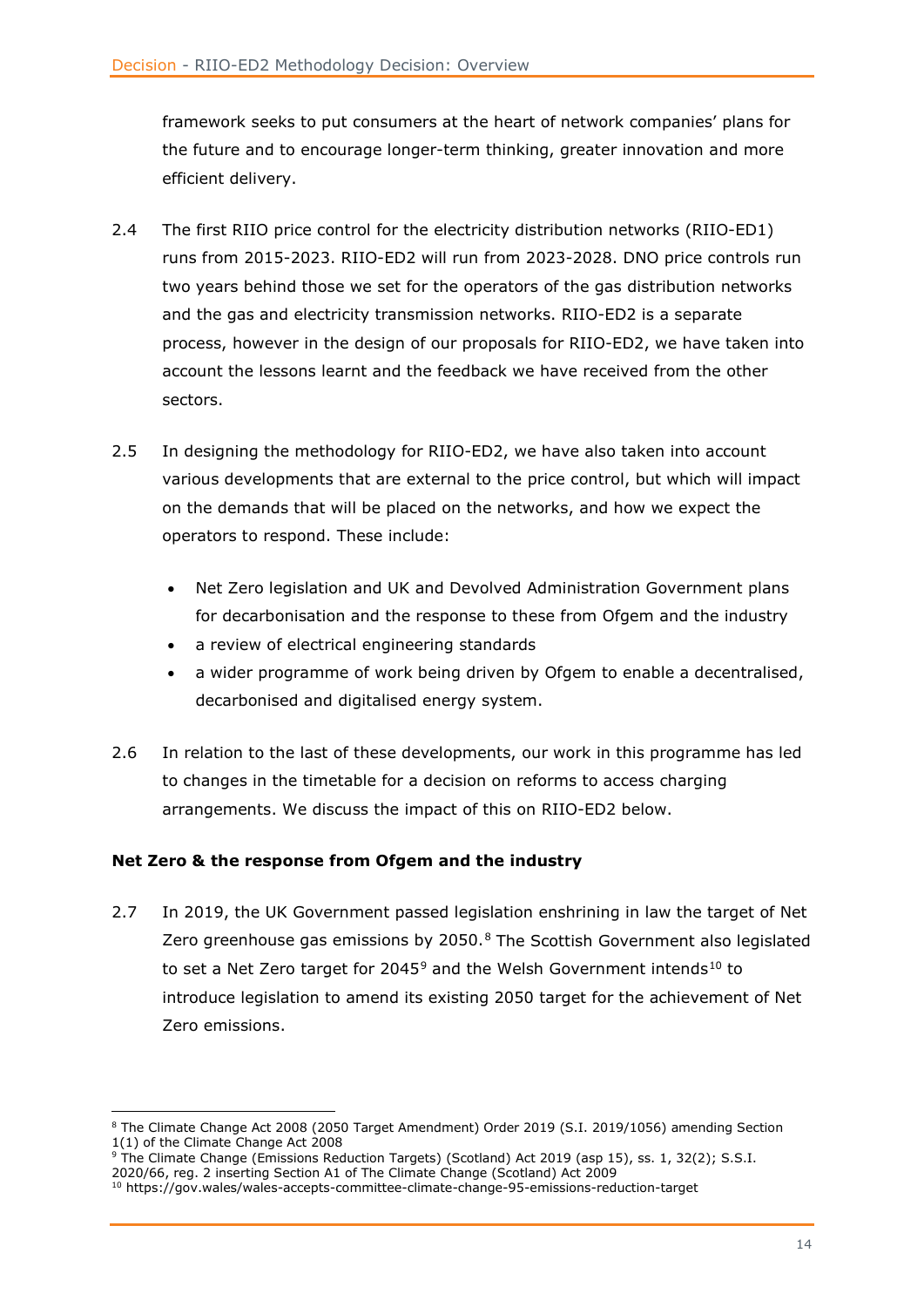- 2.8 On 18 November, the UK Government announced a 10-point plan for a "Green Industrial Revolution". Building on this plan, in December 2020 the UK Government published an Energy White Paper $11$  setting out specific steps the government will take over the next decade to cut emissions from industry, transport, and buildings by 230 million metric tonnes. Many of the elements of this plan could have a significant impact on the distribution networks, including ending sales of new combustion engine cars and vans by 2030, a target to roll out 600,000 heat pumps a year by 2028, and support for hydrogen production.
- 2.9 The Scottish Government published its Update to their Climate Change Plan in December 2020. This follows the adoption of a 2045 target for Net Zero in Scotland in the 2019 Climate Change Act.<sup>[12](#page-14-1)</sup> The Update lays out a vision for a Net Zero Scotland along with emissions envelopes for each sector of the economy out to 2032. It also details the policies and priorities that the Scottish Government will implement to deliver those envelopes.
- 2.10 The Update to the Climate Change Plan shows the need to deliver substantial decarbonisation in several sectors which will have an impact on electricity distribution. In particular, the building sector envelope, which includes space and water heating, shows a drop in emissions of 68% between 2020 and 2030, whilst emissions in the transport sector fall by 41% over the same period. The electricity envelope itself shows that electricity generation in Scotland should achieve zero emissions by 2029.
- 2.11 Ofgem is committed to delivering a greener, fairer, future energy system, working within the policy framework set by government. We welcome the UK Government's plan for a Green Industrial Revolution and the Scottish Government's Update to the Climate Change Plan and will continue to work closely with the UK and devolved governments, industry, and wider stakeholders to support decarbonisation and a green economic recovery.

### Green recovery

2.12 Across Ofgem, we have engaged with industry to consider and progress actions that facilitate a green recovery and bring forward decarbonisation benefits to consumers. In relation to the networks, there have been three areas of focus:

<span id="page-14-0"></span><sup>11</sup> [https://www.gov.uk/government/news/government-sets-out-plans-for-clean-energy-system-and-green](https://www.gov.uk/government/news/government-sets-out-plans-for-clean-energy-system-and-green-jobs-boom-to-build-back-greener)[jobs-boom-to-build-back-greener](https://www.gov.uk/government/news/government-sets-out-plans-for-clean-energy-system-and-green-jobs-boom-to-build-back-greener)

<span id="page-14-1"></span><https://www.legislation.gov.uk/asp/2019/15/enacted>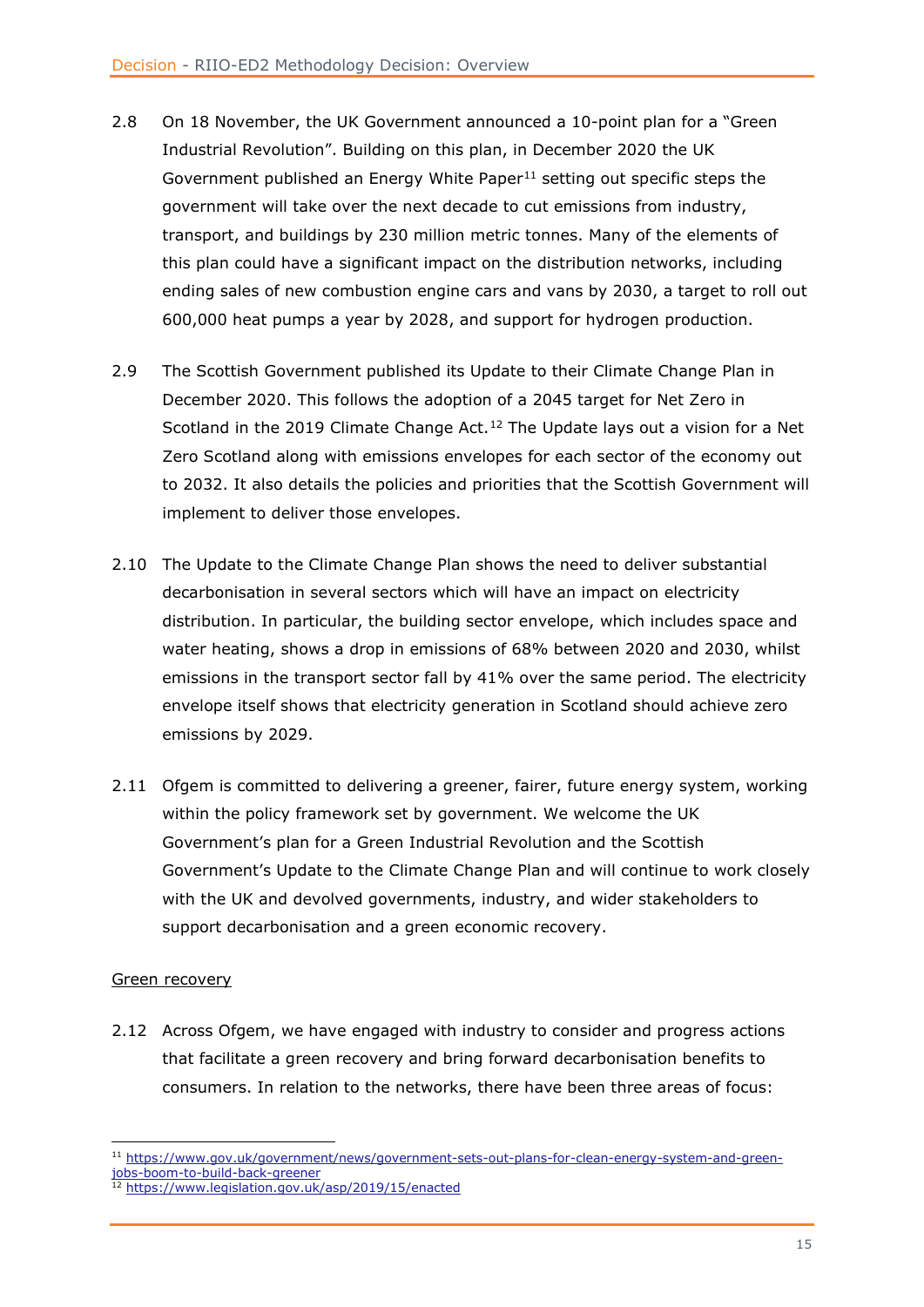- enabling the fastest possible ramp-up of investment programs that had to be scaled back to accommodate COVID-19 restrictions
- accelerating work planned for future years to start now, to help reactivate supply chains and deliver earlier benefits to consumers
- looking for appropriate opportunities to increase investment through new projects to:
	- reduce the cost and time of connecting EVs to the grid across the country
	- prepare homes and streets to be EV-ready
	- support the decarbonisation of heat.
- 2.13 In electricity distribution, projects valued at around £80 million are being brought forward to start in 2020. These are shovel-ready projects to increase capacity to support new connections as well as preparing the grids for Net Zero and the predicted increases in electricity demand, including from EVs.
- 2.14 Work is ongoing with the networks to develop further opportunities to stimulate low risk, low carbon strategic investment to support Net Zero and future users' needs in line with government priorities. Further information on these options is expected early in 2021.

# Net Zero Advisory Group

- 2.15 To make ongoing funding decisions on major strategic investments in the most joined-up way, we committed to improve our co-ordination with the UK and devolved governments and other key stakeholders such as the National Infrastructure Commission and the Committee on Climate Change. To do this, we have established a Net Zero Advisory Group<sup>[13](#page-15-0)</sup> (NZAG), bringing these key players together.
- 2.16 This Group is intended to discuss key strategic questions on the energy sector transition, helping us to better understand how emerging government policy could impact upon our economic regulation, including for the price controls.

# **Review of electrical engineering standards**

2.17 In 2019, the UK Government and Ofgem jointly commissioned an independent panel to undertake a review of electrical engineering standards and BEIS have

<span id="page-15-0"></span><sup>13</sup> <https://www.ofgem.gov.uk/publications-and-updates/net-zero-advisory-group-terms-reference>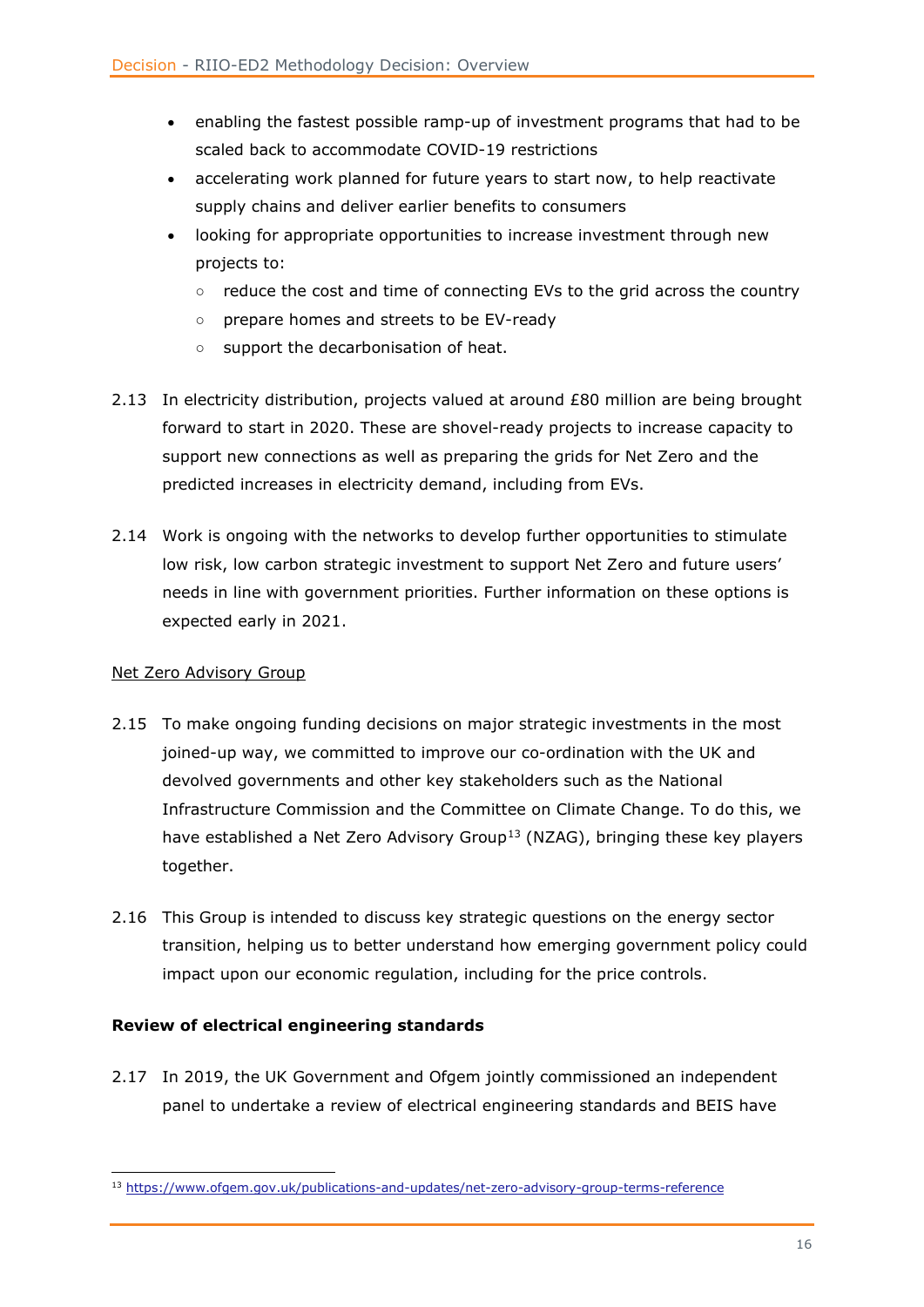now published the Panel's findings and recommendations.[14](#page-16-0) BEIS and Ofgem will need to consider these recommendations and the impact on RIIO-ED2, particularly around network investment to support load growth. Where we consider it necessary, we will issue further guidance on what implications these recommendations might have for business plans.

# **Enabling a decentralised, decarbonised and digitalised energy system**

- 2.18 RIIO-ED2 sits alongside a wider programme of work that will enable the energy system to become increasingly decentralised, decarbonised and digitalised, while ensuring that the interests of consumers continue to be protected.
- 2.19 As the share of intermittent renewable generation rises, and electricity demand from heat and transport grows, annual electricity system costs could increase significantly.
- 2.20 Flexibility can help to manage this: demand shifting, storage and interconnection can help dampen the peaks in demand and supply, reducing costly curtailment of renewables generation and the need for expensive network upgrades.
- 2.21 In addition, the smart collection and use of energy system data must be an essential part of the energy system as it can enable flexibility, create new sources of value for all energy stakeholders and improve consumer experiences.
- 2.22 Our decisions for RIIO-ED2 support these programmes of work. How and when DNOs invest in their network, and the data they make available to third parties are essential to achieving the energy system transition at least cost.
- 2.23 This is an area of rapid change, and to inform our Full Chain Flexibility Strategic Change Programme,[15](#page-16-1) Ofgem is updating our assessment of the applications of flexibility and approaches to unlocking the highest potential sources, focusing on:
	- updating our understanding of the greatest needs and benefits from flexibility across the electricity value chain to achieve a secure, cost-effective system as we decarbonise
	- testing how smart EV charging and vehicle-to-grid services can be leveraged for the system's benefit, as the adoption of EVs accelerates

5

<sup>&</sup>lt;sup>14</sup> [Electrical engineering standards: independent review -](https://www.gov.uk/government/publications/electrical-engineering-standards-independent-review) GOV.UK (www.gov.uk)

<span id="page-16-1"></span><span id="page-16-0"></span><sup>15</sup> [https://www.ofgem.gov.uk/publications-and-updates/forward-work-programme-202122-consultation,](https://www.ofgem.gov.uk/publications-and-updates/forward-work-programme-202122-consultation) Point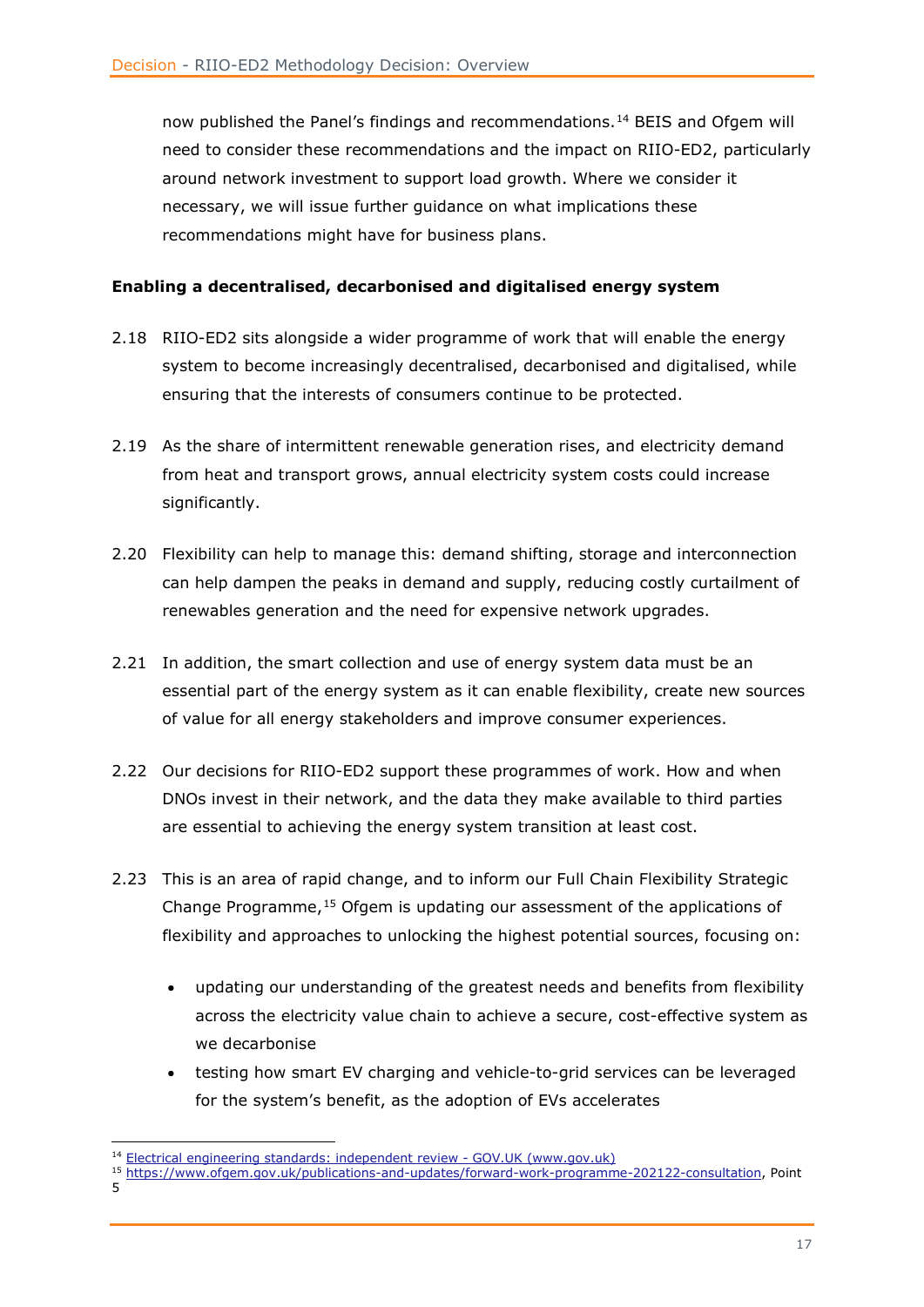- evaluating what mechanisms are available to unlock other demand-side flexibility sources (eg domestic heat demand-side responses)
- reviewing the potential contribution from location-specific flexibility, and how it is best enabled
- assessing the viability and benefits of storage and removing barriers where beneficial
- understanding how we can support the decarbonisation of cost-effective ancillary services.
- 2.24 Through this work, we may identify the need for changes to industry arrangements and the functions that we expect DNOs to perform. RIIO-ED2 will need to be able to adapt to incorporate these changes. One aspect of this work, where the implications for RIIO-ED2 are most apparent, is in relation to a review of how network charges are set.

# Access and Forward-looking charges Significant Code Review (SCR)

- 2.25 Through our Access and Forward-Looking Charges Significant Code Review ('Access SCR'), we are reviewing the arrangements for access to and charging for use of the electricity networks. The objective of the review is to ensure electricity networks are used efficiently and flexibly, reflecting users' needs and allowing consumers to benefit from new technologies and services, while avoiding unnecessary costs on energy bills in general.
- 2.26 This could impact on the amount of investment that needs to be funded under RIIO-ED2.<sup>[16](#page-17-0)</sup> Charging reforms may reduce or defer the need for network reinforcement by encouraging users to adjust their behaviour to make better use of existing network capacity. They may also increase the amount of any necessary reinforcement that needs to be funded through RIIO-ED2 allowances if we reduce the extent to which upfront connection charges recover these costs. We therefore need to ensure that DNOs' RIIO-ED2 allowances reflect these changes.
- 2.27 We have decided to delay publishing our minded-to proposals for the Access SCR to ensure that our decision in this area is aligned with our Full Chain Flexibility Strategic Change Programme. This means that DNOs will not be able to develop their draft business plans for RIIO-ED2 with sight of our minded-to proposals. At this time, we cannot confirm the timetable by which we will have issued our

<span id="page-17-0"></span><sup>&</sup>lt;sup>16</sup> We will also monitor how any changes resulting from the Access SCR could impact our method of recovering funding provided through the Strategic Innovation Fund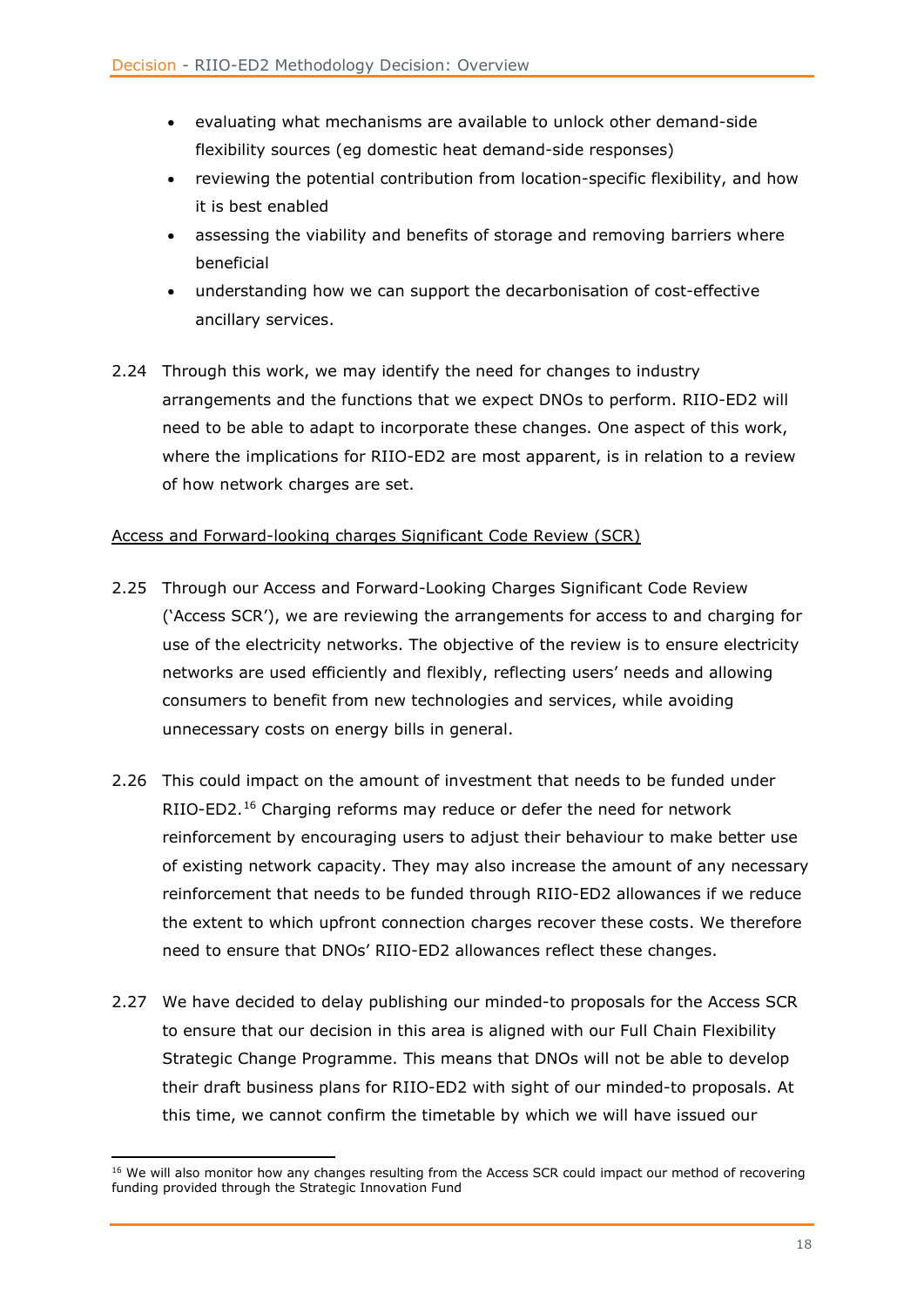minded-to proposals, or our final decision on the Access SCR. For this reason, we expect DNOs to base their draft business plans on the existing arrangements (ie no change).

- 2.28 We are working with DNOs to decide the best way to manage the implications of potential changes we may make to access arrangements over the course of 2021 in their final business plan. For example, we may require DNOs to update their final business plans in light of our minded-to Access proposals, and then use a reopener if we need to adjust RIIO-ED2 allowances due to changes between our minded-to and final Access proposals.
- 2.29 We will issue guidance in 2021 on what assumptions DNOs should make on Access arrangements in their final plans. This will be accompanied with detail on how we will enable adjustments to be made to the price control to reflect any subsequent changes in our position on the Access SCR.
- 2.30 Within their draft business plan submissions, we expect DNOs to specify how their spending plans could be impacted by any changes in our Access SCR proposals (eg costs or volumes of connections). This includes any cost increases linked to the implementation of the Access SCR proposals.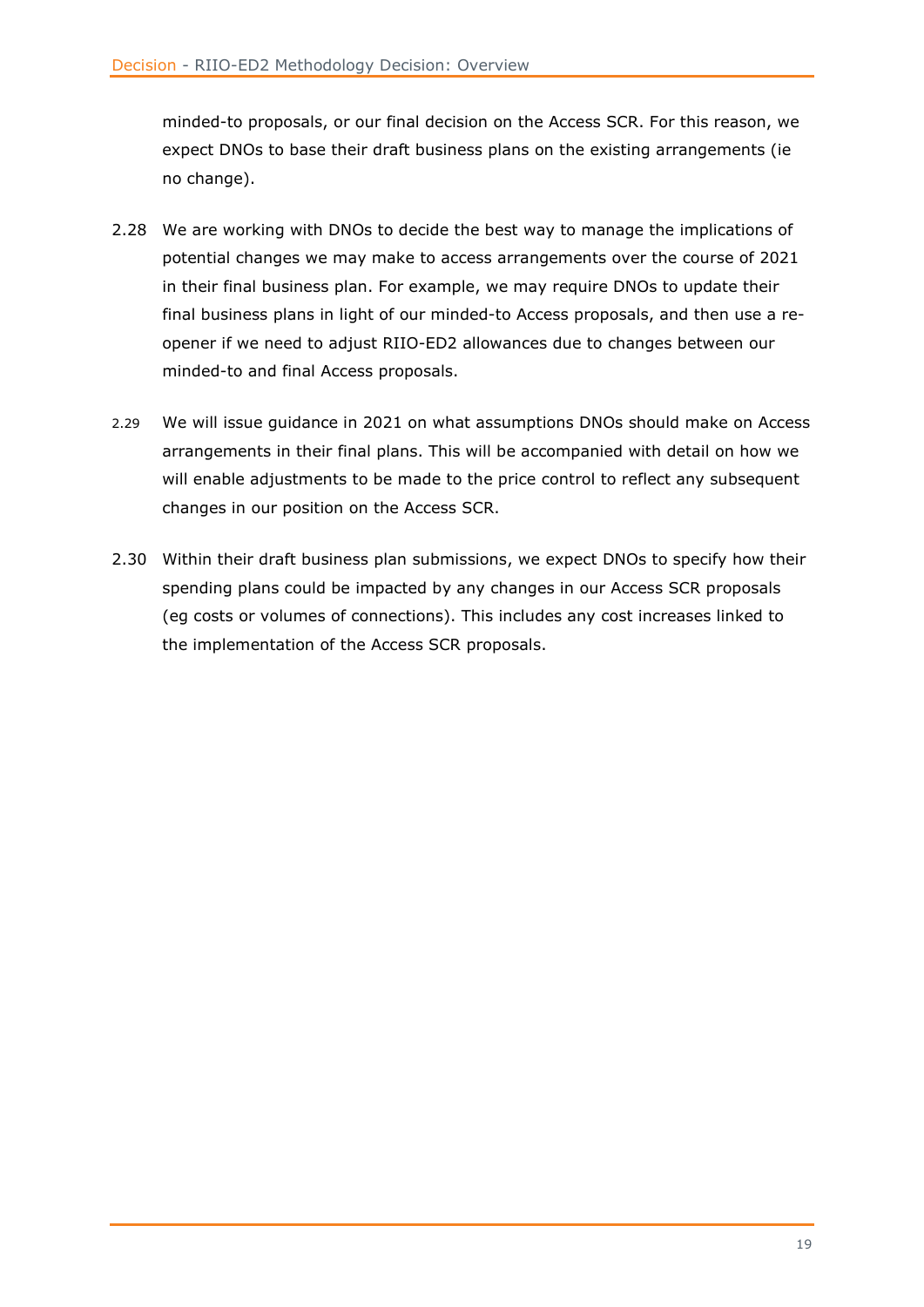# <span id="page-19-0"></span>**3. The RIIO-ED2 process**

### **RIIO-ED2 Framework**

- 3.1 We issued our RIIO-ED2 Framework Decision in December 2019.[17](#page-19-1) In it we said that our overarching objective for RIIO-ED2 would be to ensure that DNOs deliver services that meet consumers' needs at the lowest possible cost to consumers.
- 3.2 We followed this with a consultation on the methodology for the sector in July 2020 (our "Consultation"). We received sixty-seven responses to our Consultation<sup>[18](#page-19-2)</sup> and we have taken these into account in our decisions on the RIIO-ED2 Methodology.

#### **Putting the consumer voice at the heart of RIIO-ED2**

- 3.3 To ensure DNOs adapt and respond to changing consumer requirements, we have strengthened the voice of the consumer so that consumer advocates can challenge company spending plans to make sure they reflect what consumers need and value. In our RIIO-ED2 Framework Decision, we confirmed that we would apply the enhanced engagement arrangements for RIIO-ED2, as we did for the other RIIO sectors. These arrangements involve structured challenge to the company business plans by Customer Engagement Groups (CEGs), consisting of expert consumer advocates and network users.
- 3.4 The CEGs are company-specific groups, which are established by each of the companies and independently chaired. They will provide us with a public report with their views on the companies' business plans for RIIO-ED2.<sup>[19](#page-19-3)</sup> We have also established a RIIO-ED2 Challenge Group, which is also independently chaired. The Challenge Group will provide us with a public report on each of the companies' business plans.
- 3.5 The DNOs are expected to submit a full draft of their business plans to the RIIO-ED2 Challenge Group on 1 July 2021, before their final business plans are submitted to Ofgem on 1 December 2021. Further detail on submission requirements for the final business plans will be provided in our updated RIIO-ED2 Business Plan Guidance due to be published in January 2021.

<sup>17</sup> https://www.ofgem.gov.uk/publications-and-updates/riio-ed2-framework-decision

<span id="page-19-2"></span><span id="page-19-1"></span><sup>18</sup> https://www.ofgem.gov.uk/publications-and-updates/riio-ed2-sector-specific-methodology-consultation

<span id="page-19-3"></span><sup>&</sup>lt;sup>19</sup> https://www.ofgem.gov.uk/regulating-energy-networks/riio-policy-challenge-groups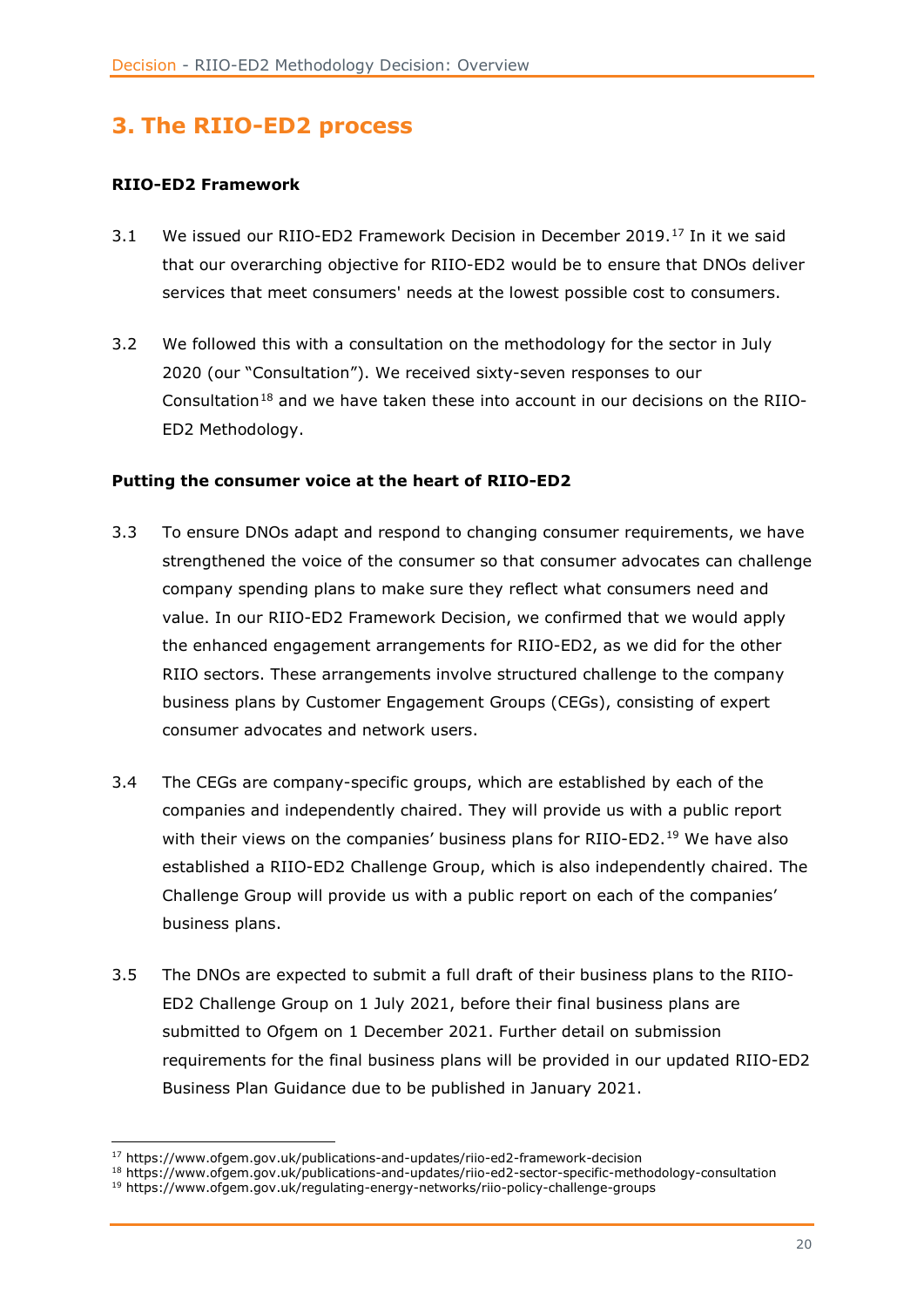- 3.6 Once the final business plans have been submitted to Ofgem we will publish a call for evidence seeking feedback on any aspect of the plans. Stakeholders will be able to consider the reports produced by the CEGs and Challenge Group when providing views in the call for evidence.
- 3.7 We expect to hold Open Hearings, subject to any COVID-19 restrictions, prior to our Draft Determinations for RIIO-ED2 in 2022. These hearings will provide the opportunity for Ofgem to hear submissions and evidence on various aspects of the business plans, including areas of disagreement raised by the various groups and areas of support or disagreement from other stakeholders (including those provided in the call for evidence submissions)

# **RIIO-ED2 Working Groups**

3.8 Working Groups with DNOs and other stakeholders were set up to help us make these decisions on our Methodology for RIIO-ED2. Details of these Working Groups can be found on our website.<sup>[20](#page-20-0)</sup> Figure 2 illustrates the framework for these groups.

**Figure 2: RIIO-ED2 Working Groups**



# **Navigating the Methodology Decision**

- 3.9 Our Methodology Decision document suite is set out in Figure 3. This document is the Overview document and contains details of our methodology in relation to the following:
	- Enabling Net Zero
	- A smart, flexible energy system

<span id="page-20-0"></span><sup>20</sup> https://www.ofgem.gov.uk/publications-and-updates/riio-ed2-working-groups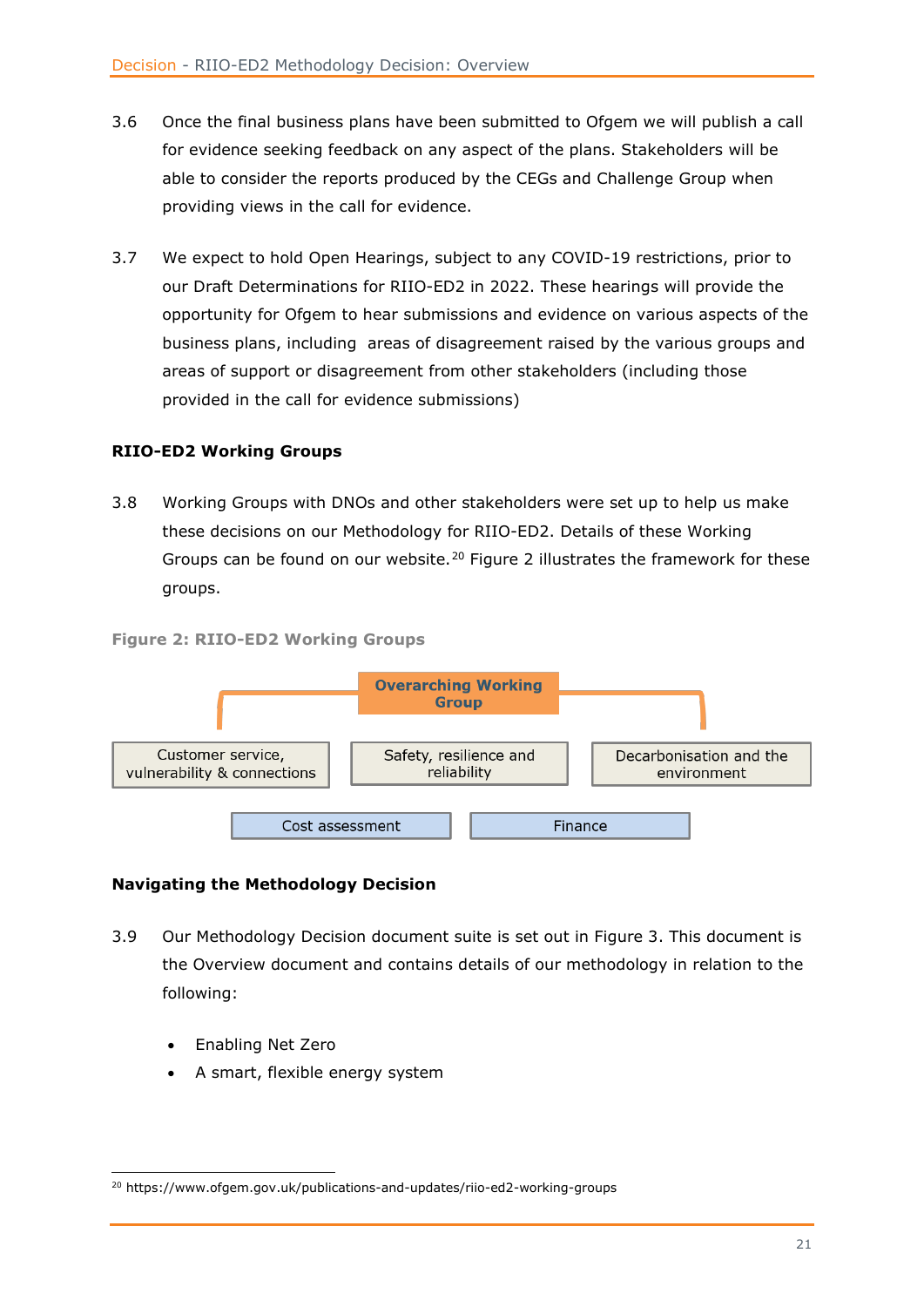- 3.10 This should be read alongside the following annexes.
	- Annex 1 Delivering value for money services for consumers: this contains our proposals for the outputs we expect companies to deliver in RIIO-ED2
	- Annex 2 Keeping consumer bills low: this contains our proposals for measures to drive efficient costs and ambition in the delivery of services.
- 3.11 We are also publishing updated draft Business Plan Data Templates to assist DNOs in preparing their business plans. In January 2021 we will publish the updated Business Plan Guidance.
- 3.12 A draft assessment of the impacts of the decisions we have so far taken for RIIO-ED2 will be issued alongside our Methodology Decision on Finance issues in 2021. Incorporating the impacts associated with our decisions on key financial parameters to the price control, will allow for a more meaningful and comprehensive assessment.
- 3.13 In making the decisions we are setting out in this suite of documents we have taken into consideration their impact upon consumers and companies. The relevant sections of this document and of our July Consultation should be referred to for the reasoning, evidence, assumptions and calculations we have used to inform our assessment of the impact of these decisions and our conclusions.
- 3.14 We will only be able to assess fully the impact of RIIO-ED2 when we have confirmed both the methodology and determined the associated revenues, outputs, incentives and uncertainty mechanisms that will apply for the sector. We will assess impacts in accordance with the Ofgem Impact Assessment Guidance<sup>21</sup>, and where appropriate the HM Treasury Green Book.[22](#page-21-1) We will aspire to apply quantitative assessment where practicable and meaningful. Given the nature of many of the decisions, our assessment is also likely to rely on qualitative techniques.

<span id="page-21-0"></span><sup>&</sup>lt;sup>21</sup> Ofgem (2016) Impact Assessment Guidance:

<span id="page-21-1"></span>[https://www.ofgem.gov.uk/system/files/docs/2016/10/impact\\_assessment\\_guidance\\_0.pdf](https://www.ofgem.gov.uk/system/files/docs/2016/10/impact_assessment_guidance_0.pdf)  $22$  HM Treasury (2018) The Green Book: appraisal and evaluation in central government: [https://assets.publishing.service.gov.uk/government/uploads/system/uploads/attachment\\_data/file/685903/T](https://assets.publishing.service.gov.uk/government/uploads/system/uploads/attachment_data/file/685903/The_Green_Book.pdf) he Green Book.pdf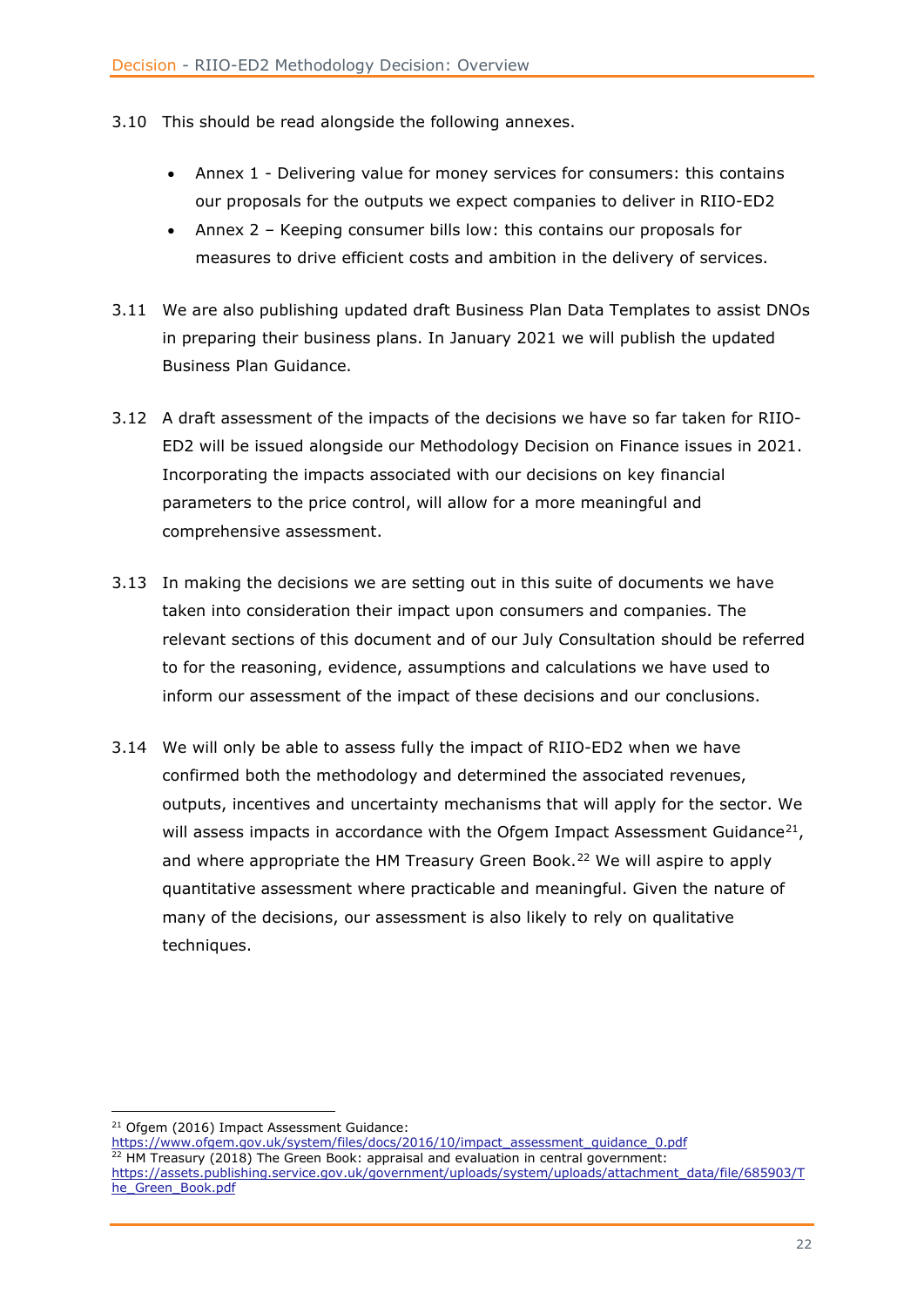

## **Figure 3: RIIO-ED2 Methodology Decision documents map**

### **RIIO-ED2 timeline**

3.15 Figure 4 below, illustrates the timeline that we intend to follow for RIIO-ED2.

**Figure 4: RIIO-ED2 timeline**

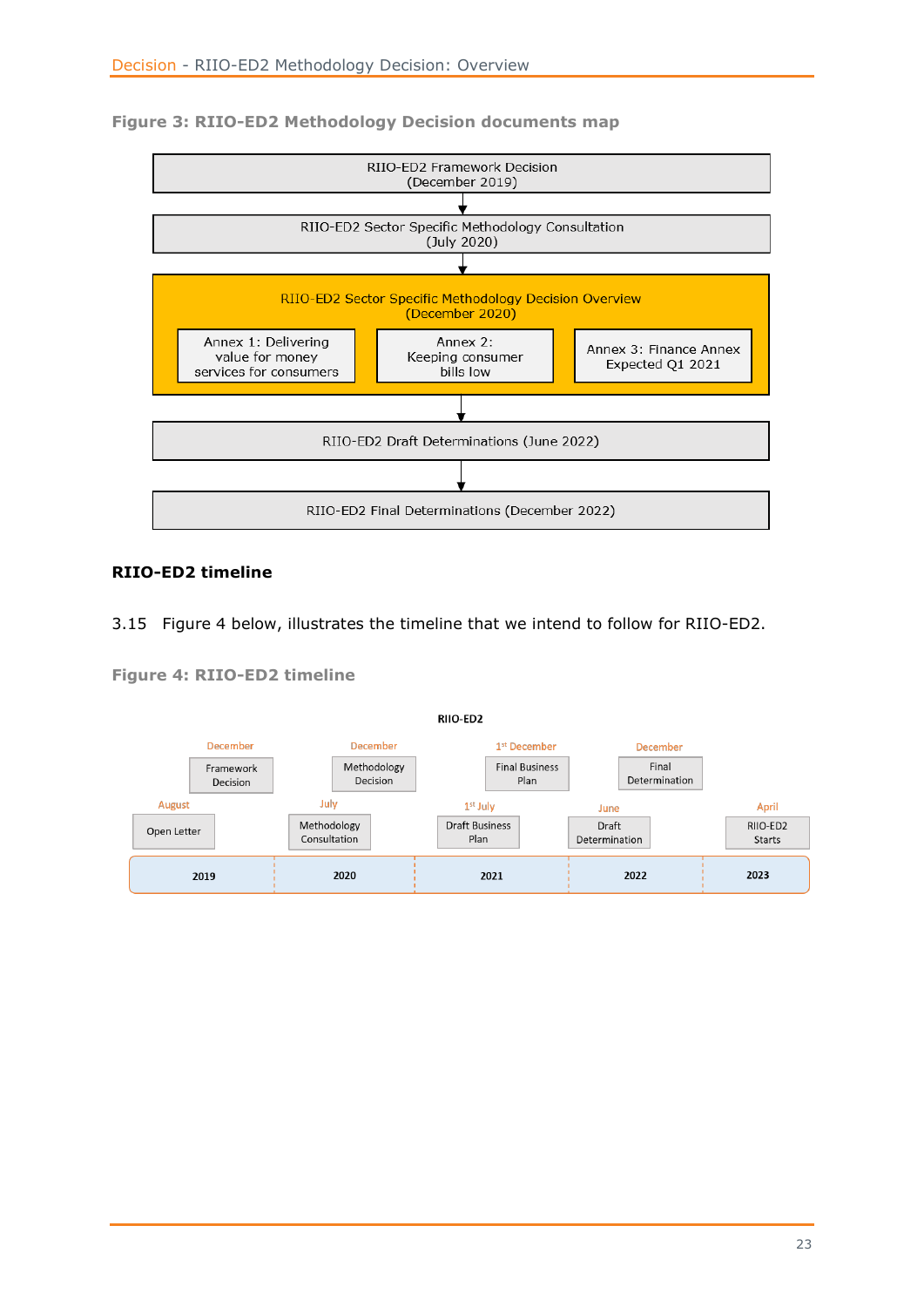# **Post appeals review and pre-action correspondence**

# Our Decision

**Table 1: Post appeals review and pre-action correspondence**

| Purpose  | The nature and scope of any post appeals review will ultimately<br>depend on the terms of any successful appeal to and directions made<br>by the CMA. Depending on these directions, it may involve the<br>interlinkages that exist between the components of the RIIO-ED2<br>price control. |
|----------|----------------------------------------------------------------------------------------------------------------------------------------------------------------------------------------------------------------------------------------------------------------------------------------------|
|          | The pre-action correspondence stage will allow for early discussions<br>on the scope and intention to appeal, which could ultimately reduce<br>the costs and risks associated with the appeals process and narrow<br>the range of appeal issues in advance of the appeals process.           |
| Decision | We consider that both proposals have merit, for the same reasons<br>set out in our Draft Determination for gas distribution and<br>transmission sectors.                                                                                                                                     |
|          | We will consult on interlinkages in the RIIO-ED2 package and on the<br>proposed timing for the pre-action correspondence stage.                                                                                                                                                              |

### Our Consultation position

3.16 In Chapter 11 of the Draft Determination for the gas distribution and transmission sectors we consulted on a post appeals review, and set out our expectation that a prospective appellant send pre-action correspondence at a sufficiently early stage before the deadline for making an appeal. We consider that such a mechanism has merit across the sectors, and for the reasons set out in the Draft Determinations, we proposed to take a similar approach for RIIO-ED2.

### Responses to our Consultation

3.17 Broadly, the responses provided to OVQ1 and OVQ2 on our proposals for a post appeals review and a pre-action correspondence stage for RIIO-ED2 were similar if not identical to comments provided in response to our proposals in Draft Determination for gas distribution and transmission sectors.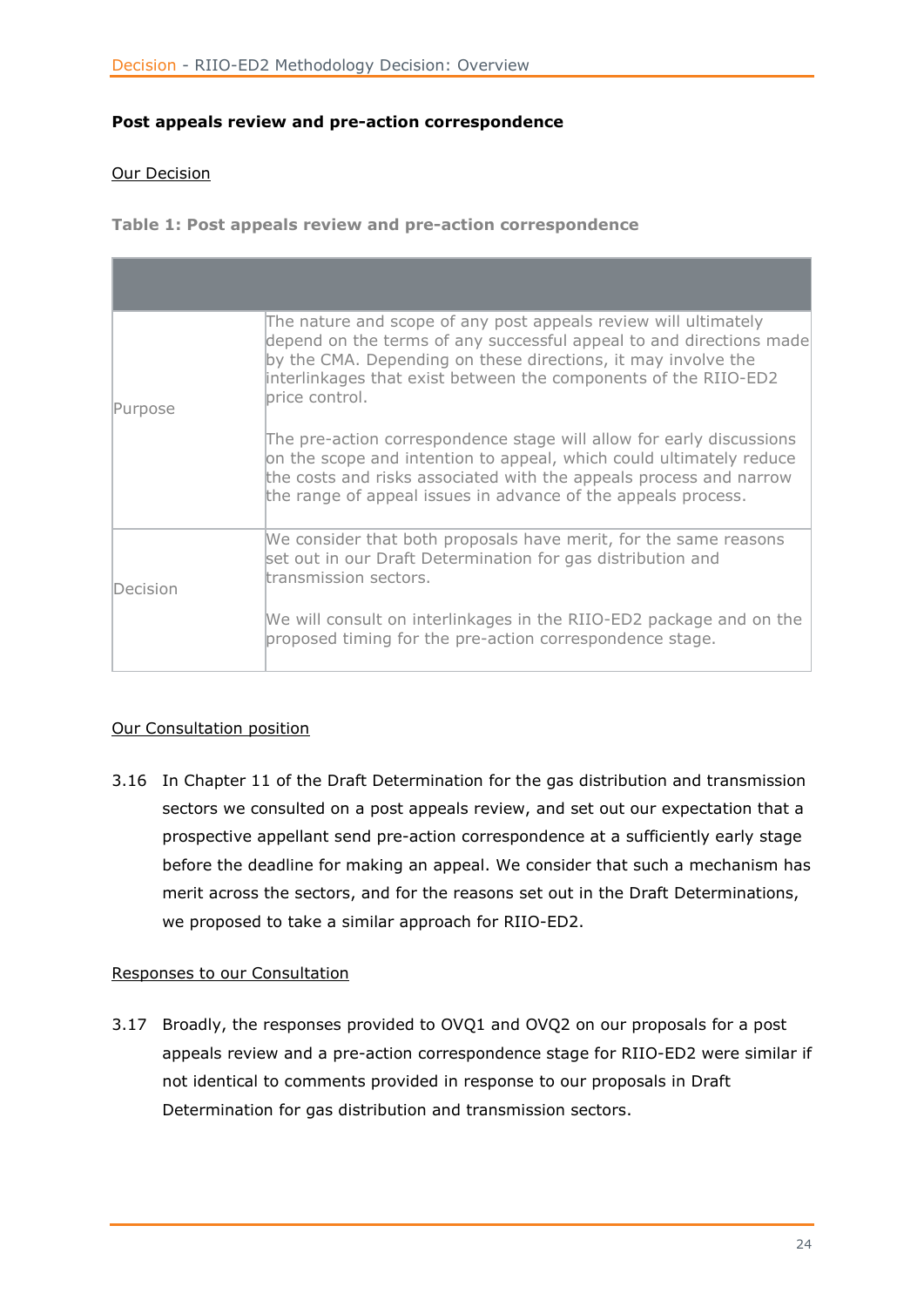- 3.18 We received 14 responses to OVQ1. In summary, these respondents noted a lack of understanding as to the need for this statement, with the overall majority flagging concerns and objections. There was strong consensus that the proposed statement of policy would be unnecessary and risks undermining the statutory role of the CMA as well as the integrity and transparency of the appeal process. There was also concern expressed that this would create both legal issues and uncertainty for licence holders which they considered to be fundamental to a credible environment for investment. A number of respondents also noted that Ofgem does not have the power to overturn elements of a final determination by the CMA or to undo elements of the CMA's determination with which it disagrees.
- 3.19 We received five responses in agreement with our proposal. These respondents endorse the need for a post appeals review, in the event of a successful appeal to the CMA creating knock on impacts to linked decisions in the RIIO-ED2 price control settlement that adversely impacts consumers. Some of these respondents note the National Audit Office's assessment and Citizens Advice's "Many happy returns?" publication that notes that RIIO-1 that returns were overly generous. In these respondents' view, there may be scenarios where flexibility is required to ensure that there is no consumer detriment following a CMA direction.
- 3.20 We received eight responses to OVQ2, with the majority of respondents disagreeing with our proposal. A significant proportion of the responses note that the pre-action correspondence would be unreasonable for a number of reasons including; it threatens stakeholder confidence, it is lopsided in Ofgem's favour and in terms of time scales, it would not be fair to expect details of errors to be provided during the Christmas period.<sup>[23](#page-24-0)</sup> It was suggested that this information is more appropriately included in licensees' applications for permission to appeal to the CMA, rather than at any earlier stage before appellants have fully determined whether or not they intend to seek permission to appeal and on what grounds. Lastly, it was noted that both Ofgem (and in due course the CMA) are likely to already be familiar with the points raised on appeal ahead of time in any event, hence questioning the need for the precautionary appeals process.
- 3.21 We received two responses that agreed with our proposal for a pre-action correspondence review period. These respondents are of the view that appeals

<span id="page-24-0"></span><sup>&</sup>lt;sup>23</sup> This response was provided in respect of the Draft Determination consultation position specifically.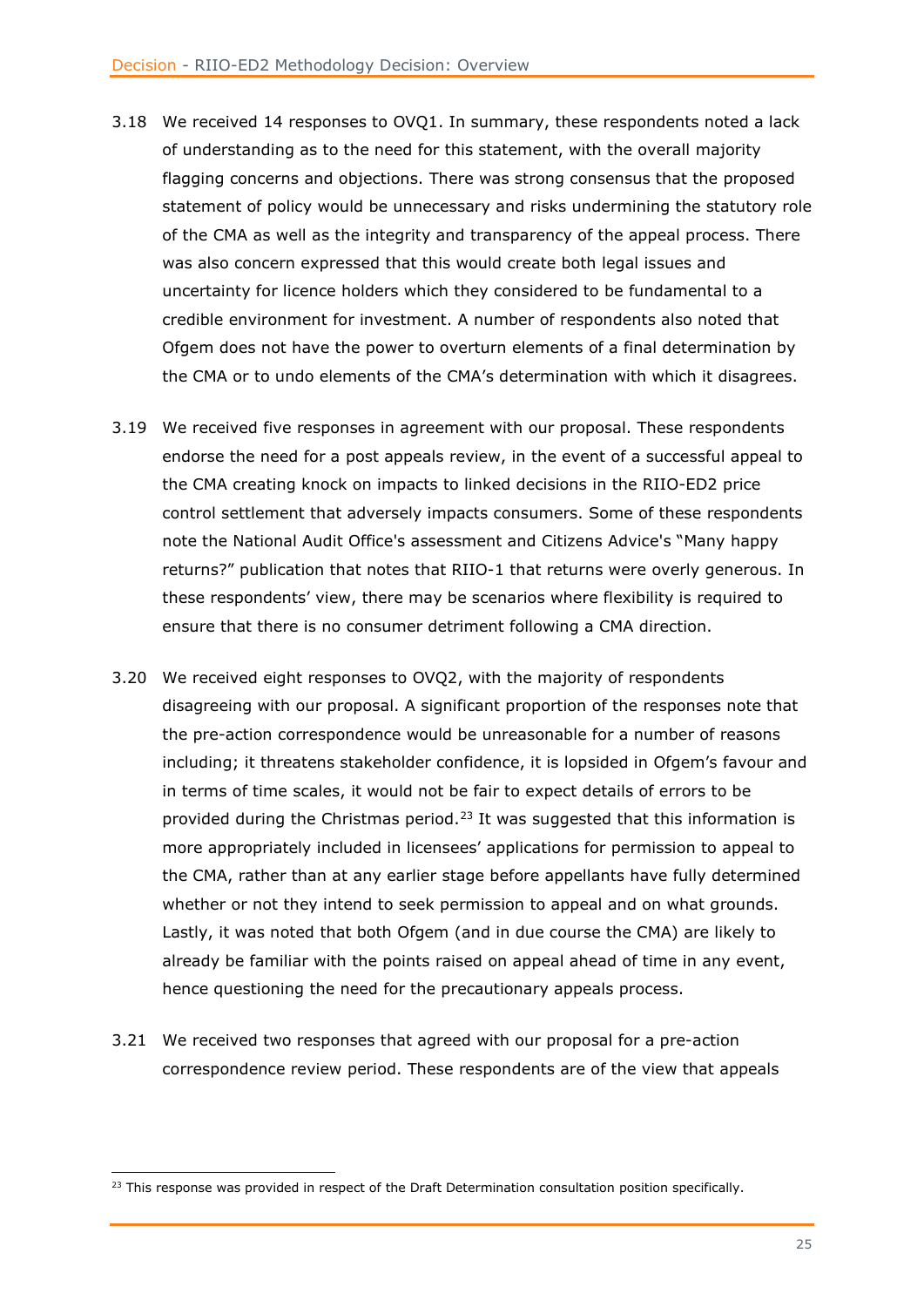should be addressed before issues become entrenched and that should be transparent to mitigate the risk of consumer detriment.

#### Reasons for our Decision

- 3.22 We believe that the post appeals review and pre-action correspondence proposals have merit for the same reasons provided in Final Determinations for the gas distribution and transmission sectors.
- 3.23 As set out in our Draft Determinations and Final Determinations for the gas and transmission sectors, the post appeals review would ultimately be carried out following a direction by the CMA or where the CMA has requested Ofgem to reconsider a decision or an aspect of the regulatory settlement. Moreover, the scope of any post appeals review will also depend on the particulars of the successful appeal and directions made by the CMA.
- 3.24 Our views on including a post appeals review is not intended to undermine the current appeals framework or regulatory confidence. We note that the objective of any post appeals review would be to implement the decision or directions of the CMA, which may seek to ensure that we maintain a coherent regulatory settlement in the round, having regard to interlinked areas where the outcome of a successful appeal risks creating inconsistencies within the package. For the avoidance of doubt, we do not consider that it would be appropriate for Ofgem to modify the licenses of non-appealing licensees following a successful appeal, nor do we consider that the CMA would direct us to do so.
- 3.25 Depending on these directions, it may involve the interlinkages that exist between the components of the RIIO-ED2 price control. We will consult on interlinkages in respect of the RIIO-ED2 package. We will consider the interlinkages that we set out in both the Draft and Final Determinations for the gas and transmission sectors.
- 3.26 In line with the Final Determination, we believe that it would be beneficial for prospective appellants to send pre-action correspondence outlining: any intention to appeal; the elements of the RIIO-ED2 price control that they plan to appeal; and the grounds on which they intend to appeal.
- 3.27 We also believe that the pre-action correspondence stage could allow for early discussions on the scope and intention to appeal, which could ultimately reduce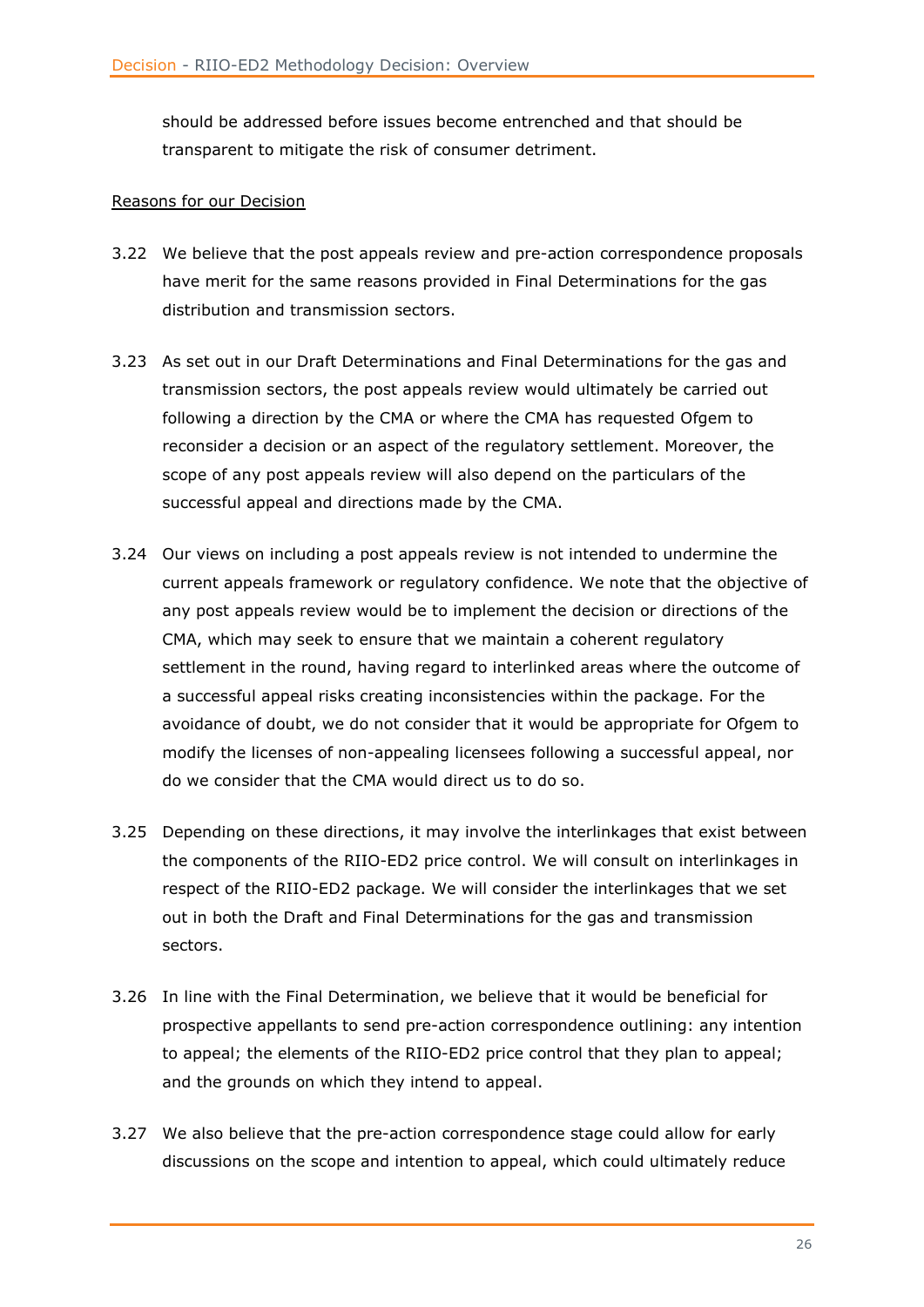the costs and risks associated with the appeals process and narrow the range of appeal issues in advance of the appeals process.

3.28 We will consult in respect of the proposed timings for the pre-action correspondence stage through our Draft Determinations.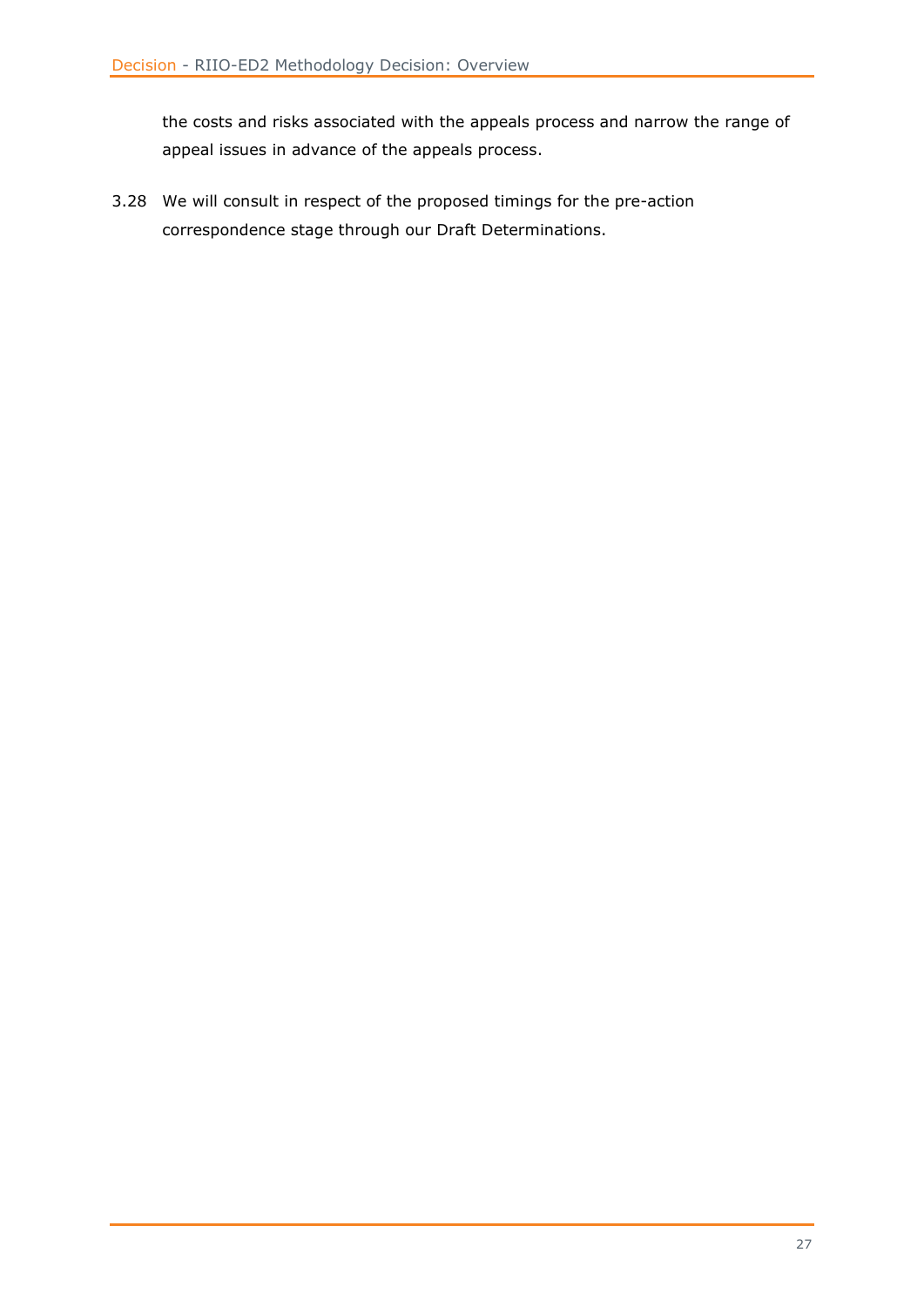# <span id="page-27-0"></span>**4. Enabling Net Zero**

## **Chapter summary**

In this chapter, we describe the methods we will use to ensure RIIO-ED2 supports Net Zero. These include new arrangements for strategic investment and the introduction of a Net Zero re-opener to ensure that the price control can adapt to changing requirements.

We will also fund innovation that focuses on the key challenges facing the energy sector and on protecting the interests of vulnerable consumers.

### **Introduction**

- 4.1 A key objective of RIIO-ED2 is to support the delivery of Net Zero at the lowest cost to the consumer. The various pathways to Net Zero indicate that electricity demand will grow significantly, as consumers increasingly rely upon the electricity networks for their power, light, heating and transport. This will place additional demands on the local grids and in some instances, this will exceed existing capacity unless the DNOs take action.
- 4.2 There are two elements to how RIIO-ED2 will support Net Zero. First, we will put in place arrangements to enable strategic investment ahead of need to ensure the networks are preparing for the increased demand from electrification of heat and transport, while also protecting consumers from higher costs than necessary. We will also ensure the price control is adaptable and this will include the use of a Net Zero re-opener so that DNOs are able to respond when there are material changes in demand. Second, innovation will be required to meet the challenges of Net Zero at the lowest cost and RIIO-ED2 will have funding in place to support this and ensure that innovation is focussed on the most critical issues.
- 4.3 This chapter is structured around these themes, as illustrated in Figure 5 below.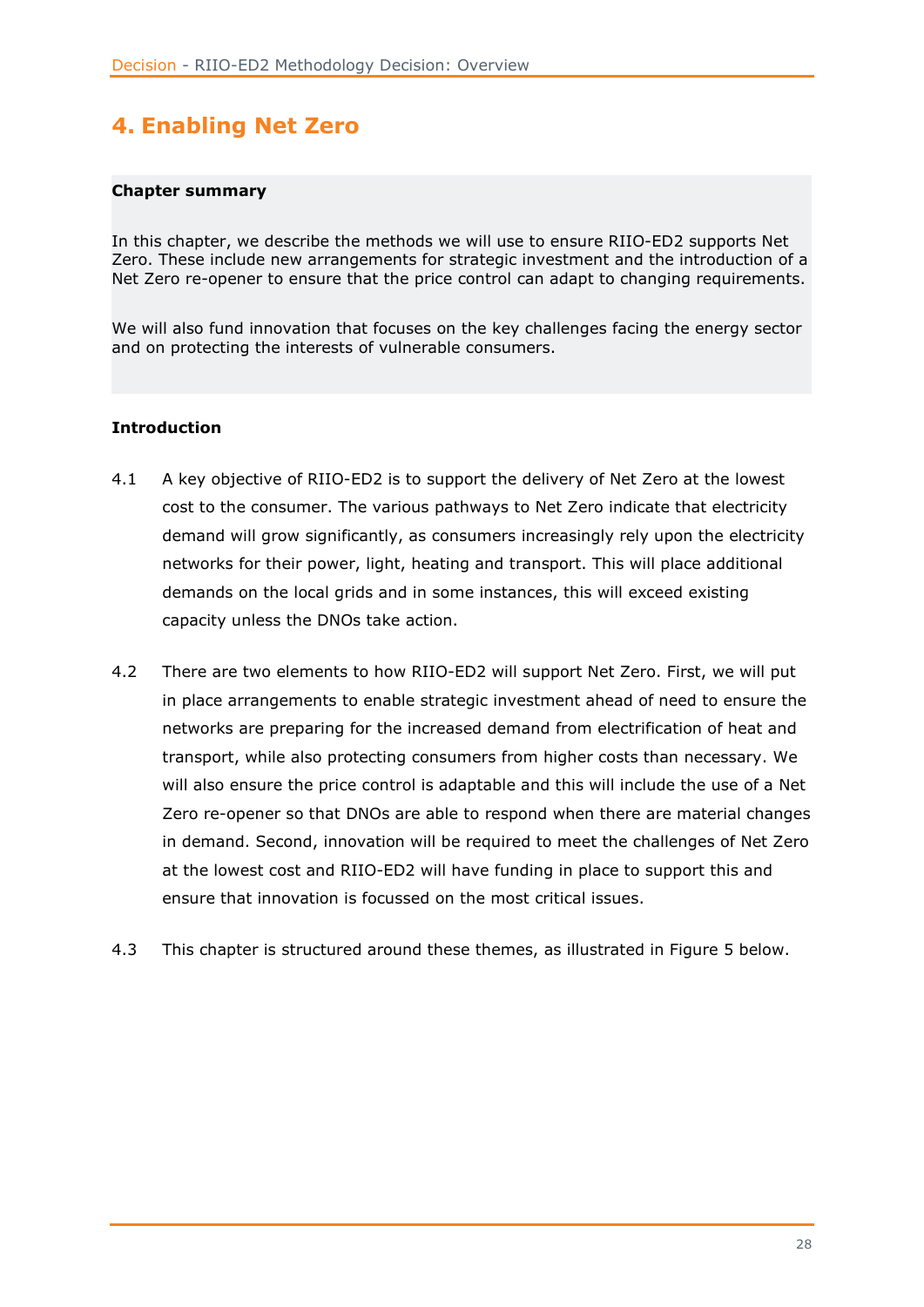## **Figure 5: Enabling Net Zero themes**



# <span id="page-28-0"></span>**Strategic Investment for Net Zero**

# **Our decision**

|  |  |  |  |  | <b>Table 2: Strategic investment</b> |
|--|--|--|--|--|--------------------------------------|
|--|--|--|--|--|--------------------------------------|

| Purpose  | To enable investment to support Net Zero at the lowest cost to<br>consumers.                                                                                                                                                                                                                                      |  |  |
|----------|-------------------------------------------------------------------------------------------------------------------------------------------------------------------------------------------------------------------------------------------------------------------------------------------------------------------|--|--|
| Decision | 1. DNOs to use a common set of forecast assumptions derived from<br>compliant Net Zero pathways.                                                                                                                                                                                                                  |  |  |
|          | 2. DNOs must support proposals for investment with robust<br>evidence.                                                                                                                                                                                                                                            |  |  |
|          | 3. We are considering the use of an automatic mechanism to flex<br>allowances for Net Zero and will undertake further work on its<br>design. Our use of such a mechanism will depend on whether we<br>can establish appropriate controls on how it is used.                                                       |  |  |
|          | 4. Where there are major changes in requirements that are placed<br>on the energy system, we will use a wider toolkit of<br>administrative Net Zero uncertainty mechanisms.                                                                                                                                       |  |  |
|          | 5. In responding to new demands, our principal aim is to support<br>long-term whole system optimisation. This means that we expect<br>DNOs in the first instance to use flexibility to address network<br>constraints, while ensuring networks do not become blockers to<br>an uptake in low carbon technologies. |  |  |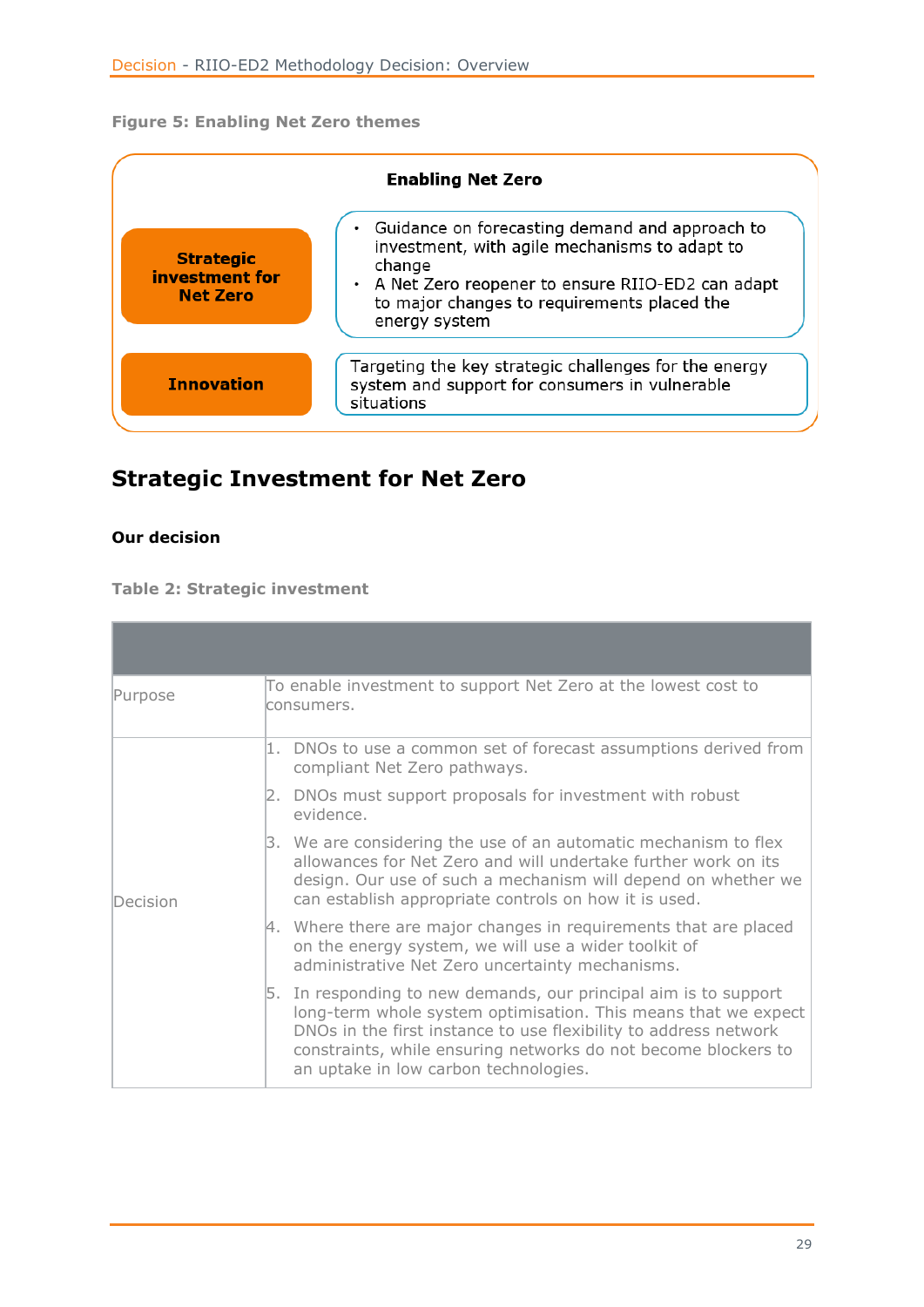# **Our Consultation position**

- 4.4 In our Consultation, we did not propose to take a specific approach to anticipatory investment. Instead, we discussed the various issues associated with the topic and sought views on how these could be addressed.
- 4.5 A key topic we raised is whether companies should base their investment plans on forecasts derived from a centralised set of assumptions, or instead take a decentralised approach and use engagement with regional stakeholders to establish future demand. We also highlighted the factors that need to be taken into account in deciding on the balance of funding provided through baseline allowances vs uncertainty mechanisms.
- 4.6 We set out four different models to characterise the options available:
	- **Model A**: DNOs base their investment proposals on a central forecast. Funding would be provided through baseline allowance
	- **Model B**: DNOs base investment proposals on a central forecast. We assess reasonable certainty of demand to determine baseline allowances and use uncertainty mechanisms to flex these within the period
	- **Model C**: DNO would engage with regional stakeholders to establish investment requirements. Funding for these would be included in the baseline allowance
	- **Model D**: DNOs would base their investment proposals on a regional plan. We assess reasonable certainty of demand to determine what baseline allowances and use uncertainty mechanisms to flex these within the period.
- 4.7 We highlighted the concern that a decentralised approach may see plans that have developed through engagement with local stakeholders being subsequently challenged by us to demonstrate the proposals are credible. As a way of potentially addressing this, we provided a link to guidance on preparing Local Area Energy Plans (LAEPs) issued by the Centre of Sustainable Energy and Energy Systems Catapult,<sup>[24](#page-29-0)</sup> and sought views on its application to RIIO-ED2.
- 4.8 We also discussed the different types of uncertainty mechanisms that could enable the price control to adapt to changing requirements. We highlighted how these might need to be accompanied by incentives on DNOs to forecast accurately and

<span id="page-29-0"></span><sup>&</sup>lt;sup>24</sup> <https://www.cse.org.uk/projects/view/1369>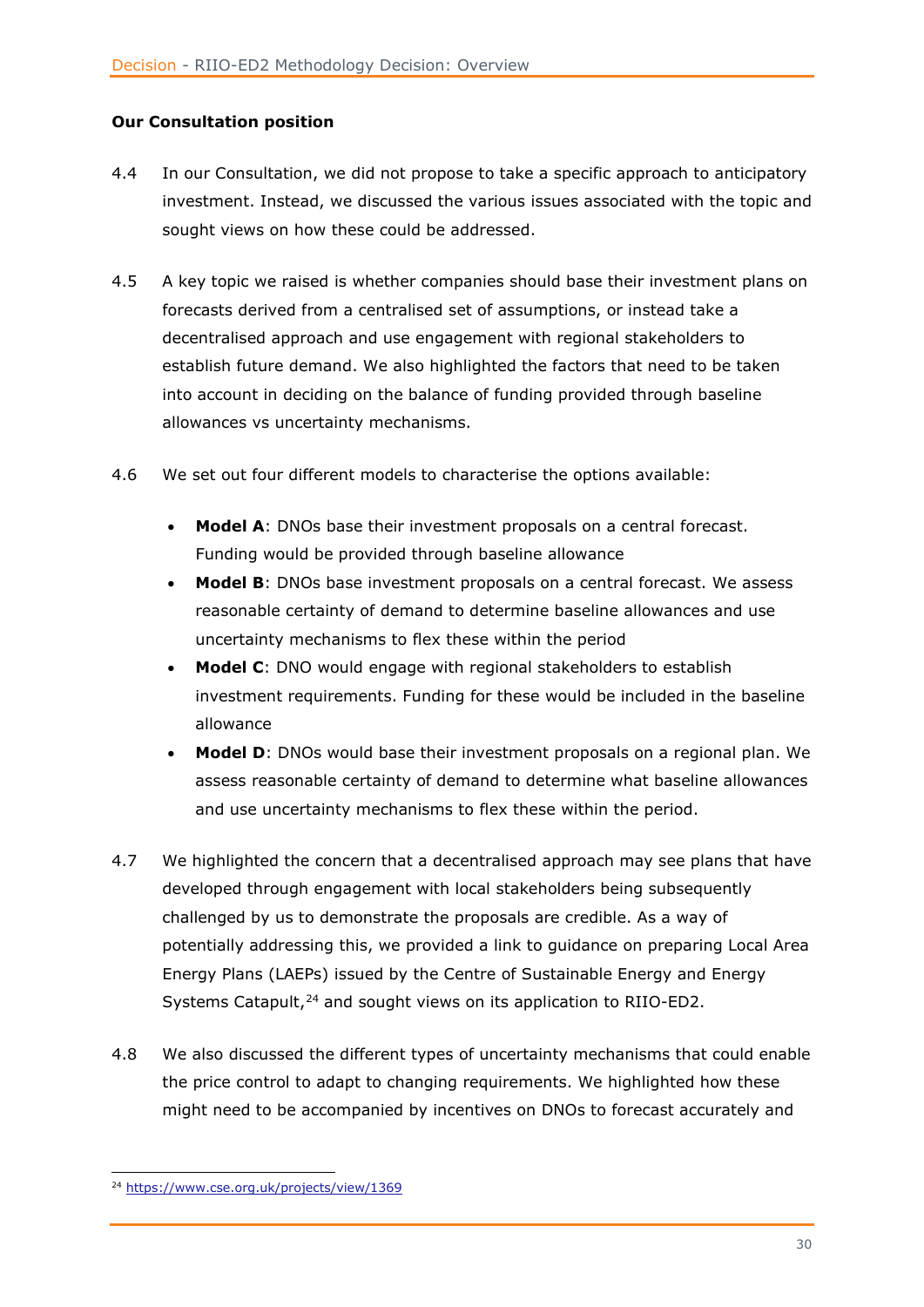invest efficiently. We presented a range of options for different uncertainty mechanisms and incentives and sought views on these.

### **Responses to our Consultation**

#### Centralised vs decentralised forecasts

- 4.9 This topic attracted interest from a large number of stakeholders. We have drawn out below the key observations we have taken from responses.
- 4.10 Most respondents accepted that both centralised and decentralised forecasting approaches have challenges and that a more complex, non-binary approach may be needed.
- 4.11 Several respondents, including consumer bodies, industry parties and some DNOs emphasised the importance of a consistent and standardised approach to forecasting for the purposes of setting baseline allowances. This would support, among other things, common and transparent assumptions on key inputs to plans, such as sources of evidence for the projected uptake of electric vehicles.
- 4.12 Some stakeholders commented that national targets are unlikely to capture the requirements for a specific region. It was highlighted that climate change ambitions could vary across the country, and also that requirements could depend upon local factors such as the condition of housing stock and dependency on transportation modes. The proximity to the gas mains (or lack of proximity) was also cited as a relevant factor in establishing what type of decarbonised heating solution might be required.
- 4.13 Although many stakeholders saw the benefits of a more decentralised approach, several were concerned about the risk of using forecasts produced by DNOs as an input to setting their allowances and then providing them with incentives to underspend. Their concern was that this may encourage an overestimation of forecast demand in order to increase allowances. Were we to use these forecasts, stakeholders said there would need to be robust and independent scrutiny to test the methodology. A number of stakeholders highlighted the role that Customer Engagement Groups could play in this regard, and that the credibility of the forecast could be assessed (and rewarded/penalised) through the Business Plan Incentive.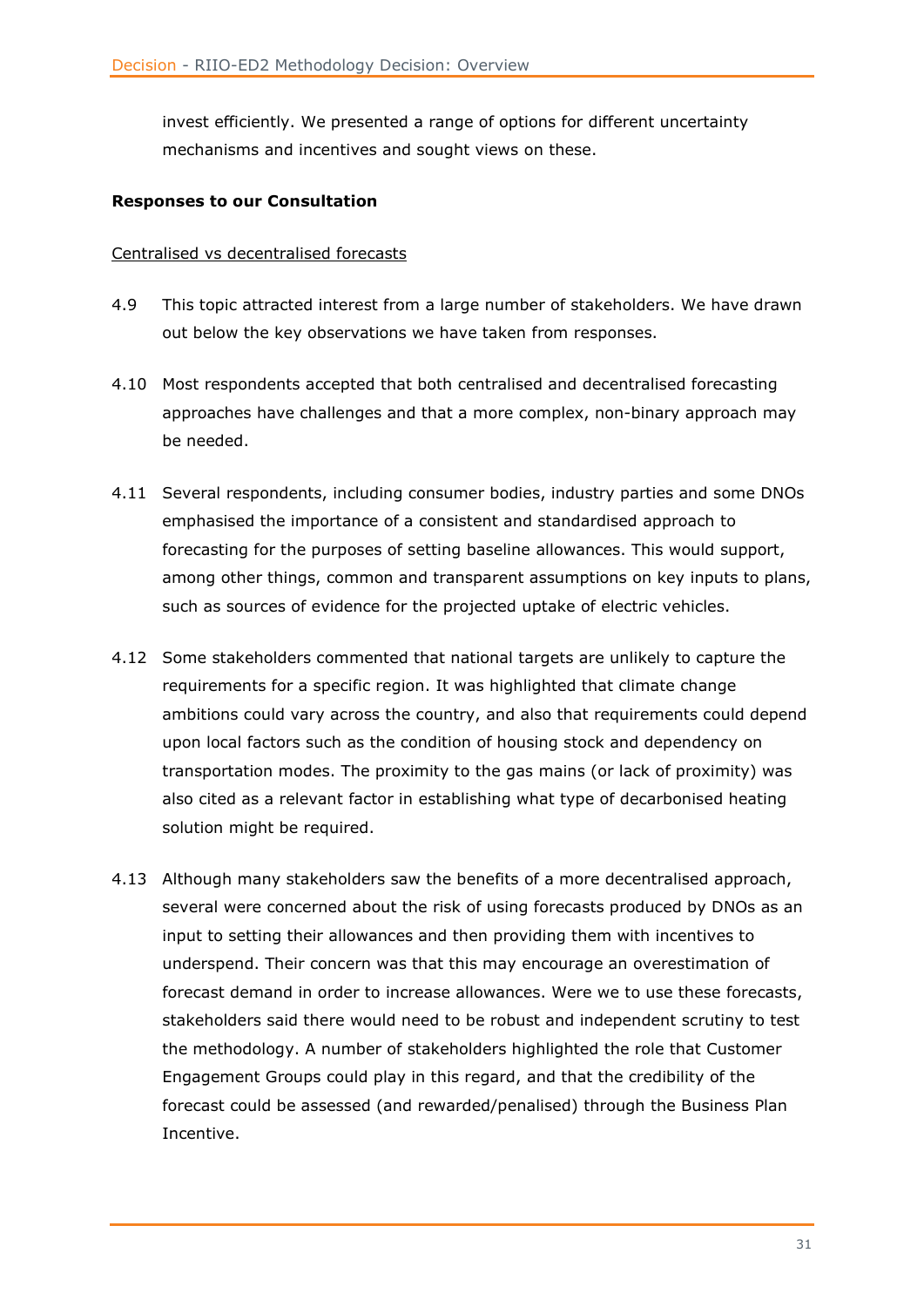- 4.14 Associated with this, several stakeholders highlighted the role that data must play in providing transparency on assumptions used to identify demand growth and investment required. To support this, stakeholders considered there would need to be better consistency in the data and methodologies used, which should also include enhanced monitoring and reporting on network utilisation.
- 4.15 Other protections that respondents highlighted could include a requirement for DNOs collectively to aggregate local forecasts to test their alignment with a national forecast. Others felt that requiring Distributed Future Energy Scenarios to flow directly from national Future Energy Scenarios could be helpful in limiting the level of discretion that individual DNOs could apply. A supplier felt that the Net Zero Advisory Group could help to assess the credibility of regional forecasts where they deviated from a central forecast.
- 4.16 A number of respondents, including DNOs, industry participants, regional and devolved government and consumers bodies, highlighted how national, devolved and regional government targets can be drivers of both centralised and decentralised forecasts. Stakeholders suggested that to help us gain confidence in these targets, and in the network investment required to achieve them, we should take into account:
	- The statutory and/or legal status of these targets, and any implications of these not being achieving
	- Whether the body setting the target is providing any financial or resource commitment required to support the achievement of targets
	- Whether the body setting the target could be considered representative of consumers in a country or region who could face an increase in energy bills as a consequence.

# Supporting regional/local plans

- 4.17 Generally, there was a degree of support for the incorporation of the views of regional stakeholders through a more robustly defined engagement framework. In this matter, 21 stakeholders commented on the role of LAEPs, and on the guidance we referenced.
- 4.18 Stakeholders were broadly positive about the guidance on preparing LAEPs. Some DNOs highlighted how this could be used to assess and weight regional inputs to their business plan.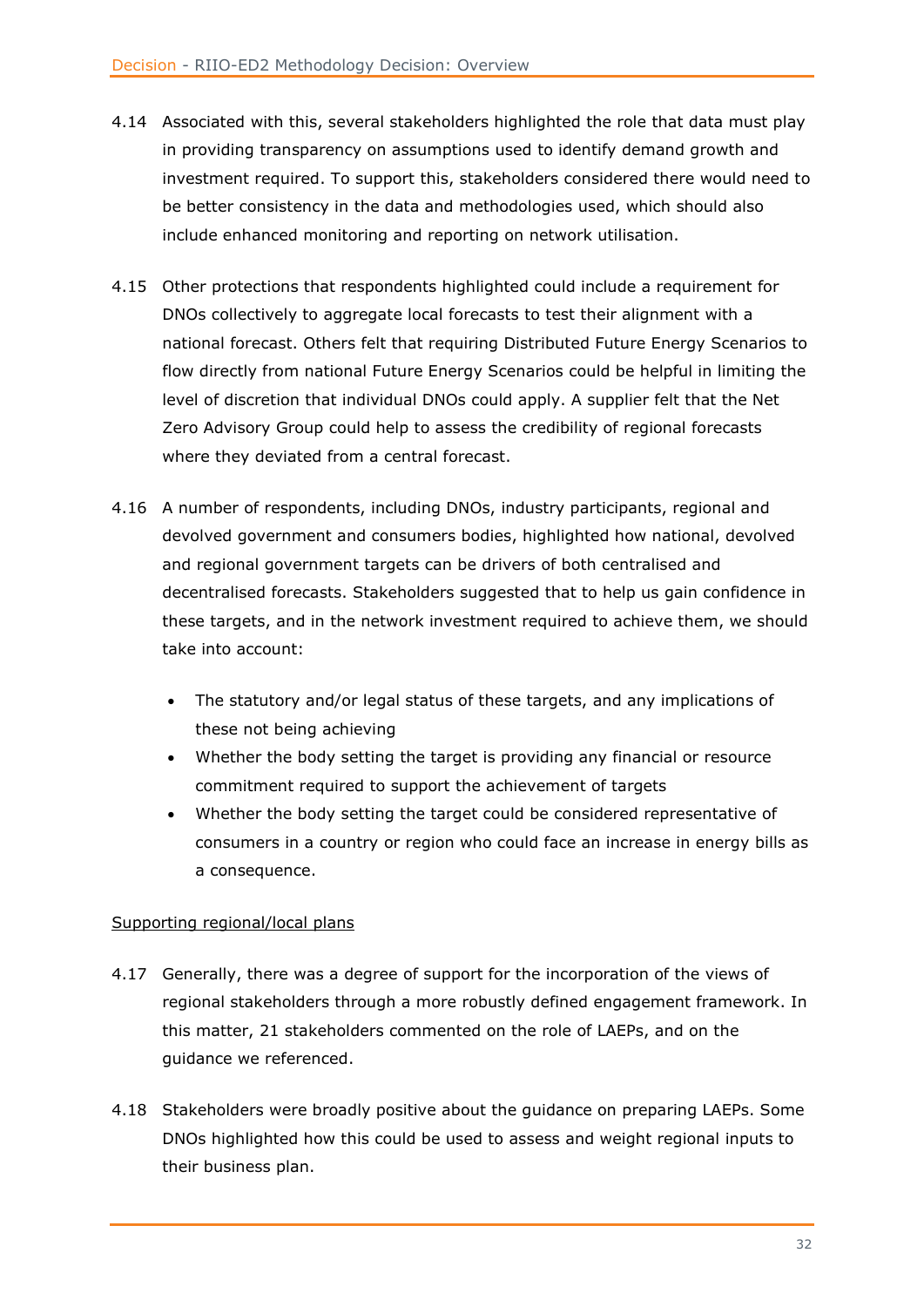- 4.19 However, the following points were noted as potential gaps in the guidance:
	- at present, the LAEPs guidance does not clearly assign roles and responsibilities to different parties
	- the impact on reliability and the costs involved in different options (and how these impacts might be distributed across customer groups and their wider impact on the whole system) did not appear to be taken into consideration.
- 4.20 Although positive about the guidance, several stakeholders highlighted the variability of technical capability and resourcing that local authorities could dedicate to developing and managing LAEPs. This was noted by DNOs, local government, and consumer representatives. Without the right resource, the quality of the resulting LAEP would be diminished, although one consumer body felt that, even where a fully-fledged LAEP was not available, the inputs from regional stakeholders should still be taken into account.
- 4.21 The Scottish Government highlighted that LAEPs and UK government targets should not mean that regional or devolved targets should be marginalised or ignored. Post consultation, the Scottish Government, through engagement with stakeholders, have come forward with a draft framework for devolved, regional and local area (DRL) energy planning that DNOs and Ofgem could take into account in assessing the viability of a regionally-led plan. This has been informed by the LAEP guidance, but adapted to be more generally applicable. To allow other stakeholders access to this draft framework, we have published it alongside this Decision.
- 4.22 During the consultation period, Citizens Advice published "Meeting Net Zero", <sup>[25](#page-32-0)</sup> a report which explored options for network companies when considering highly anticipatory investments. Among the conclusions that we consider may be relevant to this subject, are their observations that economic changes which are likely to arise as a result of COVID-19 may mean that:
	- reductions in the demand for energy may weaken the case for highly anticipatory investments
	- customer willingness to pay for improvements to the quality of service or protection of the environment may be lower

<span id="page-32-0"></span><sup>25</sup> [https://www.citizensadvice.org.uk/about-us/policy/policy-research-topics/energy-policy](https://www.citizensadvice.org.uk/about-us/policy/policy-research-topics/energy-policy-research-and-consultation-responses/energy-policy-research/meeting-net-zero-options-for-network-company-highly-anticipatory-investments-in-a-post-covid-19-environment/)[research-and-consultation-responses/energy-policy-research/meeting-net-zero-options-for](https://www.citizensadvice.org.uk/about-us/policy/policy-research-topics/energy-policy-research-and-consultation-responses/energy-policy-research/meeting-net-zero-options-for-network-company-highly-anticipatory-investments-in-a-post-covid-19-environment/)[network-company-highly-anticipatory-investments-in-a-post-covid-19-environment/](https://www.citizensadvice.org.uk/about-us/policy/policy-research-topics/energy-policy-research-and-consultation-responses/energy-policy-research/meeting-net-zero-options-for-network-company-highly-anticipatory-investments-in-a-post-covid-19-environment/)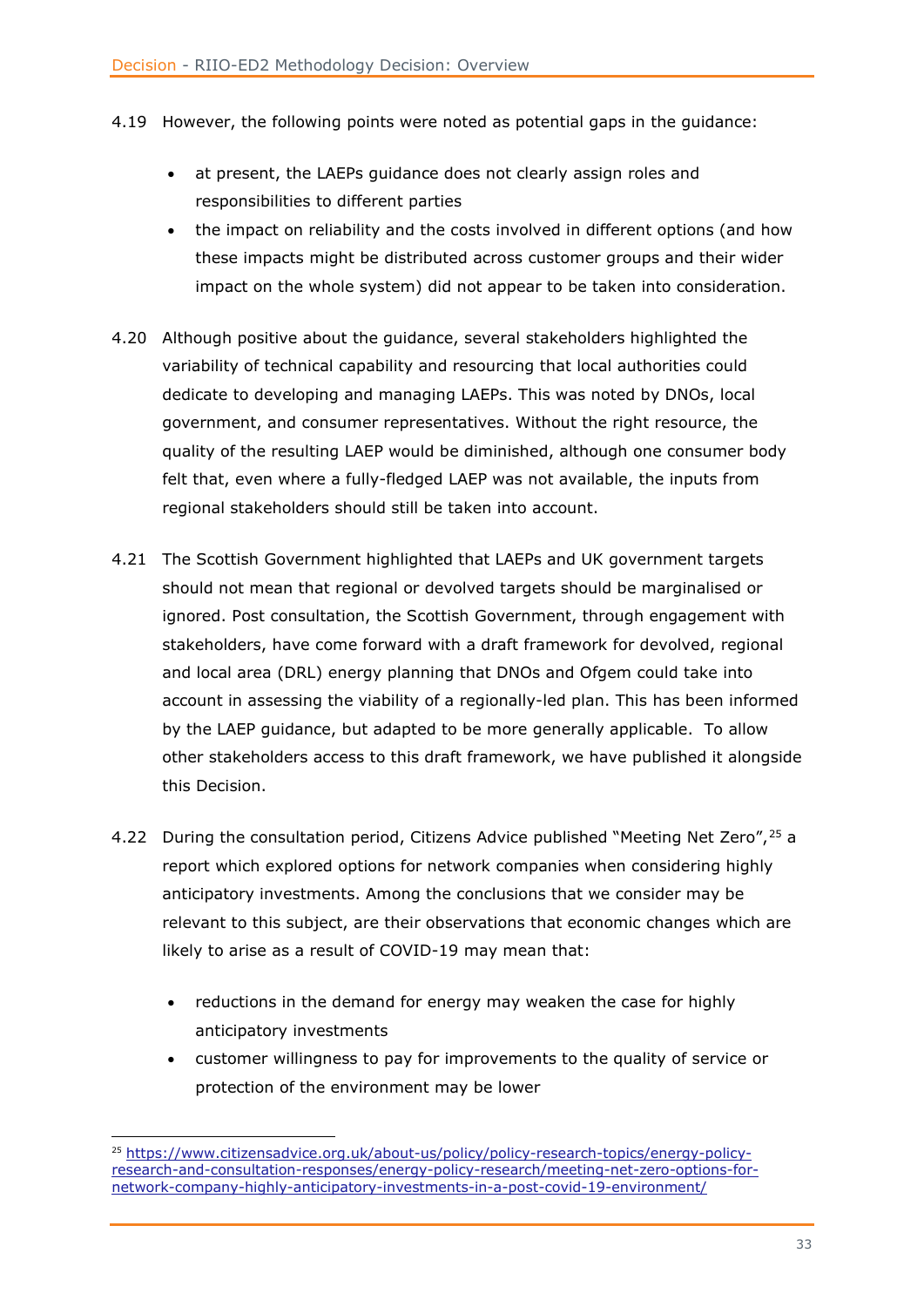• the case for applying real options analysis is especially strong in the current context with the value of options to defer major investment now likely to be higher.

## Uncertainty mechanisms and incentives

- 4.23 Some stakeholders, including a DNO and industry bodies, felt that we should only make limited use of uncertainty mechanisms and instead provide adequate baseline allowances to meet investment for future needs. The use of Price Control Deliverables[26](#page-33-0) was cited as a means of ensuring baseline allowances would be used for the intended purpose.
- 4.24 Other stakeholders recognised the challenges and risks of setting a fixed allowance and supported the use of uncertainty mechanisms in the face of changing requirements and a shifting technology landscape
- 4.25 Of these stakeholders, some expressed a preference for a particular uncertainty mechanism and/or incentive arrangement. Others were less committed to a specific mechanism or arrangement and instead provided analysis on the strengths and weaknesses of different mechanisms, or made general points about the implementation of these mechanisms.
- 4.26 There was however a general view from respondents that the uncertainty mechanisms should work quickly and avoid delaying investment. Various stakeholders also recognised that more than one mechanism might be needed to deal with different types of uncertainty. For instance, one DNO highlighted that in addition to a volume driver on capacity, an additional mechanism might be needed to manage uncertainty around the volume of service interventions that could be required to deal with increases in low carbon technologies being installed.
- 4.27 The need for uncertainty mechanisms to operate speedily led to many stakeholders supporting the volume driver approach, through which revenues would be adjusted by a fixed amount (a "unit cost") in line with each unit of capacity added to the network.
- 4.28 However, several respondents highlighted the risk that DNOs could use this type of arrangement to their own advantage. For instance, this could be by using the

<span id="page-33-0"></span><sup>&</sup>lt;sup>26</sup> Through a Price Control Deliverable the DNO's ability to recover a prescribed level of funding is conditional on their delivery of a predetermined scheme or outcome.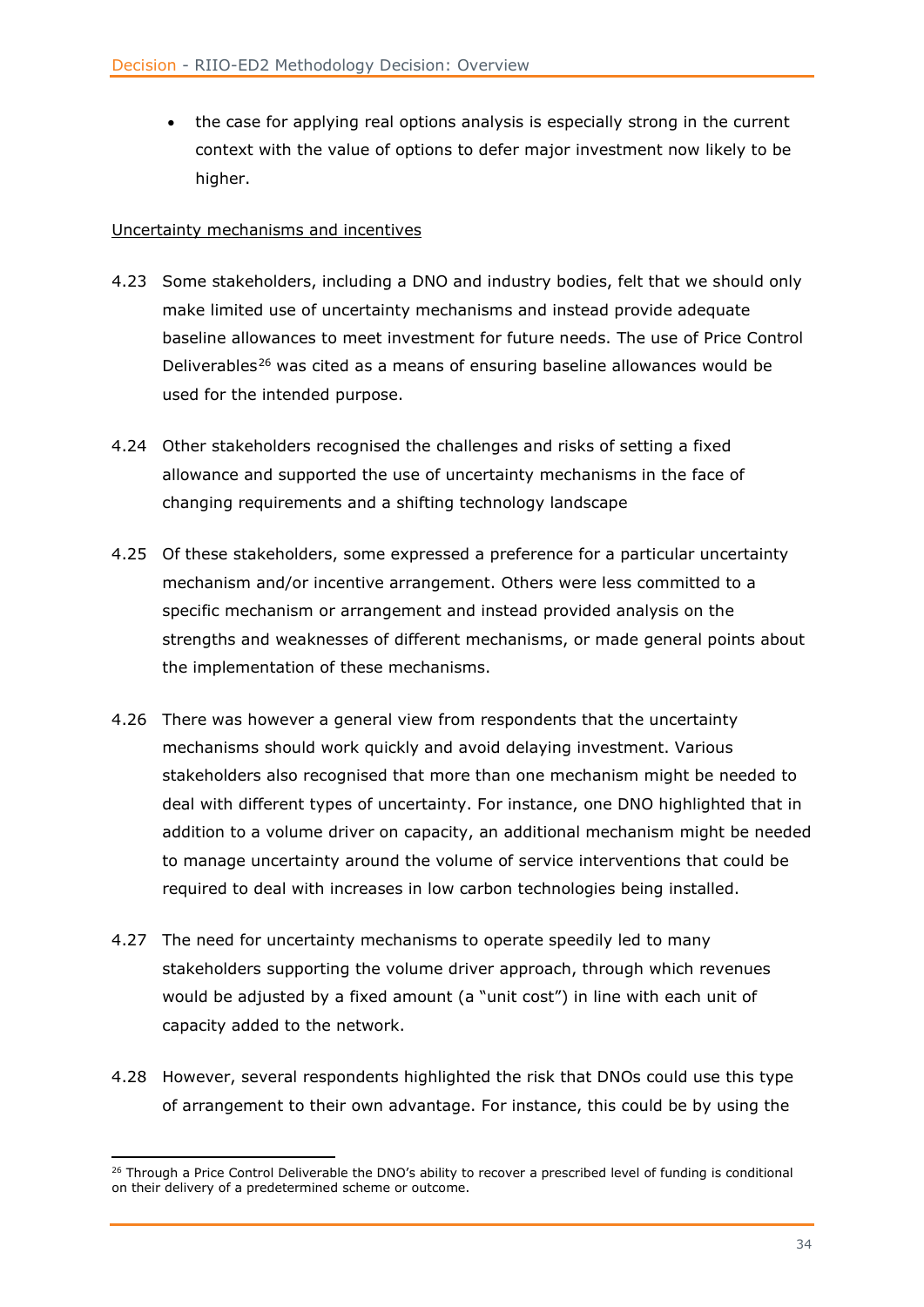mechanism to increase revenues in order to maximise performance against other price control incentives, without an equivalent benefit to consumers in exchange.

- 4.29 To offset these risks, several stakeholders highlighted the need for transparency on both network utilisation and the inputs used to determine the unit cost allowance. It was felt that this was needed to ensure that the networks were not being funded for an inflated cost of adding capacity, and that there was visibility on what impact their expenditure had on network capacity.
- 4.30 An industry stakeholder and a DNO suggested that Ofgem should reserve the right for more wholesale changes within the period, to ensure that the price control can be adjusted if there is a significant deviation in requirements, or if automatic mechanisms are not operating as intended.
- 4.31 Although several stakeholders gave their recommendation on the specific mechanisms we should use, some felt that more detail was needed on how these would operate in practice. Suppliers and a consumer body were also keen to understand what potential impact these mechanisms might have on consumer bills.

# **Reasons for our decision**

### Centralised vs decentralised forecasts

- 4.32 There are a range of different Net Zero compliant pathways that could be used to inform investment requirements on the distribution network. Even when considering only a subset that are consistent with Net Zero targets, these diverge from each other due to different assumptions on drivers of demand. In the shortterm these divergences may be relatively small, but over a longer-term period they differ to a significant degree.
- 4.33 Without some form of centralised starting point, this could lead to individual DNOs choosing a forecast that is based on different assumptions than those that are adopted elsewhere. This inconsistency in approach is not compatible with our intention to drive outcomes that maximise benefits across the whole system and, potentially, could undermine the delivery of Net Zero targets at a national level. We therefore consider that there are significant benefits to DNOs using common sets of forecast assumptions. We will provide the common sets of forecast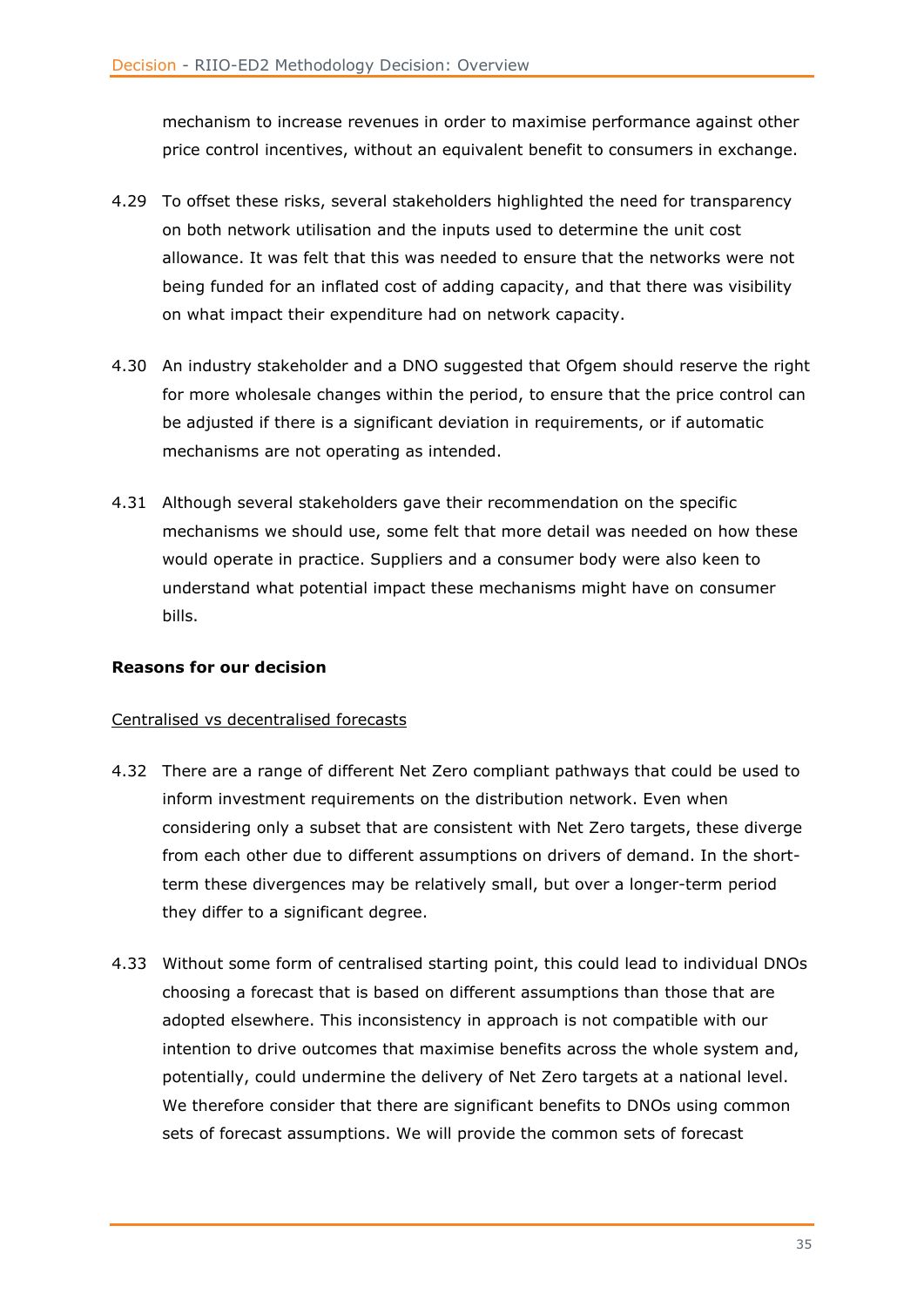assumptions that DNOs should apply in our Business Plan Guidance. We plan to publish that Guidance in January 2021.

- 4.34 We will include within these assumptions outcomes that are consistent and reasonable across a wide range of different Net Zero compliant scenarios, by the Committee on Climate Change (6th Carbon Budget) and by the Electricity System Operator (Future Energy Scenarios), including electric vehicle and heat pump uptake rates. We will consider government commitments and targets, such as ending sales of new combustion engine cars and vans and for heat pump rollout included within the Government's 10 point plan for a Green Industrial Revolution. These scenarios include an assumption that there will be a rapid take up on electric vehicles in RIIO-ED2 and continued growth of solar photo-voltaics, with demand from heat expected to steadily increase during RIIO-ED2.
- 4.35 We expect DNOs to apply these common assumptions on forecast demand in their investment planning. We consider that, where a DNO can show that these forecasts will lead to constraints on their network, during RIIO-ED2, then there is a strong case for funding to be provided in baseline allowances to support intervention. Equally, where these forecasts are higher than the demand a DNO realistically expects for their region, we expect DNOs to adjust their business plan to reflect and respond to that. At the heart of our proposed approach is that DNOs should plan, and account for, key uncertainties in a transparent manner as part of their business plans.

# Supporting regional/local plans

- 4.36 The use of these common sets of assumptions on forecast demand should not restrict DNOs from seeking to get input from local, regional or stakeholders including devolved administrations to understand their plans for energy, transport, housing and other factors that may be relevant for network development. DNOs should take a proactive approach in supporting this engagement and they should give full consideration to the impact that ambitions to decarbonise at a faster rate than the national target might have on their plans. However, in bringing forward investment proposals based on this engagement, DNOs must be capable of justifying projections of anticipated demand.
- 4.37 Where a DNO is seeking to have funding to support investment driven by regional ambitions incorporated into their baseline allowance, then we will require them to provide persuasive evidence. This evidence base should include a justification of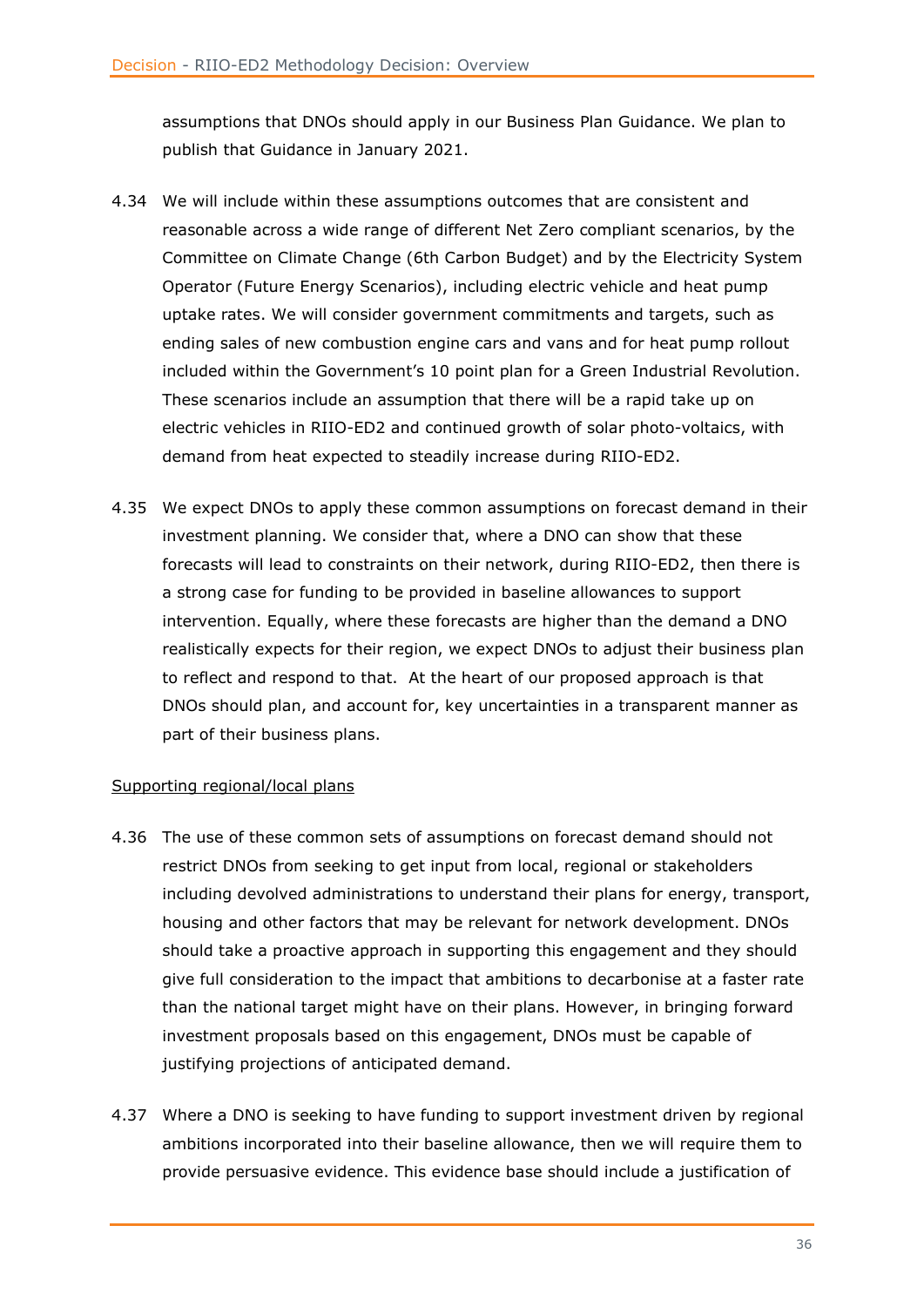the need for expenditure driven by projections of anticipated demand, as well as the efficiency of the proposed solution.

- 4.38 There may be several ways that a DNO can demonstrate the need for the investment and we are not predetermining the evidence we will require. We are therefore not mandating a requirement to apply either the LAEPs guidance, or the draft framework for DRL energy planning provided by Scottish Government. However, we do consider that these are helpful to illustrate the type of information and evidence that could support a proposal of this nature. In reaching our decision we will take into account all relevant evidence that is provided. We recognise that this may include material that does not fully align with either the LAEPs guidance or the Scottish Government's proposal for a draft DRL energy planning framework.
- 4.39 The network companies will need to have collective arrangements in place to ensure that, when aggregated together, the regional assumptions DNOs have made on future demand support a credible forecast of demand at a national level. We will set out more detail on these arrangements in the Business Plan Guidance.

## Baseline allowances, uncertainty mechanisms and incentives

- 4.40 One key uncertainty is when the increased demand will arise, and whether it will arise within the price control period. In bringing forward proposals for baseline funding, we therefore also expect DNOs to consider what arrangements are appropriate to ensure that any funding provided is used for the intended purpose. This might be in the form of a Price Control Deliverable, either for a specific project, or a metric to account for the proposed aggregated investment in increased capacity. We will explore this approach with network companies over the coming year, with a view to achieving long-term outcomes that protect the interests of consumers as well as providing DNOs with certainty on funding and retaining incentives to drive efficient delivery of expenditure.
- 4.41 Any given baseline scenario (national, regional or local) that is assumed for business planning in 2021, will inevitably differ from actual demand on the network, even in the short-term. For this reason, we do not consider it is appropriate to rely solely on baseline allowances to provide funding for the investment required. Given levels of uncertainty, this approach seems highly likely to result in allowances which are either too high or too low, neither of which would be in the consumer interest.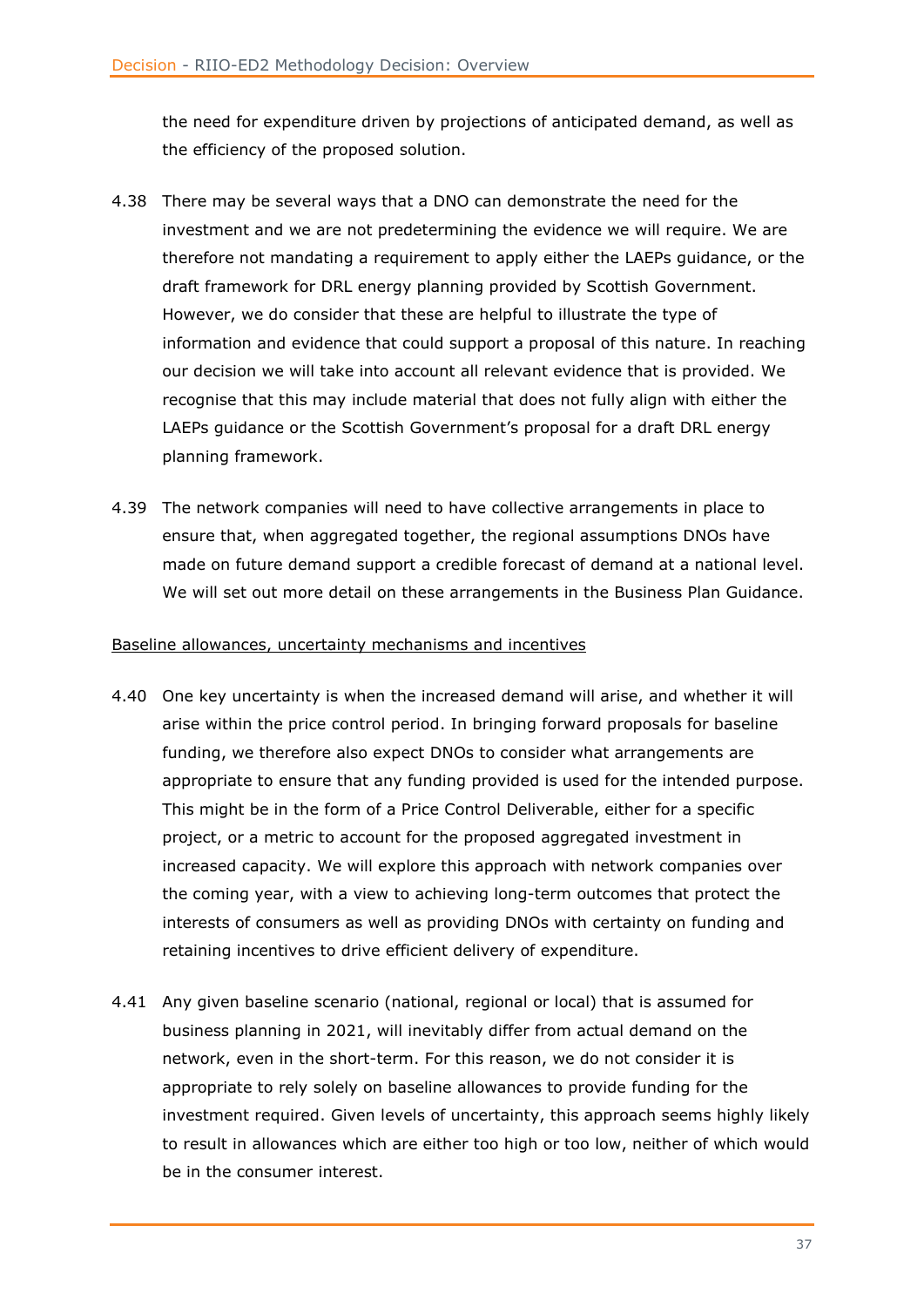- 4.42 We therefore want allowances in RIIO-ED2 to be able to flex to respond to changes in demand and supply. We consider that generally the type of work that might be required on the electricity distribution networks will likely come in the form of a high volume of relatively low value (ie sub  $£5m$ ) projects.<sup>[27](#page-37-0)</sup> If this is the case, there is a risk that their delivery could be slowed down by an administrative re-opener process, through which the merits of individual projects are considered before a decision is made on funding. Therefore, in addition to the baseline allowances, we are inclined towards the use of an appropriate automatic mechanism to support a fast response from DNOs to changing requirements.
- 4.43 We are however naturally conscious of and share the concerns raised by stakeholders that an automatic mechanism could be exploited by DNOs to their own advantage. We will therefore not confirm what type of uncertainty mechanism we will use until we have developed options further, to ensure there are appropriate controls on how it may be used. This development will require input from the industry and stakeholders.
- 4.44 In the first instance, our focus will be on the design of a Capacity Volume Driver coupled with a utilisation metric. Of the different options we have identified, these two, operating in combination, seem to offer the most potential for enabling agile investment to support Net Zero, while protecting consumers against inefficient investment. If we decide to proceed with these arrangements, we will need further information from the DNOs in relation to existing levels of utilisation and the projected impact that investment proposals in business plans are expected to have on these.
- 4.45 We recognise that some DNOs may require additional automatic mechanisms to deal with uncertainty regarding the volume of a particular type of work that may be required on their network (such as unlooping services). We will work with industry to develop these or, if this is an issue that is only relevant for one DNO, then we will expect the DNO to propose bespoke arrangements in their business plan. In either event, we will only seek to introduce additional mechanisms if we are convinced that the issue is material and cannot be managed by the DNO through baseline allowances.
- 4.46 Although we are inclined towards the use of an automatic uncertainty mechanism to manage the risk of relatively minor forecasting errors, we do not think this

<span id="page-37-0"></span><sup>&</sup>lt;sup>27</sup> This contrasts with work on the transmission networks where there is generally a low volume of projects, but these tend to be of much higher value.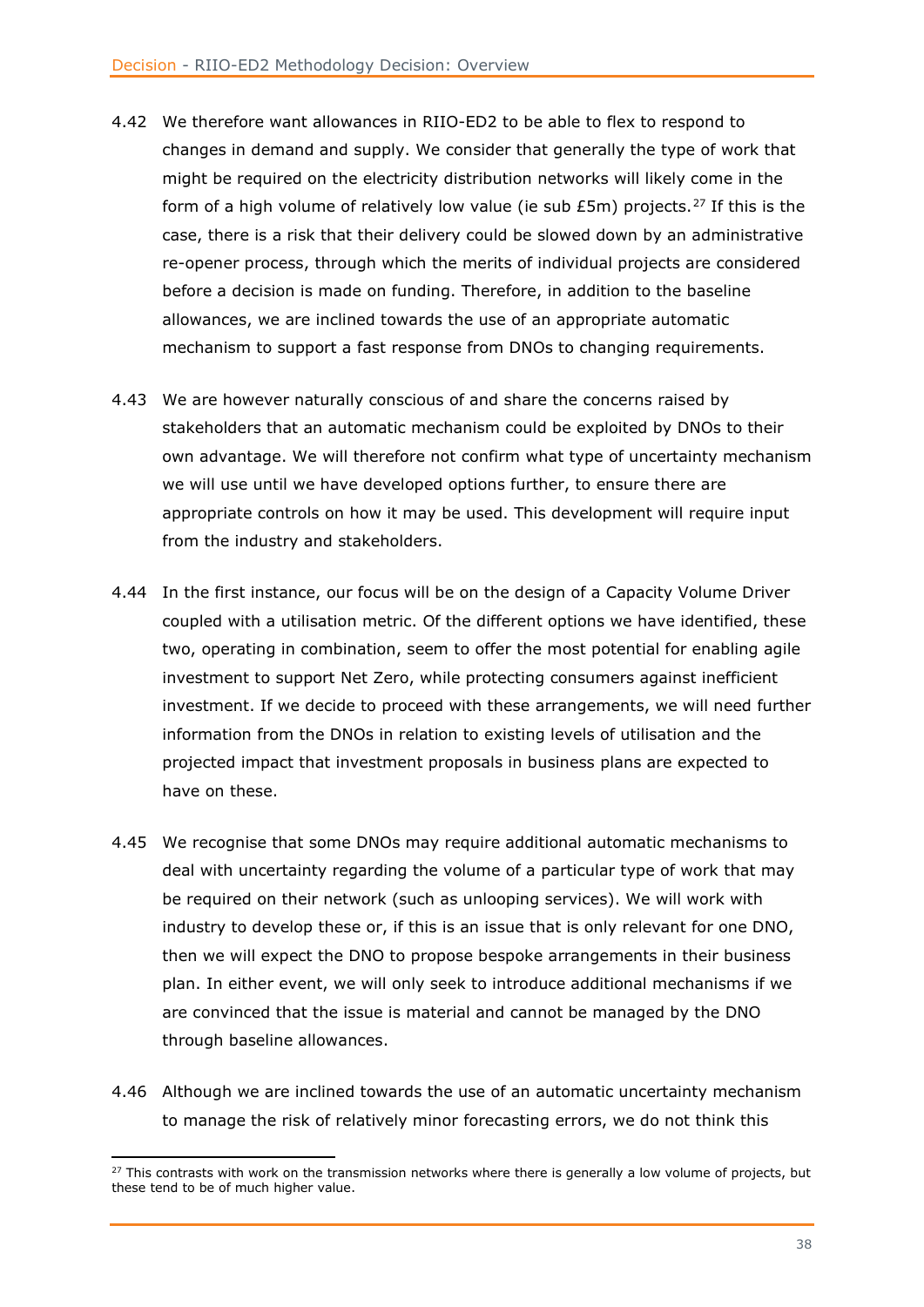would be suitable to deal with major changes in the profile of demand, such as those that might arise through a government decision on the future of decarbonised heating. Where this is the case then we will use a wider toolkit of administrative uncertainty mechanisms, including the Net Zero re-opener that we discuss in more detail below.

#### Approach to investment

- 4.47 We have also reflected on the nature of the response we expect from DNOs once they have identified a potential need for network investment. Ultimately our decisions on these matters will be made in our Final Determination once we have companies' business plans and other available evidence. However, currently, we think there is a benefit in sharing our expectations to help guide the approach that DNOs take in preparing their business plans.
- 4.48 When investment is undertaken it should support long-term whole system optimisation, regardless of whether the expenditure is funded through baseline allowances or uncertainty mechanisms.
- 4.49 To support this, we will require DNOs to make the best use of existing network capacity first, by fully utilising flexibility technologies to manage changes in peak demand. This is because there is uncertainty at both the level of future demand, and also the potential increased value that flexible solutions, especially DSR, might be able to offer in the future. For instance, the uptake of electric vehicles will increase overall levels of demand, but if charged smartly they may not necessarily cause an increase in peak demand beyond the level that can be accommodated through existing capacities. Indeed, maximising flexible electric vehicle charging is important for a future low-cost system, not only to manage network constraints now. Although our view on these matters has been reached independently, we note that this is broadly aligned with the conclusions reached by Citizens Advice.
- 4.50 A network capacity upgrade may be necessary where flexibility is likely to be insufficient by itself to meet anticipated growth in peak demand. Where this is the case, DNOs should show that they have considered the option value provided by flexibility in the timing of their upgrades to capacity. In doing so, they should account for the long-term prospects for demand across different future scenarios and size capacity upgrades so they minimise long term costs for consumers;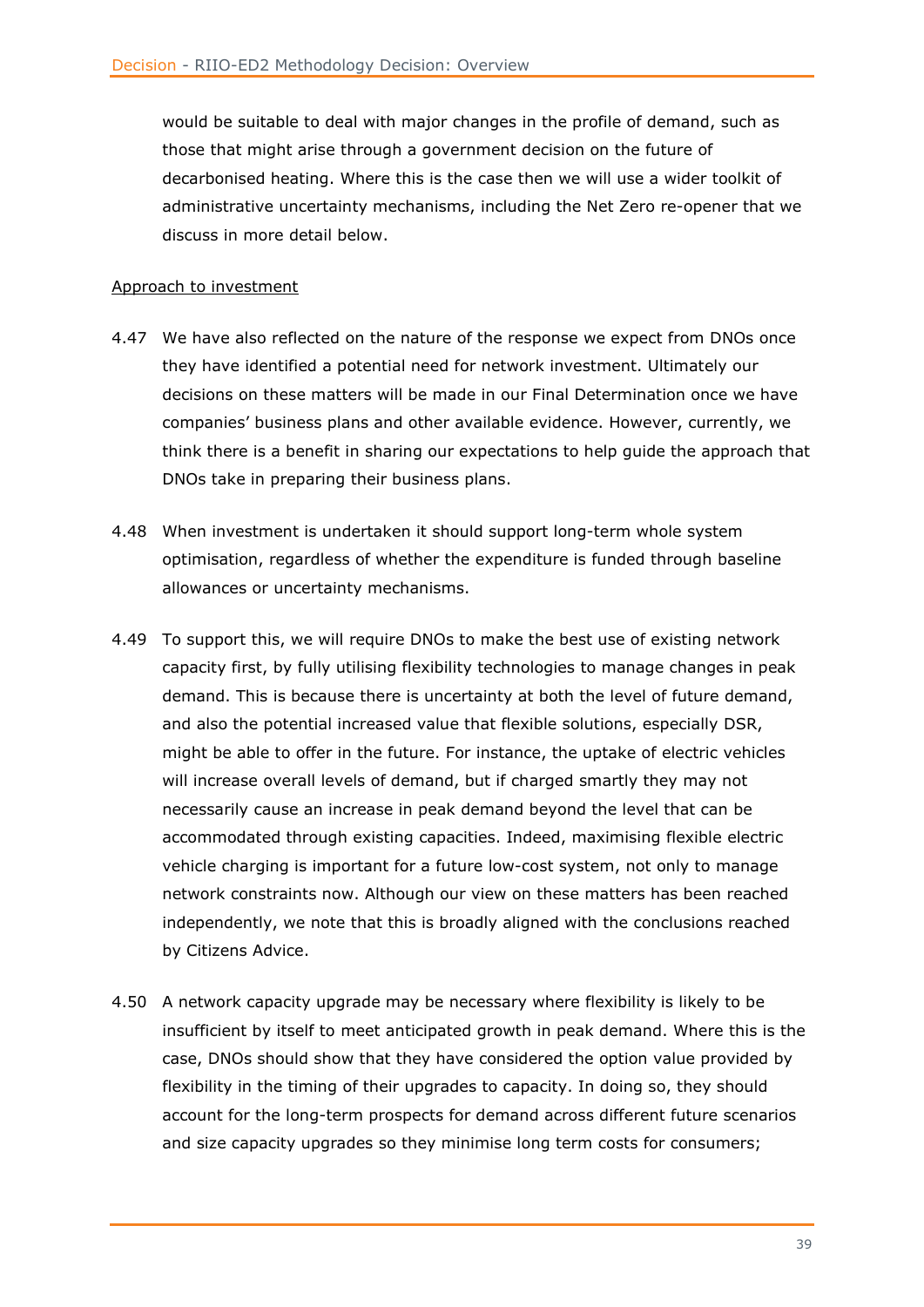comparing options for larger, one-off upgrades against smaller, incremental ones to 2050.

- 4.51 DNOs may identify circumstances where adding surplus capacity in the short-term in order to meet anticipated growth in demand over a much longer-term planning horizon is appropriate. For instance, in areas of the country that are not currently 'on' the gas grid, the most likely decarbonised heat solution will require an increased demand for electricity at some point before 2050. We expect these circumstances to be supported with persuasive evidence that this is the most efficient means of addressing future needs. We will also expect there to be controls in place, such as Price Control Deliverables, to ensure that any funding provided to support the provision of additional capacity is only used for the purpose intended.
- 4.52 Establishing the lowest cost solution to new sources of demand such as electric vehicles will require network operators to take into account the impact different solutions might have on costs across the whole system. To do so, they should coordinate proposals with other network operators and the electricity system operator. We will use the system-wide Net Zero re-opener (discussed below) to adjust funding where appropriate. We may also use the Co-ordinated Adjustment Mechanism (discussed in the following chapter) to reallocate funding within and across sectors where this is necessary to achieve the best whole system solution, while delivering net benefits to electricity consumers.

# **Net Zero re-opener**

# **Our decision**

**Table 3: Net Zero re-opener**

| Purpose | To provide a means to amend the price control in response to<br>changes connected to the meeting of the Net Zero carbon targets<br>that have an effect on the costs and outputs of network licensees. |
|---------|-------------------------------------------------------------------------------------------------------------------------------------------------------------------------------------------------------|
|         | To provide an increased level of adaptability within the RIIO-ED2<br>price control.                                                                                                                   |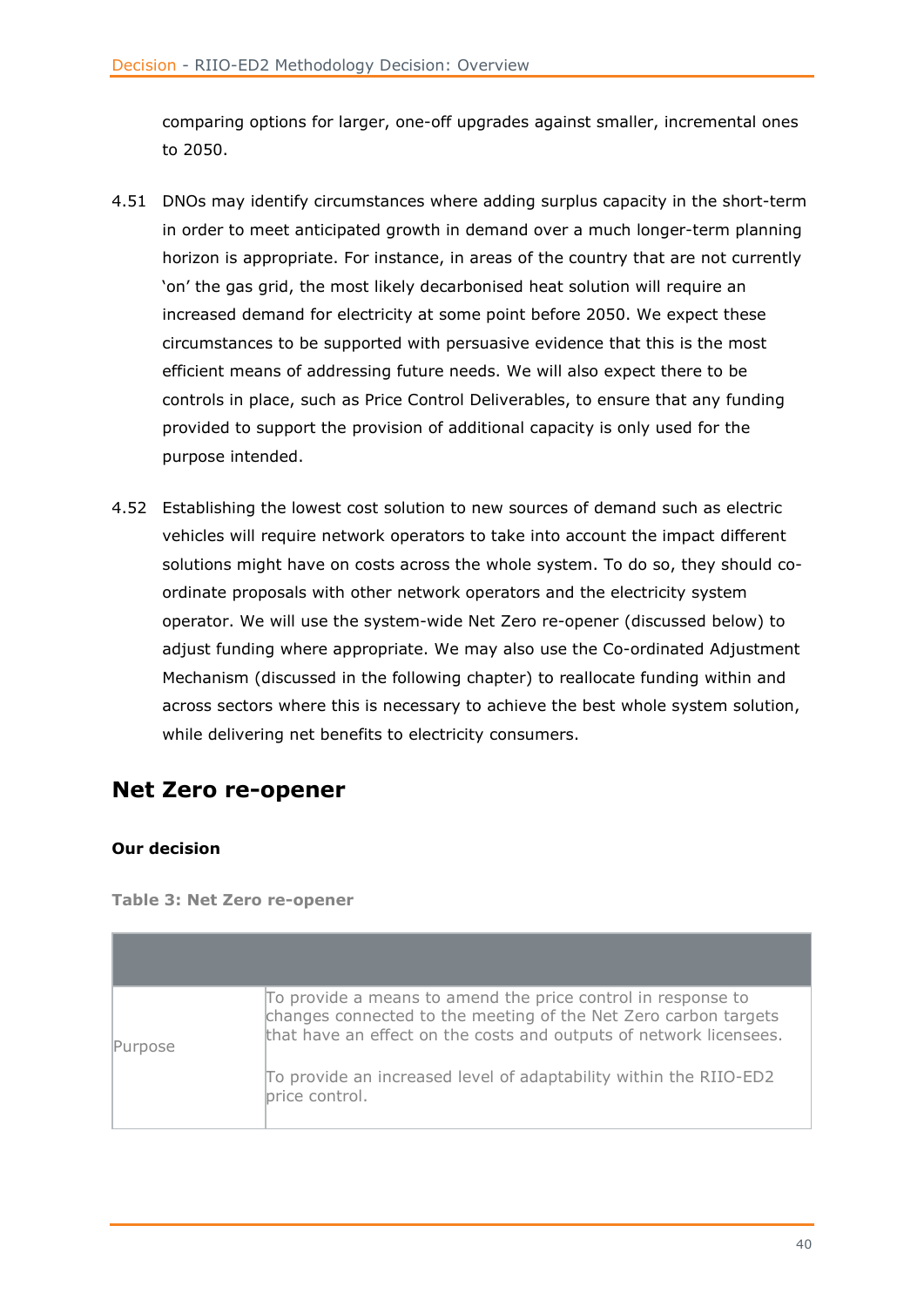| Decision | To introduce a Net Zero re-opener that will facilitate adjustments to<br>allowances and outputs within RIIO-ED2 in order to align the price |
|----------|---------------------------------------------------------------------------------------------------------------------------------------------|
|          | control with Net Zero targets.                                                                                                              |

## **Our Consultation position**

- 4.53 In our Consultation, we proposed to introduce a re-opener mechanism to allow adjustments to be made to the price control to reflect changes connected to the achievement of the Net Zero carbon targets, not otherwise captured by any other RIIO-ED2 mechanism.
- 4.54 We proposed that the re-opener mechanism could be used by Ofgem at any time throughout the RIIO-ED2 price control and would be subject to a materiality threshold in line with the proposed common approach to re-openers in RIIO-ED2.[28](#page-40-0)
- 4.55 We proposed that the re-opener should have a broad scope to ensure that RIIO-2 can be adaptable to a wide range of potential developments.

## **Responses to our Consultation**

- 4.56 29 stakeholders commented on the Net Zero re-opener. The majority of stakeholders were supportive of the re-opener, some were not.
- 4.57 Four of the six DNOs supported the Net Zero re-opener. They requested additional details on the role of NZAG, the right to trigger the re-opener and the thresholds for the re-opener.
- 4.58 Two DNOs disagreed with our proposals for the re-opener. One argued that the re-opener was too broad and could be used to change the entirety of the price control with limited recourse for network companies. The other argued that, as there should be greater certainty on Net Zero for RIIO-ED2 relative to the transmission and gas distribution price controls, and as NZAG would have the opportunity to feed into the RIIO-ED2 review, a Net Zero re-opener was not required.

<span id="page-40-0"></span><sup>&</sup>lt;sup>28</sup> See paragraphs 11.55-11.58 o[f Annex 2 of the Sector Methodology Consultation](https://www.ofgem.gov.uk/system/files/docs/2020/07/ed2_ssmc_annex_2_keeping_bills_low_0.pdf)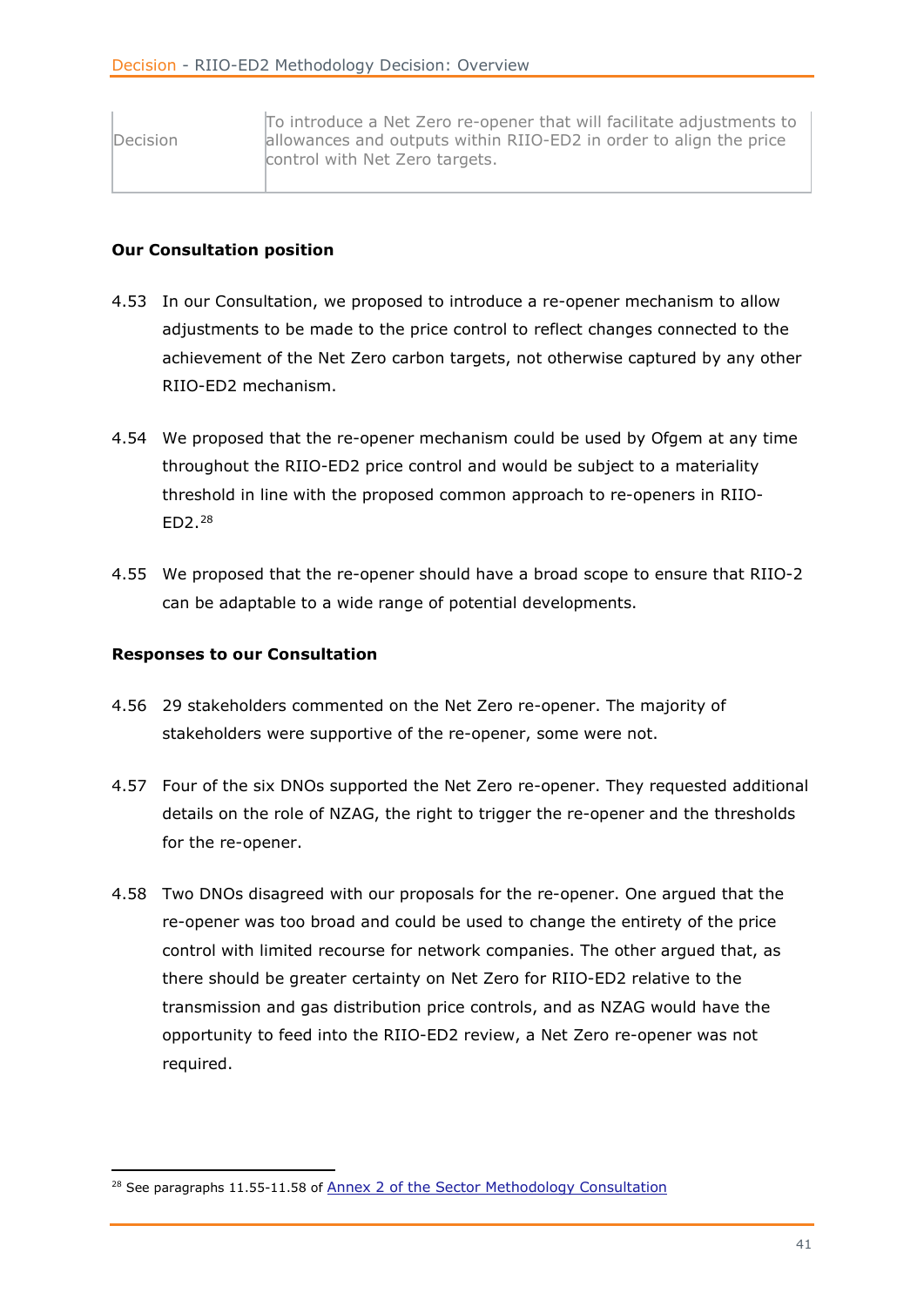- 4.59 Other stakeholders including DNOs were broadly supportive of the re-opener but requested detail on aspects of the proposal, including in relation to:
	- NZAG, its composition, terms of reference, and the opportunity for network companies and the energy industry to engage with it.
	- Timing considerations and ensuring that decision making under the re-opener can be sufficiently agile.
	- How costs arising from use of the re-opener will be passed to consumers and how upwards and downwards adjustments to allowances may work in practice.
	- The definition of the re-opener triggers.
- 4.60 DNOs suggested that they should have the ability to trigger the re-opener, in addition to Ofgem. However other stakeholders, including industry, suppliers and consumer representatives considered Ofgem-only triggers to be appropriate. Citizens Advice noted that the involvement of NZAG and others should address network company concerns in this regard.

## **Reasons for our decision**

### Overall rationale for mechanism

- 4.61 Respondents to the Consultation generally agreed that arrangements should be put in place to deal with Net Zero-related uncertainties.
- 4.62 In our view, it is critical that the price controls enable the gas and electricity networks to support the achievement of Net Zero targets. We recognise that Net Zero policy will not develop in five-year segments, aligned with our RIIO-2 timetable. Accordingly, there may be circumstances during the price control period where assumptions made to set the price control are no longer appropriate, due to changes related to the transition to Net Zero.
- 4.63 Where material changes requiring significant adjustment to expenditure due to, for example, changes in government policy, the role of network companies, or technological or market developments occur it may be necessary to make adjustments. The effect of these adjustments could be, among other things, to increase or decrease allowed revenues during the period rather than waiting until the next price control review. For these reasons we have decided that there should be a Net Zero re-opener in RIIO-ED2.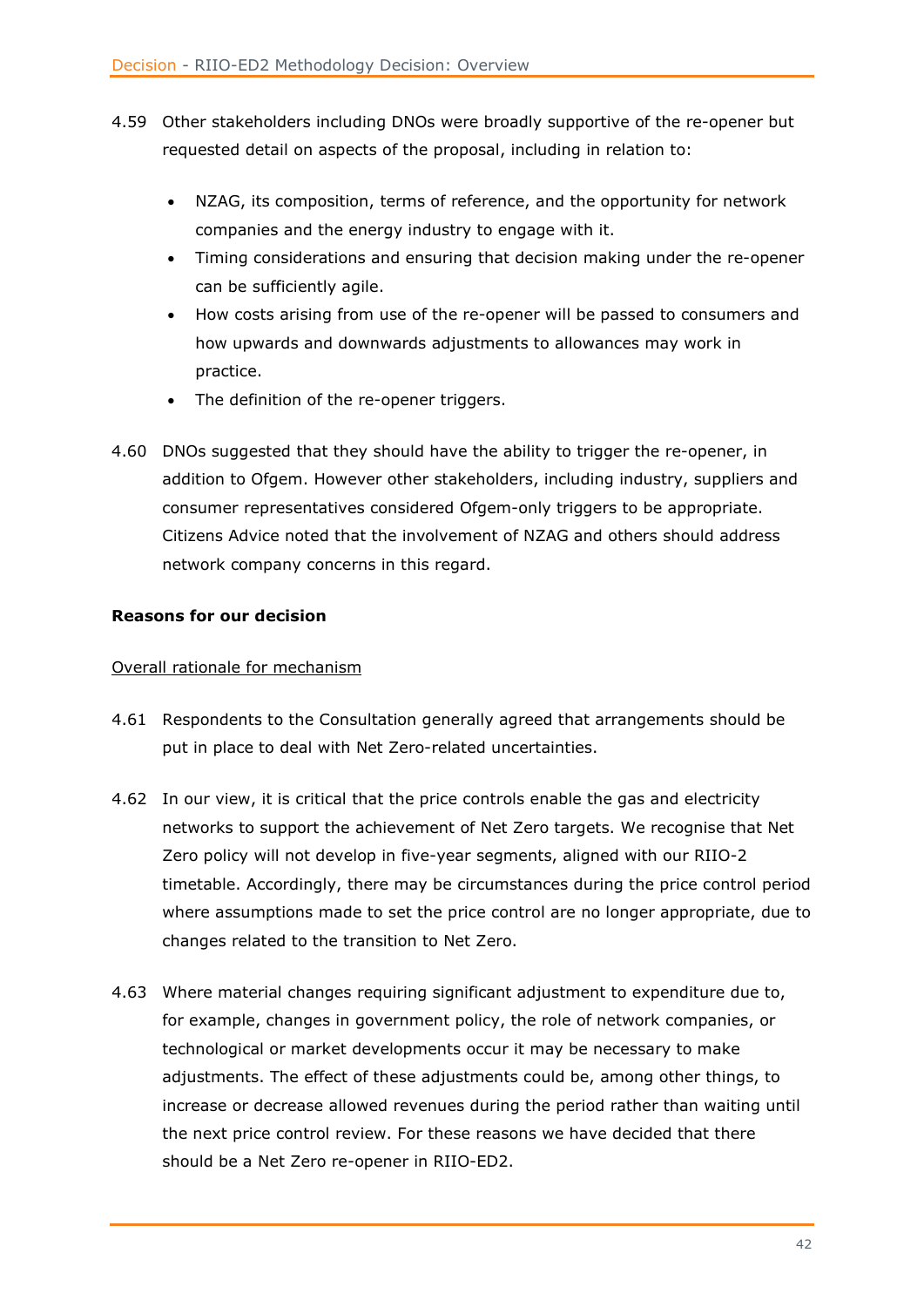#### Scope

4.64 We are not making a decision on the precise scope of the re-opener at this stage. We consider that a narrowly framed re-opener may be ineffective in enabling us to respond to a broad range of potential developments in RIIO-ED2, as this might mean that we miss opportunities in RIIO-ED2 to facilitate the achievement of the Net Zero targets. We consider that it may be appropriate for the re-opener to facilitate adjustments to the price control in order to reflect a wider set of developments including changes in government policy, the successful trial of new technologies or other technological advances, changes in the pace or nature of the uptake of low carbon technologies and new obligations arising from the agreement of Local Area Energy Plans (or equivalent arrangements). We will consult on the scope of the re-opener as part of our Draft Determinations.

#### Other matters

- 4.65 We proposed that the re-opener mechanism could be used by Ofgem at any time throughout the RIIO-ED2 price control and that a materiality threshold in line with the proposed common approach to re-openers should apply. In the Final Determinations for RIIO-T2 and RIIO-GD2, we decided that Ofgem alone should have the ability to trigger the mechanism at any time during the price control and that, for a materiality threshold, in line with our common approach to re-openers, adjustments when multiplied by the Totex Incentive Mechanism (TIM) rate must exceed  $0.5\%$  of annual average base revenue.<sup>[29](#page-42-0)</sup> We are not at this stage concluding on the detail of the mechanism that will be implemented in RIIO-ED2 and will return to these points when we consult as part of our Draft Determinations.
- 4.66 We note that some respondents requested detail on the role of NZAG. We have provided more information in Chapter 2.

<span id="page-42-0"></span><sup>&</sup>lt;sup>29</sup> See [RIIO-2 Final Determinations -](https://www.ofgem.gov.uk/system/files/docs/2020/12/final_determinations_-_core_document.pdf) Core Document paragraphs 7.5 and 7.21-7.24.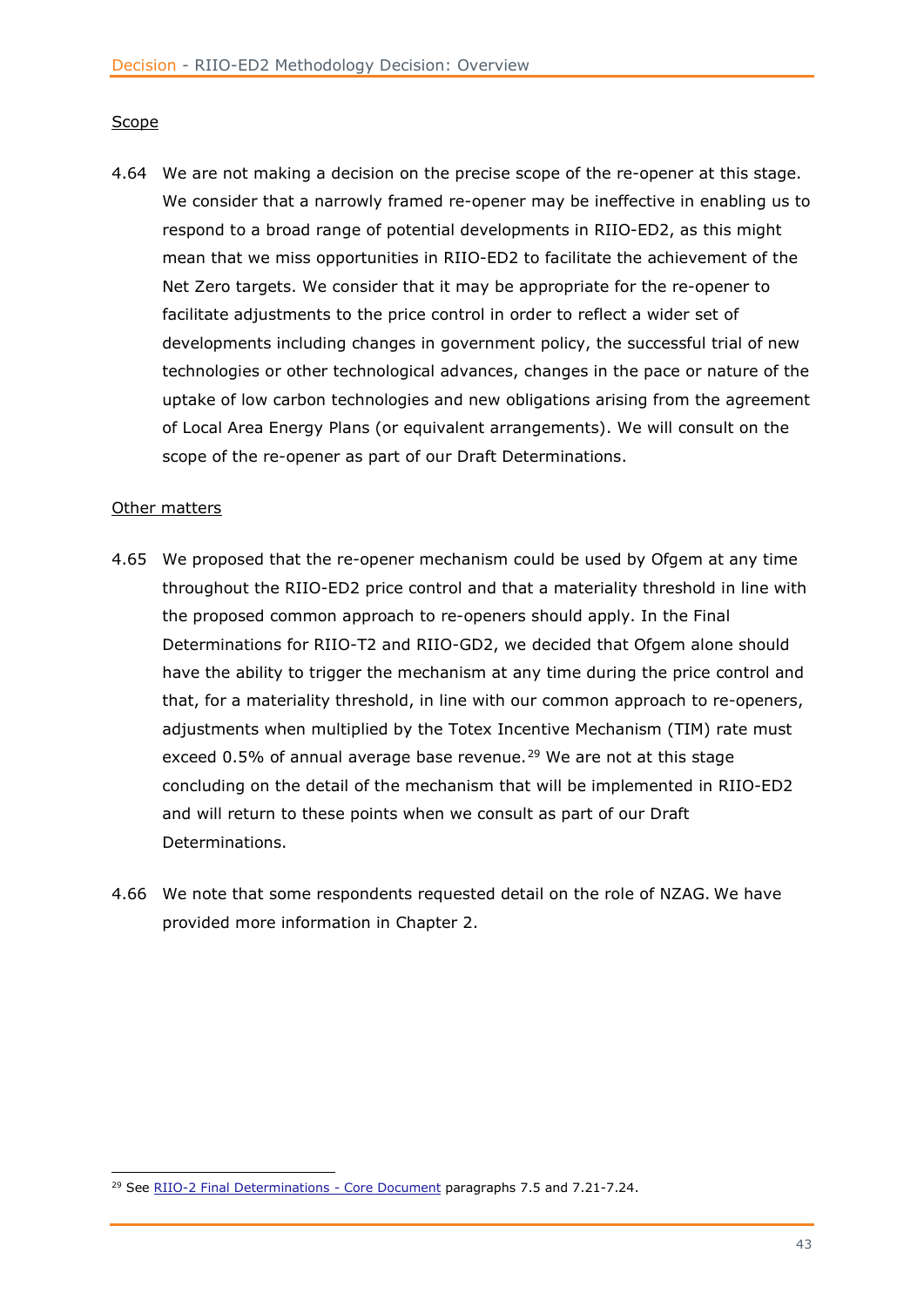# **Innovation**

# **Our decision**

#### **Table 4: Innovation summary**

| Purpose  | To enable innovation to drive down costs to consumers, facilitate the<br>attainment of Net Zero Targets and support consumers in vulnerable<br><b>situations</b>                                   |
|----------|----------------------------------------------------------------------------------------------------------------------------------------------------------------------------------------------------|
| Decision | 1. We will introduce measures to encourage companies to do more<br>innovation as business as usual (BAU) using their totex<br>allowances.                                                          |
|          | 2. We will put in place a Strategic Innovation Fund (SIF) to replace<br>the Network Innovation Competition (NIC). The SIF will support<br>large scale, strategic innovation projects in RIIO-ED2.  |
|          | 3. We will retain the opportunity for additional innovation funding in<br>the form of the Network Innovation Allowance (NIA) focussed on<br>the energy system transition and vulnerable consumers. |

## **Our Consultation position**

- 4.67 In our Framework Consultation, we proposed to adopt a similar position on innovation-related methodology for RIIO-ED2 as we did for the transmission and gas distribution sectors and the ESO.<sup>[30](#page-43-0)</sup> Our intention was that this would facilitate collaboration and shared learning across the energy sector for the benefit of all consumers.
- 4.68 Accordingly, in the RIIO-ED2 Framework Decision, we decided to:
	- Remove the Innovation Rollout Mechanism (IRM) re-opener.
	- Introduce a new innovation funding pot that targets future-facing strategic challenges, replacing the Network Innovation Competition (NIC).
	- Retain the opportunity for network companies to receive Network Innovation Allowance (NIA) funding.

<span id="page-43-0"></span><sup>&</sup>lt;sup>30</sup> Details of arrangements for innovation in RIIO-2 for the transmission and gas sectors can be found in paragraphs 8.52 - 8.89 of the Final Determinations: [https://www.ofgem.gov.uk/publications-and-updates/riio-](https://www.ofgem.gov.uk/publications-and-updates/riio-2-final-determinations-transmission-and-gas-distribution-network-companies-and-electricity-system-operator)[2-final-determinations-transmission-and-gas-distribution-network-companies-and-electricity-system-operator](https://www.ofgem.gov.uk/publications-and-updates/riio-2-final-determinations-transmission-and-gas-distribution-network-companies-and-electricity-system-operator)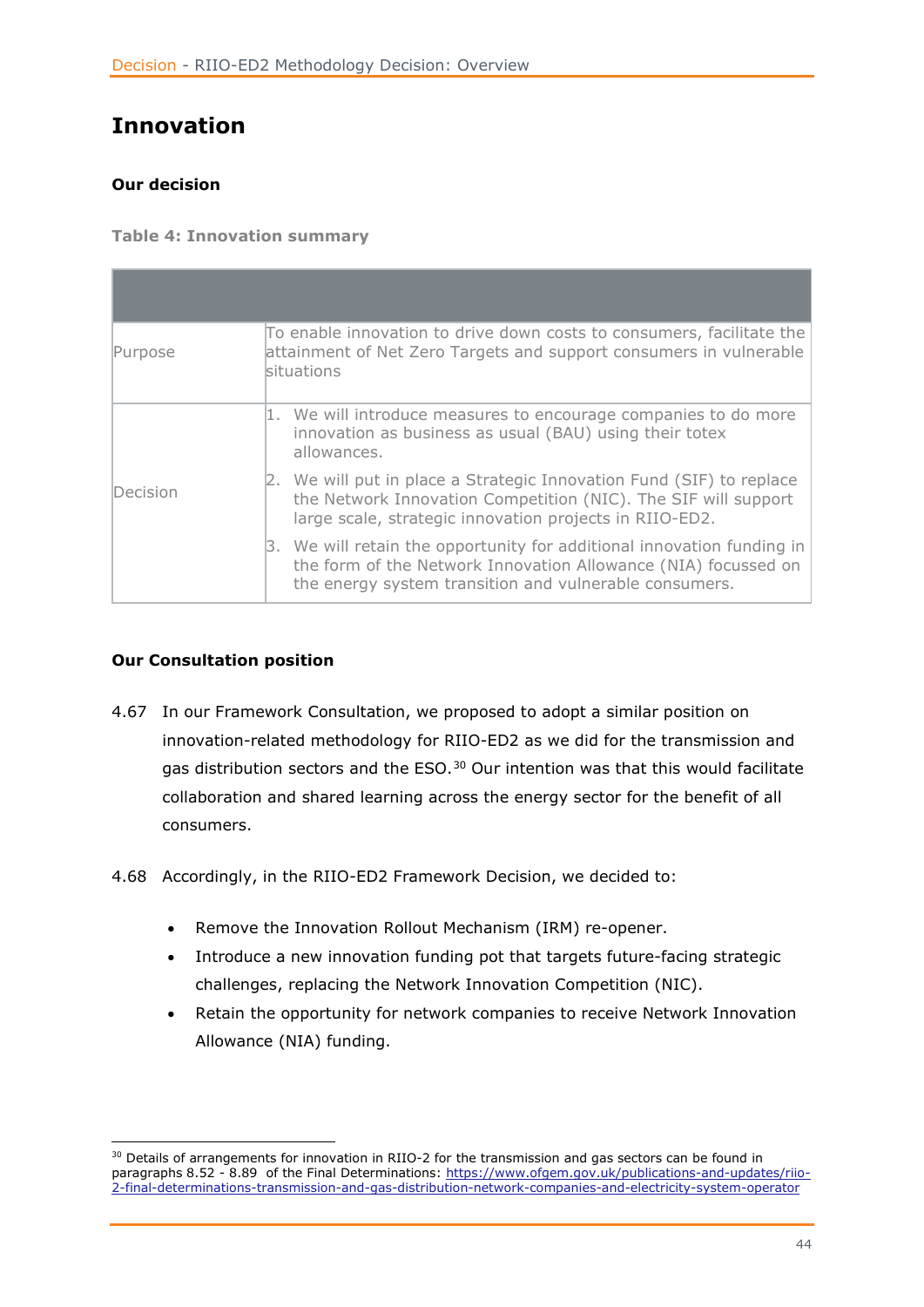- 4.69 In our Consultation, we developed this Framework and set out our proposals to:
	- drive more innovation through DNOs' business as usual activities
	- replace the NIC with the Strategic Innovation Fund (SIF), through which we would drive forward large scale, strategic innovation projects in RIIO-ED2
	- retain the opportunity for DNOs to receive funding through a NIA focussed on the energy system transition and vulnerable consumers, with an improved NIA Framework
	- set levels of NIA funding on the basis of the quality of a DNO's business plan submissions and the justifications for NIA funding set out in the business plan.

# **Responses to our Consultation**

4.70 We received 25 responses to our proposals in relation to the RIIO-ED2 innovation stimulus. Respondents included the DNOs, suppliers and consumer representatives.

## Driving innovation within BAU activities

- 4.71 Respondents were generally supportive of our proposed methodology for increasing levels of BAU innovation.
- 4.72 DNOs said that a higher sharing factor in the TIM would increase incentives to be innovative. Consumer groups noted that there was a risk that BAU innovation would not be shared with other DNOs due to the fact that the focus on the dissemination of learning was confined to innovation funded through the RIIO-ED2 innovation stimulus. Additionally, one DNO noted that Ofgem should not over rely on BAU innovation but consider it within the broader context of innovation spending required in the price control.
- 4.73 Industry respondents suggested that Ofgem should monitor BAU innovation in RIIO-2 and place an obligation on network companies to consult affected market participants prior to beginning BAU innovation. They considered this would avoid undermining the competitive development of flexibility markets outside the scope of the innovation stimulus.
- 4.74 One industry respondent proposed an extension of DNO collaboration with third parties to include BAU innovation, and a consumer group requested additional guidance on the balance of risk expected to be taken in BAU. It also noted a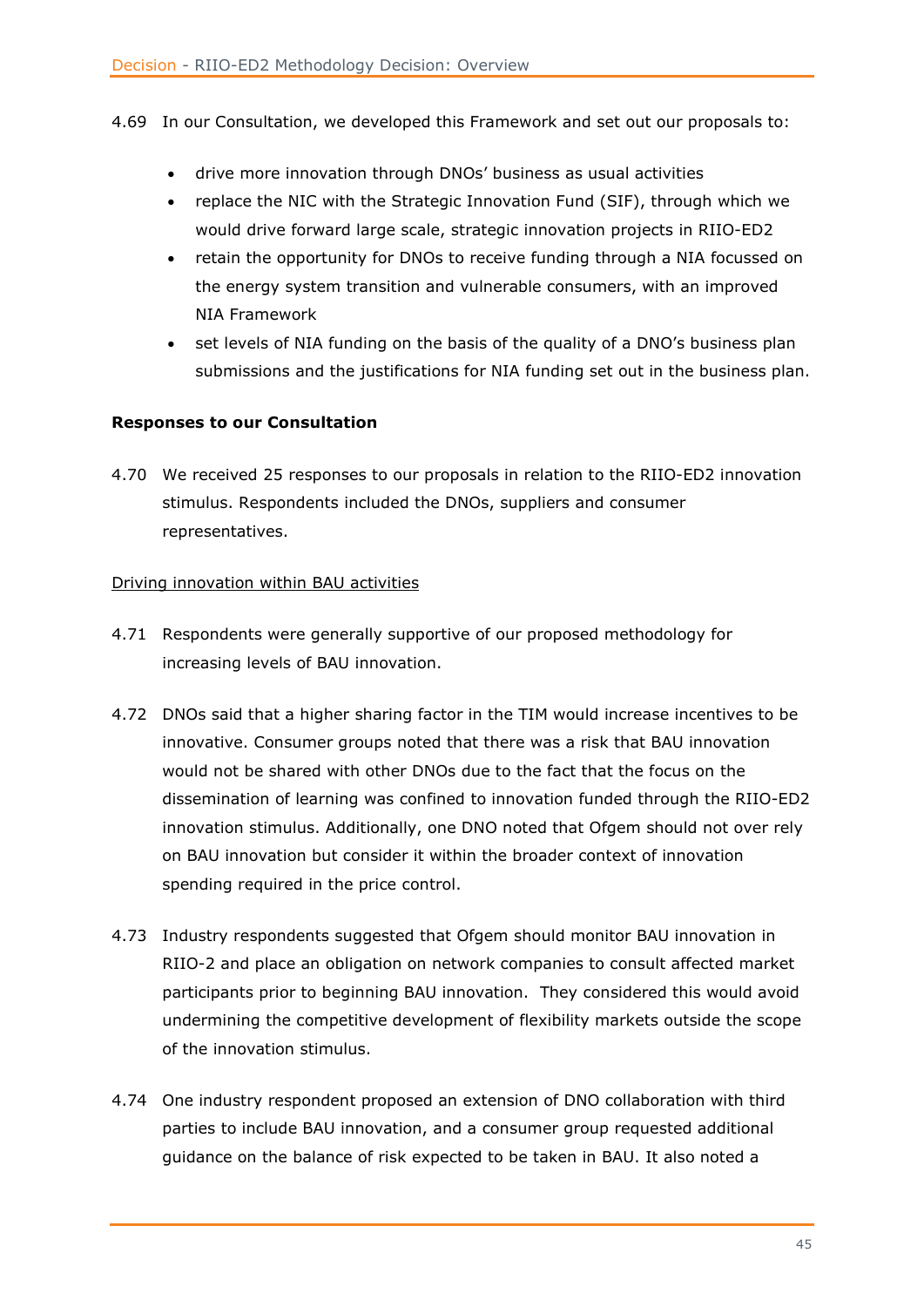potential role for CEGs in challenging innovation funding requests received as part of DNO's business plans.

## Strategic Innovation Fund

- 4.75 Most stakeholders were supportive of our proposals for the SIF, and their comments reflected ideas for how SIF could be managed or improved.
- 4.76 Generally DNO's responses asked for further details on the role of Net Zero Advisory Group (NZAG) and Net Zero Innovation Board (NZIB), as well as information on how public funding streams would be aligned, the timing of Innovation Challenges, the role, responsibilities and accountability of the SIF administrator, and the timing of submissions for funding. Further information on these points will be provided in the RIIO-ED2 Draft Determinations.
- 4.77 There were suggestions for the qualifications of those on the proposed expert panel or Net Zero Innovation Board from various stakeholder groups, and ideas for innovation challenges based on strategic network wide issues, such as the reduction of substation monitoring costs.
- 4.78 One consumer group proposed that CBAs that capture the social return on investment be used in the assessment of bids, while proposals on third-party collaboration were raised by local government and industry stakeholders. Another industry stakeholder suggested that the SIF should allow for a less prescriptive and more engagement-based approach for third parties to suggest new projects and ideas.
- 4.79 There were several suggestions relating to the level and treatment of funding. One consumer group proposed that SIF projects could be funded via cost savings derived from the implementation of past successful projects, which would reduce the amount of money recovered via Use of System Charges. Another suggested that the proposed amount of funding made available through the SIF appeared low within the context of the environmental crisis.

# Network Innovation Allowance

### *Alignment with RIIO-ET2, RIIO-GT2 and RIIO-GD2*

4.80 All respondents were supportive of our proposal to align the NIA with the other sectors in RIIO-2, allowing for a strategic focus on the energy system transition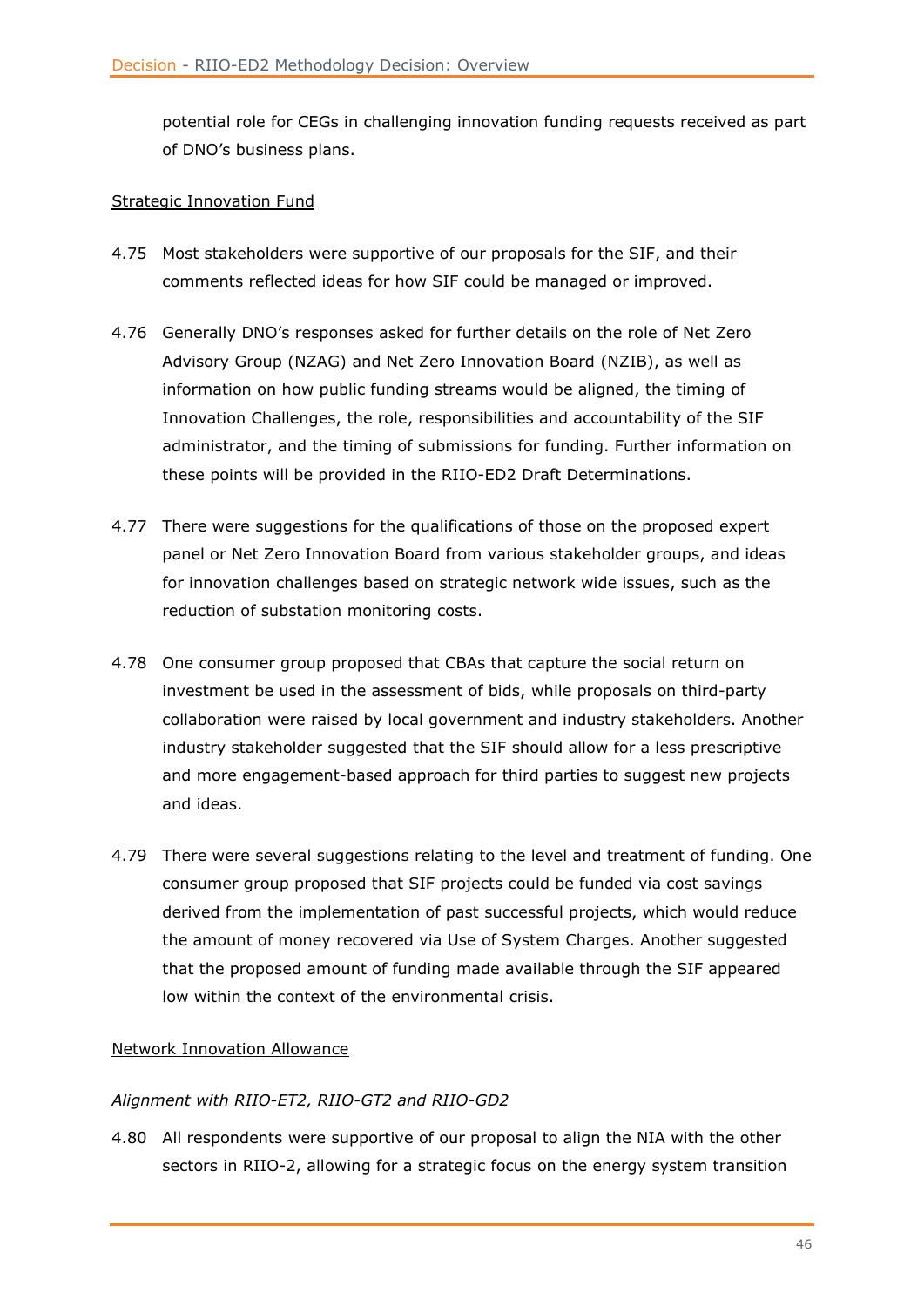and/or vulnerable consumers and the employment of a consistent reporting framework. One DNO commented that, given time-lags between the price controls, improvements based on experience could be incorporated into RIIO-ED2.

## *Strengthening the NIA framework*

- 4.81 Stakeholders responding to our proposals to strengthen the NIA framework also provided their own suggestions on how we might achieve improvements. Proposals included:
	- Strengthening the monitoring of benefits through the development of a consumer stakeholder panel and surveys, and the establishment of baselines. A DNO also noted that a common impact assessment for consumer vulnerability could be developed.
	- The allocation of funding specifically to vulnerability was raised by some consumer groups.
	- A wider scope for NIA: stakeholders, including DNOs, consumer interest groups and academics, suggested broadening the scope of NIA to permit the funding of projects that deliver consumer benefits unrelated to the energy system transition or consumer vulnerability.
	- Funding of commercially available technology: DNOs and industry bodies considered that commercially available technology should be funded through NIA because there may be significant costs associated with adapting and rolling out proven technology.
	- Ease of access for third parties: a number of stakeholders suggested that collaboration with third parties should be encouraged. One consumer group proposed that each project should involve at least one third party, whose selection should be well justified.
	- Quality assurance: stakeholders were generally supportive of peer reviews, and project-related reporting. one industry stakeholder suggested that suppliers should review projects, while DNOs tended to prefer peer review and highlighted that collective work by DNOs and other network companies on an industry-led reporting framework provided quality assurance.
	- Data and output sharing: consumer groups and academia noted that the results and information generated by NIA projects, which are customer funded, should be shared widely.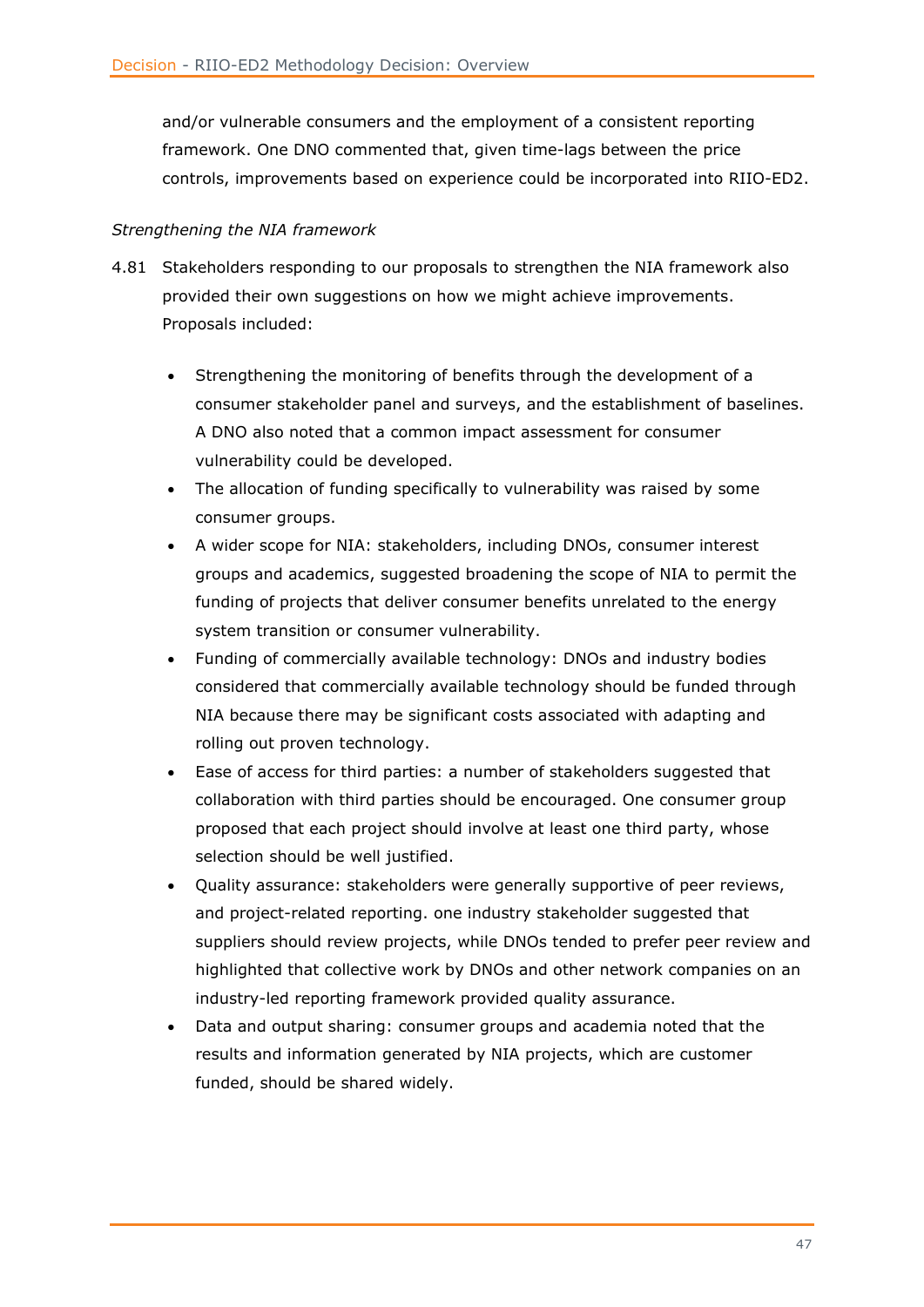### *Setting NIA allowances*

- 4.82 Most stakeholders were supportive of our methodology for setting allowances. Some industry stakeholders considered that we should assess DNO plans on a forward-looking basis rather than use their RIIO-1 NIA as a reference point. Other stakeholders including DNOs considered their RIIO-1 NIA allowance and innovation achievements should be considered.
- 4.83 DNOs pointed out that Ofgem's approach may result in increased allowances given new challenges in the energy sector. One noted that the given the removal of the NIC and the as yet undetermined threshold for the SIF, the NIA allowances may need to be higher. Similar points were made by other DNOs.

## **Reasons for our decision**

### Driving innovation as BAU

- 4.84 We expect DNOs to fund more innovation as part of their BAU activities in RIIO-ED2, using their totex allowance and relying less on ring-fenced innovation funding for lower risk innovations that can be deployed within the price control period.
- 4.85 We anticipate that the TIM could provide sufficient incentive for such innovation together with the assistance of CEGs and the RIIO-ED2 Challenge Group to drive DNOs' ambition in relation to BAU innovation.

### Strategic Innovation Fund

- 4.86 We confirm that in RIIO-ED2 we will replace the NIC with the SIF. The SIF will support strategic innovation that contributes to the achievement of Net Zero targets. The SIF will be designed with the intention of increasing strategic alignment and coordination of network innovation funding with other public sector funding initiatives in order to close funding gaps.
- 4.87 The SIF will invite project proposals to address the Innovation Challenges set by Ofgem after its engagement with the other public funders of innovation at the Net Zero Innovation Board.
- 4.88 The SIF will be designed with the intention of fostering collaboration with third parties and across sectors. £450 million will be made available through the SIF for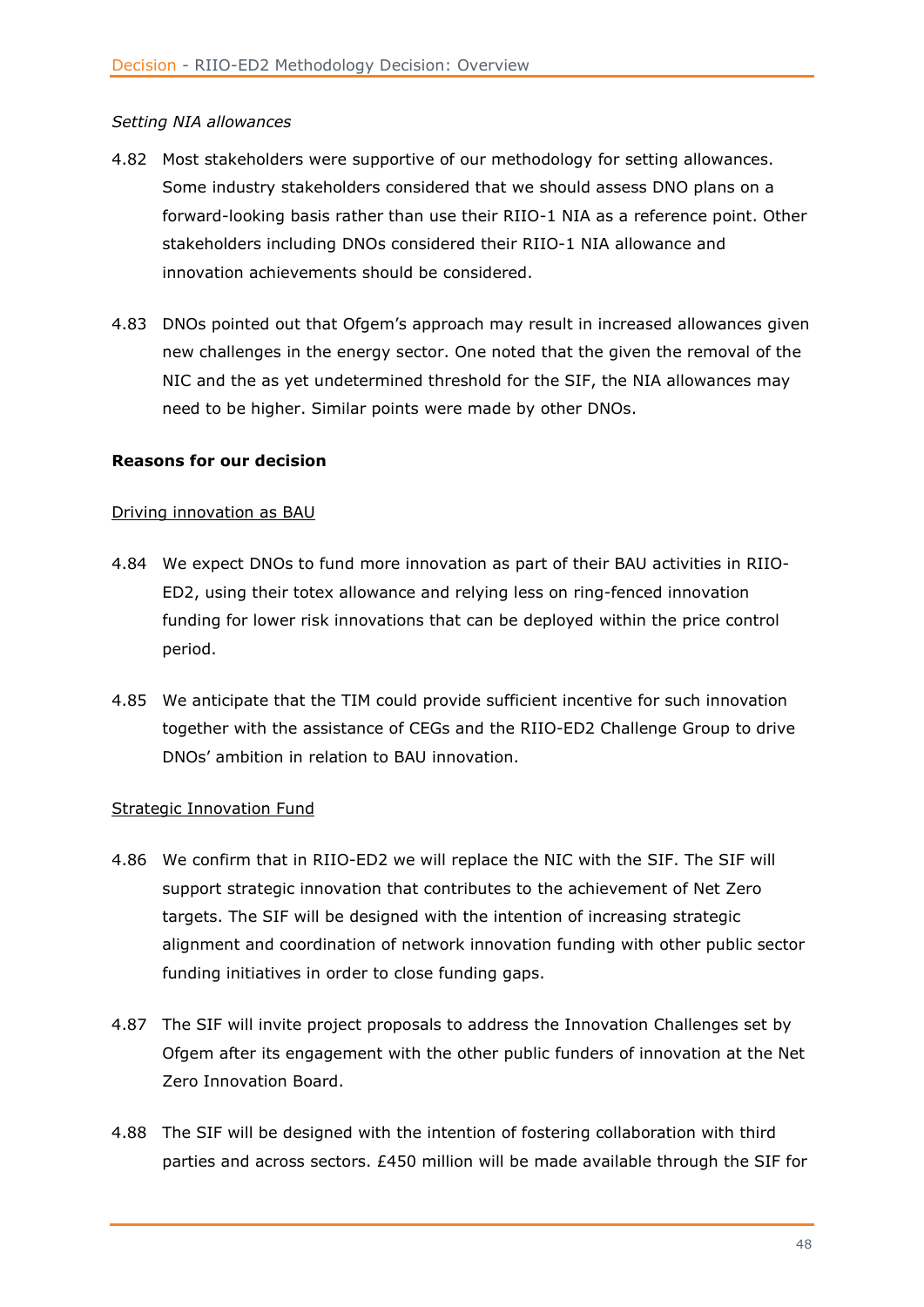RIIO-ET2, RIIO-GT2 and RIIO-GD2 as set out in their Final Determinations.<sup>[31](#page-48-0)</sup> We will consult upon whether the level of SIF funding made available will need to increase to accommodate RIIO-ED2 innovation at a later stage.

4.89 We expect funds for the SIF will be recovered from Transmission Network Use of System (TNUoS) charges, in a similar manner as they currently are for the NIC, but we will consult on the method we will use for recovering funding at a later stage. Individual projects are expected to be high-value. There will be a minimum threshold for project funding and we intend to consider what percentage of project funding should be provided by the SIF.

#### Network Innovation Allowance

- 4.90 We confirm that the RIIO-ED2 NIA framework will be broadly consistent with the other sectors, allowing for collaboration across sectors on projects where this is likely to maximise network customer benefits. Our methodology will also facilitate accessibility to third party contributions by employing common governance arrangements across all sectors.
- 4.91 Accordingly, NIA will fund projects related to the energy system transition and/or consumer vulnerability, including novel applications of commercially available technologies, and our methodology will be informed by that set out for transmission, gas distribution, and the ESO.
- 4.92 We confirm that NIA funding will be provided as a single allowance to cover the duration of the price control, allowing greater flexibility on the timing of projects.
- 4.93 We will require DNOs to conduct an impact assessment of innovative solutions and their effects upon vulnerable consumers and to implement the improved industry-led reporting in RIIO-2 NIA governance arrangements.<sup>[32](#page-48-1)</sup> Furthermore, we will require network companies to produce guidance for third parties on the treatment of Intellectual Property Rights within NIA projects.

<span id="page-48-0"></span><sup>&</sup>lt;sup>31</sup> p100 of Final Determinations for the gas and transmission sectors: [https://www.ofgem.gov.uk/publications](https://www.ofgem.gov.uk/publications-and-updates/riio-2-final-determinations-transmission-and-gas-distribution-network-companies-and-electricity-system-operator)[and-updates/riio-2-final-determinations-transmission-and-gas-distribution-network-companies-and-electricity](https://www.ofgem.gov.uk/publications-and-updates/riio-2-final-determinations-transmission-and-gas-distribution-network-companies-and-electricity-system-operator)[system-operator](https://www.ofgem.gov.uk/publications-and-updates/riio-2-final-determinations-transmission-and-gas-distribution-network-companies-and-electricity-system-operator)

 $32$  Paragraph 8.61 of Final Determinations for the gas and transmission sectors:

<span id="page-48-1"></span>[https://www.ofgem.gov.uk/publications-and-updates/riio-2-final-determinations-transmission-and-gas](https://www.ofgem.gov.uk/publications-and-updates/riio-2-final-determinations-transmission-and-gas-distribution-network-companies-and-electricity-system-operator)[distribution-network-companies-and-electricity-system-operator](https://www.ofgem.gov.uk/publications-and-updates/riio-2-final-determinations-transmission-and-gas-distribution-network-companies-and-electricity-system-operator)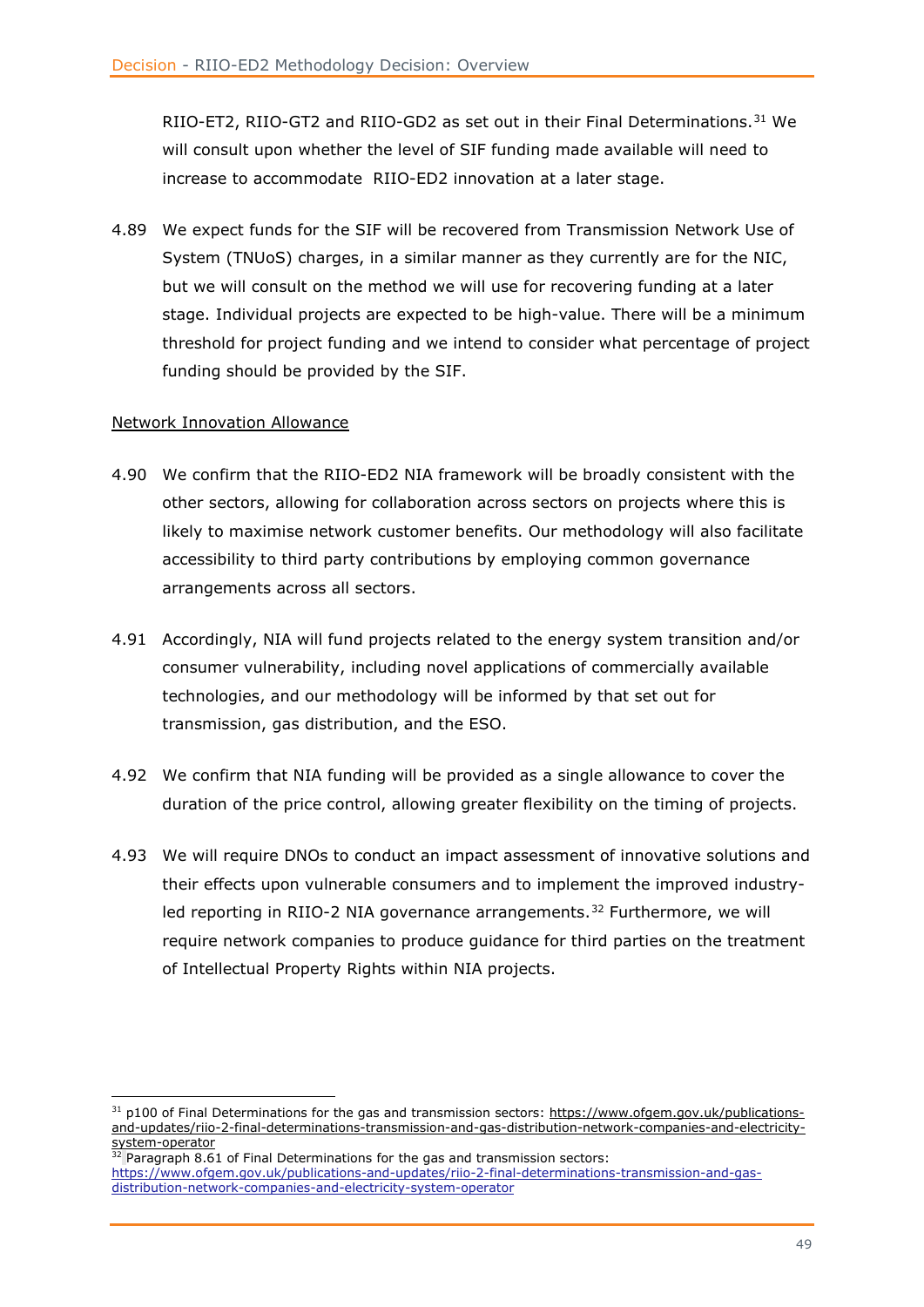4.94 Quality assurance measures will be introduced in relation to projects funded by the NIA to improve their outputs and increase the likelihood of projects delivering consumer benefits.

## *Setting NIA allowances*

- 4.95 In line with other sectors, we will set any individual DNO allowances based on the justification provided in their business plan. Companies requesting high levels of RIIO-2 NIA funding will be expected to provide clear evidence justifying an increase in NIA funding relative to RIIO-1. We also expect them to provide evidence of strong delivery arrangements, with plans to collaborate, involve third parties, disseminate learnings and rollout any proven innovation into the wider business.
- 4.96 When setting allowances, we will take into account the following, along with other information that may be relevant:
	- Companies' proposals for these allowances in their business plans
	- The extent to which companies are undertaking other innovation as BAU activities.
	- The extent to which companies' proposals incorporate the application of best practices.
	- The processes companies have in place to roll out proven innovation into BAU and the evidence that they are already doing so.
	- The processes companies have in place to monitor, report and track innovation spending and the evidence that they are already doing so.
- 4.97 There is substantial NIA funding available in RIIO-ED1 and providing a higher level of funding would raise the short-term costs imposed on customers for the uncertain benefits of innovation. We therefore do not intend to raise this funding level above RIIO-ED1 levels without good cause, such as a very strong proposal brought forward by DNOs. We have also clearly stated that we expect companies to fund more innovation as part of their BAU activities, relying less on innovation stimulus funds.
- 4.98 We may consider increases in funding where innovation proposals are fully justified with reference to the above-mentioned criteria, and the need for an increased level of NIA funding is strongly evidenced and supported by a clear delivery plan.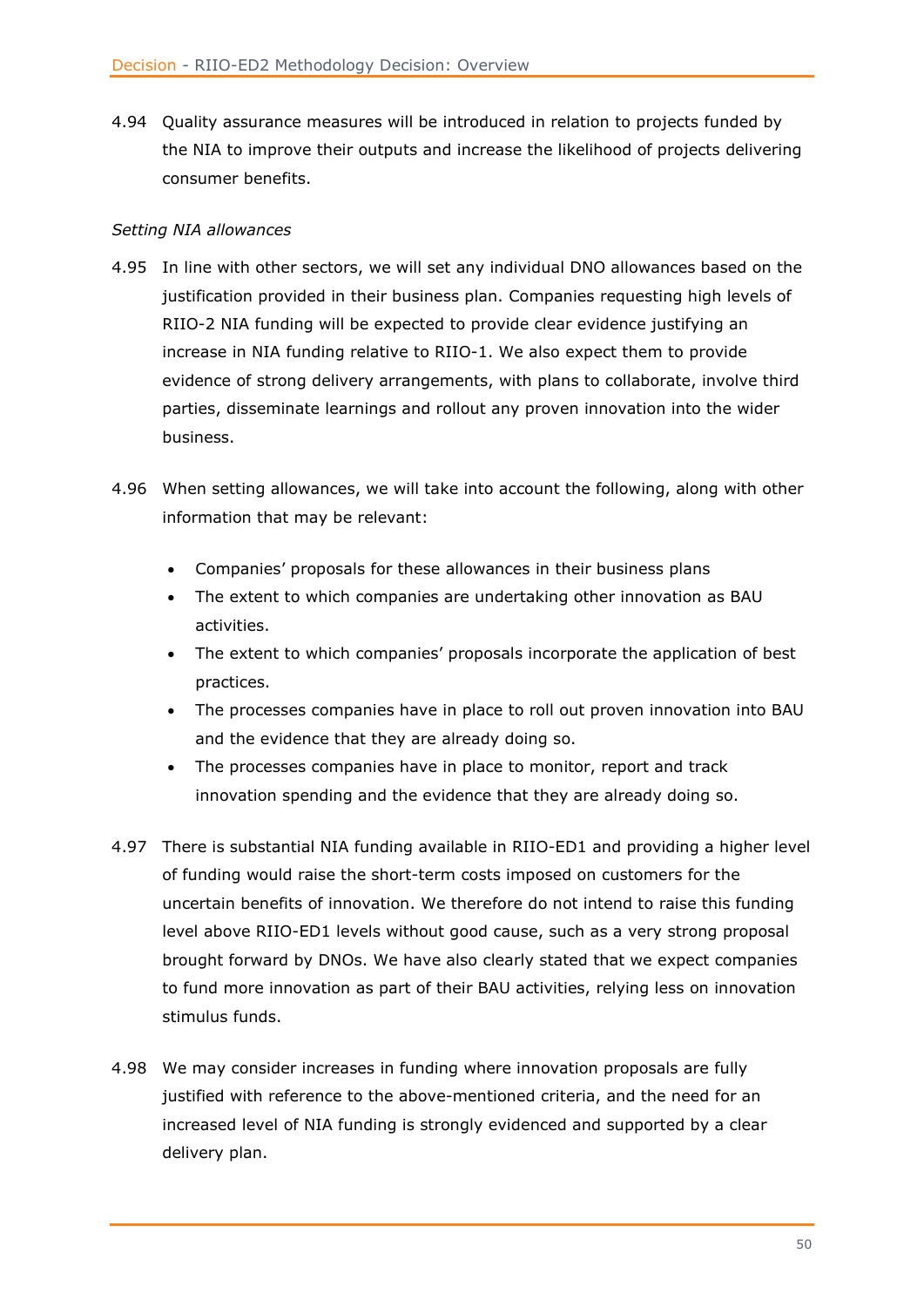# **5. A smart, flexible energy system**

### **Chapter summary**

In this chapter, we describe how RIIO-ED2 will support a smart, flexible energy system. These include new arrangements for modernising energy data and regulating DSO functions. We are putting in place arrangements to enable changes to roles and responsibilities, if required, and we are interested in understanding the role that DSOs may play in proactively managing future growth. We are also using incentives and implementing mechanisms to drive whole system solutions.

# **Introduction**

- 5.1 A smart, flexible energy system will require more active management of the flows of energy across the networks. The interconnected nature of the electricity networks and the wide variety of resources that are now connected at different voltage levels, requires DNOs to act in a way that maximises efficiencies across the whole energy system. New technologies and resources can help to smooth out peaks and minimise the need for infrastructure. All of this will require better and more easily accessible data than is currently available.
- 5.2 There are four strands to how RIIO-ED2 will support the energy system transition.
	- First, we will introduce requirements on DNOs for how they manage data
	- Second, we will define and regulate the DSO functions the DNOs need to undertake
	- Third, we recognise there is scope for DSO roles to evolve and questions about enduring institutional arrangements. In early 2021 we will be kicking off a programme of work to review DSO governance arrangements. As such, we must ensure that the price control can adapt to any changes in current arrangements. We also want to understand the extent to which DNOs can proactively manage future system growth.
	- Finally, we need arrangements to ensure that DNOs take into account the impacts across the whole system in the operation of the distribution networks.
- 5.3 This chapter is structured around these strands, as illustrated in Figure 6 below.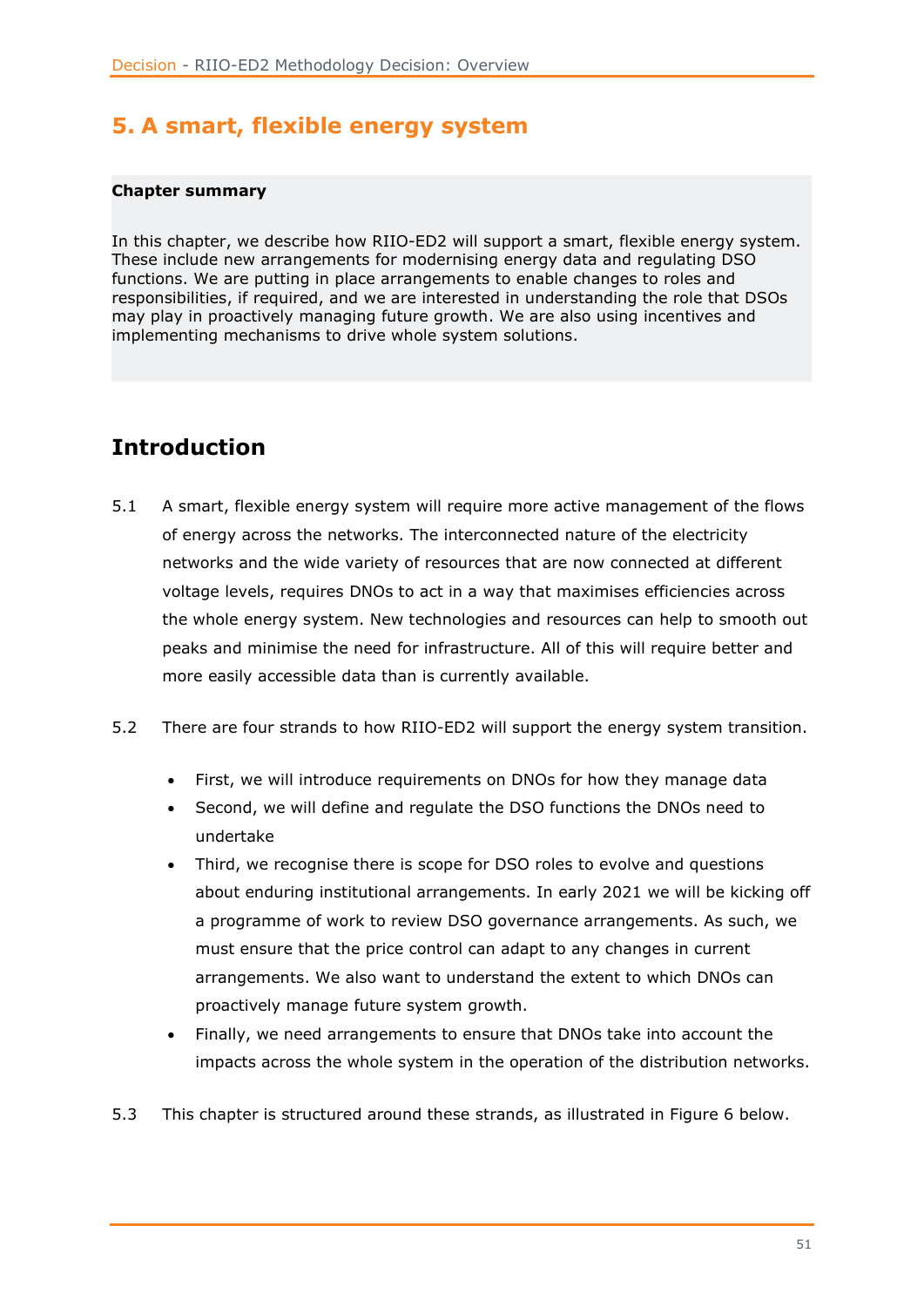

**Figure 6: Enabling a smarter, more flexible energy system**

# **Modernising Energy Data**

## **Our decision**

#### **Table 5: Data**

| Purpose  | To ensure DNOs carry out energy system digitalisation and improve<br>their effective use of data, ensuring a consistent and coordinated<br>approach to unlocking the benefits of data for consumers.                                                                                                                                                                                                  |
|----------|-------------------------------------------------------------------------------------------------------------------------------------------------------------------------------------------------------------------------------------------------------------------------------------------------------------------------------------------------------------------------------------------------------|
| Decision | We have decided to adopt the policy position applied to the RIIO-2<br>price controls for transmission, gas distribution and the Electricity<br>System Operator and introduce requirements on DNOs to:<br>Publish and regularly review a Digitalisation Strategy &<br>Action Plan in accordance with our guidance.<br>Use data in a way that meets the expectations of Data<br>Best Practice guidance. |
|          | The two sets of guidance for the gas and transmission sectors are<br>currently available in draft. We will carry out a consultation to<br>finalise their content in the first quarter of 2021.                                                                                                                                                                                                        |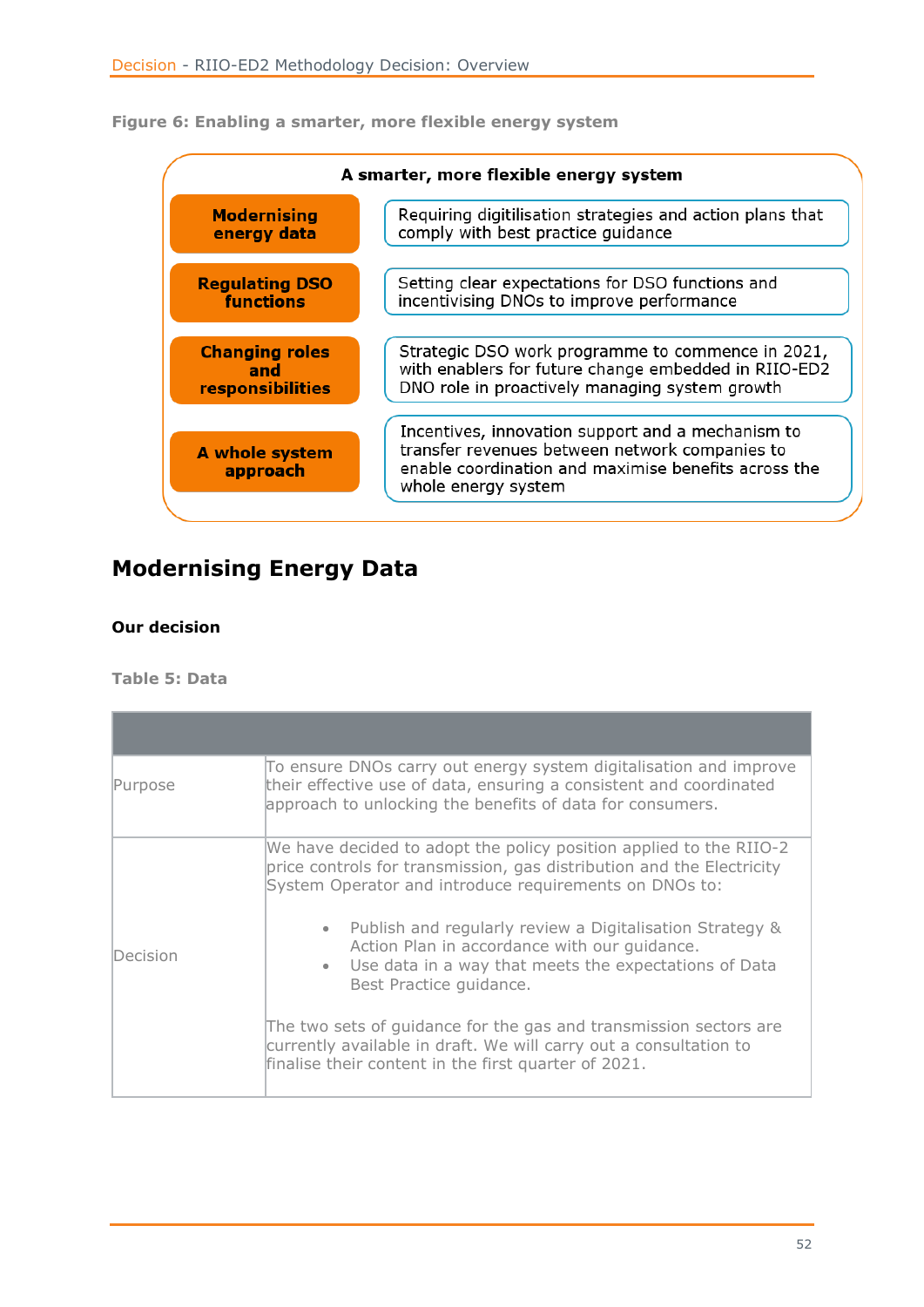# **Our Consultation position**

- 5.4 We proposed to apply the cross-sector policy position<sup>[33](#page-52-0)</sup> we adopted for the RIIO price controls relating to transmission, gas distribution and the Electricity System Operator in RIIO-2 as a starting point for our position on DNOs. The core elements of that policy position were:
	- A Licence Obligation requiring the publication and regular review of a Digitalisation Strategy & Action Plan (DSAP) in accordance with our guidance.<sup>[34](#page-52-1)</sup>
	- A Licence Obligation requiring the use of data to meet the expectations of Data Best Practice (DBP) quidance. [35](#page-52-2)
	- A rise in the baseline expected of network company use and management of data as a result of progress they have made towards digitalisation since December 2020 (when we made our final determinations about the RIIO-2 price controls).
- 5.5 We are currently developing the DBP and DSAP sets of guidance in collaboration with stakeholders. We will be carrying out a consultation on these in Q1 of 2021.

### **Response to our Consultation**

- 5.6 We asked whether respondents agreed with our approach to regulating digitalisation and better use of data through the introduction of cross-sector licence obligations.
- 5.7 There were 26 respondents to our question. All of the respondents were in agreement with our approach to modernising the UK energy system through licence obligations to comply with our two sets of guidance, DBP and DSAP. Stakeholders particularly welcomed the prospect of our DBP guidance including requirements for a principle that treats data as 'presumed open' for all to access. Respondents said that these licence obligations will provide good progress towards digitalisation, Net Zero and decarbonisation in the energy sector. However, some queries and comments were raised which we have summarised below.

<span id="page-52-1"></span><sup>34</sup> This guidance is currently available in draft form and will be subject to consultation [https://www.ofgem.gov.uk/publications-and-updates/early-draft-digitalisation-strategy-and-action-plan](https://www.ofgem.gov.uk/publications-and-updates/early-draft-digitalisation-strategy-and-action-plan-guidance-available)[guidance-available](https://www.ofgem.gov.uk/publications-and-updates/early-draft-digitalisation-strategy-and-action-plan-guidance-available)

<span id="page-52-0"></span><sup>33</sup> Chapter 4[, https://www.ofgem.gov.uk/system/files/docs/2020/07/draft\\_determinations\\_](https://www.ofgem.gov.uk/system/files/docs/2020/07/draft_determinations_-_core_document_redacted.pdf) core\_document\_redacted.pdf

<span id="page-52-2"></span> $35$  This guidance is currently available in draft form and will be subject to consultation <https://www.ofgem.gov.uk/publications-and-updates/we-are-creating-data-best-practice-guidance>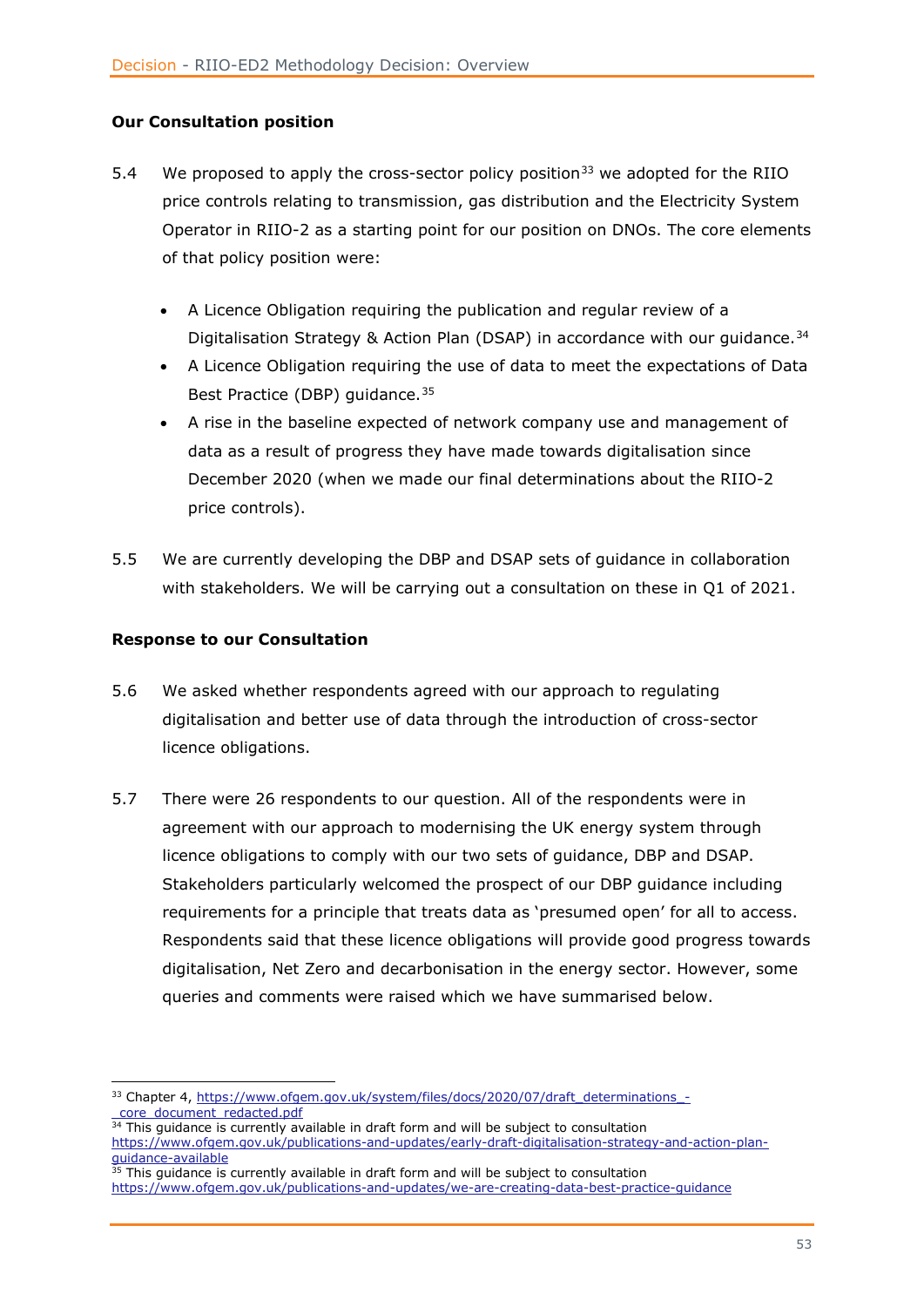- 5.8 Ten respondents felt there would be benefit from a more centralised obligation to ensure consistency across companies. Four respondents wanted clarity on the phrase 'demonstrable value' to justify equipment rollout and clarity on data equipment included during rollouts. One DNO felt the six-monthly update to the Action Plan was too frequent.
- 5.9 One DNO raised concerns about whether it was appropriate to have a Licence Obligation requiring compliance with "best practice", suggesting instead that compliance with explicit standards would be more appropriate. However, several other respondents felt that a best practice approach was appropriate as it would prevent Ofgem from being too prescriptive and provide network companies with scope to develop different approaches to achieve compliance.
- 5.10 A number of respondents suggested we include the concept of data being 'presumed created/collected' as part of the DBP guidance. The intention behind the suggestion being that as DNOs carry out work on the energy system that they take a much more speculative approach to the installation of monitoring equipment and sensors that generate data about the energy system.
- 5.11 Four respondents raised concerns over data sharing with DNOs and the data needs of flexibility markets. In particular, they highlighted that currently DNOs can have access to half-hourly metered data without reciprocity of data sharing. Related to this, another respondent raised a concern about how DNOs are able to access this data, while the Government and the Regulator cannot.

# **Reasons for our decision**

- 5.12 The DBP and DSAP licence obligations were arrived at based on evidence gathered from the sector and stakeholders, in particular evidence obtained through the Energy Data Task Force's industry-wide engagement. This was reflected in the consultation responses received, which strongly support our proposals and agree that the obligations will be effective at progressing the digitalisation agenda and will ensure better use of data for consumers.
- 5.13 Data and digitalisation are continuously developing and changing at pace. We agree that explicit data standards may have a role to play but consider that setting prescriptive explicit standards at this stage would risk preventing DNOs from developing solutions tailored to consumer needs and so may slow overall progress towards effective digitalisation of the energy sector. For that reason, we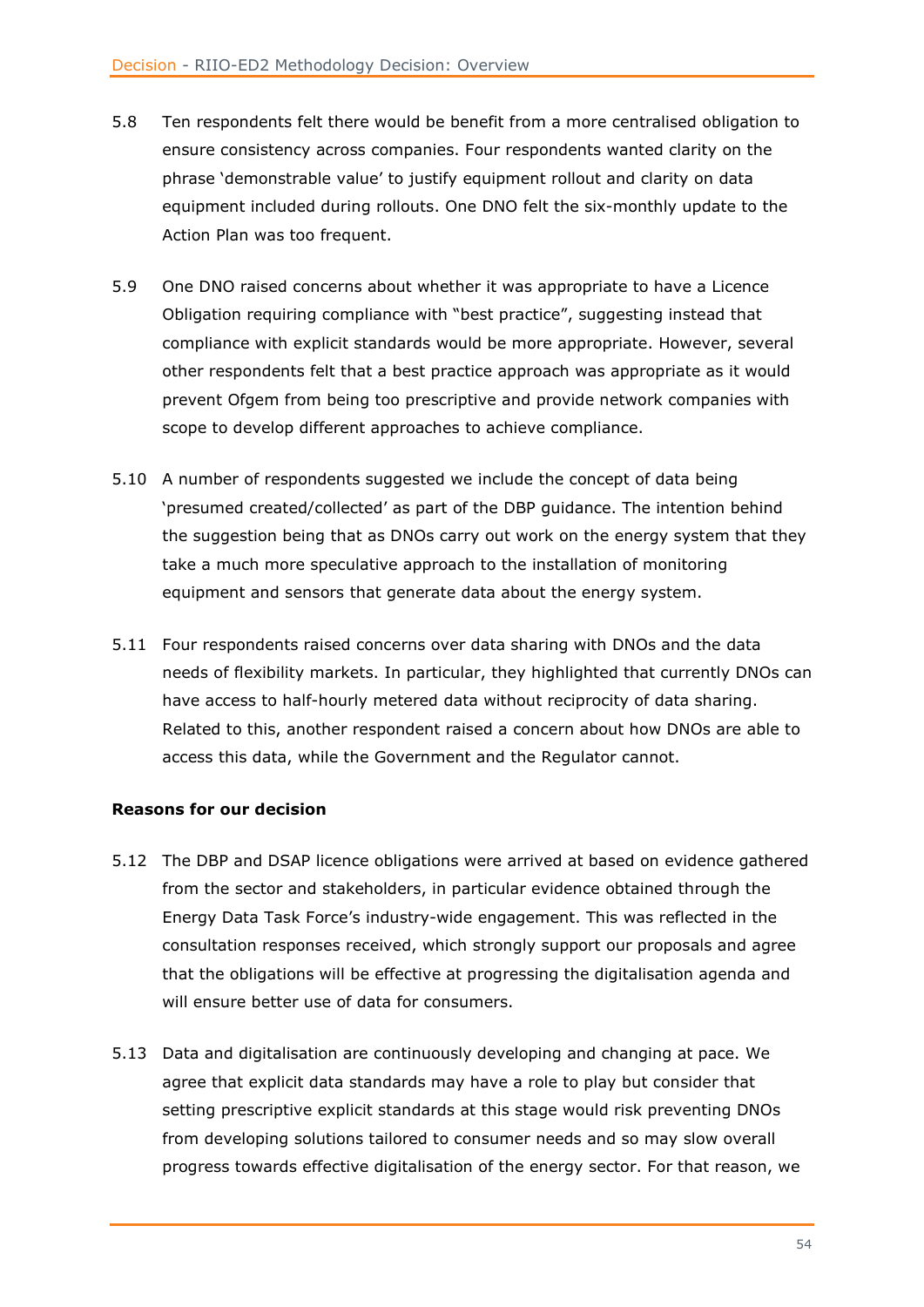consider it appropriate to regulate using a less prescriptive, principles-based approach that will allow for DNOs to explore and develop data solutions more closely tailored to their stakeholders' needs. We remain open to additionally introducing more explicit standards, should a need for them become apparent.

5.14 The design of our DBP guidance is intended to address concerns such as for circumstances in which DNOs might have access to data that the Regulator and the Government do not have access to. The guidance also provides requirements for how DNO's must provide greater visibility of the data they hold and how this is to be made either openly available or available to all appropriate stakeholders, providing doing so complies with important rules like the General Data Protection Regulations for the benefit of people's data privacy.

## **Next steps**

- 5.15 We have published initial drafts of the Digitalisation Strategy and Action Plan (DSAP)<sup>[36](#page-54-0)</sup> and Data Best Practice (DBP)<sup>[37](#page-54-1)</sup> guidance on our website. We have also been hosting workshops on the DSAP guidance throughout December 2020 and will host further workshops on both sets of guidance in Q1 2021.
- 5.16 We will take account of the feedback we received relating to the content of the guidance. Our position on these topics (such as whether to include a principle on 'presumed creation/collection' of data) will be included as part of our consultation on the guidance, to be held in Q1 of 2021.
- 5.17 We published an open letter to network companies in May 2020<sup>[38](#page-54-2)</sup> asking them to publish an update to their Digitalisation Strategy and Action Plan by 31 December 2020. We will also use these updates and stakeholders' feedback on the updates to inform our position on our development of the guidance.
- 5.18 For the RIIO-2 price controls relating to transmission, gas distribution and the Electricity System Operator, following consultation we decided to require Digitalisation Strategies to be updated every two years, instead of annually. We did not, however, change our position on the frequency of the update to Digitalisation Action Plans, which is required once every six months. We did

<span id="page-54-0"></span><sup>&</sup>lt;sup>36</sup> Draft of DSAP guidance [https://www.ofgem.gov.uk/publications-and-updates/early-draft-digitalisation](https://www.ofgem.gov.uk/publications-and-updates/early-draft-digitalisation-strategy-and-action-plan-guidance-available)[strategy-and-action-plan-guidance-available](https://www.ofgem.gov.uk/publications-and-updates/early-draft-digitalisation-strategy-and-action-plan-guidance-available)

<span id="page-54-1"></span><sup>&</sup>lt;sup>37</sup> Draft of DBP guidance[: https://www.ofgem.gov.uk/publications-and-updates/early-draft-data-best-practice](https://www.ofgem.gov.uk/publications-and-updates/early-draft-data-best-practice-guidance-available)[guidance-available](https://www.ofgem.gov.uk/publications-and-updates/early-draft-data-best-practice-guidance-available) <sup>38</sup> Our open letter giving feedback on network companies' Digitalisation Strategies

<span id="page-54-2"></span>

<https://www.ofgem.gov.uk/publications-and-updates/review-and-next-steps-riio-digitalisation-strategies>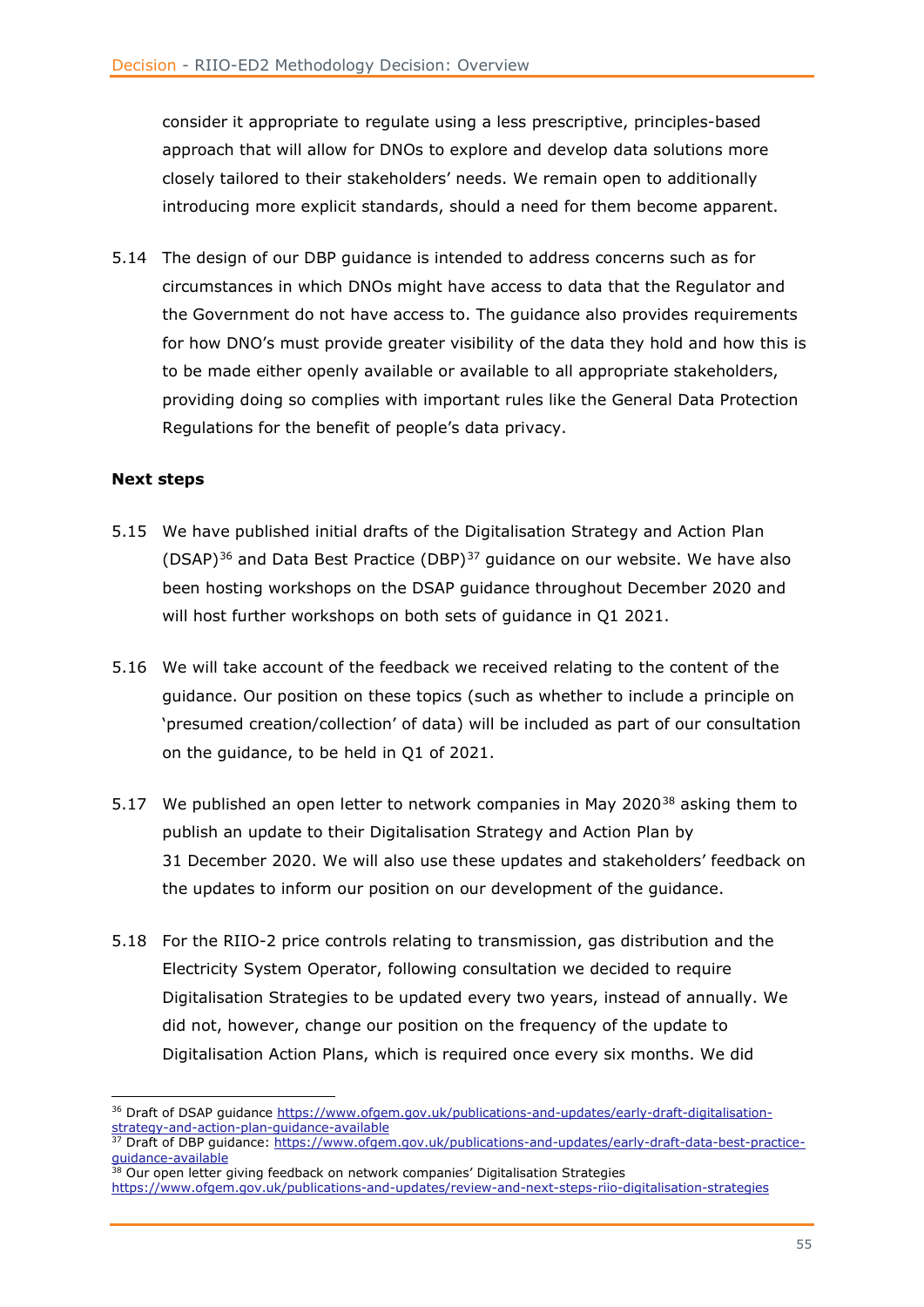acknowledge that if evidence shows a need to amend the frequency of reporting, we will adapt this accordingly. To ensure a consistent cross sector approach we will apply the same approach in RIIO-ED2.

5.19 We recommend that, until the beginning of RIIO-ED2, DNOs voluntarily adopt the 'Modernising Energy Data' policy that will apply to transmission, gas distribution and the Electricity System Operator companies regulated by the RIIO-2 price controls. This will help to accelerate consistent cross-sector progress towards digitalisation of the energy system for the benefit of consumers. Their doing this will also help ensure DNOs are fully prepared for the introduction of data and digitalisation licence obligations at the start of RIIO-ED2, from April 2023.

# **Regulating DSO functions**

# **Our decision**

### **Table 6: Regulating DSO functions**

| Purpose  | To drive DNOs to more efficiently develop and use their network,<br>taking into account flexible alternatives to network reinforcement.                                                                                                                                                                                                                                                                                                        |
|----------|------------------------------------------------------------------------------------------------------------------------------------------------------------------------------------------------------------------------------------------------------------------------------------------------------------------------------------------------------------------------------------------------------------------------------------------------|
| Decision | We are introducing a new DSO incentive framework<br>DNOs to set out DSO strategies that will be subject to<br>$\bullet$<br>assessment under the Business Plan Incentive.<br>DSO strategies must meet our DSO baseline expectations<br>$\bullet$<br>A new Output Delivery Incentive (ODI) – a DSO strategy<br>$\bullet$<br>delivery incentive - through which we will undertake an<br>ex post review of DNOs' delivery of their DSO activities. |

### **Our Consultation position**

5.20 We proposed to require DNOs to submit DSO strategies that would be subject to the Business Plan Incentive (BPI). In these strategies, plans for compliance with the baseline expectations we included in Appendix 5 of our Consultation would form part of the minimum requirements, ie Stage 1 of the BPI assessment. We proposed to incentivise ambition in plans by offering potential rewards through the CVP for DNOs who demonstrate standards of performance that go beyond the baseline expectations.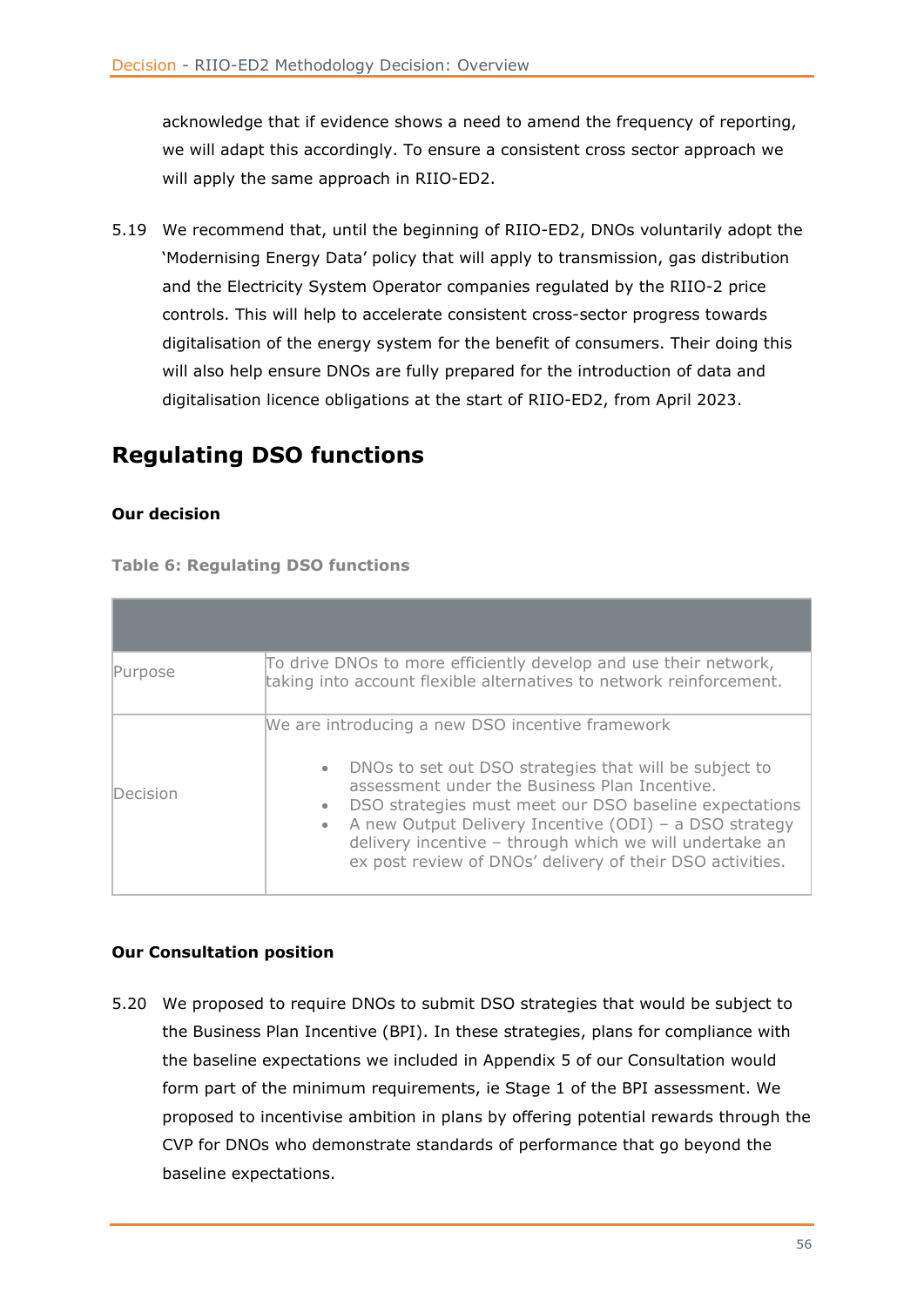- 5.21 We proposed to introduce an ODI comprising an ex post assessment of companies' performance during RIIO-ED2. We said we planned to revise baseline expectations following submission of business plans and the BPI assessment, and DNOs would be held to account on their delivery against the revised baselines. We said we may include good practice set out by any individual DNO in their DSO strategy as part of the new baseline. In addition to the baseline expectations, we would set out metrics to assess companies' performance, and invited DNOs to include suggestions for these metrics in their DSO strategies.
- 5.22 We proposed to undertake the ex post performance assessment in the middle and at the end of the price control.

#### **Response to our Consultation**

- 5.23 We asked whether stakeholders agreed with our intention to use the BPI to encourage DNOs to submit DSO strategies that exceed our baseline expectations (OVQ18). 19 of the 25 respondents agreed. DNOs highlighted inherent differences between DNOs could make it inappropriate to require other DNOs to adopt activities proposed in other DNOs' DSO strategies.
- 5.24 24 respondents addressed OVQ23, in which we asked whether stakeholders agreed with the DSO roles and baseline expectations. While respondents made diverse comments on the specific baseline expectations, 15 respondents agreed with or otherwise broadly welcomed them. None disagreed on the whole, though nine did not explicitly state whether they agreed or disagreed. We discuss responses and set out our revised baseline expectations in [Appendix 1.](#page-76-0)
- 5.25 We asked four questions (OVQ19-22) about our intention to introduce a new ODI involving an ex post assessment of DNO performance, and the operation of the incentive. 14 of 21 respondents agreed with introducing the ODI, three presented unclear views and five respondents disagreed. Some respondents highlighted the role for the ODI to capture elements of DSO performance that would not be incentivised through the TIM and Interruptions Incentive Scheme (IIS). Most network companies agreed with our proposals but cautioned against standard metrics, performance benchmarks and deliverables due to regional differences between DNOs. Meanwhile, many non-DNO stakeholders welcomed the standardisation and adoption of good practice that the ODI could drive.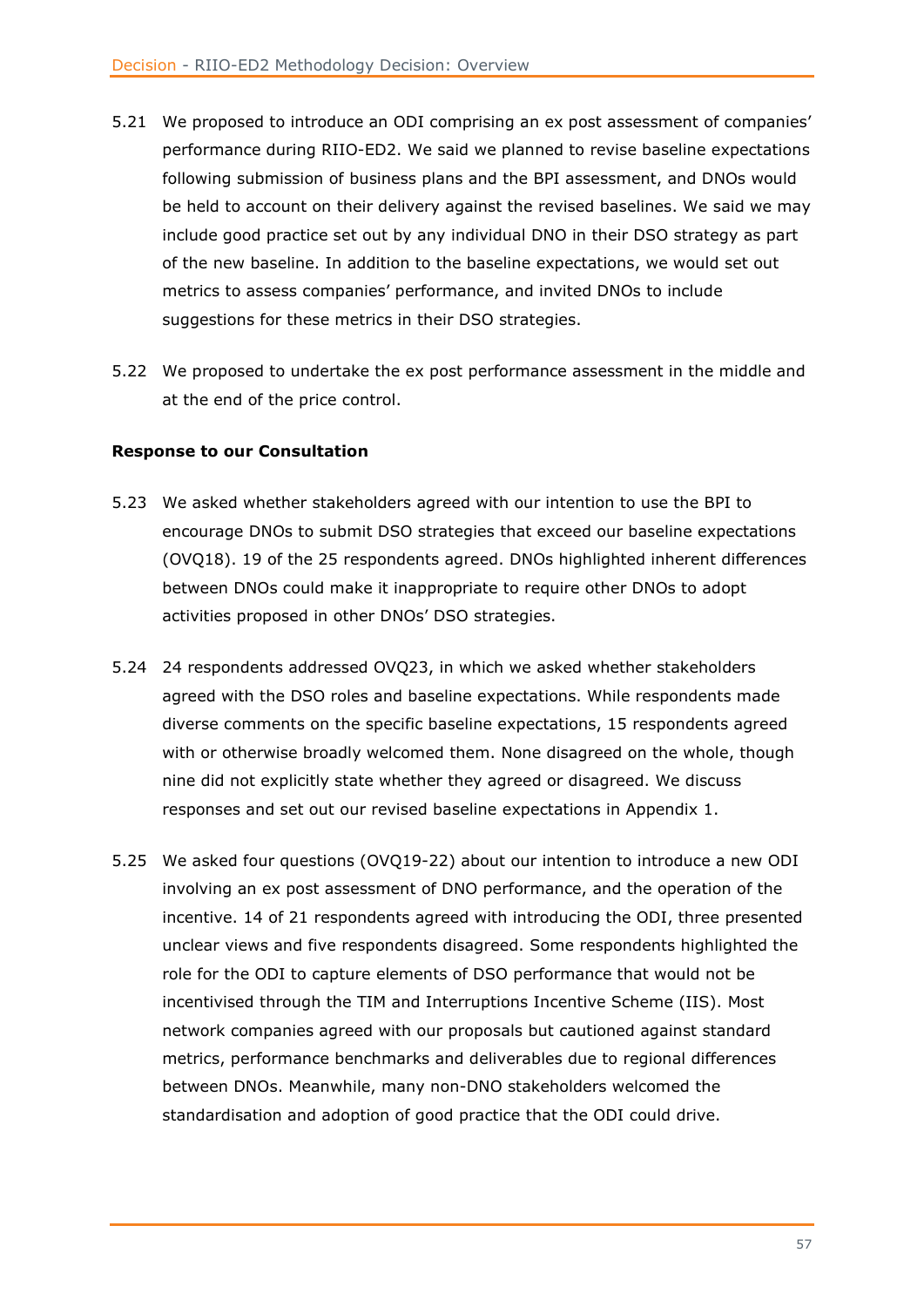- 5.26 Another key theme across respondents was the need for predictability of the ODI, and for it to be sufficiently strong to incentivise behaviour change. Non-DNO respondents highlighted the importance of a wide range of stakeholders in the design of metrics and other parts of the assessment. Six respondents agreed that it would be appropriate to assess performance at the middle and end of the price control, while ten disagreed. Most of the remaining respondents preferred more frequent assessments (often annual) to provide companies with the opportunity to take account of evolving stakeholder expectations and take corrective action. There were few specific recommendations on the strength of the incentive or the circumstances in which rewards or penalties would be appropriate. Several DNOs suggested there should be more opportunity for reward than penalty to encourage ambition and avoid risk-averseness. More generally, stakeholders highlighted the importance of rewards being significant enough to outweigh reporting burdens and drive genuine behaviour change.
- 5.27 Some DSO functions rely upon enhanced hardware, software and competencies. However, often the specific hardware, software and competency requirements to undertake a DSO function are not well established or require further clarification through time. For instance, we received many representations regarding network monitoring. We found that, while there is significant appetite for enhanced network monitoring, there was limited information or evidence presented on what would constitute the best approach to delivering enhancements, including how to define the needs cases and benefits for specific monitoring data programmes of work, either for networks or non-networks parties. Non-network parties responded that networks alone should not define the benefits cases of network monitoring.

#### **Reasons for our decision**

#### Baseline expectations, Business Plan Incentive and Strategy Delivery Incentive

- 5.28 There are a range of institutional and governance models for how DSO is delivered in the long-term. But in the near-term we need to develop the core DSO capabilities that would be required under any future model. As such, it is imperative we give DNOs the right obligations and incentives to drive forward the DSO transition.
- 5.29 We appreciate that regional factors may mean there are differences in how DNOs should best deliver DSO roles, but we consider that there are baseline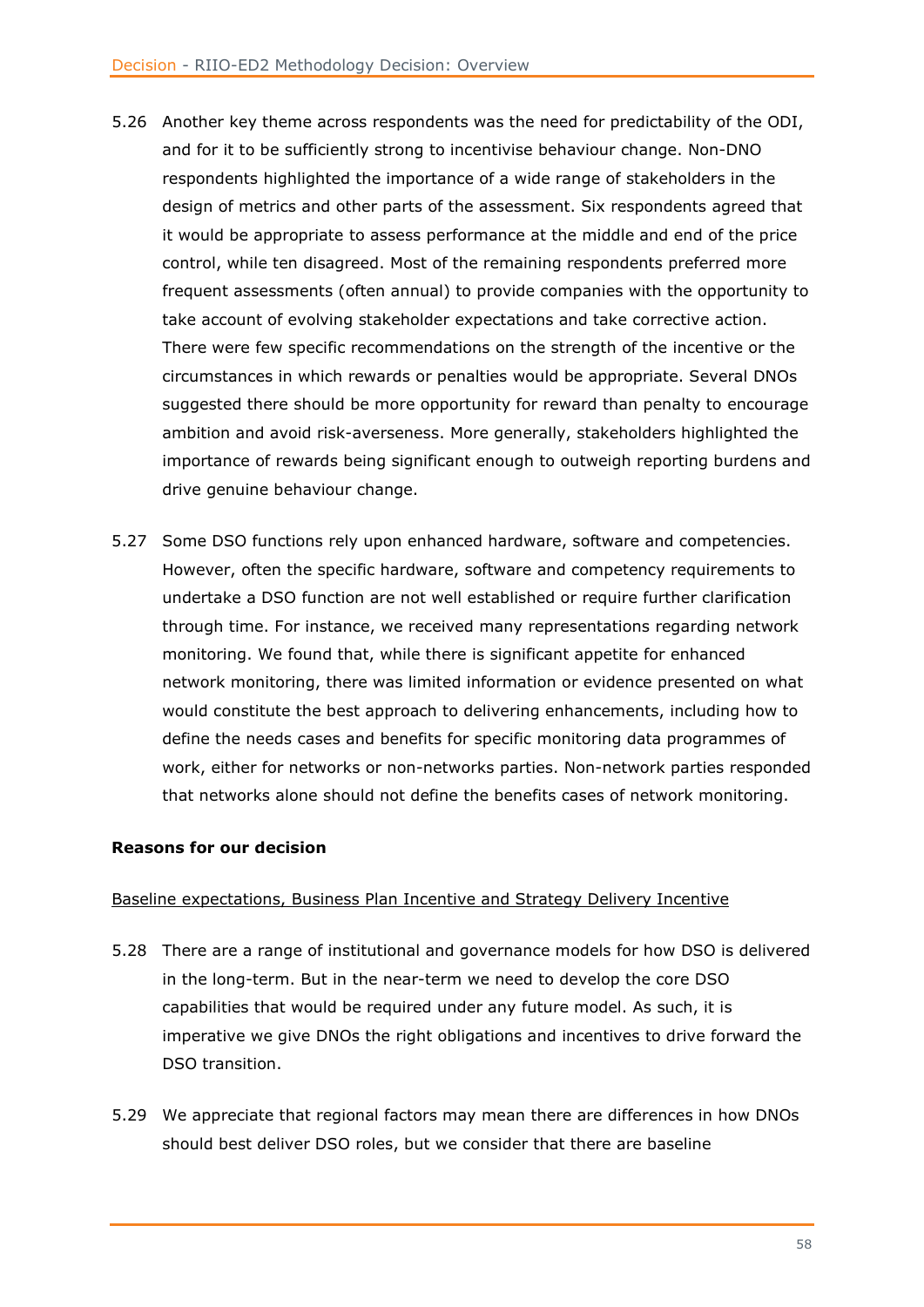expectations for DSO functions that represent the minimum standard of behaviours, activities, outputs expected of DNOs.

- 5.30 We have revised the baseline expectations since the Consultation; we include the revised expectations in [Appendix 1.](#page-76-0) Some baseline expectations will be required by current or soon to apply licence conditions. But there is value in DNOs explaining, and in a single place, how they plan to deliver against these. Doing so can aid sharing and adoption of best practice. As set out in paragraph [5.40](#page-60-0) we will work with stakeholders to consider an enduring role for baseline expectations and DSO strategies, including how they may evolve, in the DSO strategy delivery incentive. However, we do not intend to revise baseline expectations based on review of draft plans for the purpose of the business plan incentive.
- 5.31 DNOs can, and are encouraged to, set out plans that go above and beyond these baseline expectations, and to adapt their actions to their own circumstances based on stakeholder engagement. But the baseline expectations represent the minimum levels of service we expect from DNOs. This will drive standardisation in delivery. Also, it means it's appropriate that DNOs who fail to develop plans that include information on how they will deliver baseline expectations can be penalised for not meeting that minimum requirement under our Stage 1 assessment of the BPI. We set out our decision on the BPI in Chapter 10 of Annex 2, explaining how failure to meet minimum requirements can lead to penalties.
- 5.32 As DSO is an area where there is scope for innovation, it is appropriate to allow DNOs to seek CVP rewards for ambitious DSO strategies under our Stage 2 assessment of the BPI. While there are benefits to convergence around best practice, we will not limit CVP rewards to practices which all DNOs should adopt. We recognise views of respondents that activities that are of great value in one region may be unsuitable for adoption by all DNOs. We set out criteria for CVP rewards in more detail in Chapter 10 of Annex 2.
- 5.33 We will introduce a DSO strategy delivery incentive to assess companies' performance within period, but we are not now deciding how this ODI will operate or the financial exposure. We agree with the stakeholders who highlighted the importance of transparency, innovation and adoption of best practice in DSO. We agree there is a need for an incentive that encourages activities that are not captured in existing mechanistic incentives like the TIM and IIS, for example because net benefits are realised by other parties. At the same time, we understand the importance of predictability, proportionality of reporting, and the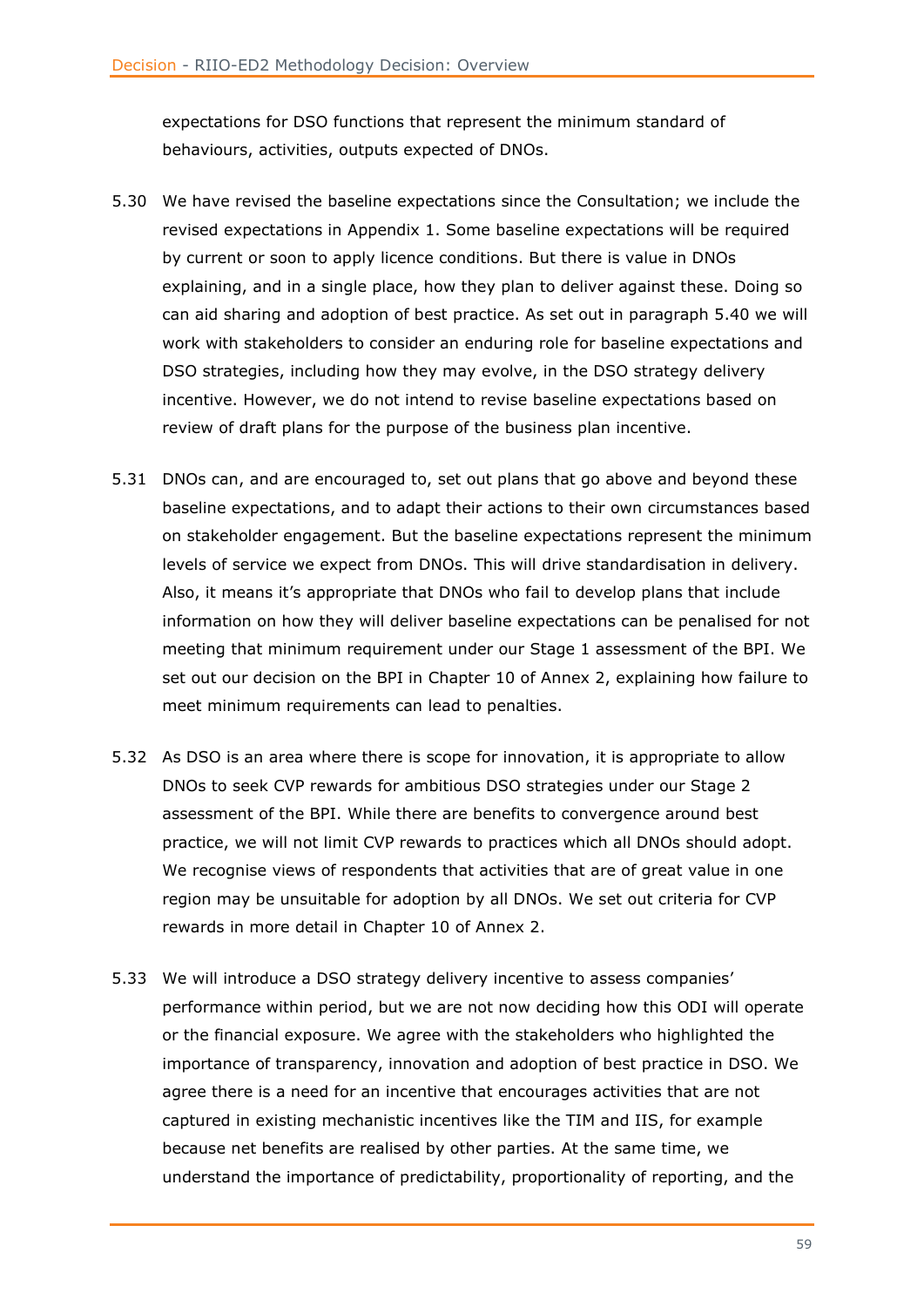right financial exposure in creating a strong incentive which delivers the right outcomes for consumers. As such we will need to see DNOs' DSO strategies and where appropriate, collaborate with stakeholders to further develop the detail.

### Data and monitoring

- 5.34 Among the baseline expectations are our views on network monitoring and the use of data. We are not prescribing technical specifications and volumes for monitoring roll-out, rather we are offering DNOs the opportunity to justify network monitoring approaches based on their analysis of use cases, specifications, and cost effectiveness. As part of this analysis, DNOs should explore future potential use cases. In bringing these proposals forward, DNOs should demonstrate how these will improve on current arrangements and cost effectively provide DNOs and other parties with the knowledge and control arrangements to operate the system more flexibly and efficiently. For instance, we might expect the DSO strategy to set out their approach to and justification for:
	- Real time knowledge of what load and generation is on the distribution network at any time.
	- Real time monitoring of network asset health, with greater automation in predicting preventative network maintenance needs.
	- The capability to support smart charging of EVs and vehicle to grid supply.
- 5.35 At Stage 3 of our BPI (see Chapter 10 of Annex 2) DNOs may be penalised for certain costs that are deemed to be inefficient. This should not temper ambition for deploying monitoring and related infrastructure in relation to the above, although obviously we expect the cost of doing so to be efficient. In relation to data and monitoring, our main concern will be with DNOs that lack ambition. As we note above, it is appropriate to allow DNOs to seek rewards where they are innovating to drive improvement in DSO functions.
- 5.36 This is an area where the requirement for DNOs to deploy monitoring and related infrastructure may need to change as we get a better understanding of what data and monitoring is needed, both by DNOs and third parties. DNO business plans will help to inform our understanding, but we recognise that certain requirements may continue to evolve beyond submission of these plans.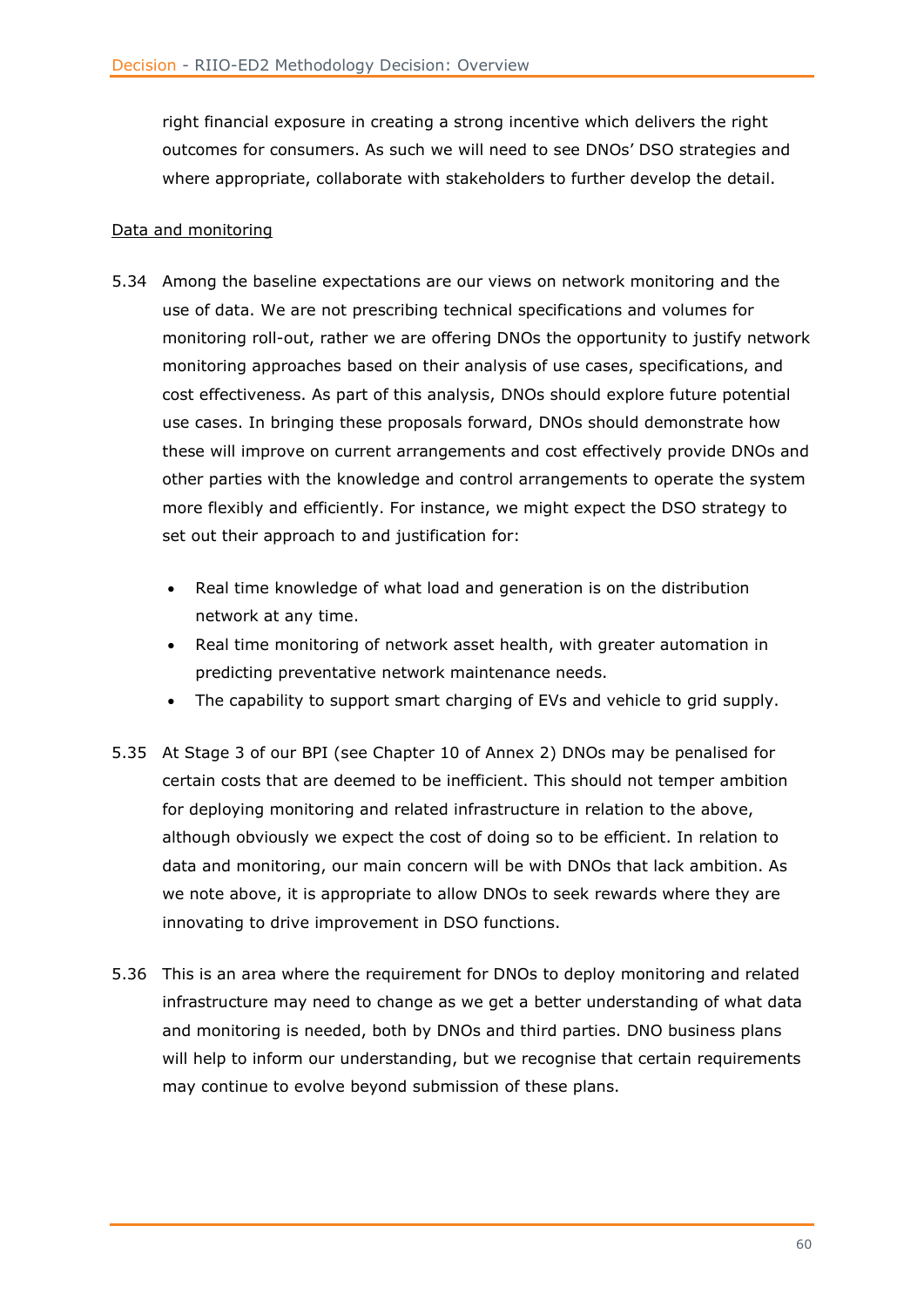5.37 We therefore invite DNOs to give consideration in their business plans to how uncertainty at future monitoring and data requirements can best be managed, and whether in their view, new uncertainty mechanisms are required.

#### **Next steps**

- 5.38 We are not yet deciding on the operation or value of the DSO strategy delivery ODI. We plan to consult on the mechanism and the value of the incentive at Draft Determinations in 2022. Between now and then we will be engaging with stakeholders to develop options and consider lessons from similar regulatory regimes including the ESO incentive framework.
- <span id="page-60-0"></span>5.39 DSO strategies in their business plans will inform development of the ODI. The ambition of strategies including the scale of system benefits that can be achieved will help inform our position on the scale of rewards and penalties that could be available. While we are yet to decide the role for the DNOs' DSO strategies in the ODI, they should be specific, measurable and time-bound so that performance against strategies can be monitored within RIIO-ED2. We will work with DNOs and other stakeholders to consider if and how strategies should be updated before the start of and within RIIO-ED2. In our Consultation we proposed to revise the baseline expectations once we had received business plans. Then, we would hold DNOs to account to delivery against these revised standards during RIIO-ED2. We are not at this stage deciding to employ that approach in the DSO strategy delivery ODI. Nor are we ruling it out. We think it is important that the ODI balances predictability with the flexibility to reflect ongoing identification of best practice, changing stakeholder needs and innovation.
- 5.40 We are inviting companies to propose metrics and performance benchmarks to be used in assessments. We are not now taking a decision on what metrics will be accepted, but generally consider good metrics will be clearly related to consumer outcomes, should measure performance that is within the DNOs' control, and should aid comparative assessment (unless there is evidence this would be inappropriate). In proposing metrics, DNOs should indicate and justify benchmarks that would indicate performance at and above baseline expectations. We also invite DNOs to indicate opportunities where comparative qualitative assessment is viable and rewards could be appropriate, ie where best practice is identifiable and delivers consumer value but cannot be quantifiably measured. Stakeholder engagement in the business plan development process should help DNOs propose ambitious, practical, and relevant deliverables, metrics and other assessment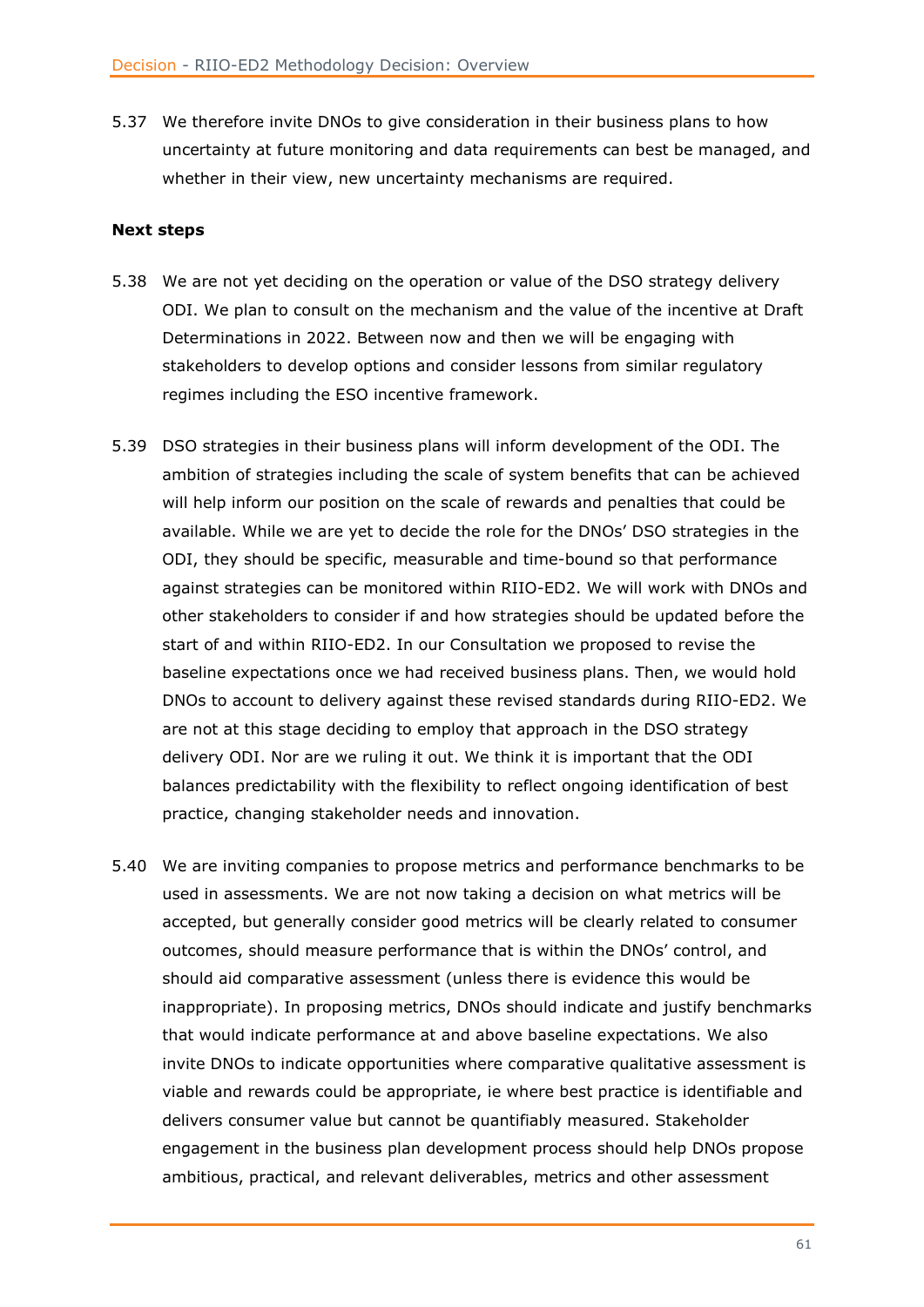opportunities. Nonetheless, we retain the right to reject proposals, amend or determine our own metrics and assessment opportunities. We will collaborate with wider (including non-DNO) stakeholders to develop our position on how performance will be measured and consult ahead of reaching our decisions.

- 5.41 Part of our development work will be to consider how mechanistic the incentive should be. We understand that mechanistic incentives promote predictability, and the importance of that in driving good behaviours. But we also recognise the value of applying flexibility in assessments. This is especially the case where it is difficult to set targets given limited historical performance, and to encourage DNOs to be ambitious, take appropriate risks, and change plans where new evidence emerges.
- 5.42 Similarly, we will consider how far assessments should be consistent across DNOs. As set out in the response summary, stakeholder views on this matter were mixed. We will explore to what extent, in what circumstances, and with what justification it is appropriate that DNOs are held to account on bespoke metrics, benchmarks and other assessment criteria. As part of this we will consider where a DNO should be required or otherwise incentivised to adopt best practice planned or delivered by any other DNO.
- 5.43 In determining the frequency of reporting and assessments in the DSO ODI we will need to balance administrative burden with transparency and opportunity to steer DNOs' progress.

# **Changing roles and responsibilities**

5.44 Our immediate priority is to ensure DNOs continue to develop DSO capabilities. At the same time, we recognise that there could be merits to alternative governance models or allocations of responsibilities. The right allocation of roles and responsibilities is an important part of delivering effective DSO in the long term. The review, decision, and implementation of any changes to structures is wider than the price control. But we are seeking to include measures in the RIIO-ED2 methodology that will aid decision-making and help any implementation.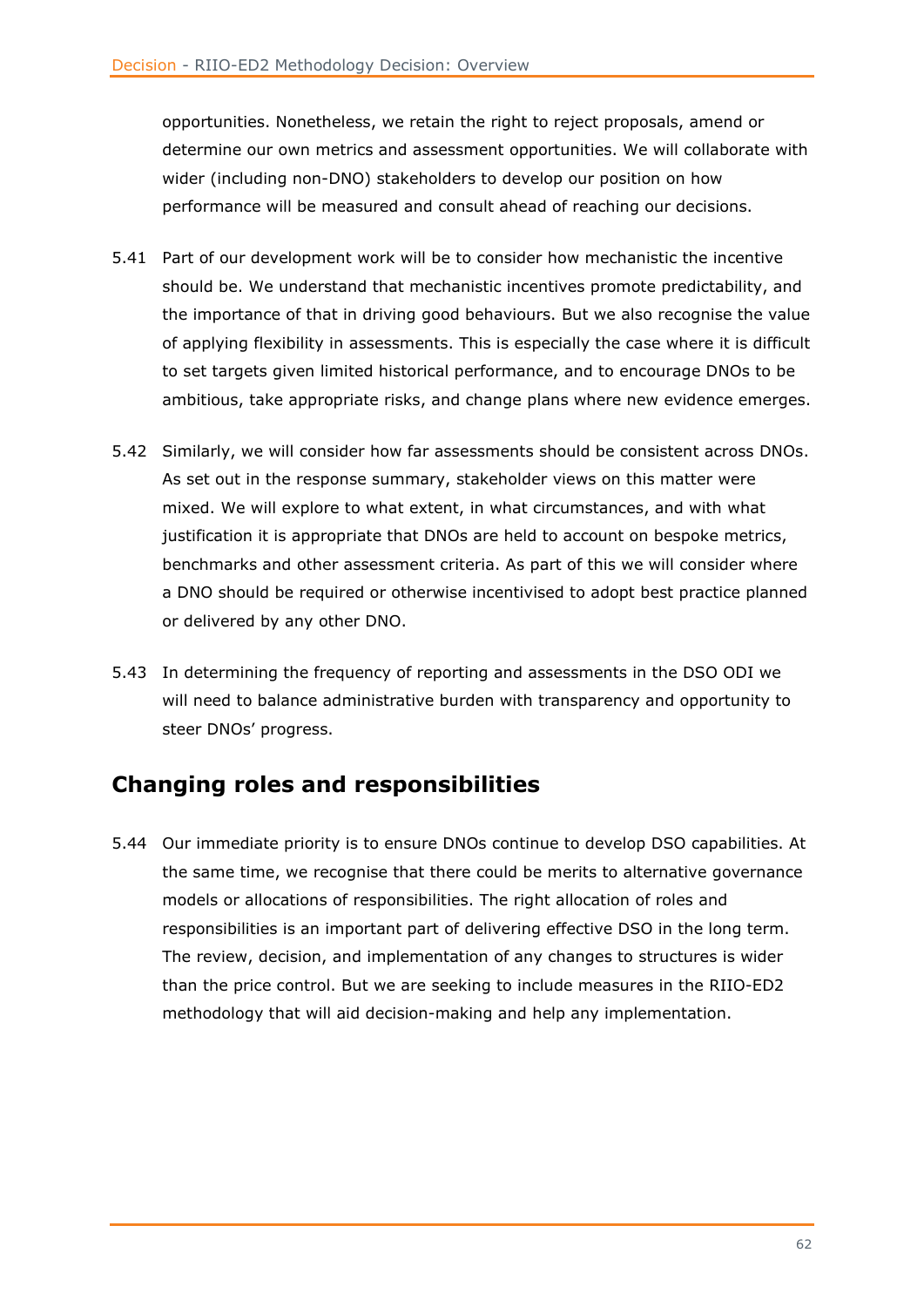# **Our decision**

| Purpose  | To increase adaptability of the price control to wider policy thinking<br>in relation to changing roles, responsibilities, and governance<br>arrangements               |
|----------|-------------------------------------------------------------------------------------------------------------------------------------------------------------------------|
| Decision | We are including provisions around separability, interoperability, and<br>data standards in the baseline expectations.                                                  |
|          | We will require DNOs to identify costs associated with DSO roles in<br>the Business Plan Data Templates                                                                 |
|          | We will develop tools we can use within the price control framework,<br>such as a DSO re-opener, to reassign costs and outputs if needed<br>within the RIIO-ED2 period. |

**Table 7: Changing roles and responsibilities**

## **Our Consultation position**

- 5.45 In our Consultation, we set out our intention to ensure the RIIO-ED2 Methodology would not be an obstacle to any part or full separation of DSO functions from DNOs should we later decide that that is appropriate. Any decision on governance or institutional change is far wider than the price control. Nonetheless, we suggested ways in which our methodology could support optionality for any outcome of such a decision.
- 5.46 We proposed to use the price control and other regulatory mechanisms to drive interoperability and ensure data standards that do not limit who could operate equipment or access data in future, while remaining cyber secure. We proposed to reform the Business Plan Data Templates (BPDTs) to isolate costs associated with flexibility, and reform how we capture costs associated with planning, operation and market development. We considered that the DSO incentive framework would, by enhancing scrutiny and transparency of DNOs' DSO roles, inform any decision taken on separation.
- 5.47 Finally, we highlighted that we are prepared to change the price control within the RIIO-ED2 period to reflect any decision made around institutional change. We proposed the inclusion of a DSO re-opener.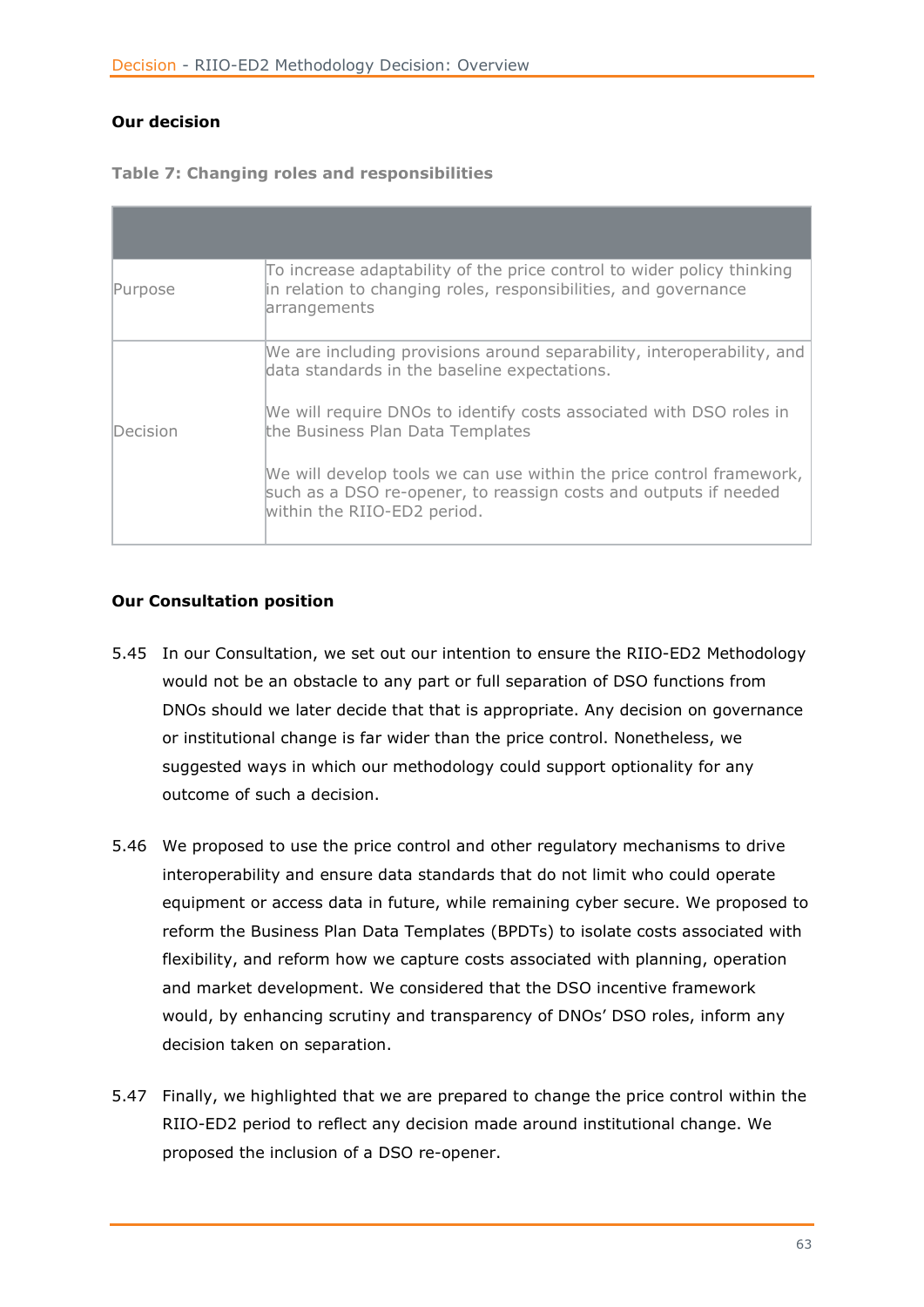#### **Response to our Consultation**

- 5.48 Twenty-five respondents submitted a response to our question on proposals for optionality (OVQ17). Twelve respondents including five DNOs agreed with proposals to support optionality, three disagreed, and ten presented mixed views or did not state whether they agreed or disagreed.
- 5.49 Fewer respondents made comments on the specifics of the proposals. There was broad support for measures to promote interoperability and data standards. Some non-DNO stakeholders called for stronger separation of governance arrangements and IT systems within DNOs. Meanwhile DNOs highlighted the risks that internal separation could result in losing synergies between network ownership and system operation, and duplicating costs.
- 5.50 There was wide support for identification of DSO costs through the BPDTs, though several DNOs highlighted complexity and grey areas between DNO and DSO roles. Meanwhile three non-DNO stakeholders called for separate allowances for DSO roles.
- 5.51 DNOs generally considered a proposal for a DSO re-opener would add risk and uncertainty. One DNO thought it would only be appropriate as a last resort if DNOs had failed to meet expectations, while another said a decision on the reopener should not be made until after the start of RIIO-ED2 to maintain focus on writing good DSO strategies in business plans.

#### **Reasons for our decision**

- 5.52 While work is underway to consider enduring governance models, we think it is right to embed appropriate measures to facilitate separability of DSO capabilities from the DNO. Not doing so could lead to unnecessarily higher costs if in the future we decide that someone else should take on a DSO function or if there needs to be greater internal separation. We do however recognise that requiring separation or duplication of systems and processes comes at a cost. As such we have not included additional separability measures in the revised baseline expectations. As referred to in the Next Steps section below, we will undertake further work before taking more decisions in this space.
- 5.53 Isolating DSO costs in BPDTs can inform our strategic work programme on governance models for DSO. Meanwhile the methodology for mapping DSO costs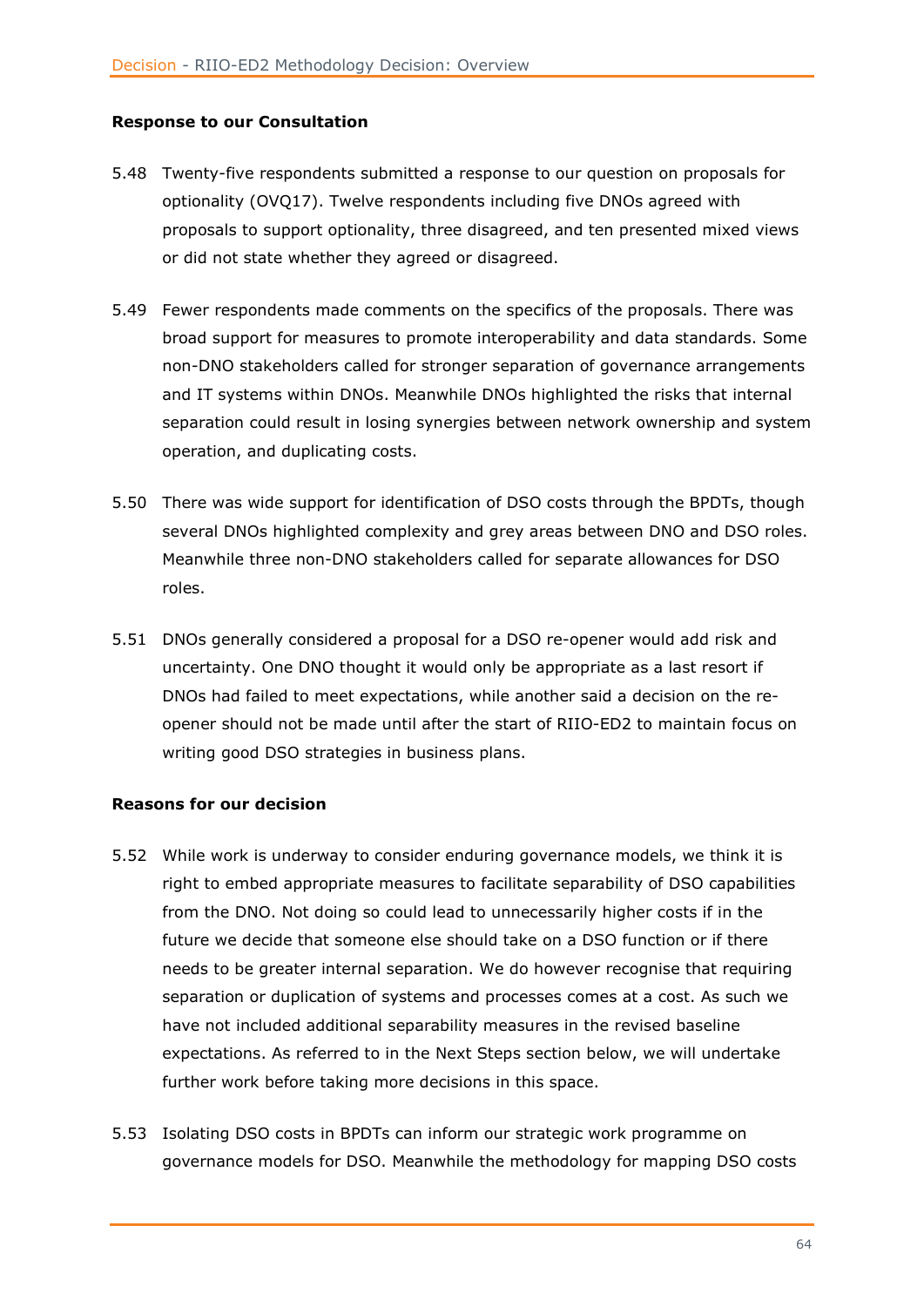to existing cost categories, and to new categories where appropriate, is important for transparency and consistency in how these costs are reported. This can aid the cost assessment process. We do not agree with the respondents who say allowances should be separated for DSO roles. Isolating DSO costs is complex; there are several shared services, activities and assets that are dual purpose. Inconsistencies across how DNOs allocate these costs could undermine the cost assessment process, while splitting shared services and duplicating dual purpose activities would increase costs. As set out below, we will be carrying out further work to identify where further internal separation is appropriate.

- 5.54 Similarly, we do not think entirely separating incentives is appropriate at this stage. The TIM and IIS drive DNOs to make trade-offs between DNO and DSO solutions, to find the optimal mix.
- 5.55 While we are prepared to make appropriate changes to the price control to better enable or enact any decision on alternative governance arrangements, we are not now deciding on the specific mechanisms to do so. We first need to better identify DNOs' current DSO costs and processes, consider the costs and benefits of alternative governance models, and the implications of these for price control funding and outputs. We also want any re-opener or other mechanism to be developed in collaboration with stakeholders to ensure it is usable while minimising disruption and distraction from the core objective of DNOs delivering DSO roles.

#### **Next steps**

- 5.56 Next year we will be kicking off a programme of work to review governance arrangements of DSO. We will consider the challenges for system operation at distribution level, the effectiveness of the current governance model, and tradeoffs between alternative models. We will coordinate with our wider full-chain flexibility work and the review of GB system operation that we launched earlier this year.<sup>[39](#page-64-0)</sup>
- 5.57 A part of this work will be to identify risks of path-dependence and the needs-case for further separability of DSO. We will seek to avoid DNOs setting up DSO capability in a way that makes it more difficult to be cost-effectively removed later if deemed necessary. In doing so, we will take a deeper dive into how DSO is

<span id="page-64-0"></span><sup>39</sup> <https://www.ofgem.gov.uk/publications-and-updates/ofgem-review-gb-system-operation-terms-reference>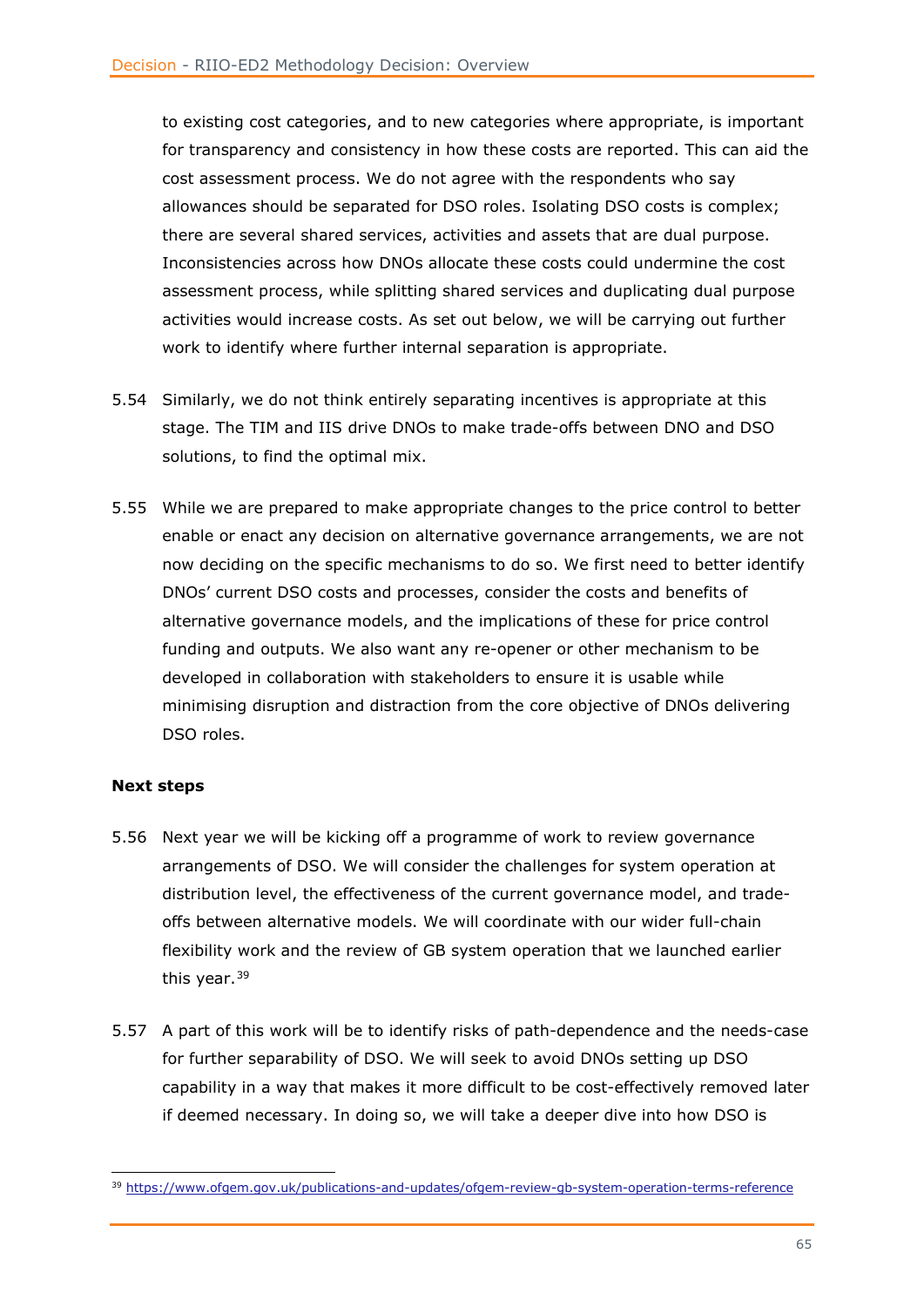delivered in practice. We will seek to map DNOs' IT architectures, governance structures and processes. This will aid our understanding of any current conflicts of interest, economies of scope between DNO and DSO, and separability and interoperability of systems and processes. We can then consider whether we need to enhance requirements around interoperability or require further separability of responsibilities.

5.58 We will identify the tools we would need to enact or enable any decision on separation or separability. Recognising these actions could have impacts on licences, funding, and outputs, we will develop any tools needed within the price control framework such as a DSO re-opener. We intend to consult on any such reopener or other tool before the start of RIIO-ED2.

#### Proactive management of future system growth

- 5.59 Electrification of heat and transport will increase demand on the system. We have set out earlier in this document that DNOs need to consider, and evidence, where strategic investment may be needed to meet this future demand. When they do this, they need to consider first whether the system needs can be effectively met through using flexibility markets or technological innovation. We have also said that we do not expect DNOs to directly control assets connected to their system, unless in very clearly defined circumstances, that are established in collaboration with stakeholders. In addition, DNOs will, from the end of this year, have a new licence condition to promote the uptake of energy efficiency measures where this cost effectively alleviates the need to upgrade or replace electricity capacity.
- 5.60 Against this context, we want to see DNOs play a more proactive role in managing future system growth. Taking part in measures to reduce growth now might be cheaper than reactively responding in the future. We are interested in understanding more about what actions they could take, without undermining competition or duplicating measures already funded elsewhere.
- 5.61 So, we would like to see proposals in the business plans for how DNOs can help to proactively curb anticipated growth in system peaks; helping to meet the challenge of delivering a Net Zero system at least cost to consumers. In considering the activities that they could undertake, we want DNOs to demonstrate that they have taken into account the role that other parties could play. This should include the potential impact that a DNO's involvement might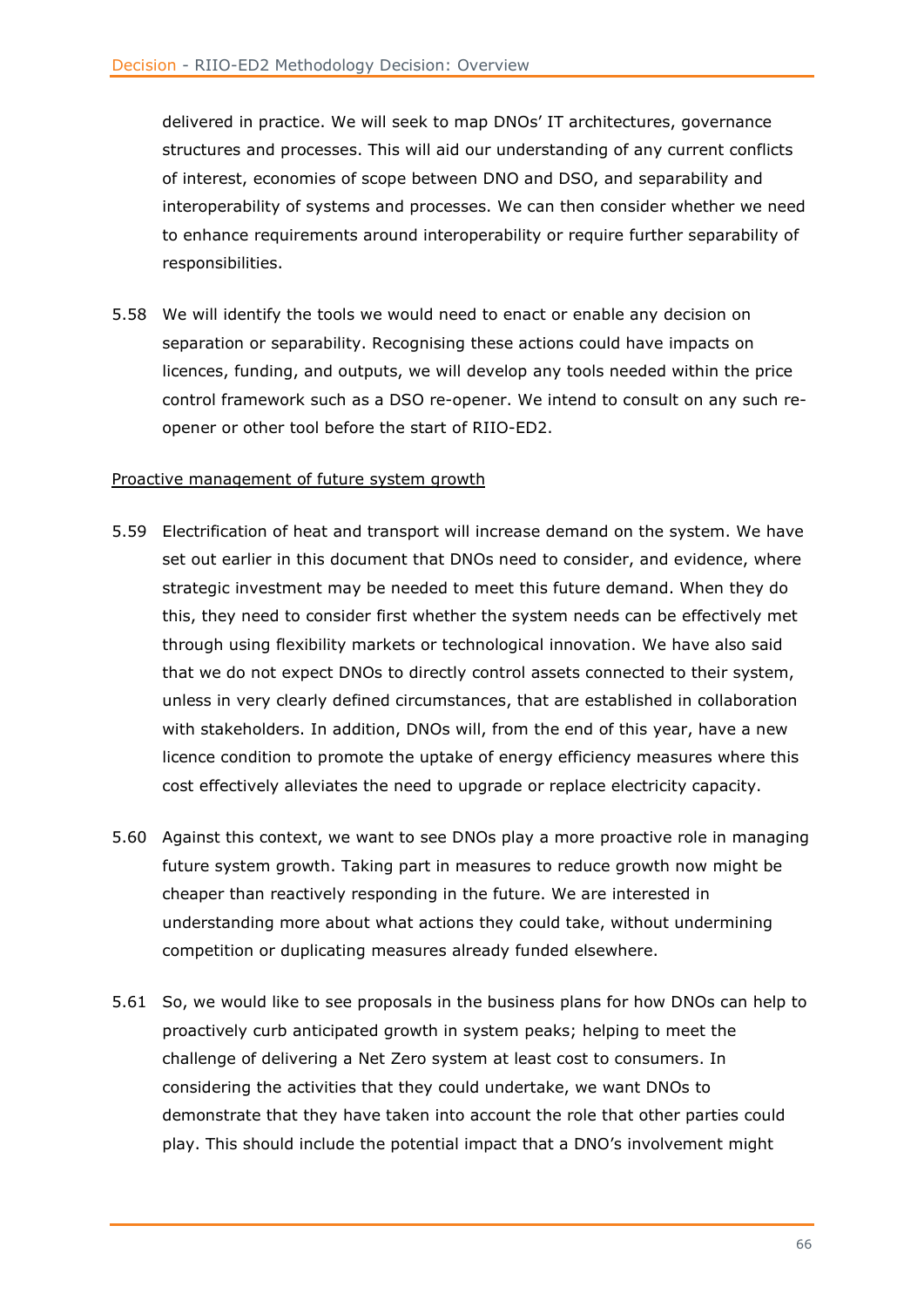have on the development and operation of flexibility markets, as well as any potential overlap with initiatives funded by Government.

- 5.62 We anticipate that DNOs will work with suppliers, aggregators, local authorities, and other third parties to develop mutually beneficial proposals. These might include working with local councils to identify priority areas to upgrade the energy efficiency of buildings to proactively help to curb demand growth. Or collaborating with relevant parties to facilitate the installation of smart technologies and appliances in regions the DNO has identified as likely to need closer management in the future; making use of the increasing digitalisation of the system to support a framework where signals enable smart technologies to help shift or lower peak usage.
- 5.63 We are interested in understanding if the package of measures in our price control sufficiently encourages DNOs to take actions in RIIO-ED2 that would help reduce demand in the long-run and thereby reduce the need for investment in future price control periods. We are interested in understanding what the scale of this problem is and whether additional measures are needed to spur DNOs to take these actions. Separate to business plans, we therefore invite DNOs and other stakeholders to propose if and how the price control might better enable this. Please provide your response to [RIIO2@ofgem.gov.uk.](mailto:RIIO2@ofgem.gov.uk) We welcome responses by 5 March 2021.
- 5.64 For now, we are keen to understand the situation and options that could be available to us. In due course, we may issue more direct guidance on our expectations for DNOs and what this may mean for their business plan, or RIIO-ED2 more generally.

# **A whole system approach**

# **Our decision**

**Table 8: Whole system**

| Purpose | To enable more coordination between network companies to<br>maximise benefits across the whole energy system. |
|---------|---------------------------------------------------------------------------------------------------------------|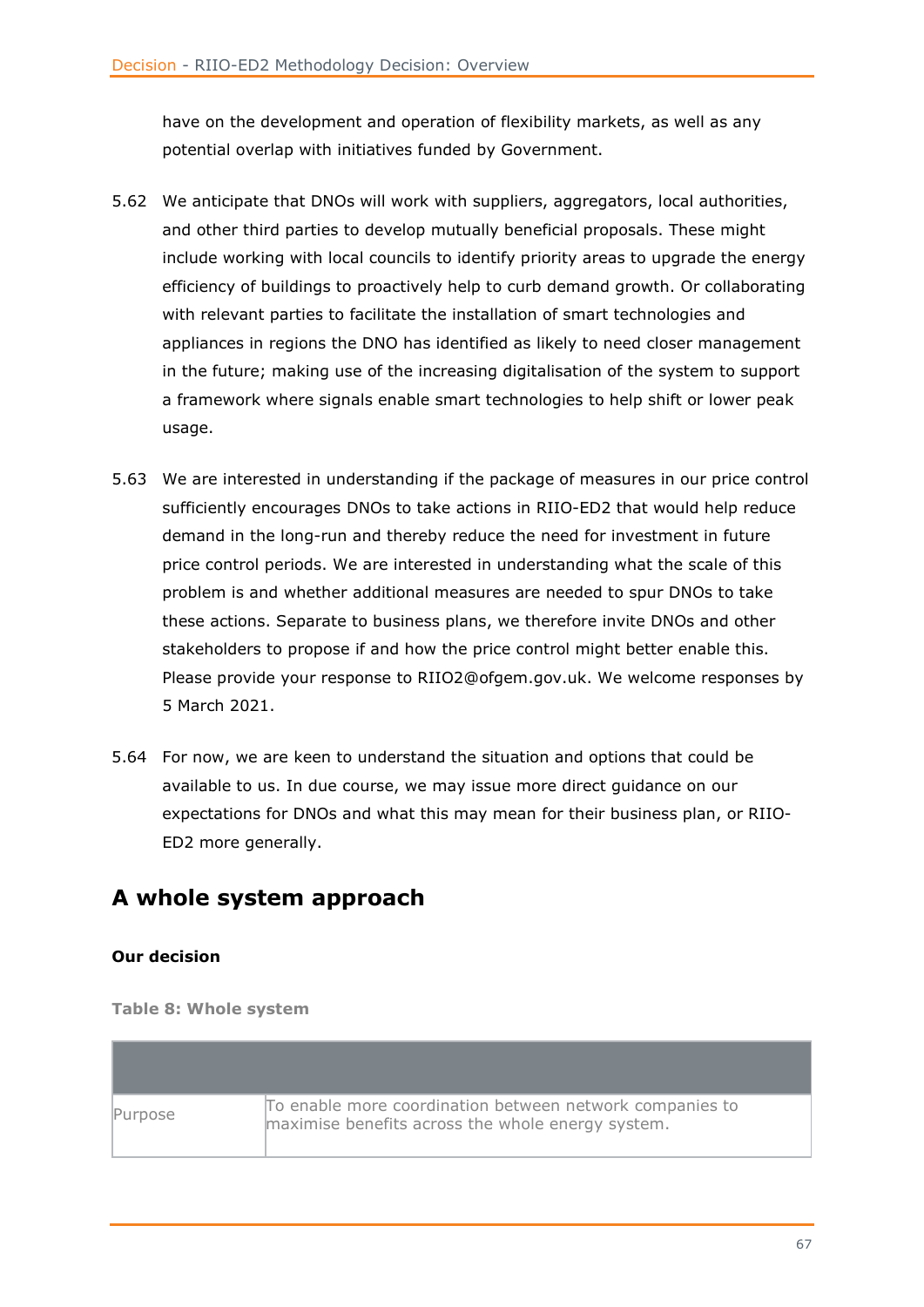|          | We will introduce:<br>a whole system element to the minimum requirements of the<br><b>Business Plan Incentive</b><br>an increased focus on the whole system in the innovation<br>$\bullet$<br>stimulus<br>a whole system re-opener called the 'Coordinated Adjustment<br>$\bullet$<br>Mechanism' (the CAM).                                                                                                                                                                                                                                                                                                 |
|----------|-------------------------------------------------------------------------------------------------------------------------------------------------------------------------------------------------------------------------------------------------------------------------------------------------------------------------------------------------------------------------------------------------------------------------------------------------------------------------------------------------------------------------------------------------------------------------------------------------------------|
| Decision | The Coordinated Adjustment Mechanism will:<br>have annual application windows in May, to be submitted with<br>$\bullet$<br>consent of both network companies<br>have no materiality threshold, and no additional financial<br>$\bullet$<br>incentive to make an application<br>set no rules or caps on commercial compensation agreements<br>$\bullet$<br>networks may make between themselves<br>be consistent with decisions made in FDs for transmission and<br>$\bullet$<br>gas distribution licensees<br>be introduced to the RIIO-ED1 price control, as well as RIIO-<br>$\bullet$<br>ED <sub>2</sub> |

# **Our Consultation position**

- 5.65 To capture efficiencies across the whole system, we proposed introducing three elements for RIIO-ED2:
	- The incorporation within the Business Plan Incentive of an assessment of each DNO's whole system plan.
	- A whole system element to the innovation stimulus.
	- A new re-opener (the CAM).
- 5.66 In our Consultation, we proposed that the scope of 'whole system' as set out in paragraph 8.2 of the Sector Specific Methodology Decision<sup>[40](#page-67-0)</sup> for the other sectors would also apply to electricity distribution licensees. We proposed to also require DNOs to adopt a broad scope for 'whole system' where, in addition to the gas and electricity sectors, the scope is expanded to apply to any other area, such as transport, water or waste. We proposed that whole system coordination must

<span id="page-67-0"></span><sup>40</sup> https://www.ofgem.gov.uk/system/files/docs/2019/05/riio-2\_sector\_specific\_methodology\_decision\_- \_core\_30.5.19.pdf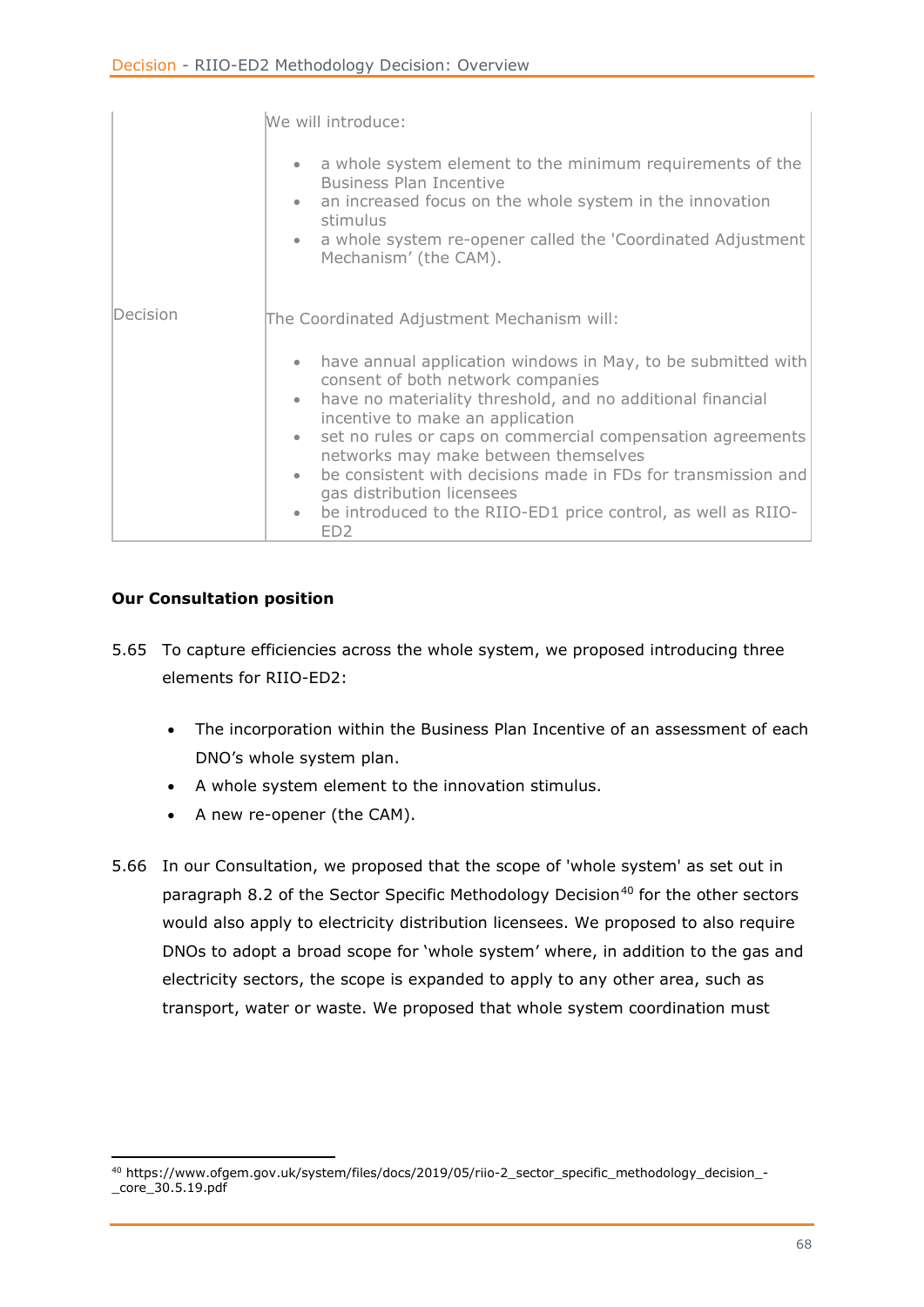produce net benefits for the existing and future consumers of the relevant network sector.<sup>[41](#page-68-0)</sup>

## **Response to our Consultation**

### Business Plan Incentive

- 5.67 We asked if there were any additional whole system electricity distribution issues that should be accounted for in the Business Plan Incentive.
- 5.68 We received twelve responses to this question, the majority of which raised no additional issues to be covered by the BPI. Most responses agreed with the need to incentivise greater coordination in the assessment, to be assured that more options will be discovered, particularly for heat networks and rapid charging hubs.
- 5.69 A number of respondents also considered that the BPI should evaluate how far whole system thinking in the business plan has been informed by the DFES Scenarios and relevant decentralised forecasting plans where they exist, such as Local Authority planning forecasts.

### Whole System element to the innovation stimulus

- 5.70 We asked if whole system elements should be included in the innovation stimulus.
- 5.71 We received twenty responses to this question, all of whom said yes. A number of responses made the point that the scope of 'whole system' should be as wide as possible in the context of innovation.
- 5.72 A number of respondents raised the joint electricity and gas strategy that the ENA are developing, but suggested that it also include transport, water and sewerage as part of its innovation plans, as well as including more third parties. The same respondents also suggested a new cost benefit analysis method would be needed to include more social benefits, including impacts on consumers in vulnerable situations.

<span id="page-68-0"></span><sup>&</sup>lt;sup>41</sup> 'Sector' refers to the distribution, transmission and operation of a single energy source. For example, the 'gas sector' includes the firms responsible for gas transmission, distribution, and system operation. By 'crosssector', we refer to any licensee in one energy source sector, eg electricity, working with any entity in another energy source sector, eg gas, or non-energy sector, eg water or communications.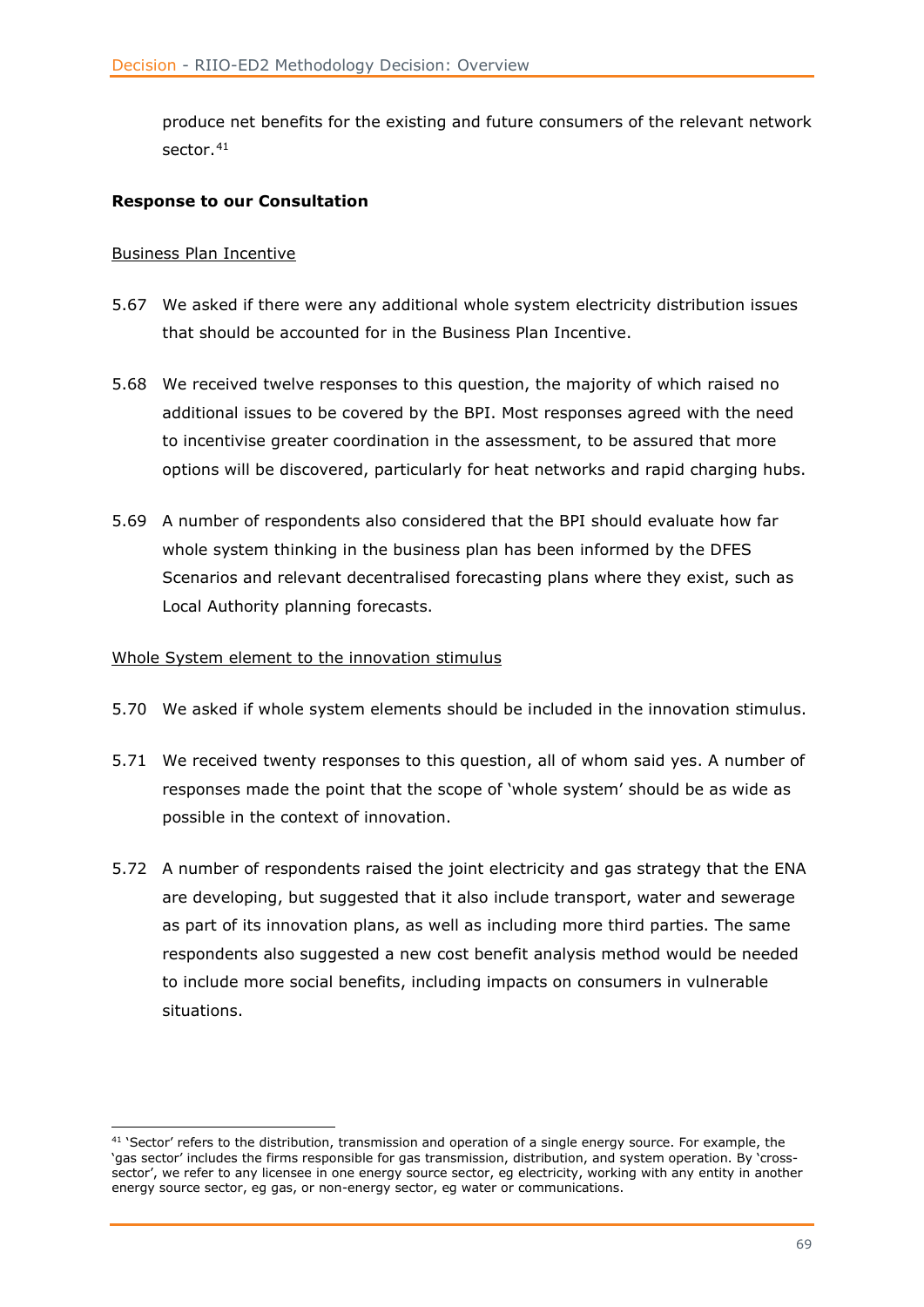5.73 One respondent stated that the NIA requirement for an innovation project to benefit that sector's consumers, rather than energy consumers as a whole, was still a barrier to joint working.

## Whole system re-opener (the CAM)

- 5.74 We asked for views on the operation of the CAM re-opener, which enables outputs and associated revenues to be reallocated from one network company's price control to another network company's price control.
- 5.75 We received 18 responses, the majority of which were in favour of introducing the re-opener, although one respondent did not believe it would be utilised. Another respondent suggested Ofgem retain the ability to trigger the re-opener in case networks were not able to reach agreement on a potential transfer.
- 5.76 There was majority agreement that any application must be mutually agreed, have no materiality threshold, and that networks should make commercial arrangements between themselves for potential loss/gain resulting from the transfer, rather than be paid an incentive to utilise the re-opener.
- 5.77 One respondent considered that, as the Directly Remunerated Services (DRS) allowed for smaller payments to networks, there should be a materiality threshold, using the example of High Value Projects to suggest a threshold of £25m per application.
- 5.78 Three respondents considered that a financial incentive was appropriate, to ensure joint working and to compensate for any potential reduction in RAV due to transferring an output. Two respondents considered that networks should be allowed to reclaim exploratory costs prior to submitting the application.
- 5.79 We asked whether there should be annual re-opener windows for the CAM, and whether those windows should be in January (as the default timing for re-opener windows), or May.
- 5.80 We received 12 responses, the majority of which favoured annual re-opener windows, although two respondents suggested two windows (in 2024 and 2026), and one respondent suggested just one window in 2023 for all licensees in all sectors.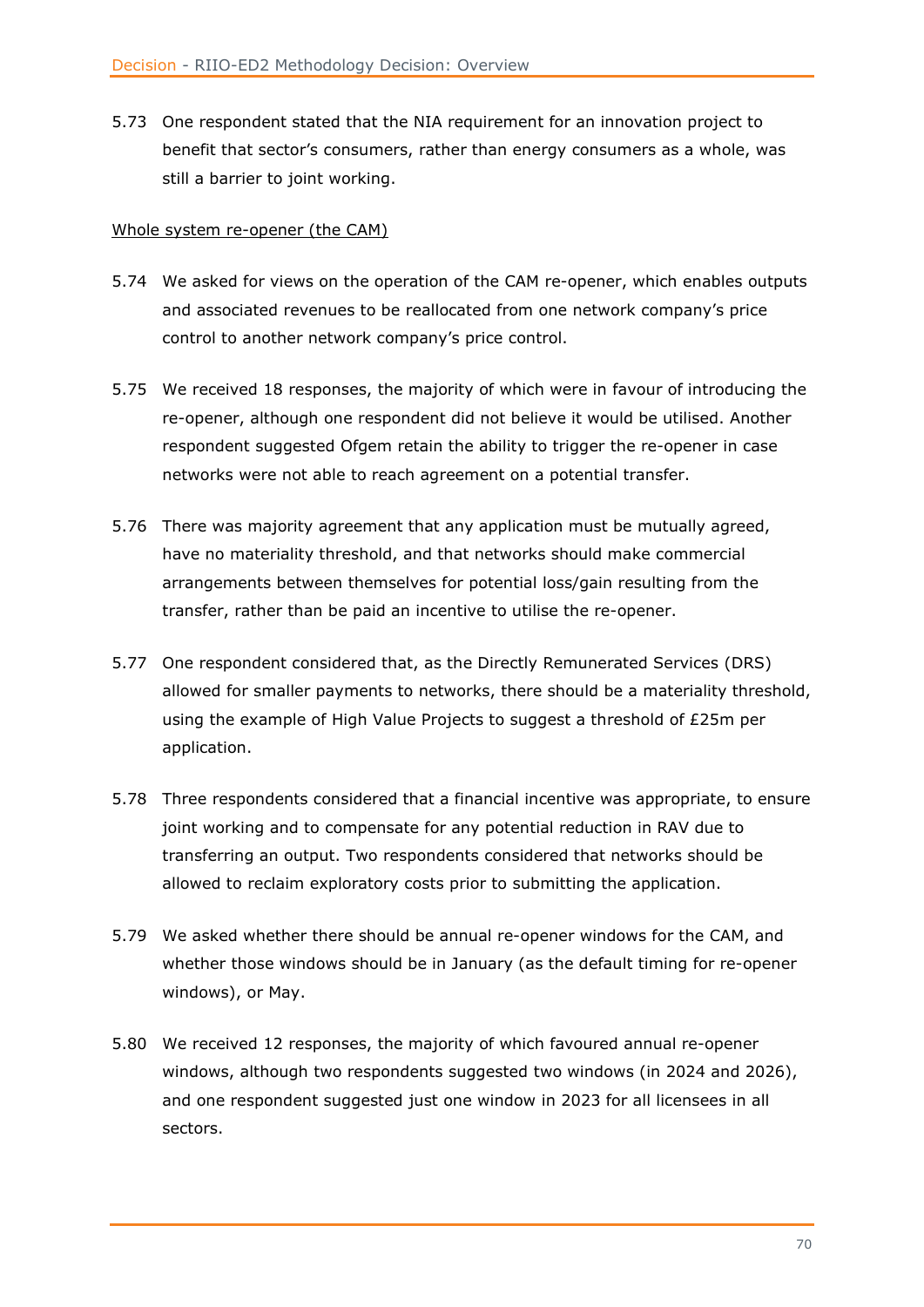- 5.81 Of the four responses that had a preference for a specific month for the re-opener, all agreed that May was more suitable, allowing networks to reassess options after deciding whether to submit re-opener bids in other areas in January.
- 5.82 We asked if the re-opener should be introduced to the RIIO-ED1 price controls, to align with its introduction to the 2021 RIIO-2 price controls for transmission and gas.
- 5.83 We received 17 responses, of which the majority considered the re-opener should be introduced to the electricity distribution RIIO-1 price control as early as possible. Two respondents did not see many opportunities for them to utilise this in the next two years or thought DRS and business planning may meet their needs.

# **Reasons for our decision**

### Business Plan Incentive

- 5.84 Greater coordination of activity and investment planning will minimise costs across network and sectoral boundaries, but only if it is timely and consistent.
- 5.85 We believe that including a whole system element as a category in the BPI incentivises networks to embed whole system thinking into ongoing processes and investment planning, rather than relying on ad hoc opportunities to present themselves. This is particularly the case where joint investment should be forecast and planned across sectors, such as the development of heat networks.
- 5.86 We agree with respondents that whole system thinking in the business plan should be informed by DFES Scenarios and relevant decentralised forecasting plans. This will help ensure that planning across sectors are aligned according to common assumptions.
- 5.87 We will provide details on the Stage 1 minimum requirements and evidence for whole system thinking, planning, and coordination in the Business Plan Guidance. This includes evidence of cross-sector activity and coordination with sectors or vectors other than electricity, as well as effective use of relevant central and decentralised planning forecasts.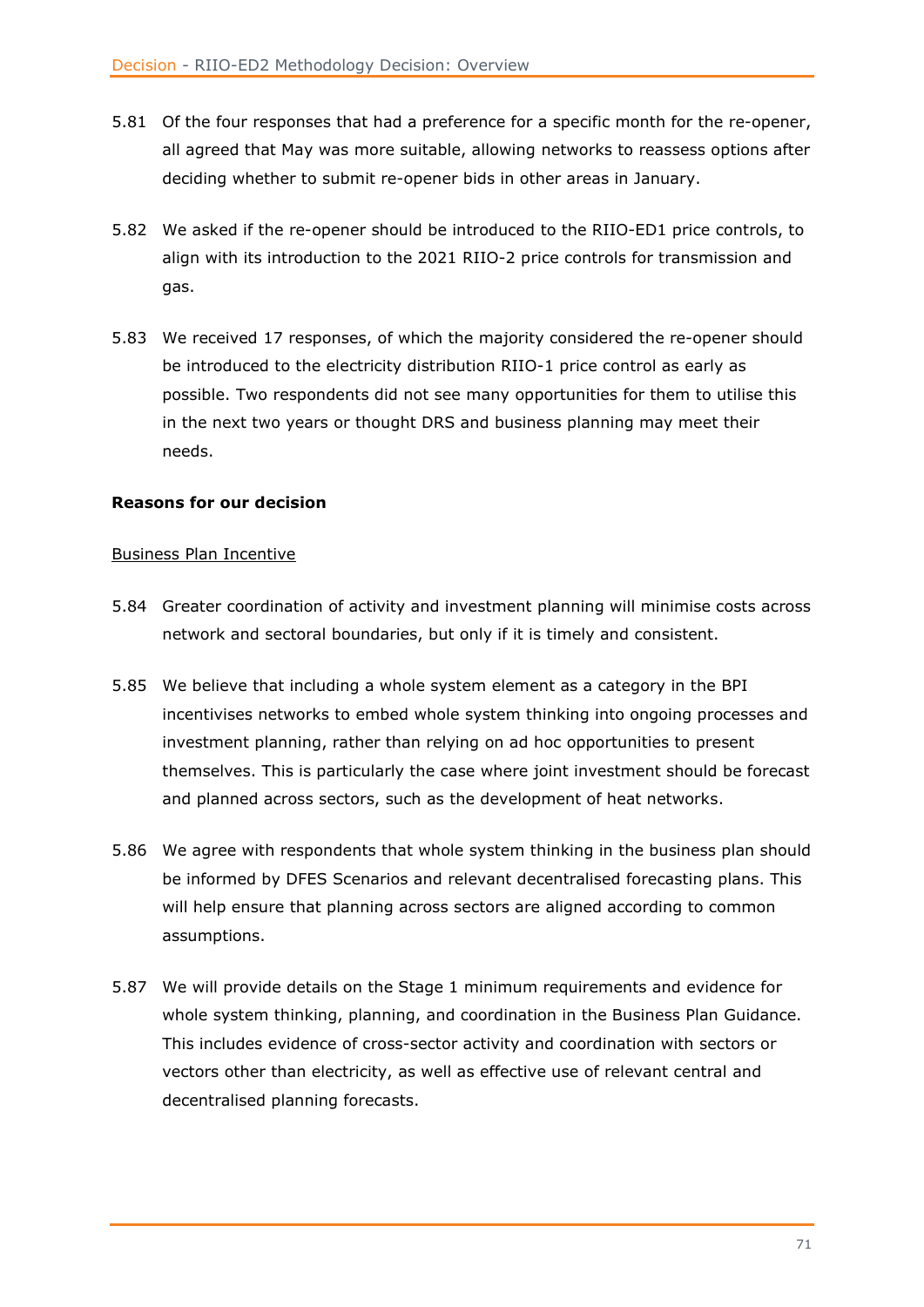## Supporting whole system projects via the innovation stimulus

- 5.88 The innovation stimulus is discussed in full in Chapter 4. We think that the NIA and the SIF will provide DNOs with the ability to take forward innovative whole system projects.
- 5.89 We agree with respondents that focus on whole system innovation will support the decarbonisation agenda by allowing ideas and projects to be tested where these include joint development across sectors, which may not otherwise be funded by a single sector network or group of networks.
- 5.90 One respondent stated that the requirement that NIA innovation projects must benefit that sector's consumers was a barrier to joint working. The new governance arrangements for NIA and the SIF will both introduce the net benefits test, which, providing the projects deliver a benefit to the relevant sector(s) consumers, will enable whole system projects to be taken forward.
- 5.91 We encourage the ENA to develop a joint gas and electricity innovation strategy that coordinates with all relevant sectors and vectors, particularly those most likely to have a direct impact on, or be directly impacted by, decisions taken on the energy networks. The ENA are also developing a whole system CBA for use in the whole system re-opener (see para. 5.102) which may also support crosssector innovation thinking.

### Whole system re-opener (the CAM)

- 5.92 We have decided to introduce the CAM re-opener in the electricity distribution sector.
- 5.93 We have decided that we will introduce the CAM in the electricity distribution next year to allow the re-opener to operate on a cross-sector and within sector basis with the other sectors. We have provided further information on our proposed statutory consultation to modify the RIIO-ED1 licence to include the CAM reopener below. We consider that introducing the CAM next year will also support DNOs to fulfil their obligations under the proposed new whole electricity system licence condition for RIIO-ED1 electricity licensees concerning cooperation and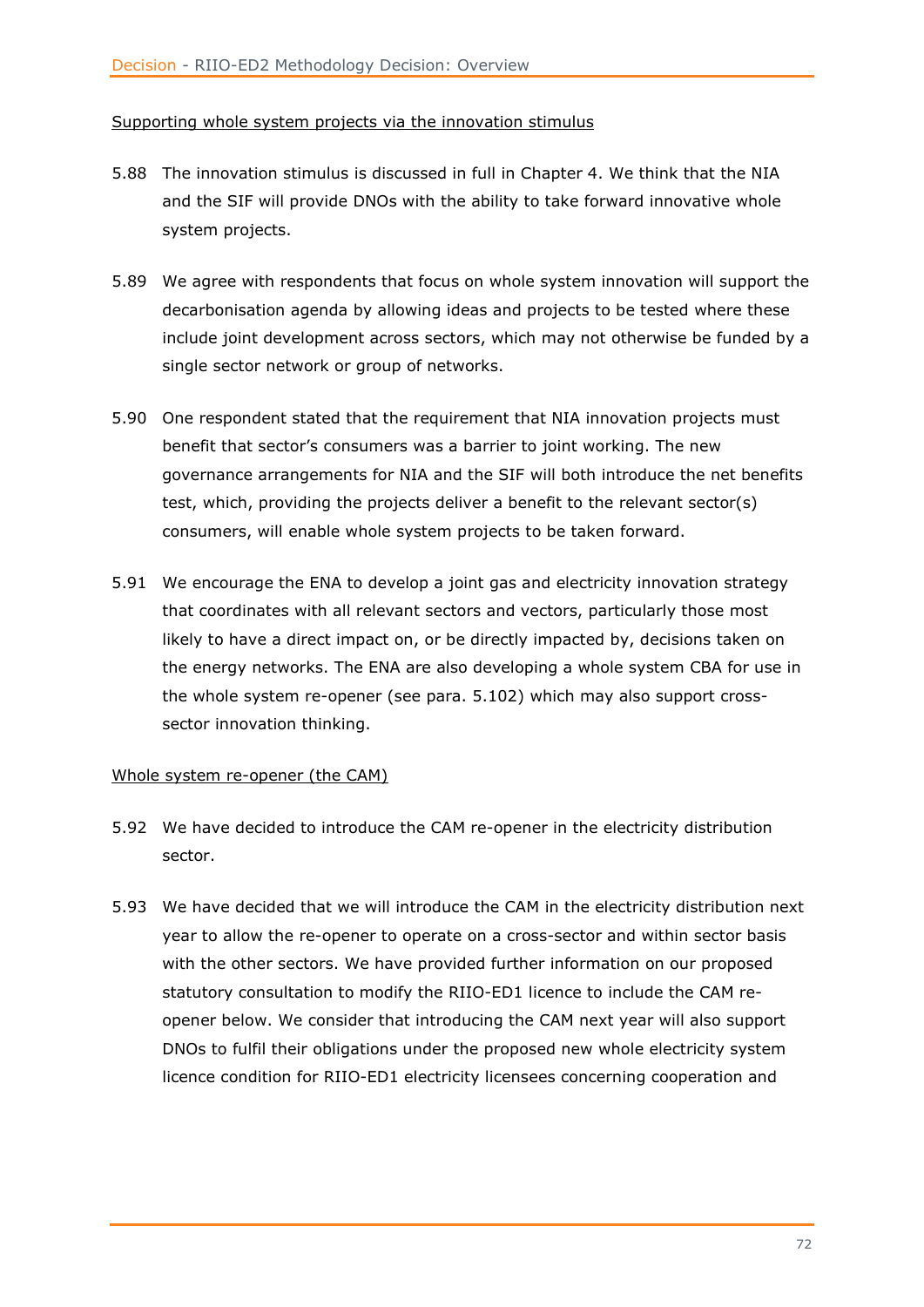collaboration, $42$  by enabling them to move activities between networks where such collaboration uncovers greater overall consumer value in doing so.

- 5.94 We consider as do the majority of the responses that annual windows provide greater flexibility to transfer outputs across network boundaries, particularly so where the decarbonisation agenda requires more rapid alternative solutions. Having windows only every other year, or only one window, would result in lost value for consumers where projects are time-critical and cannot wait additional years to be approved.
- 5.95 We have decided that the annual window will be in May, as we agree with the respondents that there may be more opportunities to collaborate once networks have decided whether to submit re-openers in other areas in January.
- 5.96 We do not consider it appropriate for Ofgem to trigger this re-opener, which is intended for use by networks as the culmination of joint planning resulting in an agreed path forward. The majority of respondents agree, sharing our view that this voluntary re-opener is a tool for network collaboration, and not a tool whereby Ofgem is asked to determine where activities should be carried out across the regulated networks.
- 5.97 The application itself should come from a single licensee, but must contain a statement of agreement on the contents of the application between the licensee who was originally allocated the responsibility and associated revenues for the output or project and the licensee who is able to deliver the output or project with greater overall value to consumers.
- 5.98 We will not introduce a financial incentive for networks to utilise the CAM. Although the reallocation or addition of outputs under this re-opener may affect under- or over-performance penalty or rewards, or affect a network's Regulatory Asset Value, we are requiring networks to consider the impact of their activities across the whole system. Networks will be allowed to use their commercial judgement to agree potential compensatory payments with their partner network that takes any such impact into account. We will not set fixed rules for, or caps on, these agreements.

<span id="page-72-0"></span><sup>4</sup>[2https://www.ofgem.gov.uk/publications-and-updates/statutory-consultation-proposed-whole-electricity](https://www.ofgem.gov.uk/publications-and-updates/statutory-consultation-proposed-whole-electricity-system-licence-condition-d177a-electricity-distributors-and-transmission-owners)[system-licence-condition-d177a-electricity-distributors-and-transmission-owners](https://www.ofgem.gov.uk/publications-and-updates/statutory-consultation-proposed-whole-electricity-system-licence-condition-d177a-electricity-distributors-and-transmission-owners)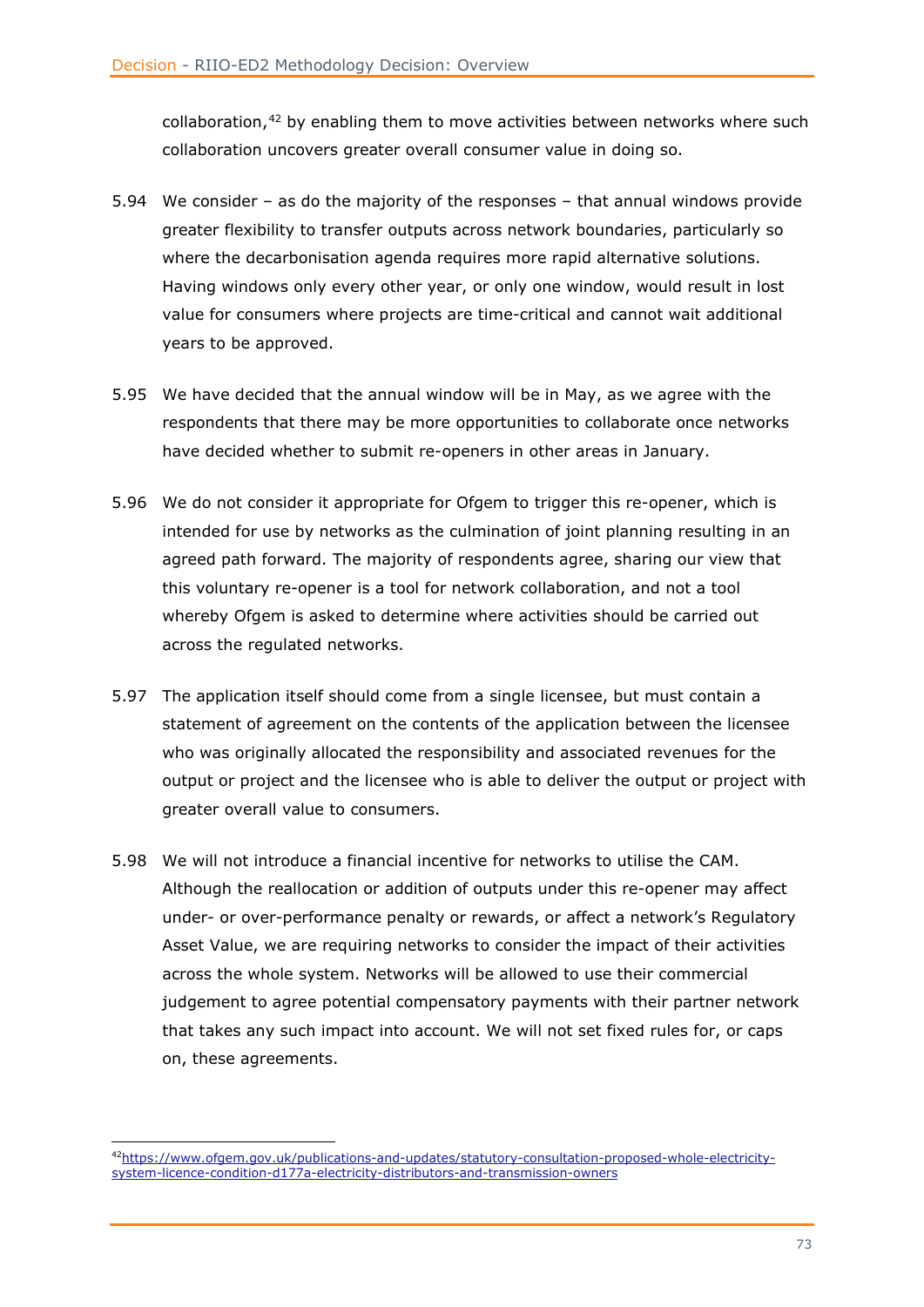- 5.99 The re-opener may not be used to reclaim exploratory costs. Given networks are required to investigate and undertake joint planning, activity, and investment opportunities through the BPI, we do not think the consumer should pay again for further cooperation.
- 5.100 We will not set a materiality threshold for this re-opener, as the added value of this re-opener is the scale of the benefits to the consumer resulting from the proposed alternative solution, not the costs relating to delivering the activity.
- 5.101 Although one network thought that allowable payments to other networks under DRS (which are capped) meant a materiality threshold for the CAM should start where the DRS limit ended, other networks are concerned that DRS payments are not always suitable for services that subsequently involve ongoing responsibilities, eg future asset maintenance. For this reason, we think setting a materiality threshold would potentially be a barrier to the reallocation of smaller activities, and so lose the proposed value to the consumer associated with the change.
- 5.102 The re-opener application will be assessed on the level of overall benefits to be gained by the consumer from the alteration in activities. Further information on benefits will be published in the associated re-opener guidance document. The ENA are developing a whole system CBA methodology and template to assess these benefits, which we will expect networks to utilise when putting applications in under the CAM. This methodology includes further detail on types of benefits, and allocation of benefits across networks and consumers.
- 5.103 To ensure that the CAM operates on equal terms for all licensees, we have decided to publish a licence statutory consultation to introduce this re-opener into the RIIO-ED1 price control next year, as well as the RIIO-ED2 price control. As it is designed to allow transfers across the licensees in regulated sectors and will be available to transmission and gas from 2021, we consider that it would be a missed opportunity for DNOs if they were unable to utilise the CAM in cooperation with licensees in the other sectors for a further two years. Nor should consumers miss out on the potential efficiencies and added value that may arise over this time period.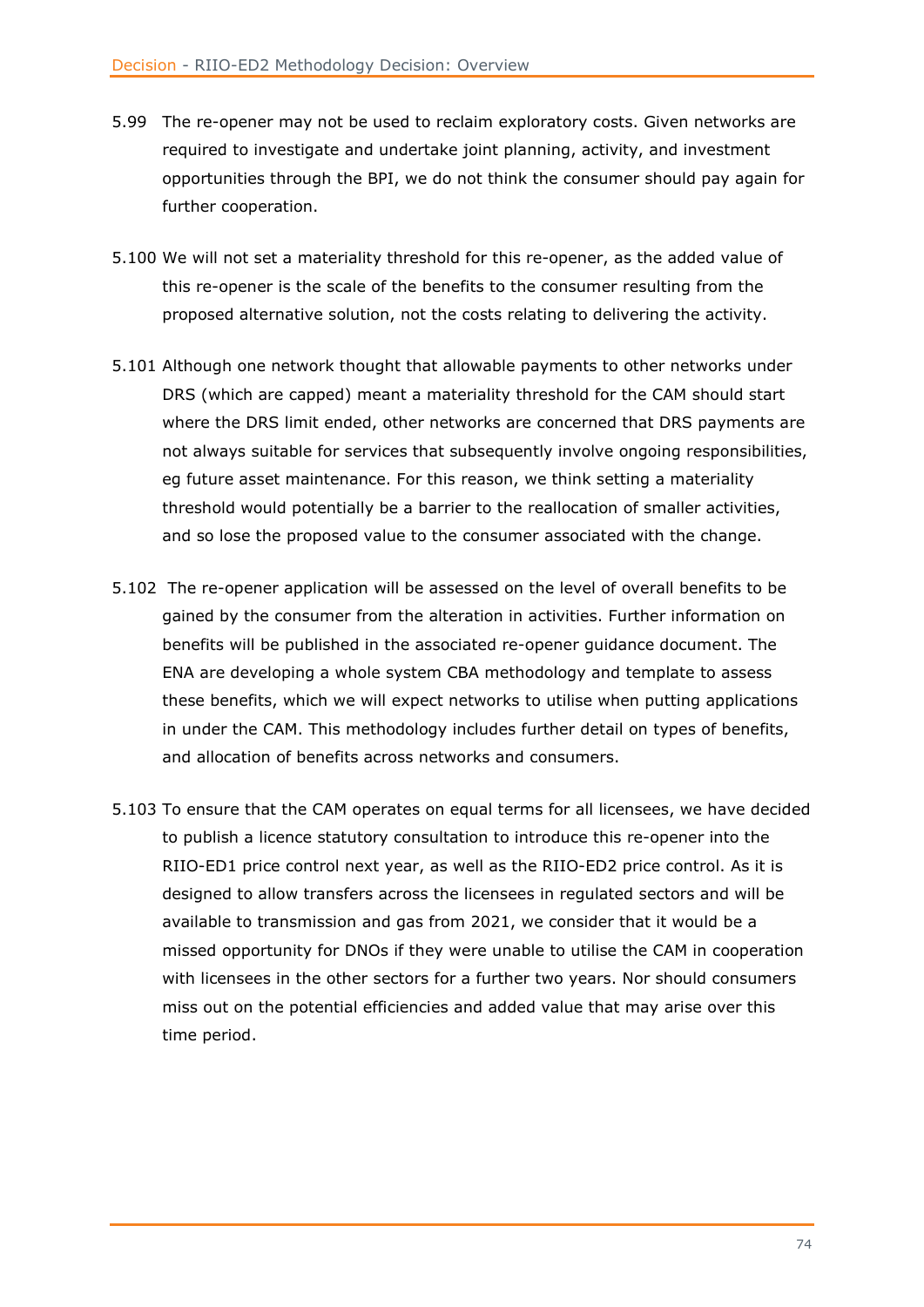# **Next steps**

- 5.104 We asked if there were any barriers to whole system solutions specific to electricity distribution, and if so, what price control mechanisms might address these.
- 5.105 We received 26 responses to this question; five respondents did not think there were any electricity distribution specific whole system barriers, but other respondents raised issues around the following points:
	- a) As a general point, all existing processes, standards, codes etc should be checked for compatibility with whole system goals, as, for example, the Guaranteed Standards of Performance do not consider whole system goals during connection applications.
	- b) Transparency and credibility of data is poor for DNO assets, making it hard to understand how each interacts with the wider system, or introduce locational pricing that would incentivise local flexibility solutions. The lack of granular data on the network is particularly a problem where heat/transport assets may hold flexibility that is not being utilised.
	- c) Responses from local government, in particular, considered visibility of local data across all sectors to be asymmetric, as was the regulatory approach across the whole system.
	- d) DNO billing systems are a barrier to implementing more granular and dynamic charging regimes, and so are blocking domestic flexibility potential.
- 5.106 We will consider these points raised above, looking for evidence of genuine barriers and where other developments, for example new data related requirements, may already address these, before consulting on any further proposals for change. We note some investigative work is already being carried out by the ENA in, for example, provision and consistency of data coming to and from local authorities. We will engage with stakeholders to ascertain if there is a role for the regulator in these issues, and if so, publish our proposals in the Draft Determinations.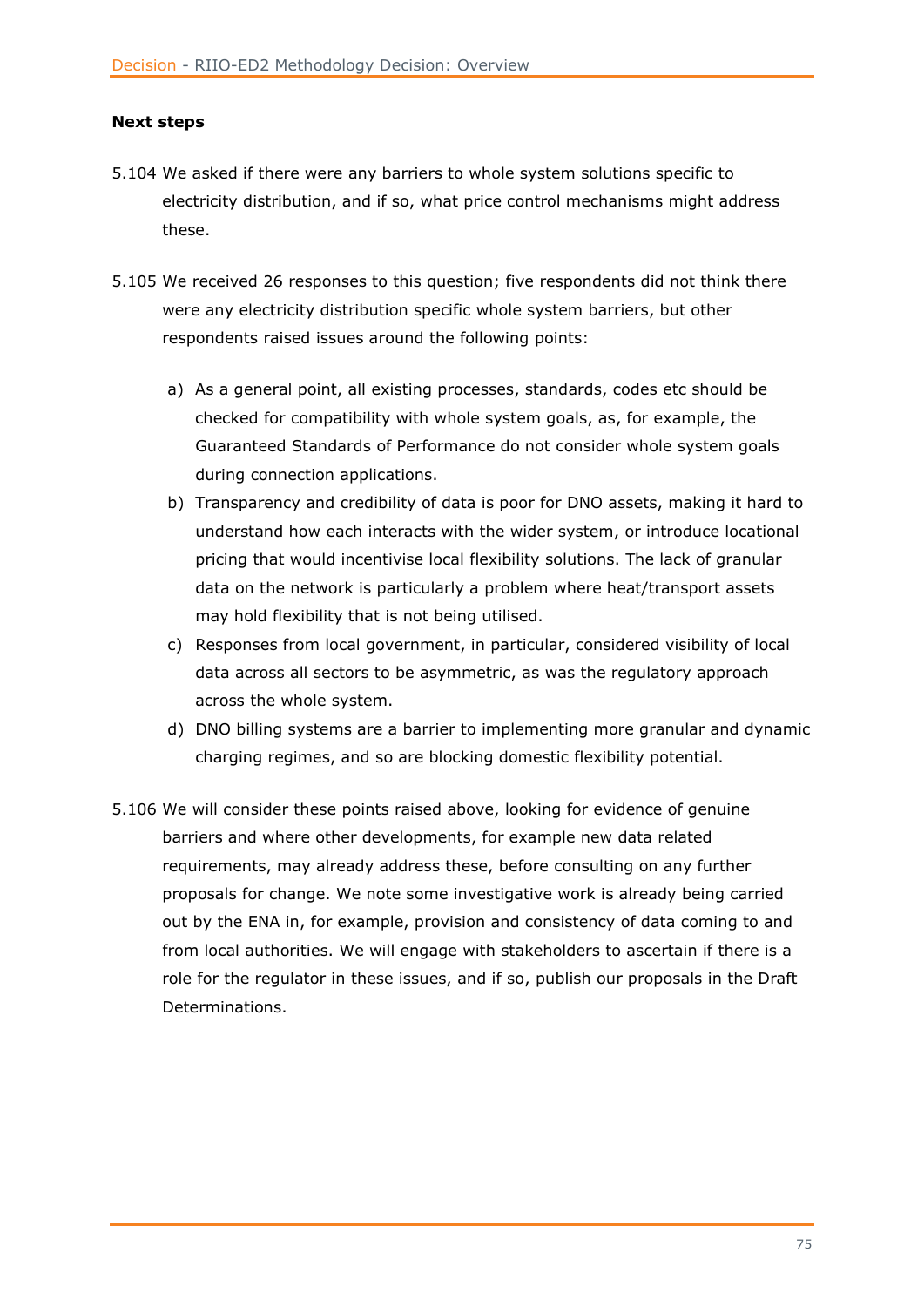# **Appendices**

Index

| Appendix 1 DSO roles and baseline expectations |    |
|------------------------------------------------|----|
| <b>Appendix 2 Glossary</b>                     | 89 |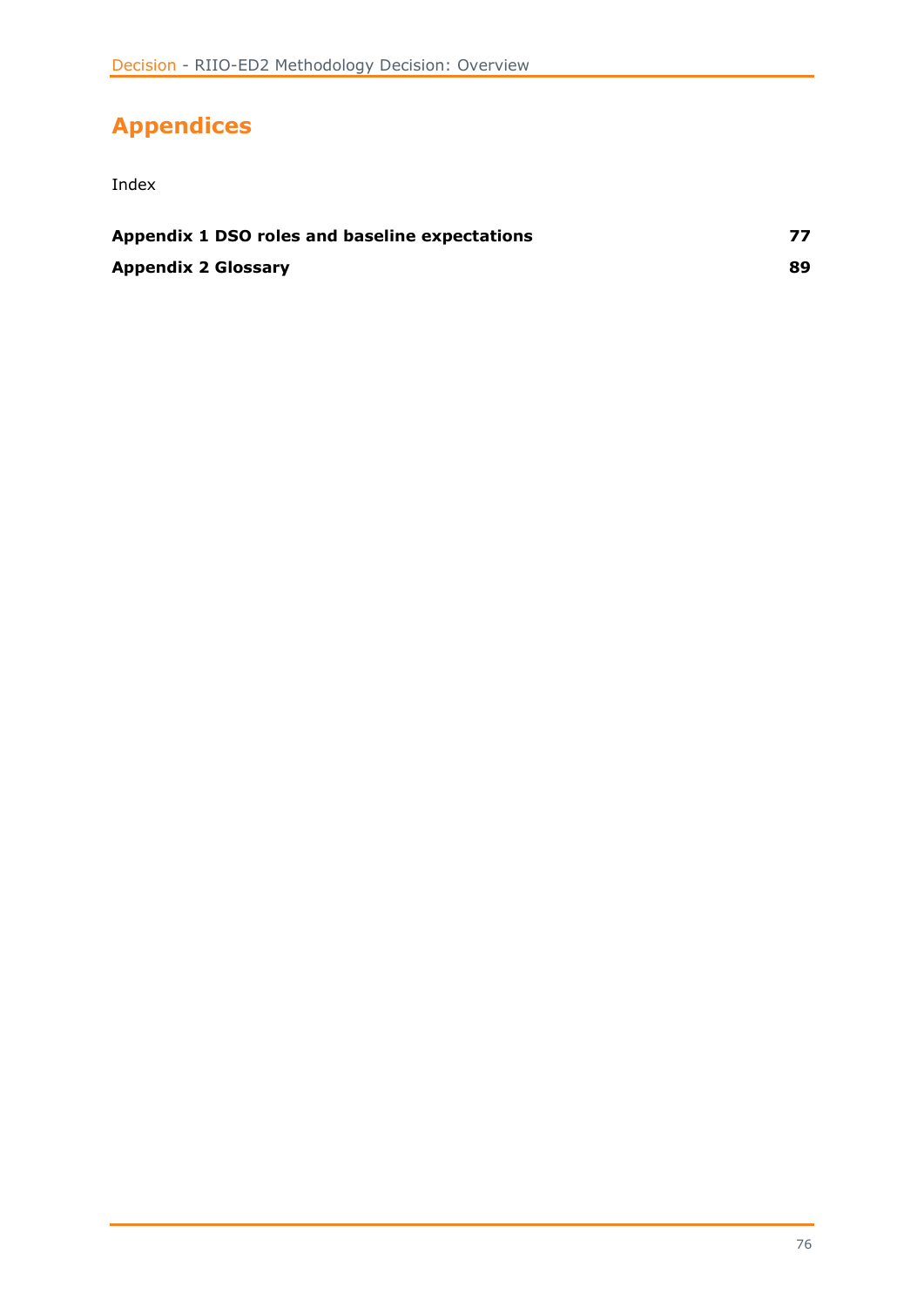# <span id="page-76-0"></span>**Appendix 1 DSO roles and baseline expectations**

# **Overview**

A1.1 Through these roles and activities, we explain our proposed baseline expectations on DNOs delivering DSO functions in RIIO-ED2. In some cases, we are prescriptive about the specific actions and outputs that form this baseline. But generally, the activities and associated guidance below serve to outline behavioural standards and outcomes.

| Role                                            | <b>Activity</b>                                                                                                                                 |
|-------------------------------------------------|-------------------------------------------------------------------------------------------------------------------------------------------------|
| Role 1: Planning<br>land network<br>development | $\vert 1.1.$ Plan efficiently in the context of uncertainty, taking account of<br>whole system outcomes, and promote planning data availability |
| Role 2: network<br>loperation                   | 2.1. Promote operational network visibility and data availability                                                                               |
|                                                 | 2.2. Facilitate efficient dispatch of distribution flexibility services                                                                         |
| Role 3: Market<br>development                   | 3.1. Provide accurate, user-friendly, and comprehensive market<br>linformation                                                                  |
|                                                 | 3.2. Embed simple, fair, and transparent rules and processes for<br>procuring distribution flexibility services                                 |

# **Purpose and application of baseline expectations**

- A1.2 DNOs will set out how they plan to meet these baseline expectations in their DSO strategies, a part of their business plan. Including this information is part of the minimum requirements for the Business Plan Incentive (BPI); failure to do so can result in a penalty per Stage 1 of the BPI. Meanwhile, DNOs who commit to delivering actions that go above and beyond these baseline expectations could be eligible for Consumer Value Proposition (CVP) reward, ie as part of Stage 1 of the BPI.[43](#page-76-1)
- A1.3 In our Consultation we proposed to revise these baseline expectations once we had received business plans. Then, we would hold DNOs to account to deliver against these revised standards during RIIO-ED2. We are not at this stage

<span id="page-76-1"></span><sup>43</sup> See Chapter 10 of Annex 2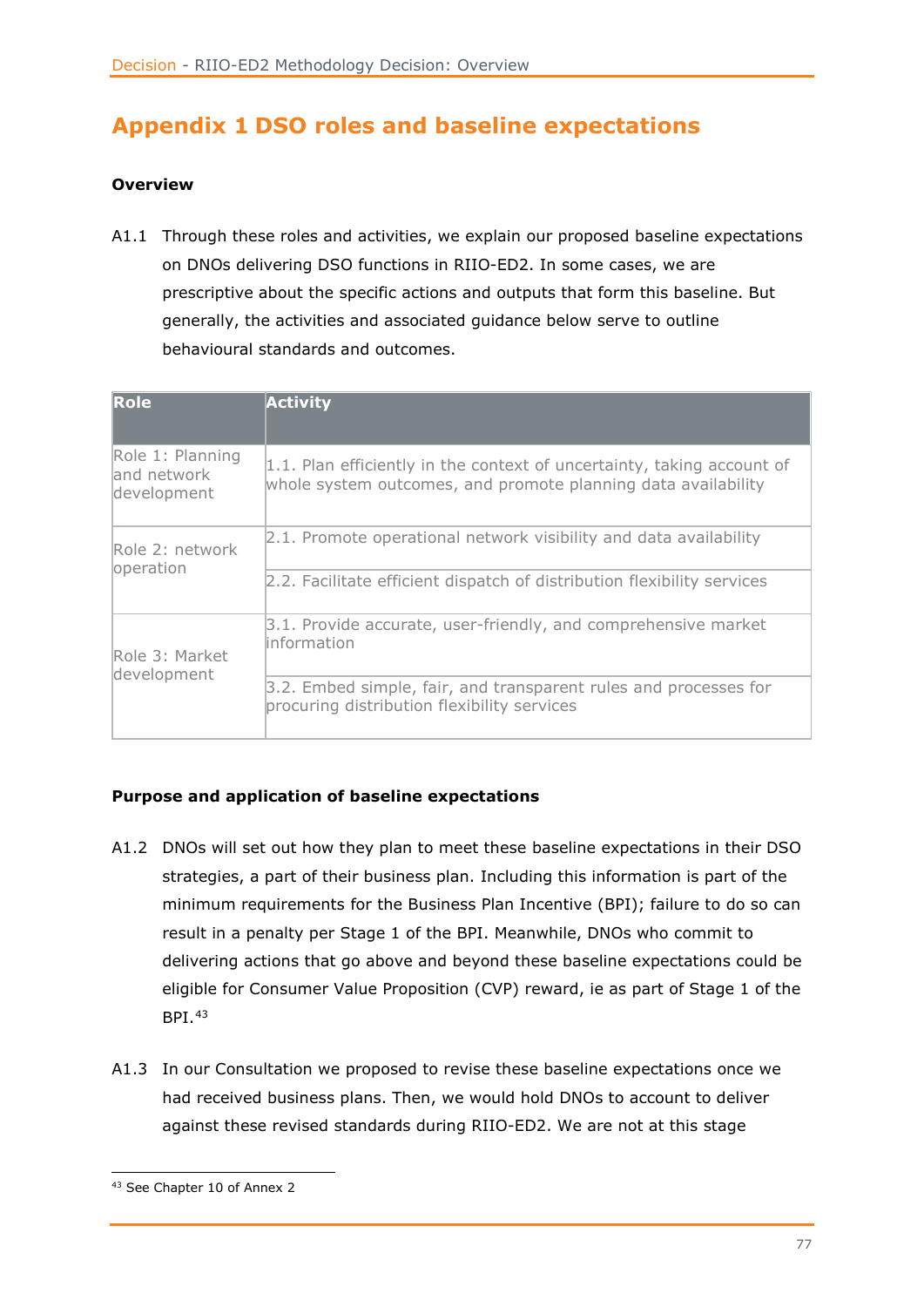deciding to employ that approach in the DSO strategy delivery ODI. Nor are we ruling it out. As we discuss in the section ['Regulating DSO functions'](#page-55-0), we will continue to develop the approach to this ODI. Stakeholder engagement and a review of DSO strategies will inform our position.

- A1.4 As set out above, we expect DNOs to make significant DSO progress prior to RIIO-ED2, and some of the baseline expectations below will already be obligated through licence conditions. Where that is the case, their inclusion as part of the DSO incentive framework allows for identification of best practice in delivery, a tool for monitoring and benchmarking performance, and as a driver for continuous improvement.
- A1.5 We will publish the RIIO-ED2 Business Plan Guidance in January 2021. In that document, we will set out the information we will require from the companies regarding their plans for meeting baseline expectations.

# **Changes to baseline expectations since our Consultation**

- A1.6 In our Consultation, we set out the roles and activities of DNOs during RIIO-ED2 through the baseline expectations. After considering responses received, we have revised some of the baseline expectations. Generally, we have made revisions to better clarify the requirements and actions DNOs must demonstrate in their business plans, rather than changing the intent of the expectation.
- A1.7 Several respondents noted the absence of reference to vulnerability. They raised concerns that some groups could be left behind in the energy transition, including because they may be less able to participate in flexibility markets. We have revised the expectations in activity 3.1 to explicitly require DNOs to consider how to adapt their stakeholder engagement to reflect the needs of vulnerable customers. We expect there could be additional ways DNOs can engage vulnerable customers in flexibility markets or otherwise promote their interests as DNOs develop DSO capabilities. As such, we invite DNOs to include other proposals in their DSO strategies and highlight how their DSO strategy is coherent with their vulnerability strategy.
- A1.8 We received several comments on enhanced network monitoring. Some respondents sought clarity on what monitoring data should be made available and others pushed for more data to be collected. We have now included some specific examples of data DNOs could make available in activity 2.1. However, while we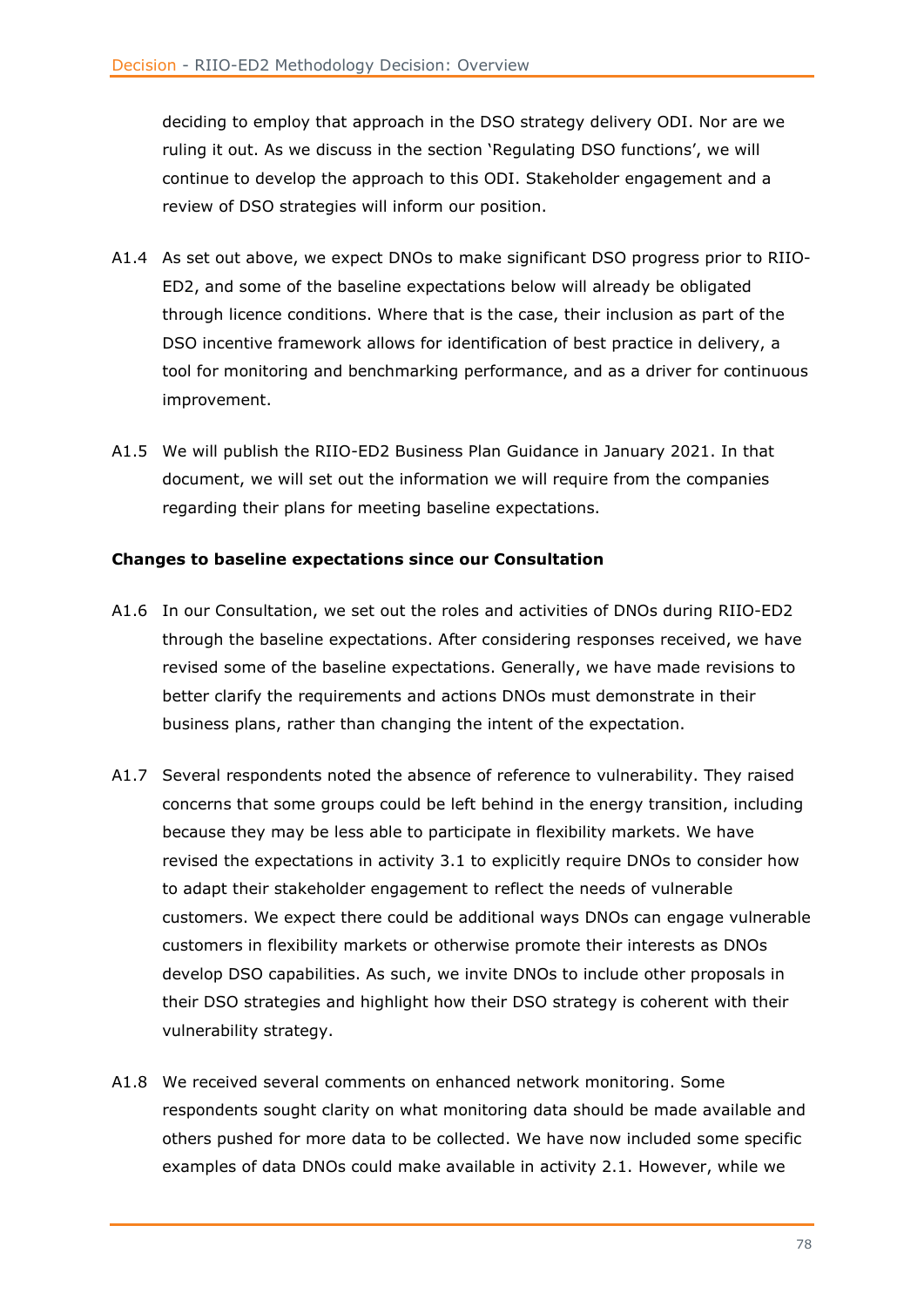recognise there is likely to be value in collecting more data, it comes at a cost, and there was limited information or evidence presented on the needs case and benefit for some data. So, we invite DNOs to give consideration in their DSO strategies to how uncertain future use-cases can best be managed, and whether new uncertainty mechanisms are required. We provide more information in paragraphs 5.34 to 5.37.

A1.9 We have not made other significant changes to the baseline expectations. This is because we think the suggestions made require more time to be considered, need further stakeholder engagement, or will require regulatory changes that are outside the scope of the price control framework. For example, several responses concerned the coordination between curtailment obligations contained in connections contracts and flexibility markets. We are considering these interactions as part of our Full Chain Flexibility Strategic Change Programme and review of access arrangements. The network companies are also considering this as part of the ENA's Open Networks Project. Several responses also called for stronger conflict of interest mitigations. We will be better able to consider any specific mitigation requirements once we have seen the DNOs' proposals and gathered more information through our programme of work to review the governance arrangements of DSO. Acting prematurely may be ineffective or needlessly remove efficiencies of DNOs delivering DSO. In the meantime, though, we have set out that companies should be proactive in this space and should implement measures to provide stakeholders with greater confidence in their market facilitation role.

#### **Roles and baseline expectations**

#### Role 1: Planning and network development

- A1.10 The drivers for network investment in RIIO-ED2 are different and more complex than at the start of RIIO-ED1. For example, electrification of heat and transport could result in greater and more volatile demand and generation patterns. At the same time, DNOs will have an increasingly comprehensive array of tools to forecast their network needs, and a wider range of options to resolve those needs.
- A1.11 Consumers will benefit where DNOs ensure efficient levels of capacity, using both network and flexibility solutions. Decisions on network needs and solutions must be transparent and made on robust evidence bases that quantify uncertainty.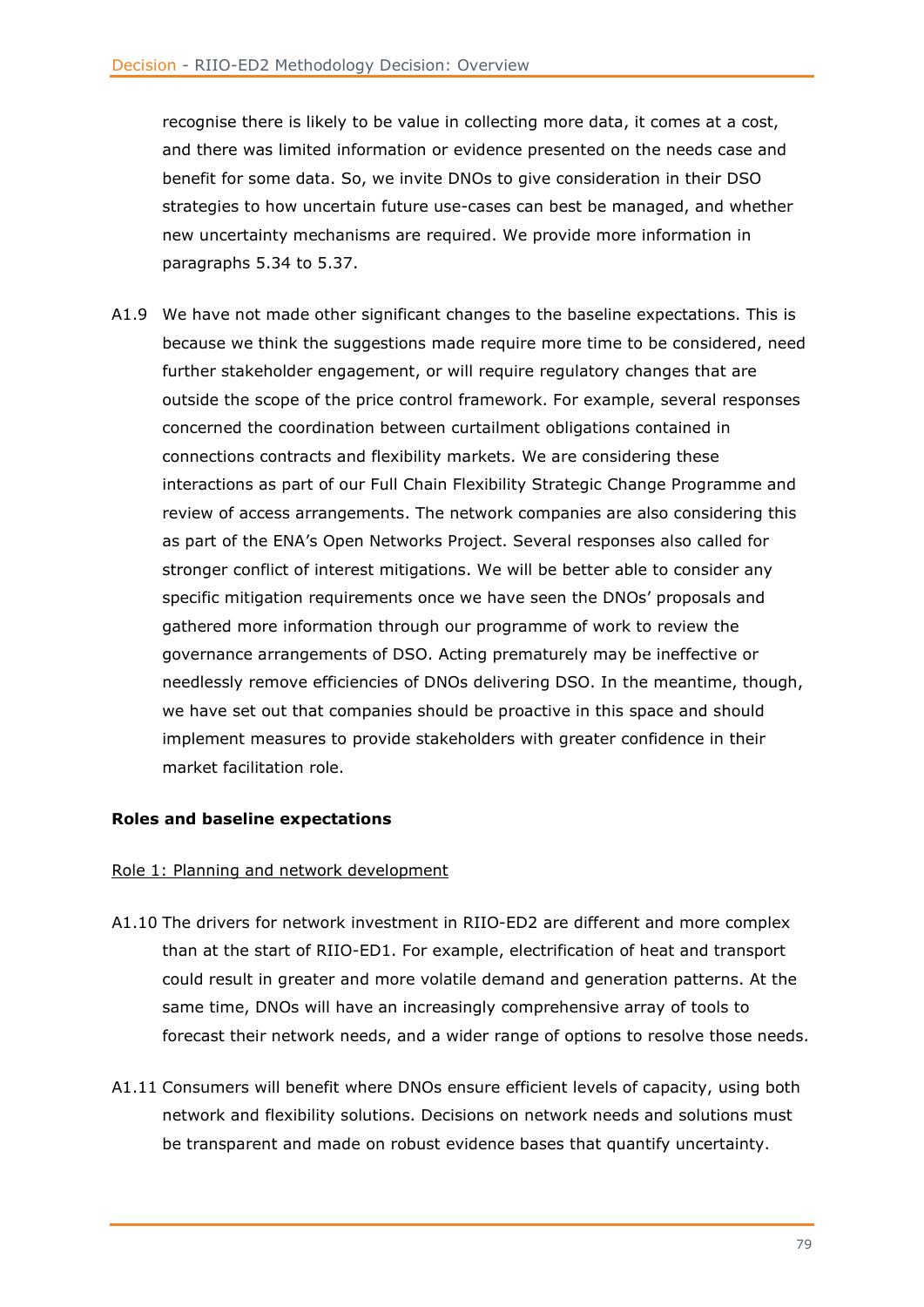- A1.12 Flexibility must be valued fairly, recognising the option value it provides. Meanwhile, providing more insight into the development of the network can signal opportunities for market participants to provide economical flexibility solutions.
- A1.13 DNO network planning and forecasting processes are opaque at present, limiting scrutiny on best practice and reliable data driven decision-making. Further, where there are recognisable actions, there is a lack of clarity on how processes are joined together. 'End-to-end network planning' must be better articulated, not least as network developments and decision-making becomes more complex.
- A1.14 Some of the provisions in the baseline expectations around planning data availability are covered by new and forthcoming licence conditions, such as the Network Development Plan and the revised Long-Term Development Statement (LTDS) data licences respectively. We are also introducing a new licence condition to require DNOs to have in place transparent, non-discriminatory and marketbased flexibility procurement procedures (SLC31).[44](#page-79-0) We expect to see plans for making this information available in DSO strategies.

# *Activity 1.1: Plan efficiently in the context of uncertainty, taking account of whole system outcomes, and promote planning data availability*

- A1.15 The purpose of this activity is to ensure that DNOs' planning processes are clear, that high quality, data driven decisions are made, and that DNOs provide stakeholders with relevant information to inform their own decision-making.
- A1.16 Our baseline expectations are:
	- DNOs to define and develop enhanced forecasting, simulation and network modelling capabilities, with processes in place to drive continual improvement to meet network and user needs. We expect increased monitoring equipment to be rolled out across their network where it has demonstrable net value. We expect demonstrable value to include a rigorous presentation and analysis of needs and use of data for networks and non-networks parties, wellestablished functional and technical specifications, and cost-effectiveness analysis. DNOs should also explore all reasonable options to use data from third parties, including harnessing smart meter data subject to data sharing agreements, to improve their simulated forecasting.

<span id="page-79-0"></span><sup>44</sup> See details of the Statutory Instrument inserted by BEIS at <https://www.legislation.gov.uk/uksi/2020/1401/made>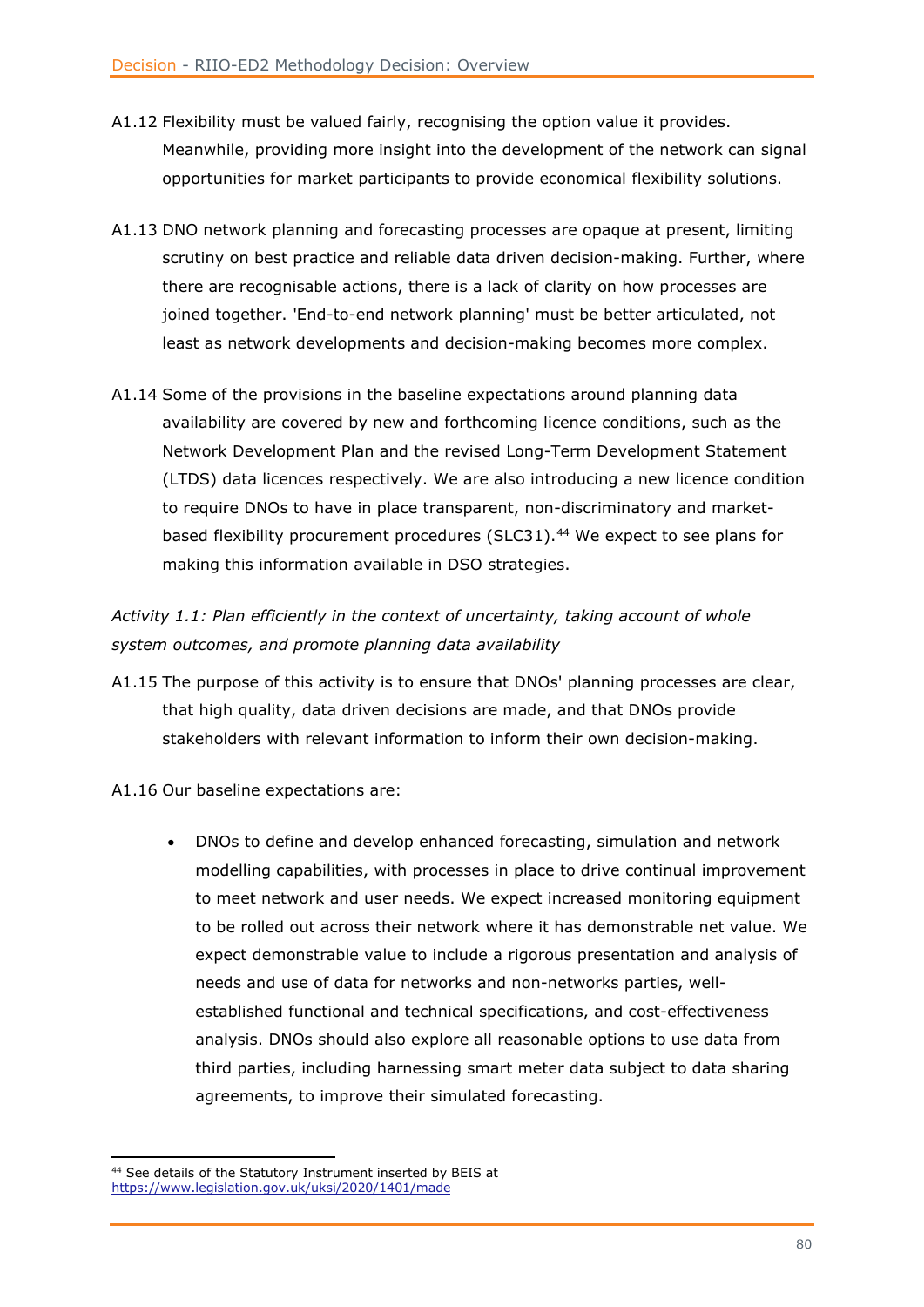- DNOs to have in place standard and effective processes for sharing network planning information with other network licensees, including the ESO, network users and other interested parties, for example to enable innovation and support the development of local government plans for decarbonisation. As part of this, we expect DNOs to liaise with their network users to collate and share data, to publish comprehensive and comparable heat maps that provide network users high value information about where to connect, and to inform their operations. These geographic information system datasets should be available for download or for access independently of DNO websites (for example, via Web Map Service server connections). Ofgem-led reforms to the LTDS will seek to licence minimum standards against these improvements.
- DNOs to have in place transparent and robust processes for identifying and assessing options to resolve network needs, using competition where efficient. This should include demonstrable cross-sector<sup>[45](#page-80-0)</sup> engagement, optioneering, and planning with sectors or vectors other than their own. DNOs should consider flexibility and promoting energy efficiency in addition to innovative use of existing network assets and traditional reinforcement. The process of identifying options should include engaging with other network licence holders and current and prospective network users. Options must be fairly compared against one another, with flexibility used where it is economic and efficient compared to investing in traditional reinforcement or technological solutions. We expect a consistent approach for valuing flexibility, taking into account the option value it provides in the context of uncertainty. DNOs must ensure transparency in their approach to allow scrutiny of decision-making.

### Role 2: Network operation

A1.17 DNOs must operate their networks safely, adapting their behaviours to reflect new variable generation and loads. We also expect DNOs to identify and use new operability tools and approaches that minimise network losses and maximise the efficiency of network capacity. This includes smarter use of existing assets, and the deployment of flexibility on an economic and efficient basis. This will require

<span id="page-80-0"></span><sup>&</sup>lt;sup>45</sup> 'Sector' refers to the distribution, transmission and operation of a single energy source. For example, the 'gas sector' includes the firms responsible for gas transmission, distribution, and system operation. By 'crosssector', we refer to any licensee in one energy source sector, eg electricity, working with any licensee in another energy source sector, eg gas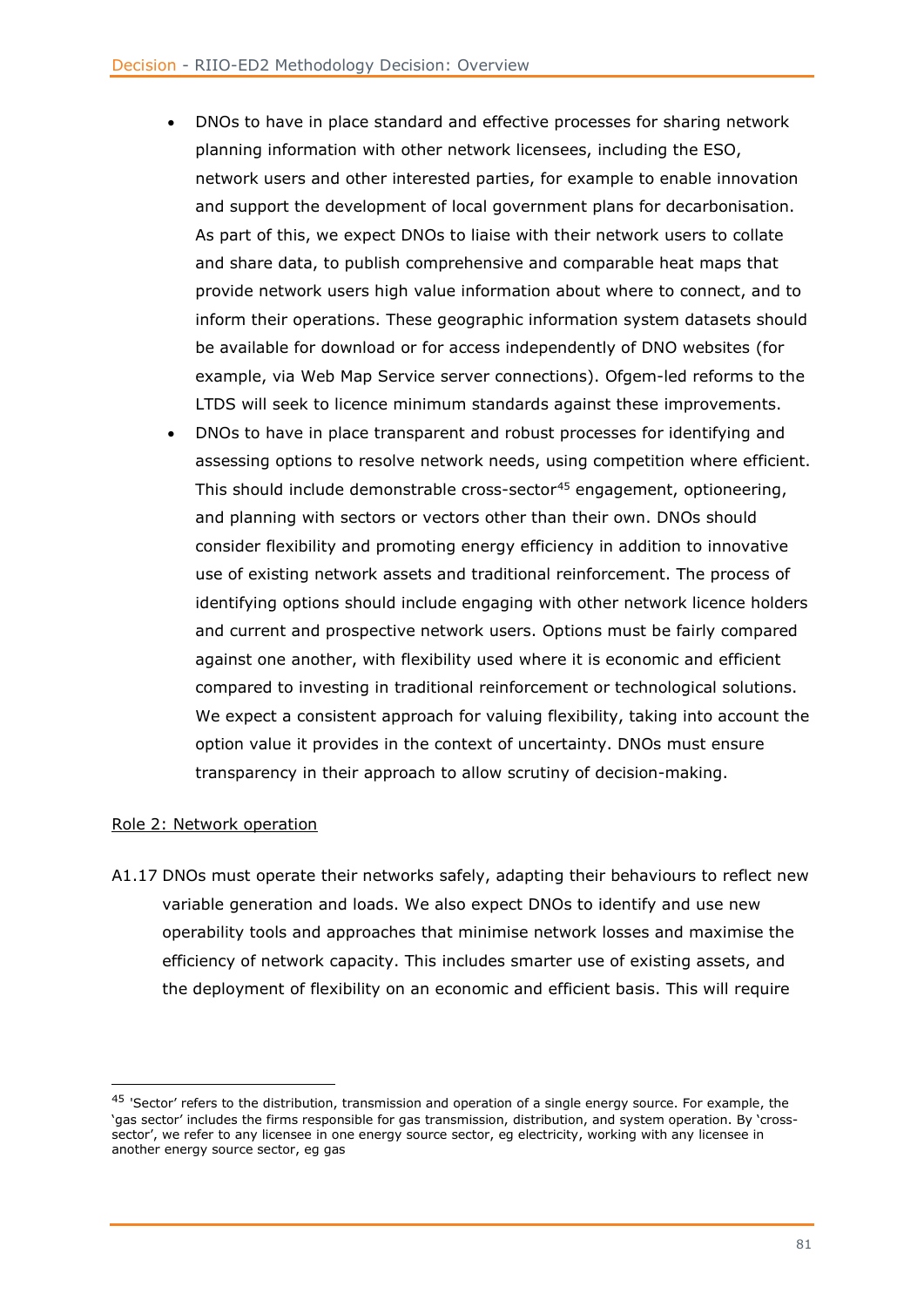sufficient availability of network and Distributed Energy Resource (DER) data, and the sharing of that data with the ESO to manage conflicting requirements.

- A1.18 While we have clearly stated that DNOs should provide a range of DSO functions, the capabilities under network operations should not be developed in such a way that precludes a third party from accessing data or operating systems in future.
- *Activity 2.1: Promote operational network visibility and data availability*
- A1.19 The purpose of this activity is to ensure that DNOs share relevant data on network operations with stakeholders, and to ensure that DNOs have sufficient network knowledge to operate their network under safe and reliable conditions.
- A1.20 We have signalled our intention to consult on an operational data licence, to require a minimum standard of operational data be made available. If this is implemented, we expect DNOs to demonstrate compliance with this licence through the baseline expectations, as well as making wider efforts to improve operational information availability.
- A1.21 Our baseline expectations are:
	- DNOs to improve network visibility and identification and sharing of operability constraints, including publishing this data to help avoid conflicting actions being taken by other network and system operators. DNOs must take reasonable steps to access and subsequently share, including by publishing, data and operability constraint information in a timely manner.
	- DNOs to provide the ESO with information across timescales about the DER it is planning to instruct to dispatch. Data should include contracted parties, availability and information on scheduled and unscheduled utilisation. Sharing this information in a timely manner should enable the ESO to identify which DER are available for its own needs and improve the ability of DER to stack value across markets.
	- DNOs to gather sufficient information on DER characteristics and parameters to provide information and inform decisions to secure against events that could lead to disconnection of DER.
	- DNOs to make available operational data that supports network users and other relevant stakeholders to make better decisions about how to use the network. Data should be readily available in agreed and common data formats. This could include, but is not limited to: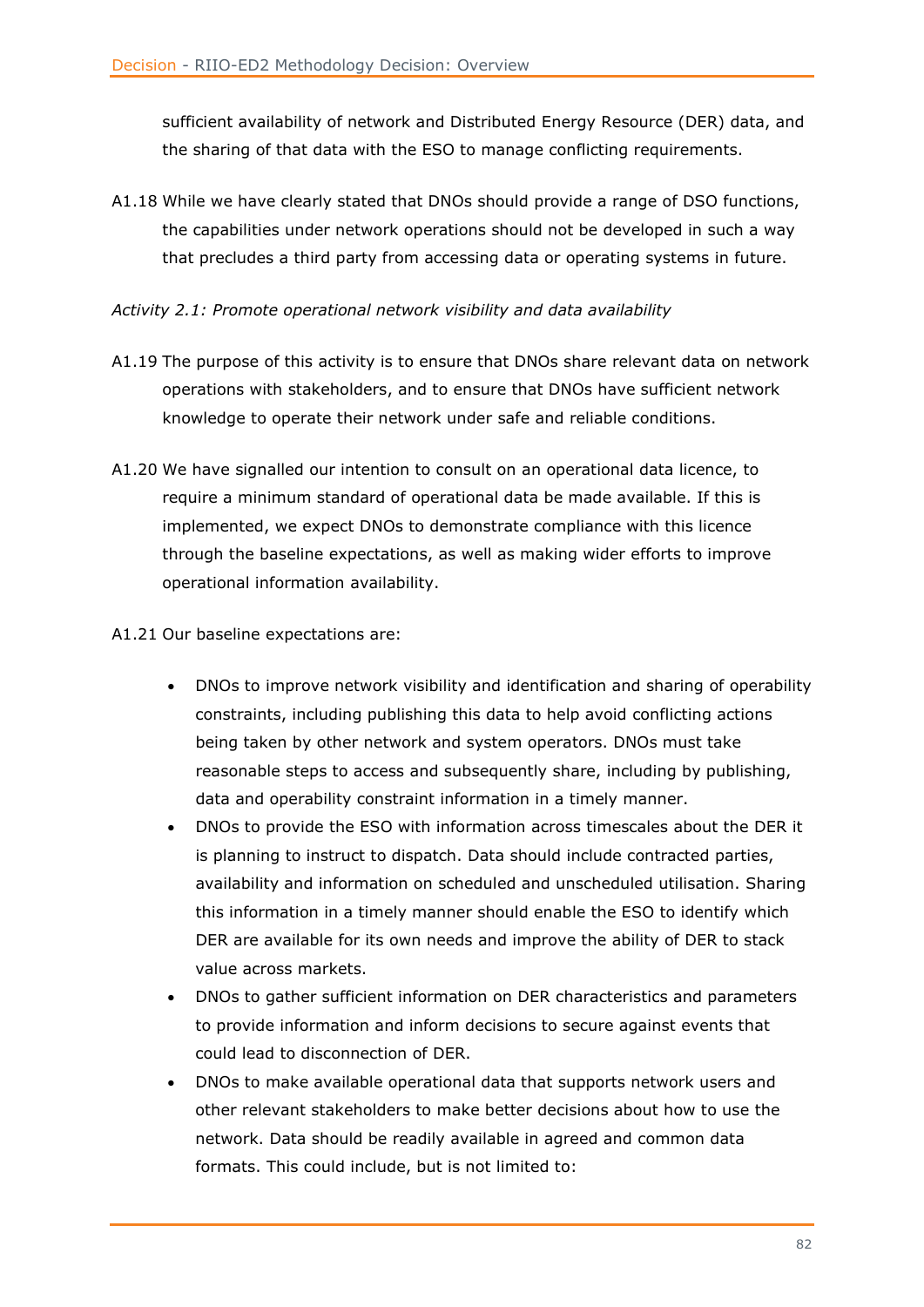- Working network configuration data
- Losses recorded at substation level
- Outages both planned and unplanned
- As recorded historic Feeder MW/MVA Utilisation and calculated headroom/footroom
- Utilisation and curtailment of areas under the control of capacity management systems such as Active Network Management systems

# *Activity 2.2: Facilitate efficient dispatch of distribution flexibility services*

- A1.22 This activity is about defining and developing system operability capabilities and the actions network companies take to operate the distribution system safely. The aim is to ensure DNOs facilitate dispatch of DER that is economic and efficient.
- A1.23 Principally that means (i) applying a transparent, economic and efficient framework for sending dispatch instructions to the relevant controller, and (ii) that the underpinning IT and OT infrastructure is scalable and allows cost-efficient participation.
- A1.24 In the near term, including for the start of RIIO-ED2, the DNO is the right entity to own the decision-making framework for what should be dispatched in real-time on their networks and for sending the dispatch instructions for distribution flexibility services. This will ensure the DNOs maintain the distribution network within operability limits. DNOs need to have clear governance arrangements for the development of that framework and the associated IT and OT infrastructure. Arrangements may include raising code modifications, gathering stakeholder input, and transparency in how governance arrangement are applied.
- A1.25 In RIIO-ED2, DNOs shall not procure ancillary services from flexibility providers on behalf of the ESO or otherwise act as the commercial route to ESO markets for flexibility providers. We recognise there will in some cases be a need for DNOs to set parameters for what the ESO can procure from the distribution network to maintain safe operation of the network.
- A1.26 Our baseline expectations are:
	- DNOs to have and regularly review a decision-making framework for when DER are instructed to dispatch in real-time. The decision-making process, including alternatives considered, should be transparent. This should promote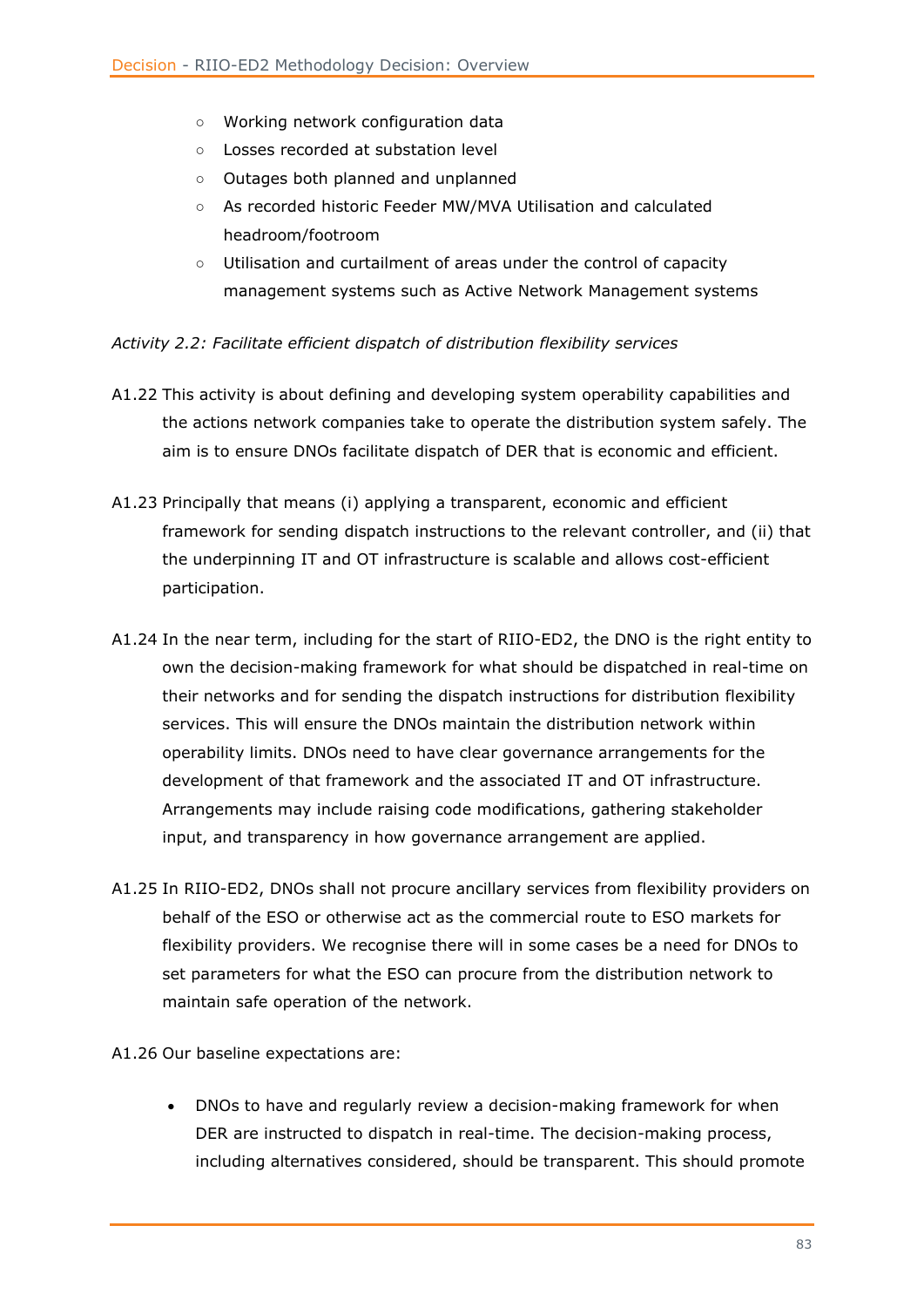coordination across services (including curtailment as part of non-firm connection agreements and ESO flexibility services), maximise liquidity, avoid market fragmentation and ensure dispatch results in the best outcome for the whole system; this includes service provision to the ESO and other distribution networks.

- As part of this decision-making framework, there must be rules in place for coordinating dispatch instructions for DSO and ESO flexibility services. This could be through primacy rules or more comprehensive optimisation processes that better enable stacking of revenues for DER. The rules should be transparent, objective, and promote whole system efficiencies.
- The DNOs shall facilitate secondary trading of distribution flexibility services and curtailment obligations. In this context, facilitating means providing the relevant operational data, ensuring the DNO has processes in place to collect the relevant data about the trade, and making the operational parameters clear (and justified in the context of network reliability and efficiency).
- DNOs to introduce clear processes for the design, development, and communication of the decision-making framework. These should include transparent and participatory processes for stakeholder input.
- DNOs to develop efficient, scalable dispatch instruction infrastructure and avoid proprietary systems.
- We expect clear definitions of different types of dispatch instruction for distribution flexibility services and transparent rules about when and in which markets they should be used. Circumstances for different dispatch instructions should be well-justified. Definitions of these circumstances should be developed with input and cooperation from network users.
- The application of hard dispatch controls shall be for the improved reliance on market-based mechanisms, not to the detriment of their development.
- Capabilities in network operations, for example in dispatch instructions and associated system architectures shall not be hard coded to the DNO. These must be developed so that they can be cost effectively assigned to another party in future, if this is needed.

### Role 3: Market development

A1.27 Effective, coordinated flexibility markets will be essential to efficiently use network capacity and support national system balancing in a context of highly distributed and variable generation and load. The DNO must act as a neutral facilitator of markets. Network users should be able to simply identify opportunities to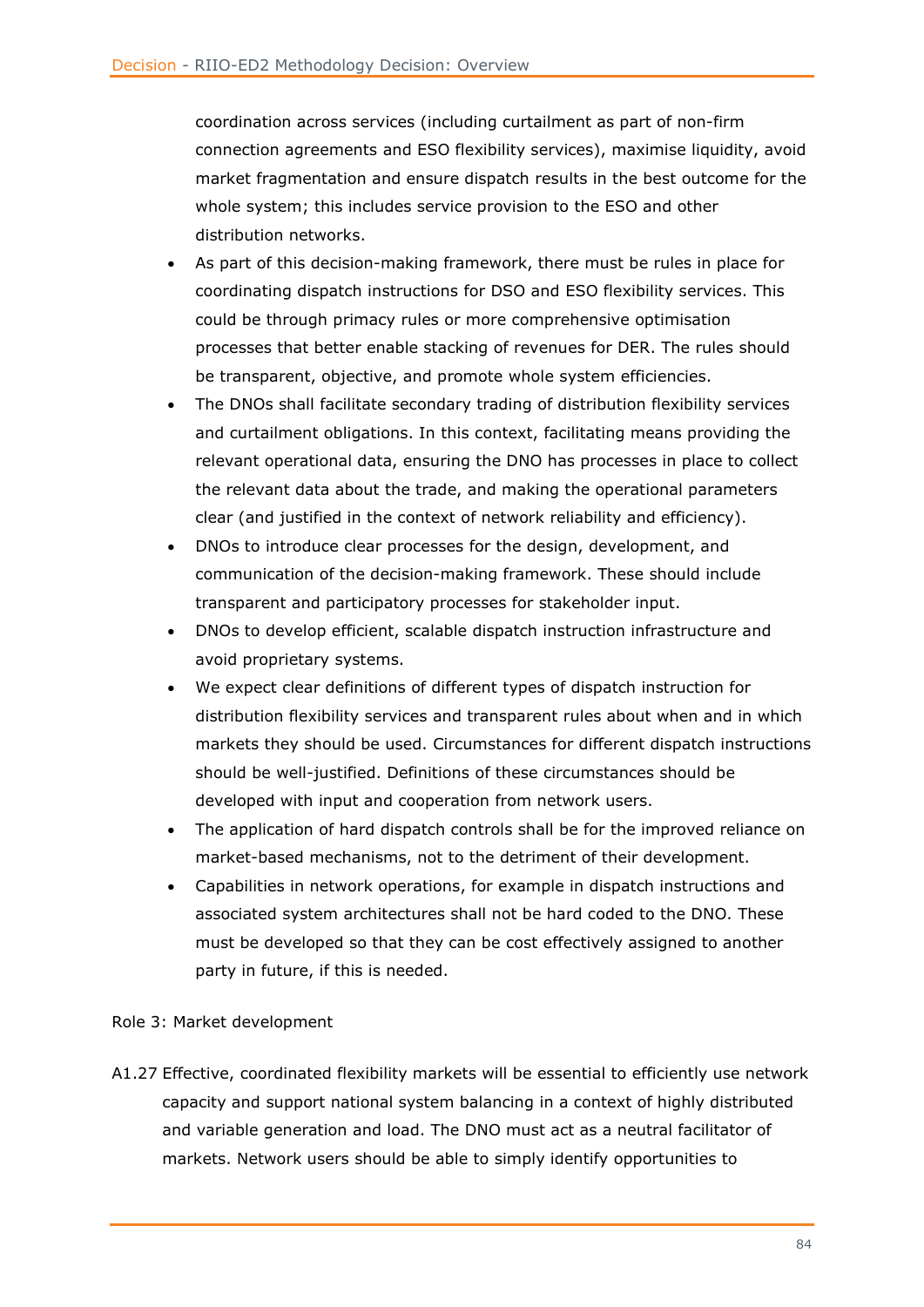participate in markets, understand how the markets interact, be able to trade with other network users, and offer network and system services to the ESO and the DNO, and for those services to be coordinated to result in whole system efficiencies.

A1.28 We recognise activities in 'insights, planning and forecasting' and 'network operation' roles contribute to market facilitation.

*Activity 3.1: Provide accurate, user-friendly and comprehensive market information*

- A1.29 The purpose of this activity is to ensure that DNOs sufficiently inform stakeholders of information that will assist them in participating in, managing or otherwise engaging with markets in the long and short term. We recognise there are overlaps across other activities, but at the same time believe this information is sufficiently critical to warrant its own statement, and to also include wider information than that mentioned in prior activities.
- A1.30 It is incumbent on DNOs to share all relevant and valuable information to enable markets wherever possible. DNOs will be obligated to report certain market information through the new licence condition C31E. Similarly, revisions to the LTDS and the new Network Development Plan licence condition will require DNOs to publish more information about their network conditions and where they expect to need flexibility services. Through the business plans we expect DNOs to show how they are building on minimum levels of compliance.
- A1.31 Ensuring the information is comprehensive, user-friendly and accurate is essential for the efficient development and operation of flexibility markets. This applies to all the information required under other activities, as well as other information that supports the development of flexibility markets.
- A1.32 Our baseline expectations are:
	- DNOs collate and publish as much relevant data and information as reasonable that will help market participants identify and value opportunities to provide network services to DNOs and take market actions that support efficient whole system outcomes. Relevant data and information include planning and operational data (such as that set out in Activity 1.1 and 2.1). This should be provided with sufficient lead times to enable wider participation in distribution flexibility services markets. It also includes information on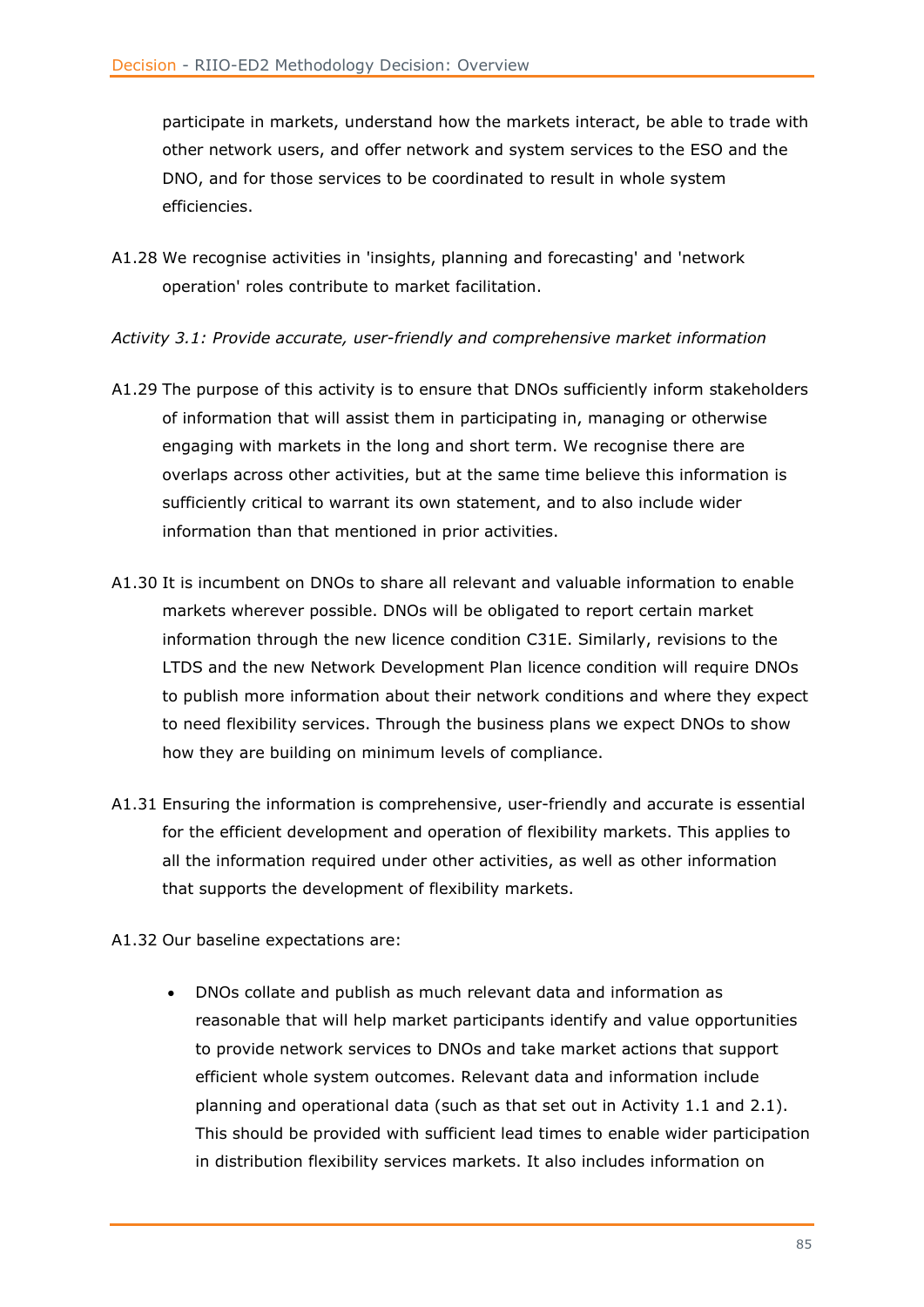historic and future distribution flexibility services market actions. This should include tender results, prices bid and paid, the carbon content of aggregated units, how often DER is dispatched (and volumes) and other actions taken by the DNO (with anonymisation as required), including curtailment as part of non-firm connection agreements. The information should include all requirements set out in licence conditions to support DER to identify revenue opportunities. This increases the accessibility of tendering for distribution flexibility services for flexibility providers (while also taking account of DNOs flexibility needs). DNOs should, with stakeholder input, develop robust strategies for how they will collate and publish more helpful information, wherever possible consistently and in coordination with other network licence holders, and communicate this clearly.

- DNOs should regularly and actively engage with market participants to understand what data and information is helpful to support market development. While there will be minimum legal requirements set out in licences, we expect DNOs to use their stakeholder engagement to consider the most effective format and frequency of publishing that data to ensure it is user-friendly. The information must be easily accessible and navigable. We expect this includes publishing data in machine-readable formats. DNOs should, where reasonable, tailor both their information provision and engagement approaches to reflect different needs of potential market participants, including groups in vulnerable situations. In many instances, collaboration across DNOs in engagement is expected to reduce duplication, make it easier for stakeholders to engage and avoid stakeholder fatigue.
- DNOs should seek to ensure the information they publish is as accurate and unbiased as reasonable (ie correct at time of publication, as close as possible to the actual value and not skewed in any direction).

# *Activity 3.2: Embed simple, fair, and transparent rules and processes for procuring distribution flexibility services*

- A1.33 The purpose of this activity is to ensure distribution flexibility service market design leads to good competitive outcomes, including downward pressure on prices and innovative services.
- A1.34 The widest reasonable range of DER should be able to simply engage with the DNO's distribution flexibility services markets and stack value across multiple flexibility markets. DER should be able to access revenues where they provide value to the DNO via simple market processes. Synergies in procurement with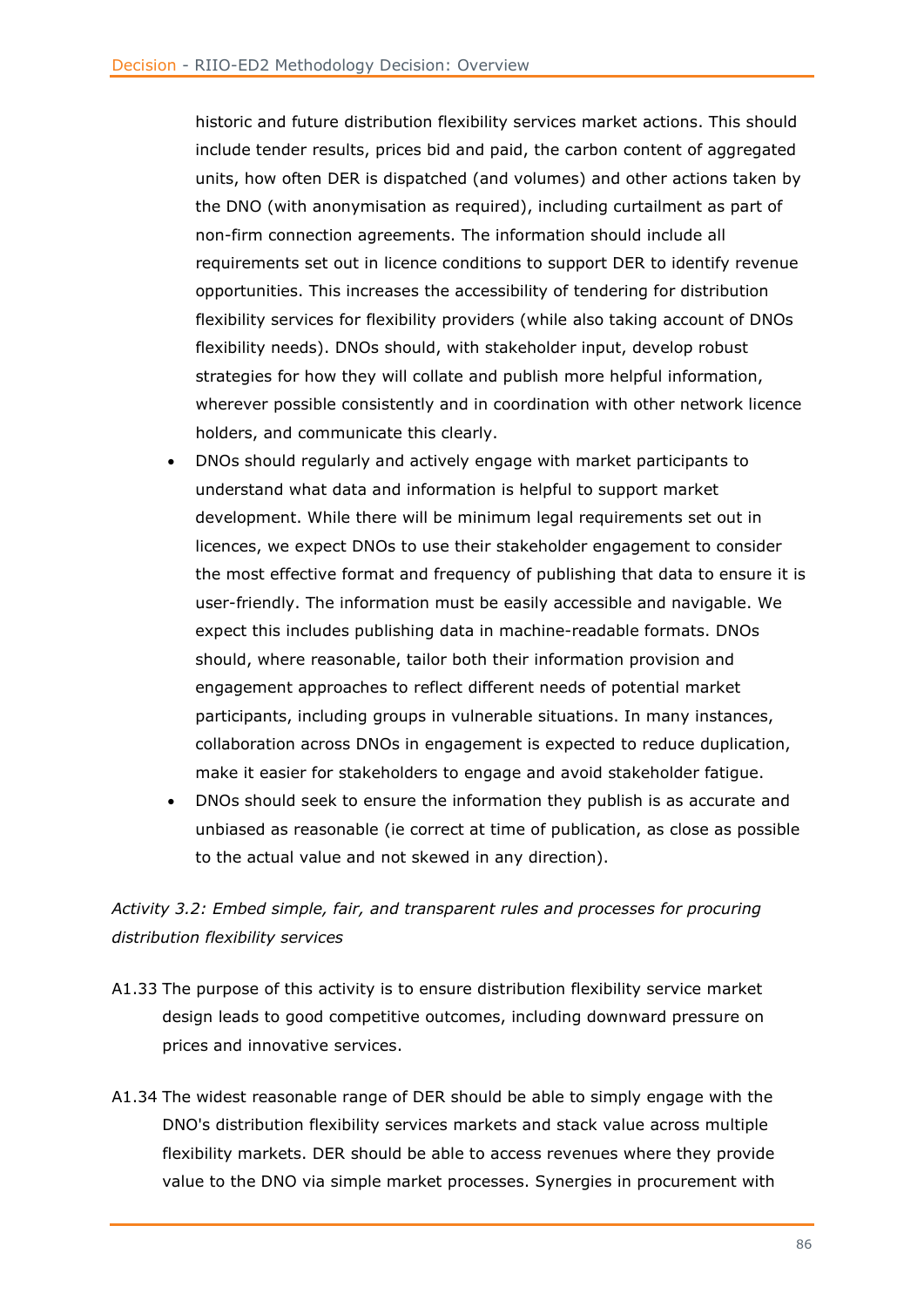other markets (ie where one flexibility action can meet two system needs at the same time) should be harnessed, and conflicts (eg where a flexibility action to meet an ESO need creates a distribution cost) should be minimised. This activity is distinguished from Activity 2.2 by its focus on the network user-centric aspects of market engagement rather than the DNOs' operability processes (which might not be visible to network users). Primarily, this activity means DNOs design marketbased mechanisms that allow market parties to operate effectively across multiple markets and provide value to the energy system.

A1.35 We will soon introduce SLC 31E which will require DNOs to procure flexibility services in a transparent, non-discriminatory and market-based manner. Through the DSO strategies we expect to see DNOs setting out how they will comply with that licence, as well as wider activities they will undertake to ensure markets are effective.

### A1.36 Our baseline expectations are:

- DNOs to have clear processes in place for developing and amending distribution flexibility services products, contracts, and qualification criteria, that are, wherever possible, standardised.<sup>[46](#page-86-0)</sup> The processes should be transparent and participatory, involving other DNOs, the ESO, and current and potential distribution flexibility service providers. DNOs should also coordinate and engage with third party platform providers, who can offer system value by providing new routes to market and driving whole system outcomes. DNOs should not prevent the emergence of this sector and should enable third party platforms to 'plug-in' to DNOs' flexibility procurement processes. Products and contracts should be adaptive to reflect prevailing system needs, type, and availability of flexible resources. The objective of these processes is to enable as wide participation in distribution flexibility services markets as possible.
- DNOs should identify the optimum combination of longer and shorter term lengths of markets and contract lengths reflecting the network need. Needs should be neutrally defined, to allow for a range of flexibility providers to participate. This will help improve market liquidity and the opportunities for innovation and dynamic competition. Individual decisions and frameworks for deciding market timeframes and contract lengths should be transparent, informed by stakeholders and justified as being the most economic and

<span id="page-86-0"></span><sup>&</sup>lt;sup>46</sup> Standardisation of the technical parameters of the product, processes and the applicable contracts, not just in branding, with clear justification for any deviations, as well as data standards and methods for sharing this information.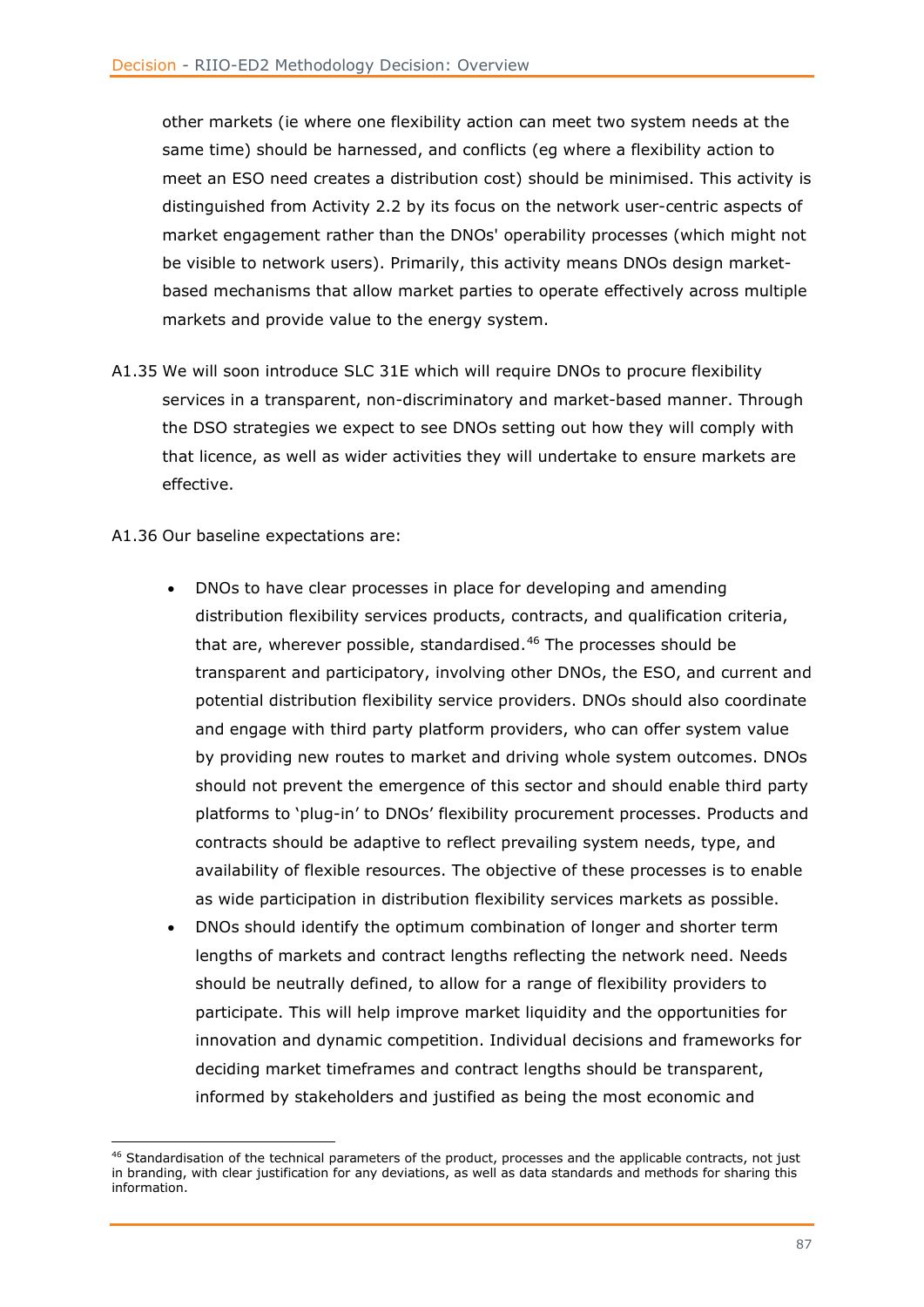efficient solution. Notwithstanding, deviations from the standard should be justified with clear governance processes for managing change that should be clearly communicated.

- DNOs should have clear, comprehensive and transparent mechanisms and associated commercial structures for coordinating distribution flexibility services and ESO flexibility services procurement. DNOs shall not act as the commercial route for DER accessing ESO flexibility services. Transparent (and possibly tripartite) commercial agreements may be required to reflect the potential effects of DER dispatch on distribution system operability and the role of DNOs in setting dispatch parameters (as set out in Activity 2.1 and 2.2). These agreements should remove exclusivity clauses as far as possible, including with regard to non-firm connections. Coordination on dispatch parameters should enable a closer to real-time understanding of what DER needs to be armed and available for a particular service, and what can be available to provide other services. DNOs should consider arrangements to support DERs to provide services that meet both DNO and ESO needs.
- DNOs should make available the necessary data to enable secondary trading, for example capacity and other peer- to-peer trading. Enabling includes defining, communicating and justifying the parameters in which these trades can take place for operability purposes.
- Market support services, such as pre-qualification, credit-checking and settlement must enable simple and cost-efficient participation in markets. DNOs should enable, and never prevent, the opportunity for third parties to provide these services where they could do so more efficiently.
- DNOs to introduce other proportionate measures, developed with robust stakeholder engagement, to identify and address actual and perceived conflicts between its market development and network ownership roles or other business interests.<sup>[47](#page-87-0)</sup> Measures to address might include ring-fencing of particular teams and external auditing of objectivity in addition to measures that promote transparency and enable scrutiny.

<span id="page-87-0"></span><sup>&</sup>lt;sup>47</sup> Other business interests could include services DNOs are able to provide outside of their regulated income. Earlier this year we consulted on DNOs using remote voltage control to provide the ESO with balancing services (CLASS) in RIIO-ED2. We are carefully considering the responses to this consultation and expect to provide an update in early 2021.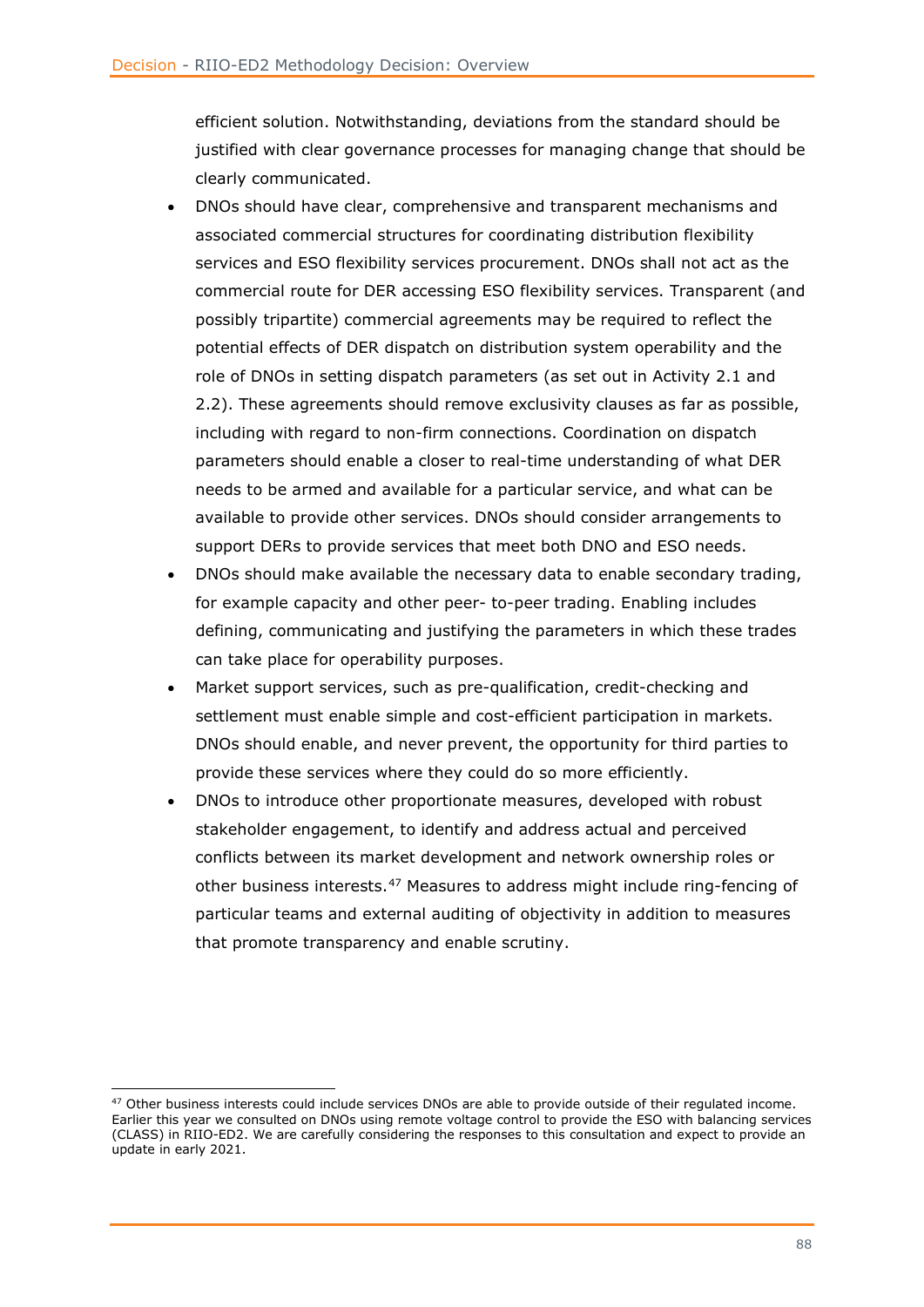# <span id="page-88-0"></span>**Appendix 2 Glossary**

# A

# Allowed revenue

The amount of money that a network company can earn on its regulated business.

Annual Environmental Report (AER)

The report that the licensees provide each year of RIIO-2 to give an update on their progress in implementing the initiatives and commitments made in their Environmental Action Plan, and their efforts to reduce the environmental impacts of the network.

### Asset stranding

Assets which have subsequently become either not used or underused as compared with initial expectations.

# The Authority/Ofgem/GEMA

Ofgem is the Office of Gas and Electricity Markets, which supports the Gas and Electricity Markets Authority (GEMA or 'the Authority'), the body established by section 1 of the Utilities Act 2000 to regulate the gas and electricity markets in Great Britain.

### B

### Base revenue

Base revenue (also referred to as baseline revenue) is the amount of revenue network companies are allowed to recover as set up front at the beginning of the price control. Additional revenue may be allowed during the price control under certain, specified circumstances, for example, if it is triggered under an Uncertainty Mechanism.

### Baseline Allowed Return

Our estimation, taking into account expectations, of the efficient return for debt and equity capital. Based on a weighted average of the pre-tax cost of debt and the post-tax cost of equity, adjusted for ex ante expectations if any. The weighting uses notional gearing.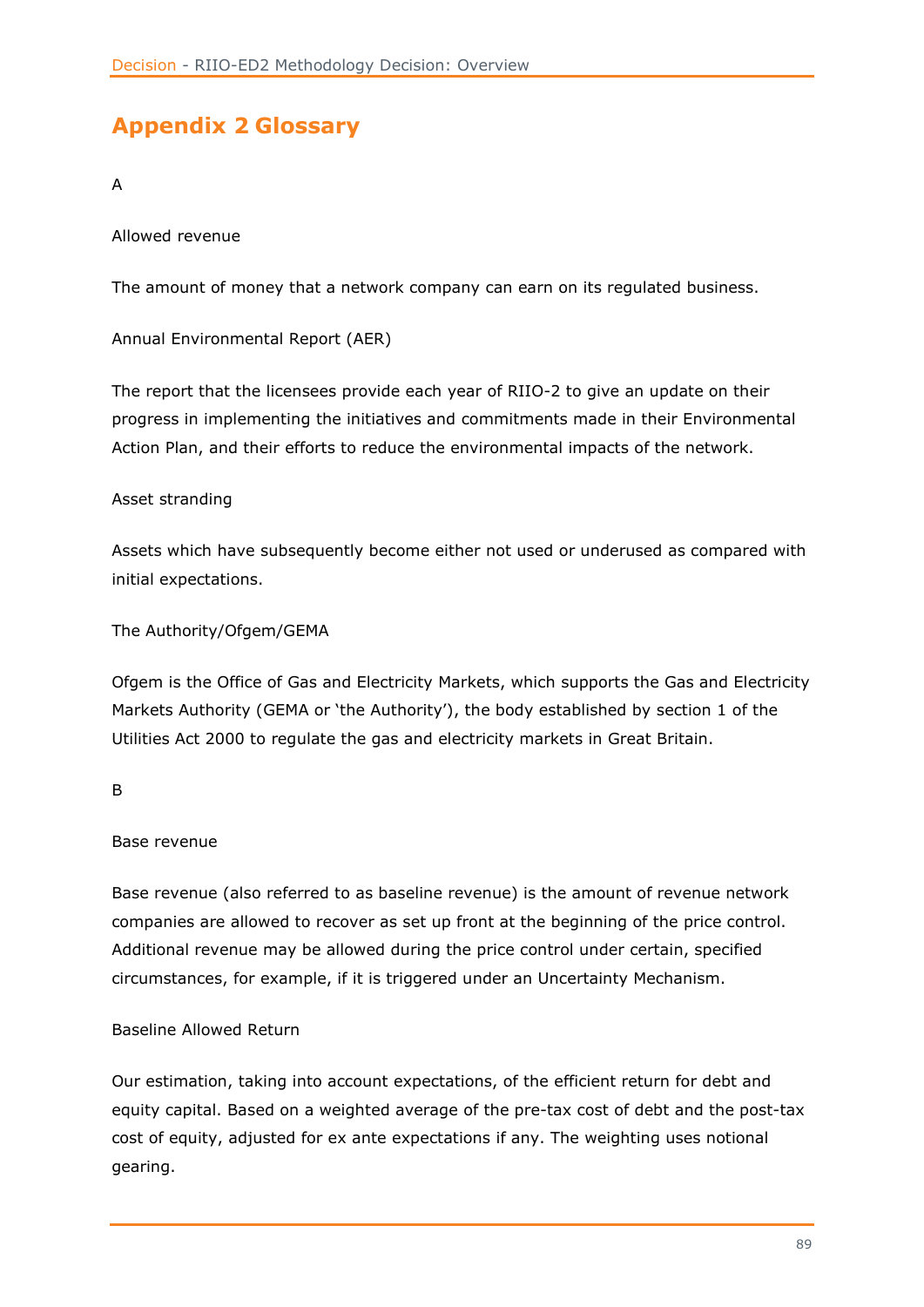# Basis Points ('bps')

Used in finance to express small changes in rates. One basis point is 0.01% or one hundredth of 1%. 50bps is 0.5%.

# Benchmarking

The process used to compare a company's performance (eg its costs) to that of best practice or to average levels within the sector.

### Bond

A type of debt instrument used by companies and governments to finance their activities. Issuers of bonds usually pay regular cash flow payments (coupons) to bond holders at a pre-specified interest rate and for a fixed period of time.

Business carbon footprint (BCF)

A measure of the total greenhouse gas emissions (in tonnes of CO2 equivalent) caused directly and indirectly by the reporting company. Direct and indirect emissions sources are categorised into scope 1, 2 and 3 emissions.

The greenhouse gases that may be reported include carbon dioxide (CO2), methane (CH4), sulphur hexafluoride (SF6) and specified kinds of hydro fluorocarbons and perfluorocarbons.

Greenhouse gas emissions are measured as tonnes of carbon dioxide equivalence (tCO2 e). This means that the amount of a greenhouse gas that a business emits is measured as an equivalent amount of carbon dioxide, which has a global warming potential of one. For example, in 2019–20, one tonne of SF6 released into the atmosphere will cause the same amount of global warming as 23,500 tonnes of carbon dioxide over the next 100 years.[48](#page-89-0) So, one tonne of SF6 is expressed as 23,500 tonnes of carbon dioxide equivalence, or 23,500 tCO2-e.

Business Plan Data Template (BPDT)

<span id="page-89-0"></span><sup>48</sup> [https://www.ghgprotocol.org/sites/default/files/ghgp/Global-Warming-](https://www.ghgprotocol.org/sites/default/files/ghgp/Global-Warming-Potential-Values%20%28Feb%2016%202016%29_1.pdf)[PotentialValues%20%28Feb%2016%202016%29\\_1.pdf](https://www.ghgprotocol.org/sites/default/files/ghgp/Global-Warming-Potential-Values%20%28Feb%2016%202016%29_1.pdf)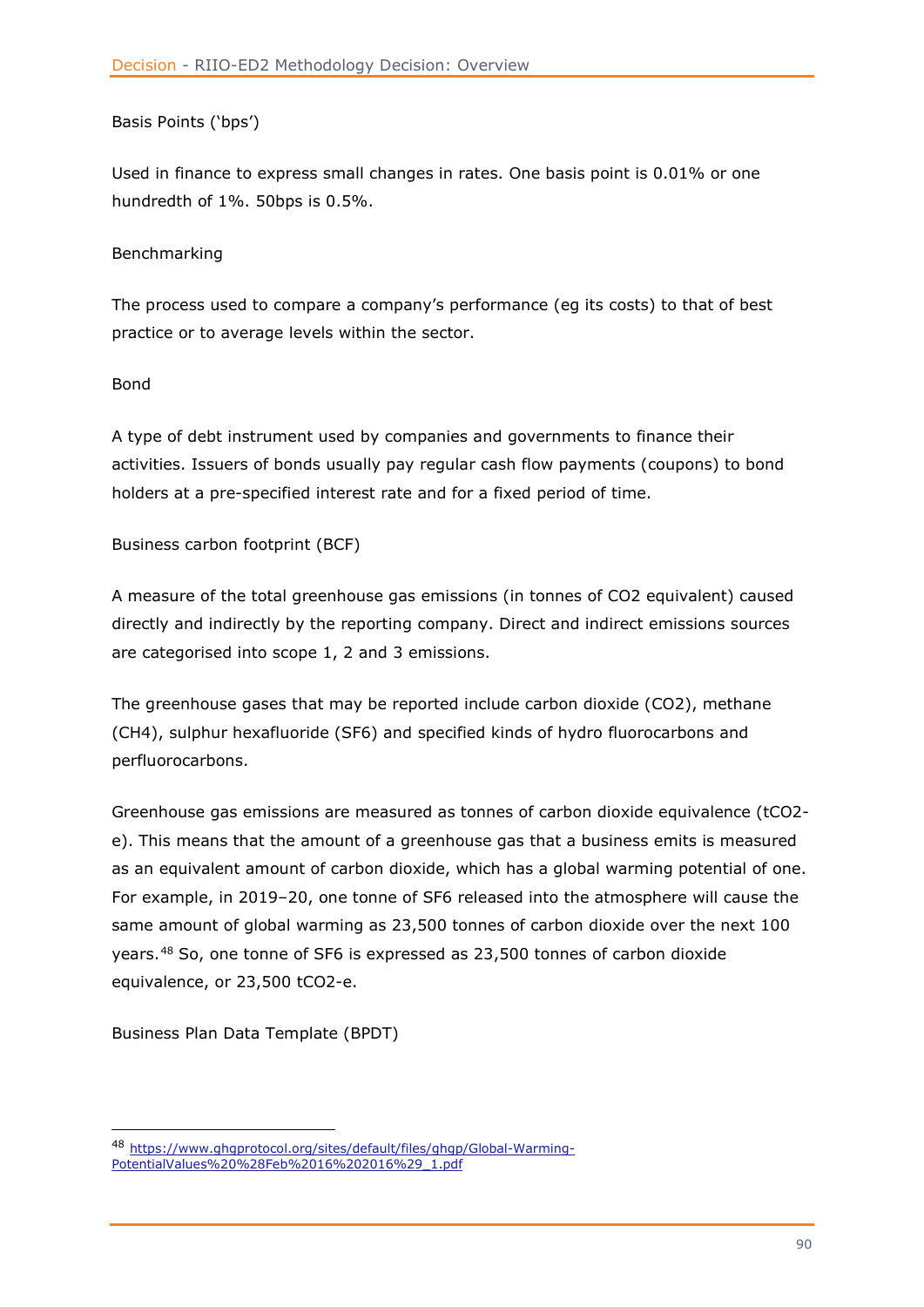A set of data templates that the electricity distribution network companies will use when submitting both draft business plans to the RIIO-ED2 Challenge Group, and final business plans to Ofgem.

Business Plan Incentive (BPI)

A RIIO-2 incentive to encourage companies to submit ambitious business plans. Business plans will be assessed under 4 stages in terms of their cost and quality, with rewards available for business plans representing genuine value for money and which provide information that helps Ofgem to set better price controls. Inefficient, low quality plans may be subject to a financial penalty.

C

Capital Asset Pricing Model (CAPM)

A theoretical model that describes the relationship between risk and required return of financial securities. The basic idea behind the CAPM is that investors require a return for the level of risk in their investment.

Capital expenditure (capex)

Expenditure on investment in long-term distribution and transmission assets, such as gas pipelines or electricity overhead lines.

### Capitalisation policy

The approach that the regulator follows in deciding the percentage of total expenditure added to the RAV (and thus remunerated over time) and the percentage of expenditure remunerated in the year that it is incurred.

```
Consumer Challenge Group (CG)
```
Ofgem has set up a central RIIO-ED2 Challenge Group that is independently chaired to provide Ofgem with a public report on companies' business plans from the perspective of end consumers.

Common Network Asset Indices Methodology (CNAIM)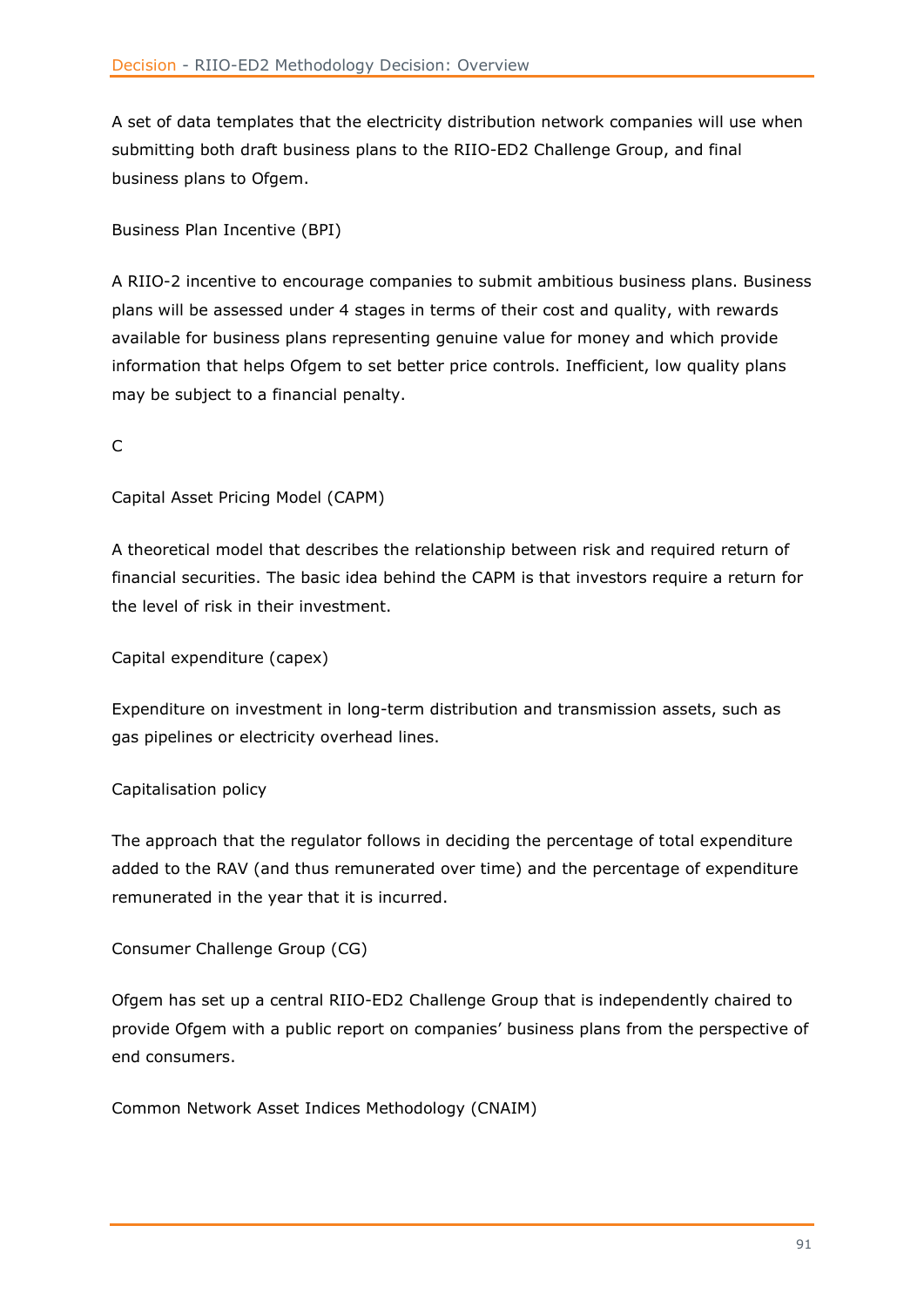A common framework of definitions, principles and calculation methodologies that apply to the DNOs for the assessment, forecasting and regulatory reporting of asset risk.

# The Competition and Markets Authority (CMA)

A non-ministerial government department in the UK that considers regulatory references and appeals, conducts in depth inquiries into mergers, markets and aspects of regulation of the major regulated industries.

# Competition Proxy Model (CPM)

The CPM is one of the late competition models that may be applied to projects that meet the Criteria for competition during RIIO-2. Under the CPM, Ofgem would utilise relevant benchmarks from other regimes, alongside other market information, to set a projectspecific revenue for the incumbent network licensee that we consider would have eventuated from an efficient competitive process for construction and long-term operation (25 years) of a project.

# Competitively Appointed Transmission/Distribution Owner (CATO/CADO)

The late CATO regime is one of the late competition models that may be applied to projects that meet the Criteria for competition during RIIO-2. Under late CATO build a 'preliminary works party' (most likely a network company's licensee) would complete all necessary preliminary works for a new, separable and high value project. Ofgem or another appropriate party would then run a tender to determine a CATO responsible for construction and operation of the project. The CATO would bid a 'tender revenue stream' to construct, own and operate the asset for a long-term operational period (currently expected to be 25 years). CADO is the same premise as CATO but applied in the distribution sector.

### Consumer

Within the regulatory framework we consider consumers to be the end users of gas and electricity, whether for domestic or business use.

# Consumer Prices Index (CPI/CPIH)

The CPI is an aggregate measure of changes in the cost of living in the UK. It differs from the RPI in that it does not measure changes in housing costs and mortgage interest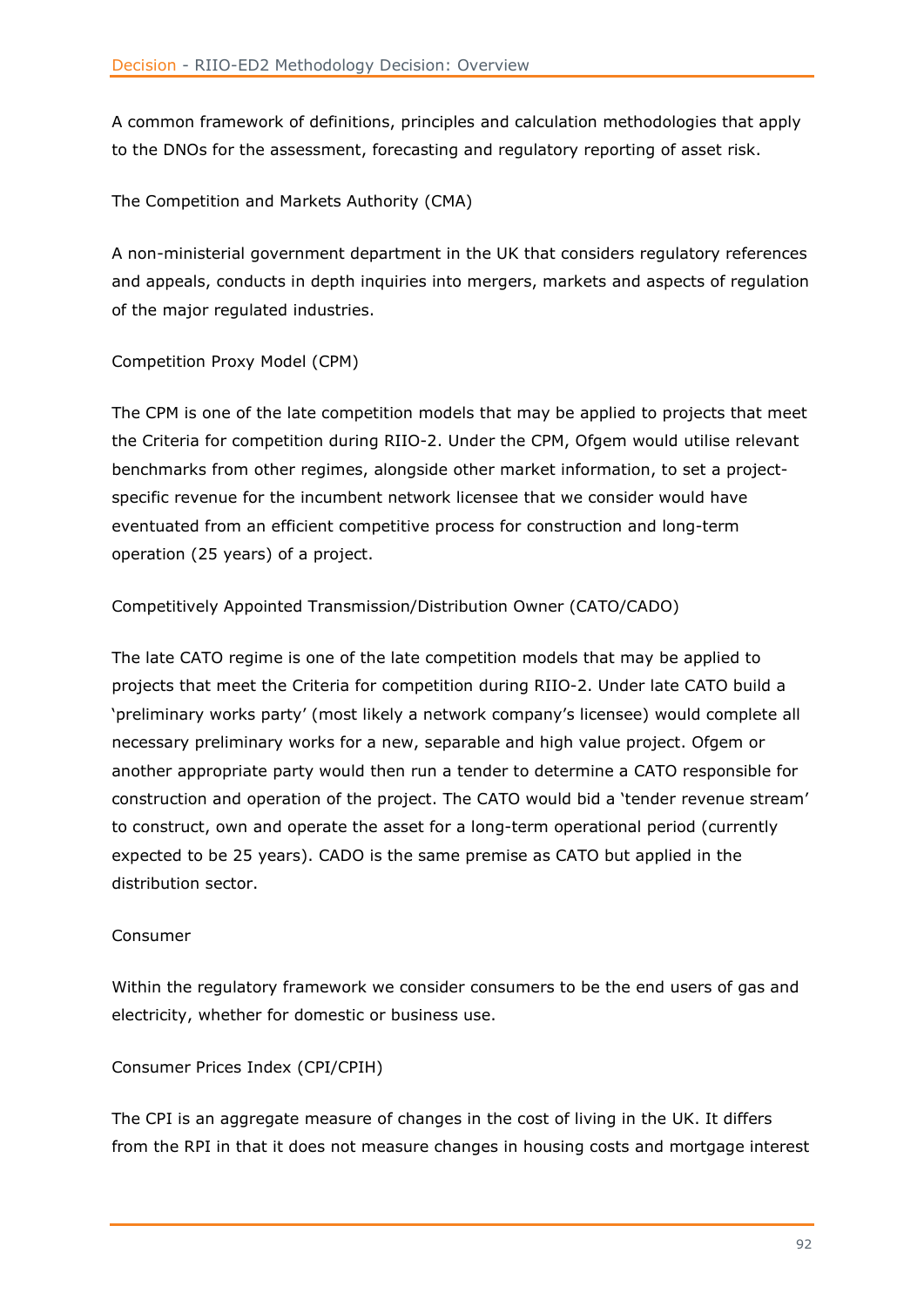repayments - whereas the RPI does. CPI and RPI are calculated using different formulae, and have a number of other subtler differences.

CPIH includes a measure of owner-occupiers' housing costs.

Consumer Value Proposition (CVP)

Consumer Value Proposition is Stage 2 of the Business Plan Incentive, where a DNO could bid for reward by demonstrating the additional value its business plan will generate for existing and future consumers and consumers in vulnerable situations.

Coordinated Adjustment Mechanism (CAM)

A whole system focused re-opener to protect consumer interests by supporting the reallocation of project revenues and responsibilities to the network best placed to deliver the relevant projects.

# Corporation tax

A UK tax levied on a company's profits.

Cost of capital

The cost of capital is the combined cost of debt and cost of equity.

Cost of debt

The effective interest rate that a company pays on its current debt. Ofgem calculates the cost of debt on a pre-tax basis with reference to a trailing average index of debt costs.

### Cost of equity

The rate of return on investment that is required by a company's shareholders. The return consists both of dividend and capital gains (ie increases in the share price). Ofgem calculates the cost of equity on a post-tax basis.

### Credit rating

An evaluation of a potential borrower's ability to repay debt. Credit ratings are calculated using a number of factors including financial history and current assets and liabilities. There are three major credit rating agencies (Standard and Poor's, Fitch, and Moody's)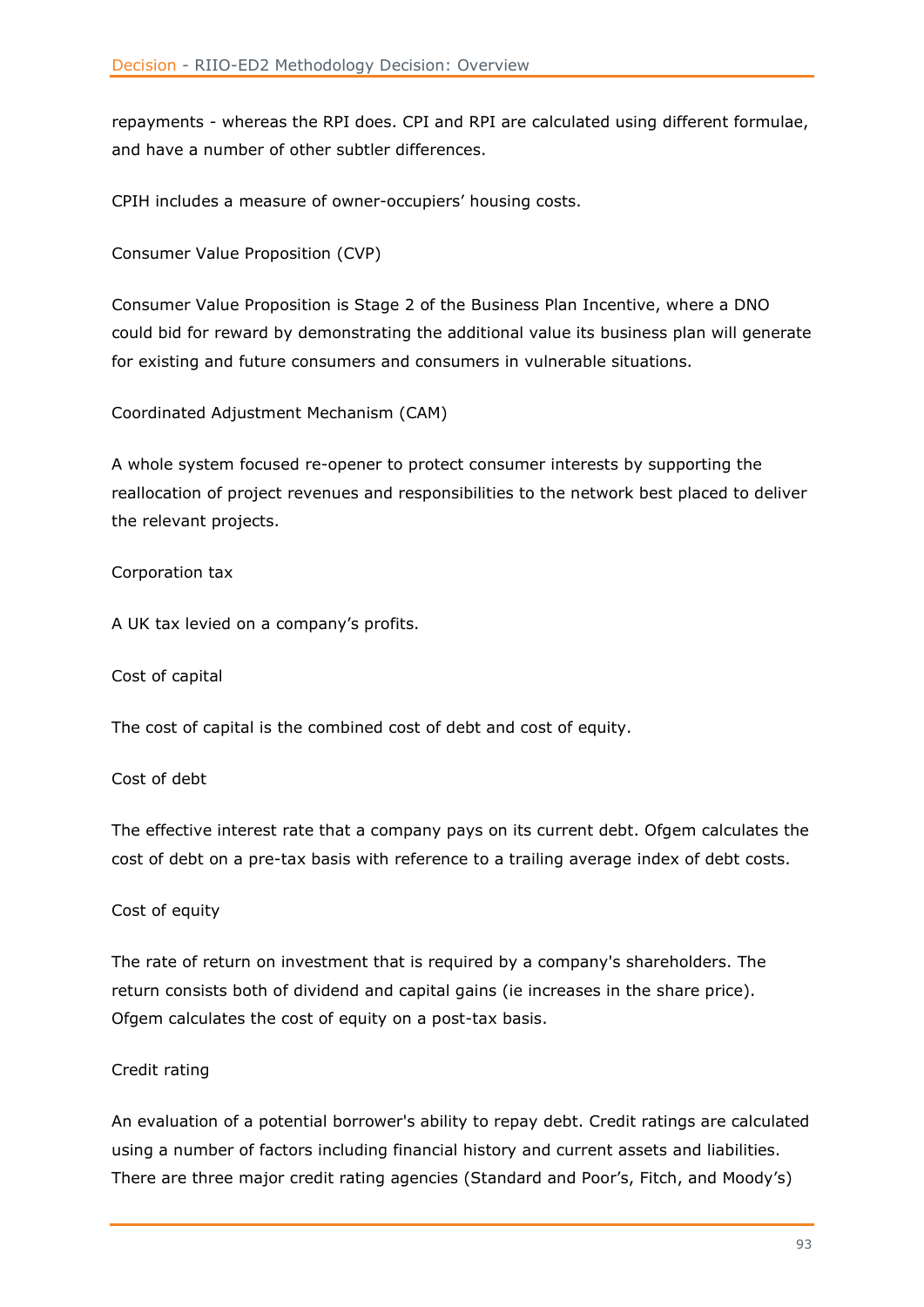who use broadly similar credit rating scales, with D being the lowest rating (highest risk) and AAA being the highest rating (negligible risk).

# Criteria for late competition

The Criteria for competition is the criteria used to identify projects that may be suitable for late model competition across all sectors. These criteria are as follows:

- new
- separable
- high-value: projects of above £100m expected capital expenditure.

# Customer Engagement Group (CEG)

For RIIO-ED2, DNOs are required to set up a Customer Engagement Group. These Groups provided Ofgem with a public report on their views and the companies' business plans from the perspective of local stakeholders.

# Customer Interruptions (CIs)

A measure of the number of customers, per 100 connected customers, that are interrupted on a DNO's network over the course of a year. For example, 50 customers interrupted out of a total of 100 connected customers would result in a CI of 0.5.

Customer Minutes Lost (CMLs)

A measure of the average number of minutes a customer is without power over the course of a year, per 100 customers. For example, if 50 out of 100 customers are without supply for 10 minutes in a year, this would result in a CML of 5.

### D

# Decarbonisation

In a network price control context, the role of network operators in facilitating the reduction or removal of carbon dioxide emissions from energy and other sectors of the economy, eg transport.

### Depreciation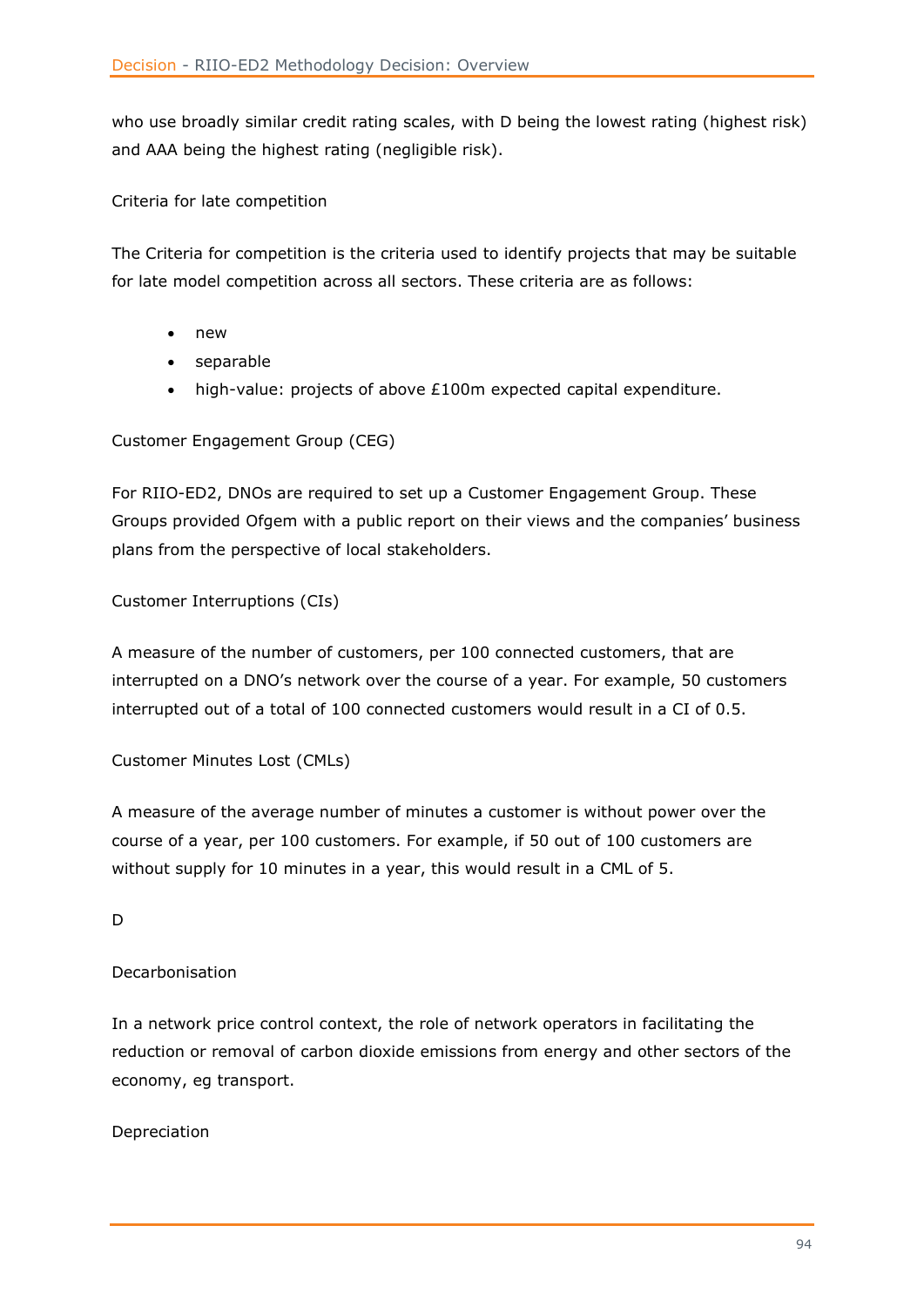Depreciation is a measure of the consumption, use or wearing out of an asset over the period of its economic life.

Digitalisation Strategy and Action Plan (DSAP)

Requirement for networks to produce Digitalisation Strategy documents and Action Plans outlining their vision for digitalisation and their order of activities leading to this vision respectively.

# Distributed generation (DG)

Any generation connected directly to the local distribution network, as opposed to the transmission network, as well as combined heat and power schemes of any scale.

# Distribution Network Operators (DNOs)

A DNO is a company that operates the electricity distribution network, which includes all parts of the network from 132kV down to 230V in England and Wales. In Scotland 132kV is considered to be a part of transmission rather than distribution so their operation is not included in the DNOs' activities.

There are 14 licenced DNOs that are subject to RIIO price controls. These are owned by six different groups.

# Distribution System

The system of low voltage electric lines and low-pressure pipelines providing for the transfer of electricity and gas within specific regions of GB.

Distribution System Operation (DSO) roles

The development of distribution system operation roles is a live and evolving policy area with various workstreams currently in progress. In general, DSO roles refer to innovative techniques and use of market-based solutions as alternatives to network reinforcement, as well as greater coordination with other network and system operators to achieve efficient outcomes in a whole system context.

Distribution Use of System (DUoS)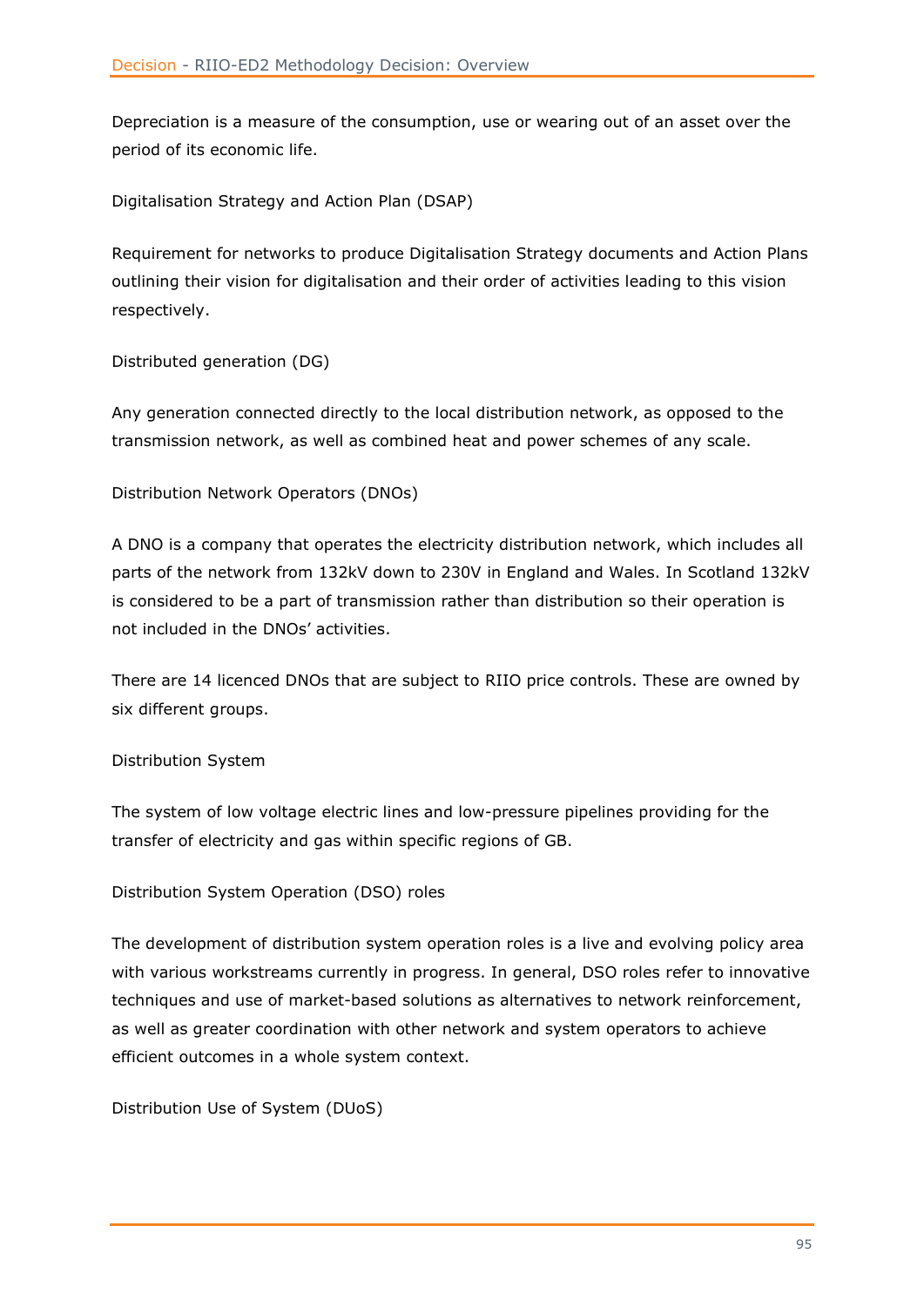DUoS is a cost paid by suppliers to DNOs for the building and maintenance of the local distribution network. Suppliers then pass this DUoS charge on to energy consumers.

E

Economic life

The period over which an asset performs a useful function.

Electricity System Operator (ESO)

The entity responsible for operating the electricity transmission system and for entering into contracts with those who want to connect to and/or use the electricity transmission system. National Grid Electricity System Operator Limited is the electricity system operator in Great Britain.

#### End-use energy efficiency

A reduction in the amount of energy required to provide equivalent energy services to consumers. For example, loft, cavity wall insulation and double glazing allows a building to use less heating and leads to a reduction in base heat demand.

Environmental Action Plan (EAP)

These are DNO plans to address the impacts of their business and network activities on the environment and set out their commitments to addressing these impacts. These plans are required to be submitted with the DNOs' business plans.

Equity beta

The equity beta measures the covariance of the returns on a stock with the market return. The weaker this covariance, the lower the return that investors would require on that stock.

### Equity risk premium

A measure of the expected return, on top of the risk-free rate, that an investor would expect for a portfolio of risk-bearing assets. This captures the non-diversifiable risk that is inherent to the market. Sometimes also referred to as the Market Risk Premium.

Ex ante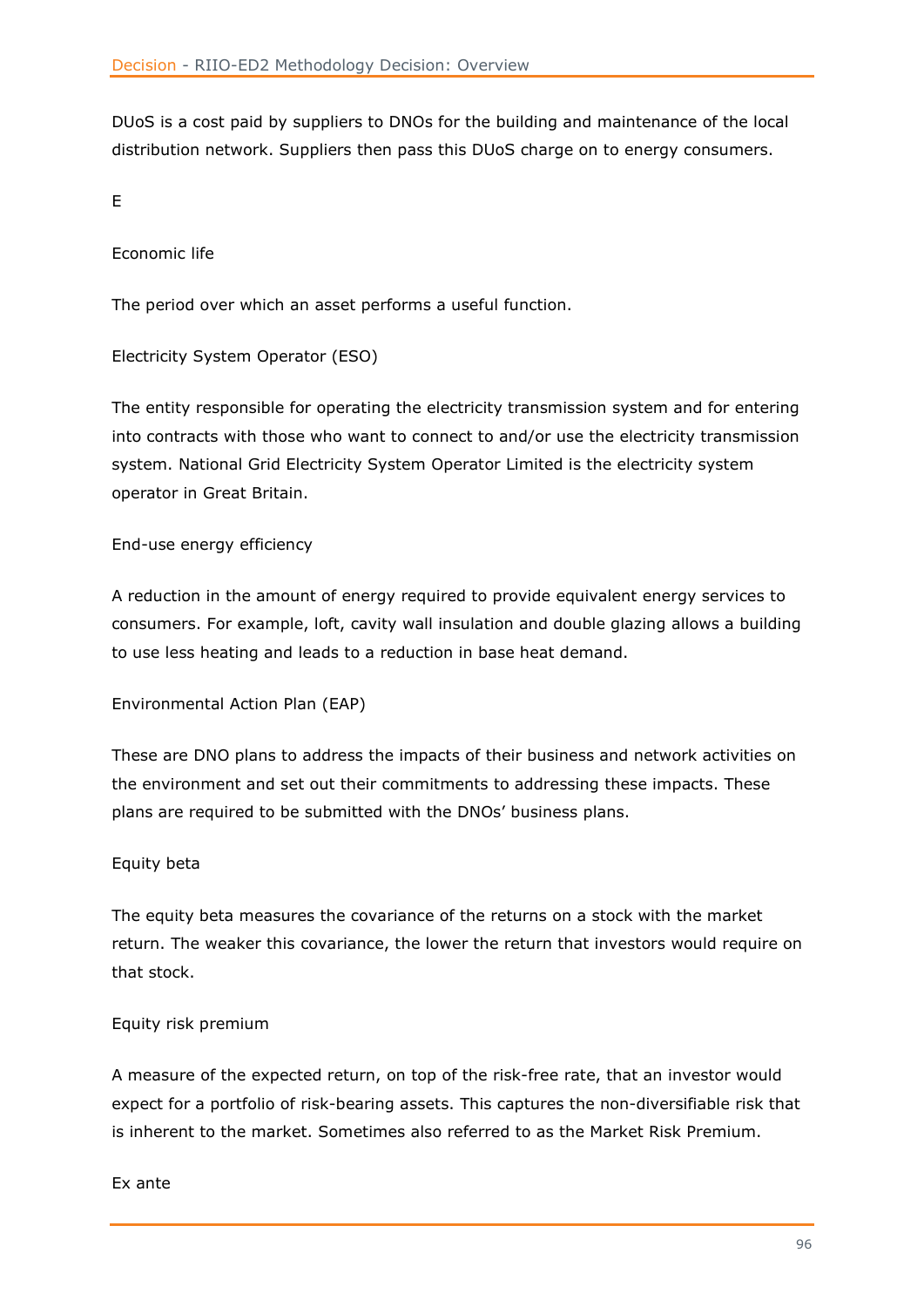Refers to a value or parameter established upfront (eg at the price control review to be used in the price control period ahead).

# Ex post

Refers to a value or parameter established after the event (eg following commencement of the price control period).

# Exceptional Event

A circumstance beyond a DNO's control which, subject to the relevant thresholds being met/exceeded, results in an adjustment to the DNO's IIS performance. There are two types of exceptional event: a Severe Weather Exceptional Event (SWEE) and an Other Exceptional Event (OEE).

F

# Fast money

Fast money allows network companies to recover a percentage of total expenditure within a one-year period with the rest being capitalised into the RAV (slow money).

# Financeability

Financeability relates to licence holders' ability to finance the activities which are the subject of obligations imposed by or under the relevant licence or legislation. Financeability is assessed using a range of different qualitative and quantitative measures, including financial ratios.

### Flexibility

The ability to modify generation and/or consumption patterns in reaction to an external signal (such as a change in price, or a message).

### Fuel poverty

In England, a household is considered to be fuel poor if it has above-average required fuel costs, in circumstances where, if it were to spend the amount needed to meet its energy needs fully, it would be left with a residual income below the official poverty line. As part of its new Fuel Poverty Strategy for England, the Department for Business,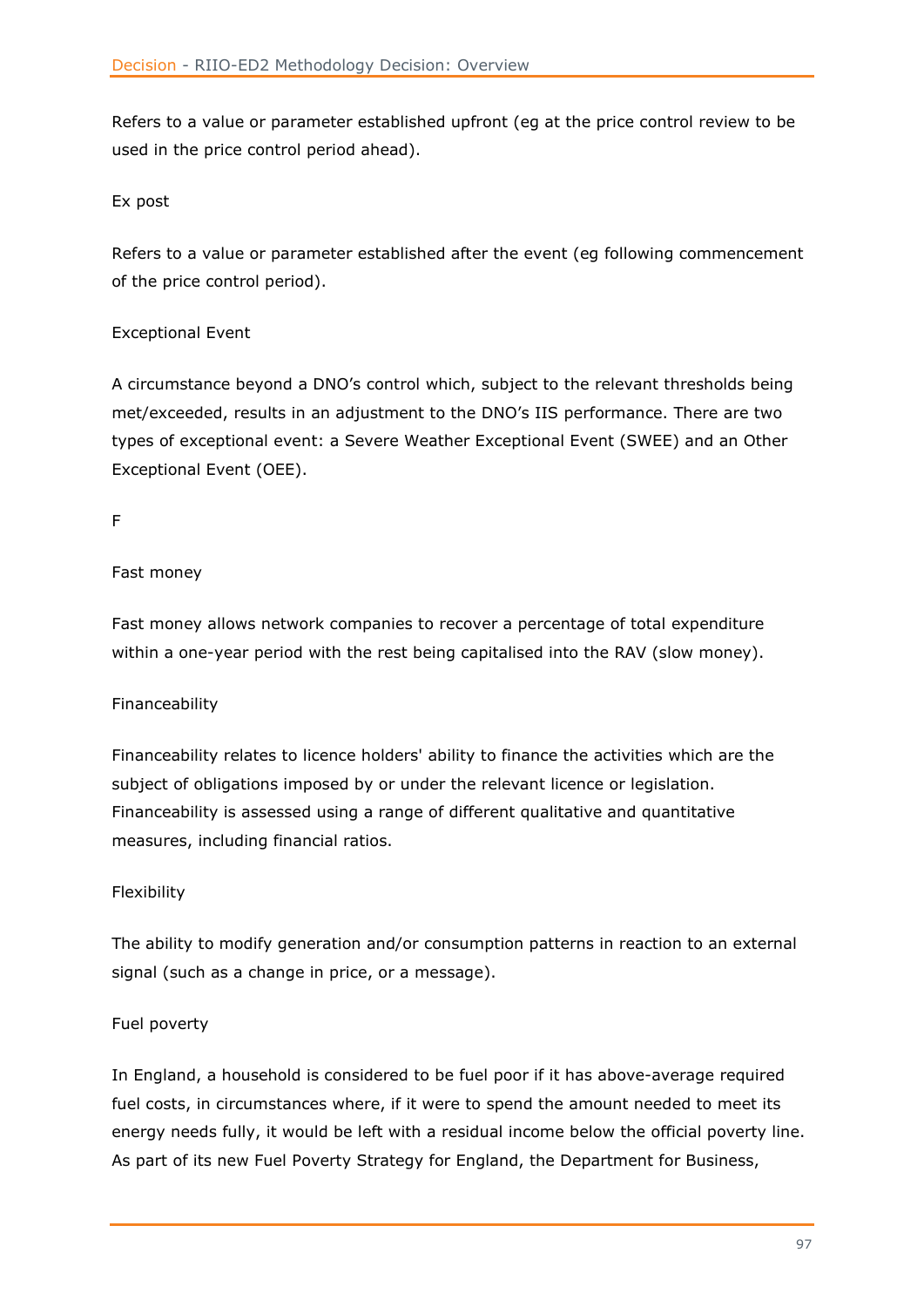Energy and Industrial Strategy has consulted on amending this definition to refer to households living in a property with an energy efficiency rating of Band D, E, F or G, where disposable income after housing and energy costs is below the poverty line.<sup>[49](#page-97-0)</sup>

In Wales, a household is considered to be fuel poor if it would have to spend more than 10% of income to maintain a satisfactory heating regime.

In Scotland a household is considered to be fuel poor if, after having paid its housing costs, it would need more than 10% of its remaining net income to pay for its reasonable fuel needs and, having paid for its reasonable fuel needs, its childcare costs and its housing costs, this then leaves the household unable to maintain an acceptable standard of living.

G

Gas Distribution Networks (GDNs)

GDNs transport gas from the National Transmission System to final consumers and to connected system exit points. There are eight network areas managed by four companies that are subject to RIIO price controls.

Gearing

A ratio measuring the extent to which a company is financed through borrowing. Ofgem calculates gearing as the percentage of net debt relative to the RAV.

**Gilts** 

A bond issued by the UK government.

H

Headroom

A term in finance related to borrowing which has different meanings in different contexts. Here we use it to mean a safety margin of a borrower.

High-confidence baseline costs

<span id="page-97-0"></span><sup>49</sup> https://www.gov.uk/government/consultations/fuel-poverty-strategy-for-england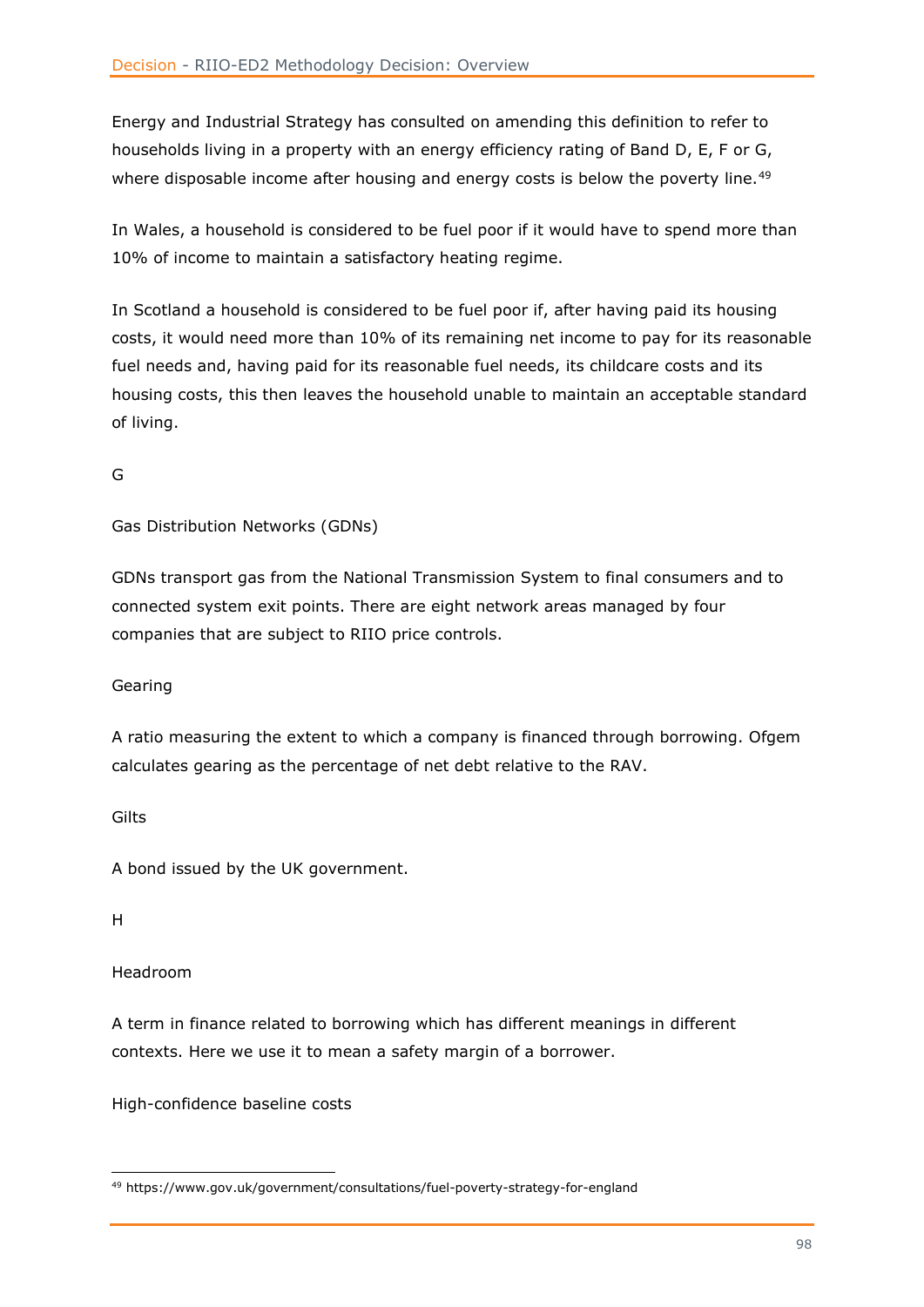Costs included in baseline totex allowances or forecasts for which Ofgem has a high level of confidence in its ability to independently set a cost allowance. See also 'Lowerconfidence baseline costs'.

I

# Indexation

The adjustment of an economic variable so that the variable rises or falls in accordance with index movements (eg inflation indices, bond indices).

# Inflation index

This is a measure of the changes in given price levels over time. Common examples are the Retail Prices Index (RPI) the Consumer Prices Index (CPI) and the Consumer Prices Index including housing costs (CPIH), which are all measures of the aggregate change in consumer prices over time.

### Interconnector

Equipment used to link electricity or gas systems across borders.

Intermittent generation

Electricity generation technology that produces electricity at irregular and, to an extent, unpredictable intervals, eg wind turbines.

### Interruption

A loss of electricity supply lasting 3 minutes or longer.

Interruptions Incentive Scheme (IIS)

An incentive on DNOs to improve overall the reliability of their networks by reducing the number and duration of interruptions. It sets target levels of performance for DNOs to achieve; rewards are provided for DNOs who beat their targets, and penalties apply for DNOs who fail to achieve their targets.

L

Licence conditions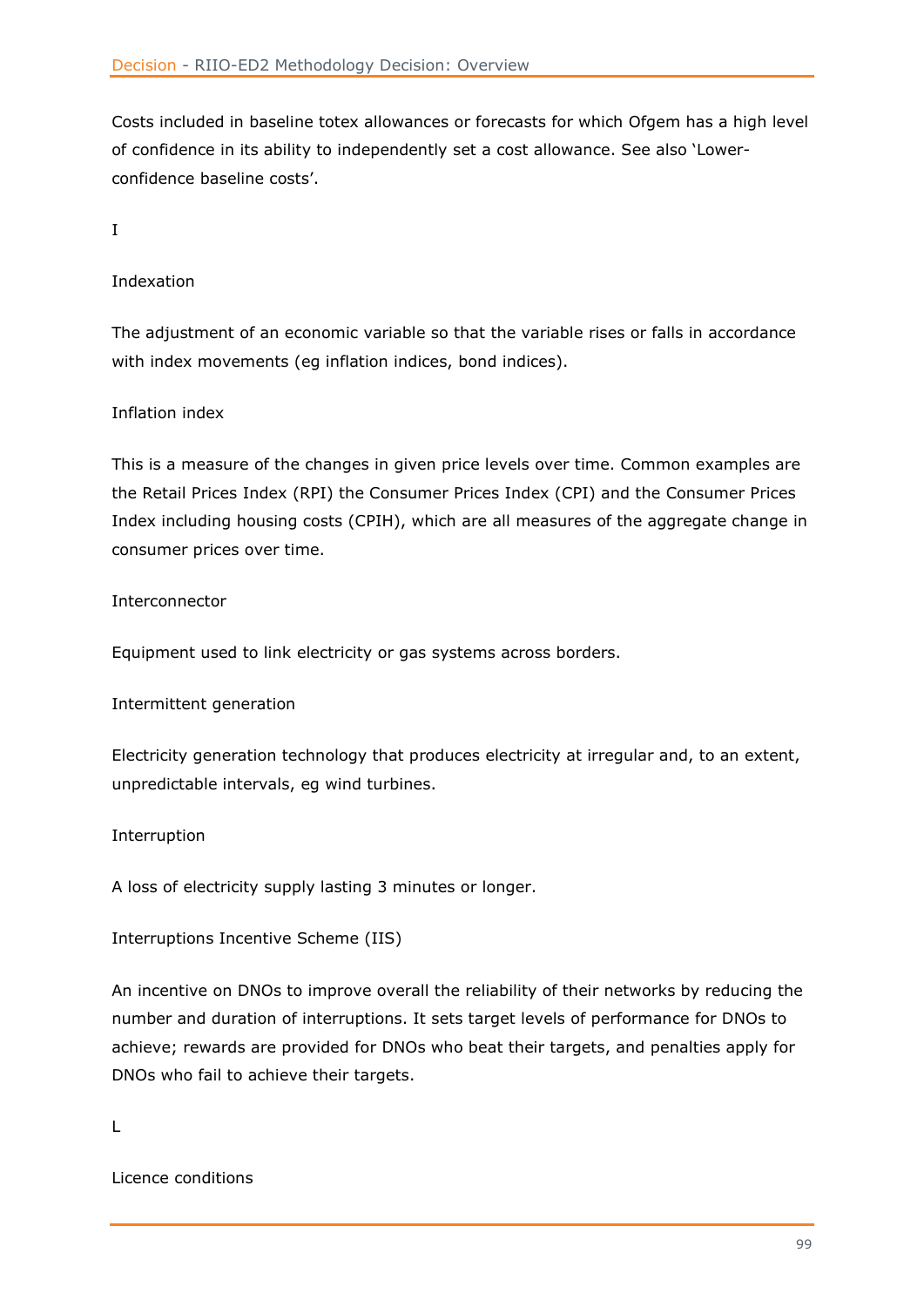These are the conditions under which a licensee holds its licence to operate as a gas transporter or electricity transporter and address various detailed matters including requirements to meet certain standards of performance, how the company's allowed revenue is to be calculated and procedures for modifying various documents.

```
Licence obligations (LO)
```
This is one of the RIIO building blocks, an output that is contained within the licence conditions of a network company. The Authority has the power to take appropriate enforcement action in the case of a failure to meet these obligations.

# Load Related Capex

Capital expenditure on new assets to accommodate changes in the level or pattern of electricity or gas supply and demand.

```
Low carbon technology (LCT)
```
Low carbon technology is the term given to technologies that emit low levels of CO2 emissions, or no net CO2 emissions. Examples of LCTs include electric vehicles and heat pumps.

Lower-confidence baseline costs

Costs included in baseline totex allowances or forecasts that are not High-confidence baseline costs. See also 'High-confidence baseline costs'.

M

Market to Asset Ratios (MAR)

The MAR represents the ratio between the market enterprise value, ie the market valuation of a company, of a regulated network and its regulatory asset value (RAV).

N

Net Present Value (NPV)

NPV is the discounted sum of future cash flows, whether positive or negative, minus any initial investment.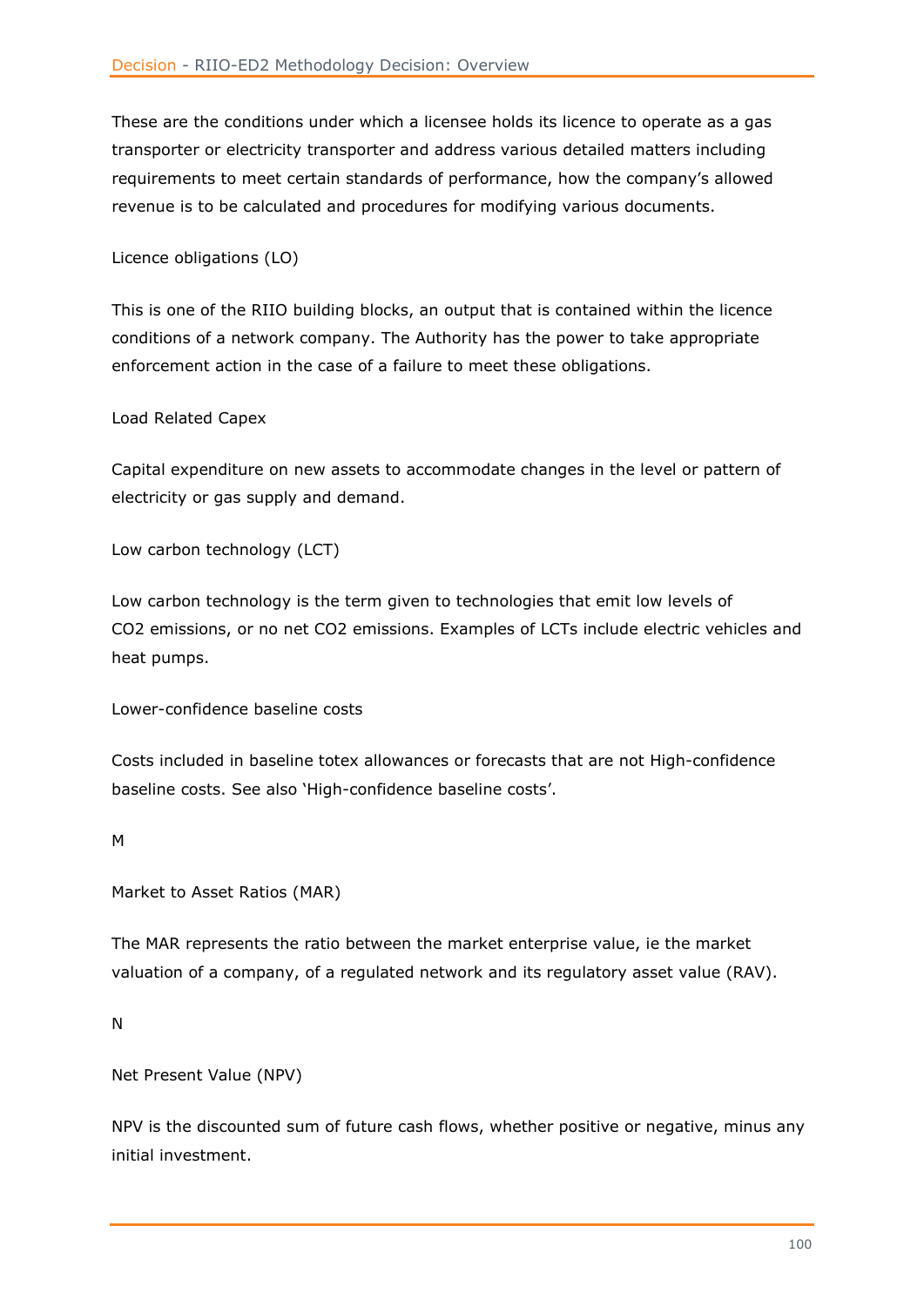### Net Zero Advisory Group (NZAG)

A group set up by Ofgem that is intended to strengthen strategic coordination among key government departments and public sector organisations involved in the energy system transition, including around the heat, power, and transport sectors.

# Network Access Policy (NAP)

A policy that is designed to facilitate efficient performance and effective liaison between the ESO and the TOs in relation to the planning, management and operation of the National Electricity Transmission System (NETS) for the benefit of consumers.

### Network charges

These are charges recovered for the use of network services.

# Network Company

A transmission network owner or distribution network operator. The ESO does not fall under this term, see the term Electricity System Operator (ESO).

Network Innovation Allowance

A use-it-or-lose-it allowance to fund small projects focused on the energy system transition and vulnerable consumers.

Network Options Assessment (NOA)

The NOA is the process for assessing options for reinforcing the National Electricity Transmission System (NETS) to meet the requirements that the Electricity System Operator (ESO) finds from its analysis of the Future Energy Scenarios (FES).

### Network users

Companies along the gas and electricity supply chain (ie producers and generators, transmission and distribution network companies, and energy suppliers) and consumers.

### Non-Load Related Capex

The replacement or refurbishment of assets which are either at the end of their useful life due to their age or condition, or need to be replaced on safety or environmental grounds.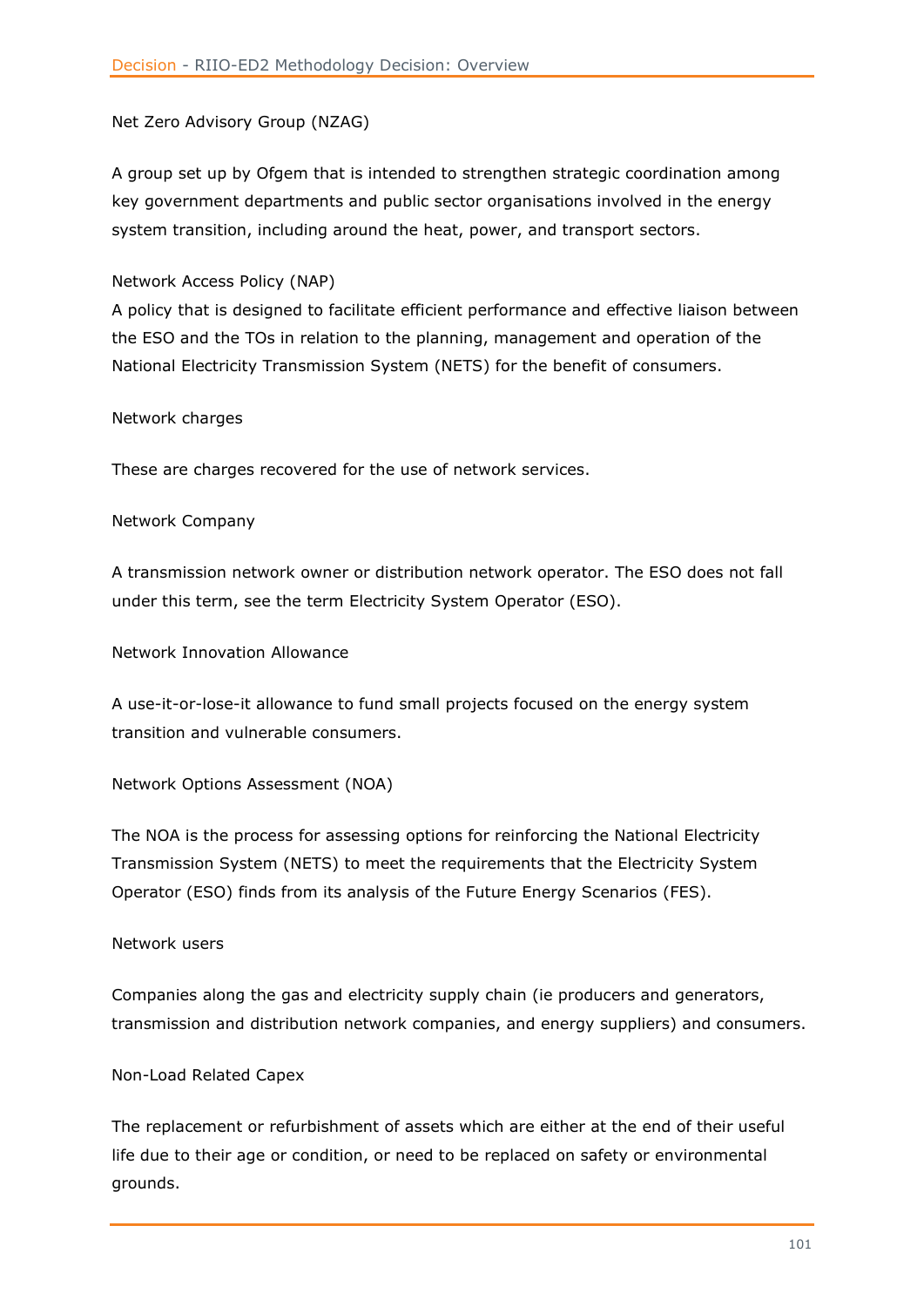Notional company/business

A hypothetical, but typical, network company.

O

Offshore Transmission Owners (OFTOs)

OFTOs operate and maintain the offshore transmission assets.

Ongoing Efficiency

The reduction in the volume of inputs required to produce a given volume of output - ie the productivity improvements that we consider even the most efficient company is capable of achieving.

Operating Expenditure (opex)

The costs of the day-to-day operation of the network such as staff costs, repairs and maintenance expenditures and overheads.

### **Outputs**

Services, requirements, and deliverables that network companies are funded or incentivised to deliver through the price control. These can be LOs, ODIs or PCDs. Common outputs apply to all or some of the energy sectors, whereas bespoke outputs apply to one network company.

Output Delivery Incentives (ODIs)

In RIIO-ED2, ODIs will apply where service quality improvements beyond a level that is funded through base revenues may be in the interests of consumers. ODIs can be financial (ODI-F) or reputational (ODI-R).

```
P
```
Pass-through (of costs)

Costs for which companies can vary their annual revenue in line with the actual cost, either because they are outside network companies' control or because they have been subject to separate price control measures.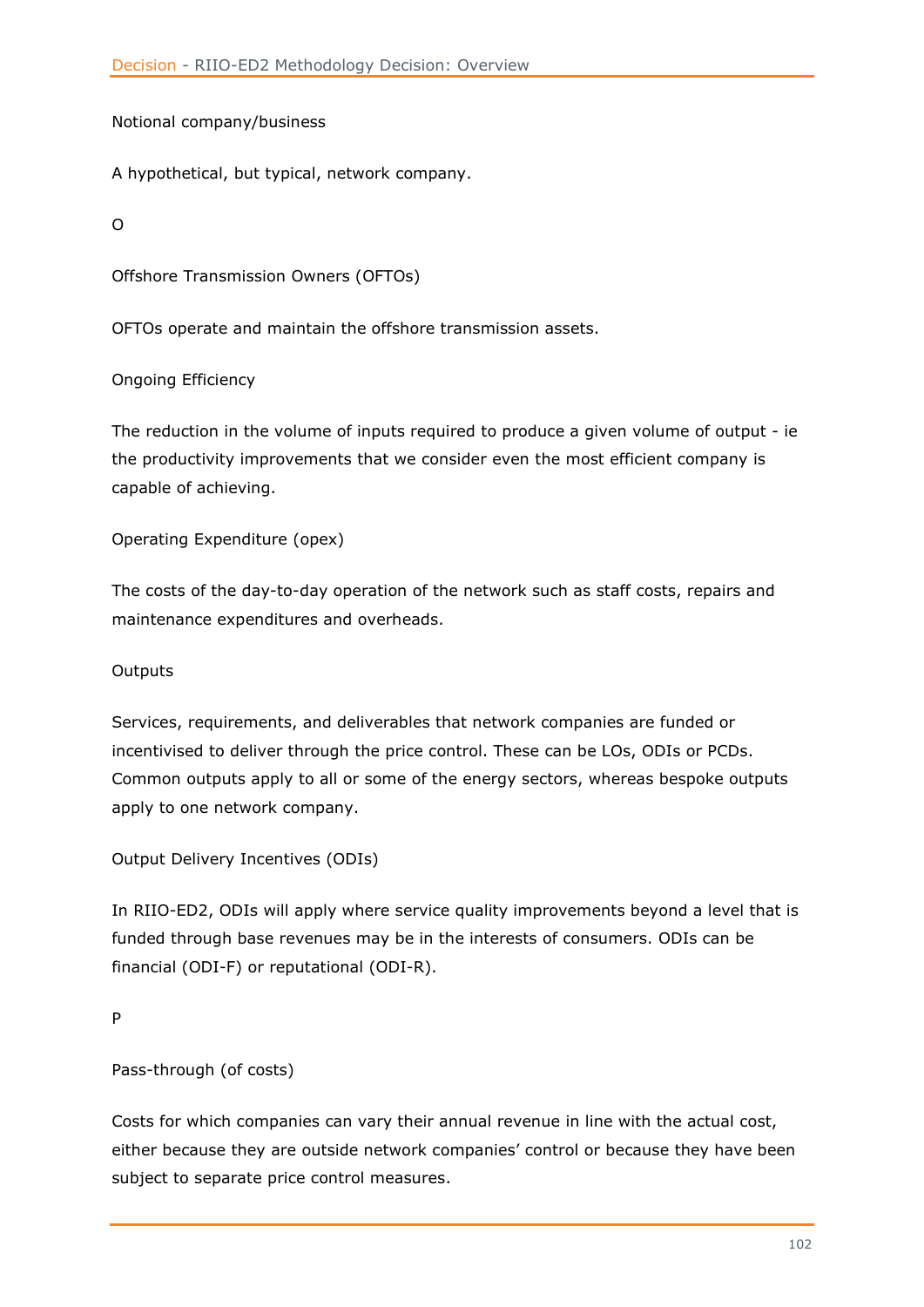# Price control

The control developed by the regulator to set targets and allowed revenues for network companies. The characteristics and mechanisms are developed by the regulator in the price control review period depending on network company performance over the last control period and predicted expenditure (companies' business plans) in the next.

### Price Control Deliverables (PCDs)

In RIIO-2, we will use PCDs to capture those outputs that are directly funded through the price control and where the funding provided is not transferrable to a different output or project. The purpose of a PCD will be to ensure the conditions attached to the funding are clear up-front.

R

# Real Price Effects (RPEs)

We set price control allowances which can include a general inflation measure (CPIH) and certain price indices that reflect the external pressures on companies' costs. We refer to the difference between CPIH and certain price indices as RPEs.

### Regulatory Asset Value (RAV)

The value ascribed by Ofgem to the capital employed in the licensee's regulated business (the 'regulated asset base'). The RAV is calculated by summing an estimate of the initial market value of each licensee's regulated asset base at privatisation and all subsequent allowed additions to it at historical cost, and deducting annual depreciation amounts calculated in accordance with established regulatory methods. These vary between classes of licensee. A deduction is also made in certain cases to reflect the value realised from the disposal of assets comprised in the regulatory asset base. The RAV is indexed to allow for the effects of inflation on the licensee's capital stock.

### Regulatory burden

A term used to describe the cost to regulated companies – both monetary and opportunity – of regulation.

Regulatory Instructions and Guidance (RIGs)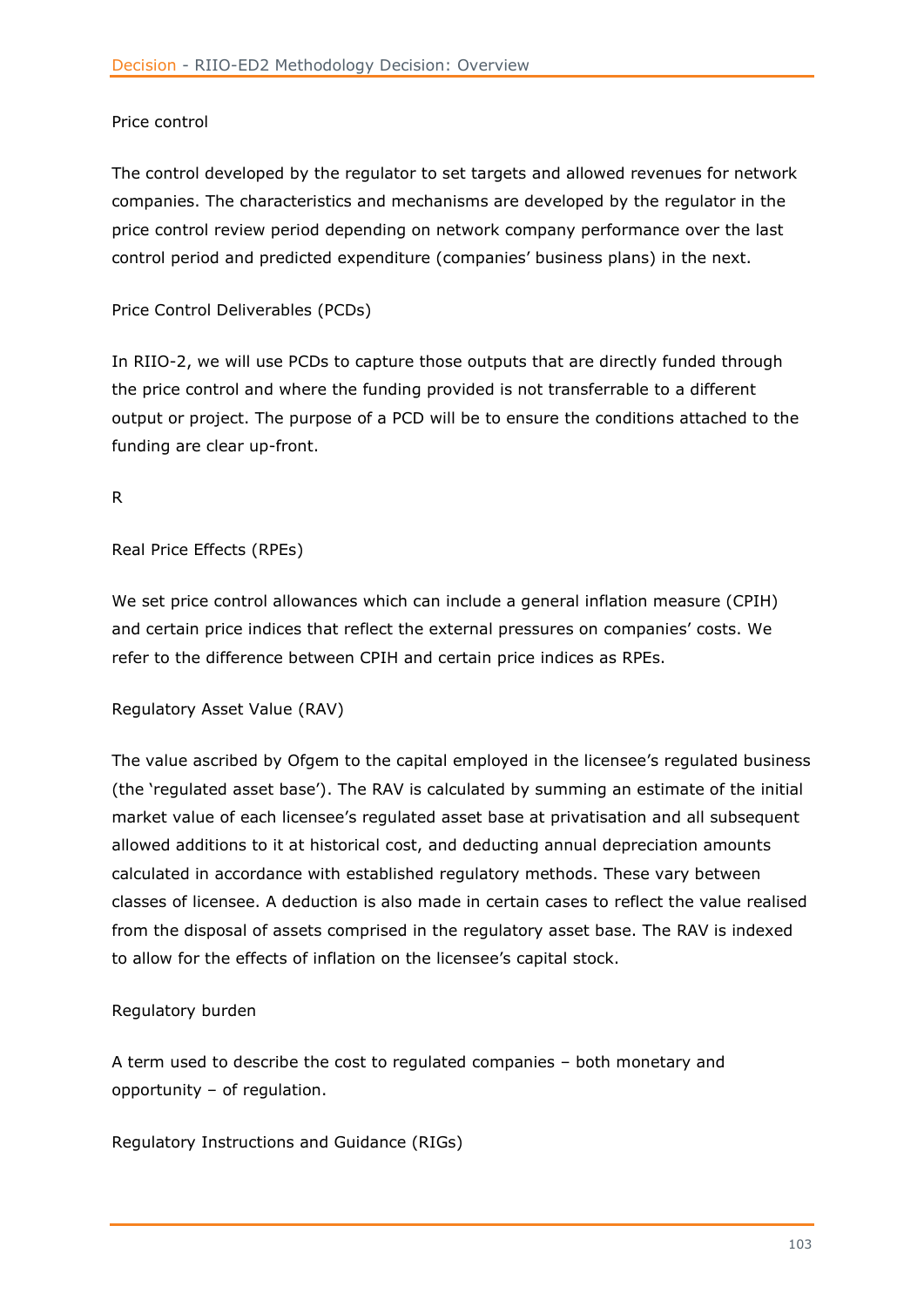A document that is published as part of the price control settlement which sets out further detail on how the price control is to be implemented and how compliance with it will be monitored.

# Reinforcement

The installation of new network assets to accommodate changes in the level or pattern of electricity or gas supply and demand.

# Re-openers

An Uncertainty Mechanism used in certain limited and pre-defined circumstances, which may amend revenue allowances, outputs and/or delivery dates within the price control period.

Research and development (R&D)

Work undertaken in order to increase knowledge and used to create new processes or technologies that will advance capabilities.

Retail Price Index (RPI)

The RPI is an aggregate measure of changes in the cost of living in the UK. It has a different formula to CPI; for example, it measures changes in housing costs and mortgage interest repayments, whereas the CPI does not.

Return Adjustment Mechanisms (RAMs)

Failsafe mechanisms to mitigate the future risk of companies earning materially higher or lower than expected returns in a changing system.

Return on Regulatory Equity (RoRE)

RoRE is the financial return achieved by shareholders in a licensee during a price control period from its actual performance under the price control. RoRE is calculated post-tax and is estimated using certain regulatory assumptions, such as the assumed gearing ratio of the companies, to ensure comparability across the sector. We use a mix of actual and forecast performance to calculate five-year average returns. These returns may not equal the actual returns seen by shareholders.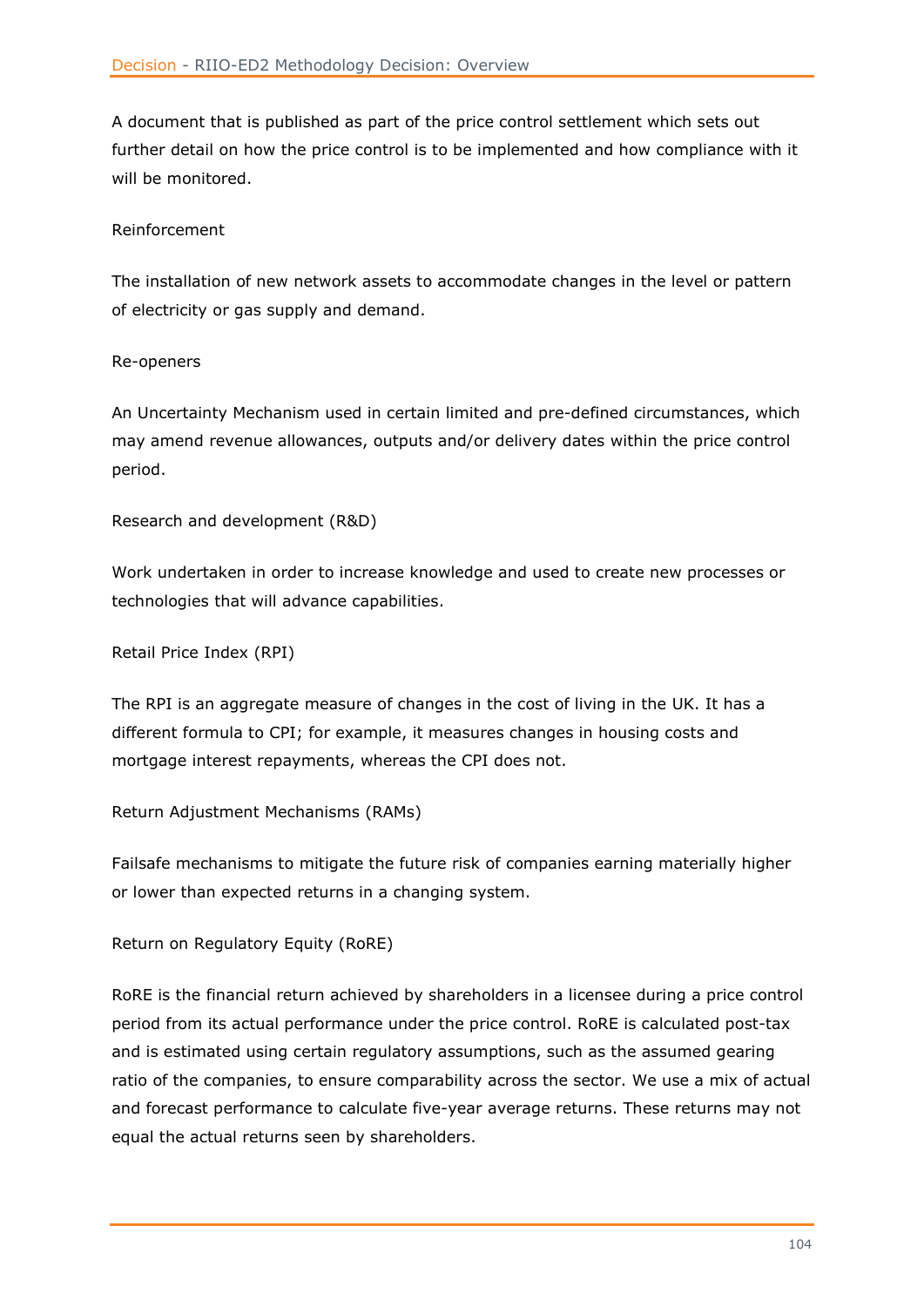#### Revenue Driver

An Uncertainty Mechanism used to adjust allowed revenue during the price control if specific measurable events occurs. Revenue drivers are used by Ofgem to increase the accuracy of the revenue allowances. See also 'volume driver'.

RIIO (Revenue = Incentives + Innovation + Outputs)

Ofgem's regulatory framework, stemming from the conclusions of the RPI-X@20 project. It builds on the success of the previous RPI-X regime, but better meets the investment and innovation challenge by placing much more emphasis on incentives to drive the innovation needed to deliver a sustainable energy network at value for money to existing and future consumers.

RIIO-Electricity Distribution Price Control Review 1 (RIIO-ED1)

The price control applied to the electricity distribution network operators. It runs from 1 April 2015 to 31 March 2023.

RIIO-Gas Distribution Price Control Review 1 (RIIO-GD1)

The price control review applied to the gas distribution network operators. It runs from 1 April 2013 to 31 March 2021.

RIIO-Transmission Price Control Review 1 (RIIO-T1)

The price control review applied to the electricity and gas transmission network operators. It runs from 1 April 2013 to 31 March 2021.

#### Ring-fence

The Ring Fence Conditions in gas and electricity network operator licences provide assurance that network operators always have the financial and operational resources necessary to fulfil their obligations under legislation and their licences.

#### Risk-free rate

The rate of return that an investor would expect to earn on a riskless asset. Typically, government-issued securities are considered the best available indicator of the risk-free rate due to the extremely low likelihood of the government defaulting on its obligations.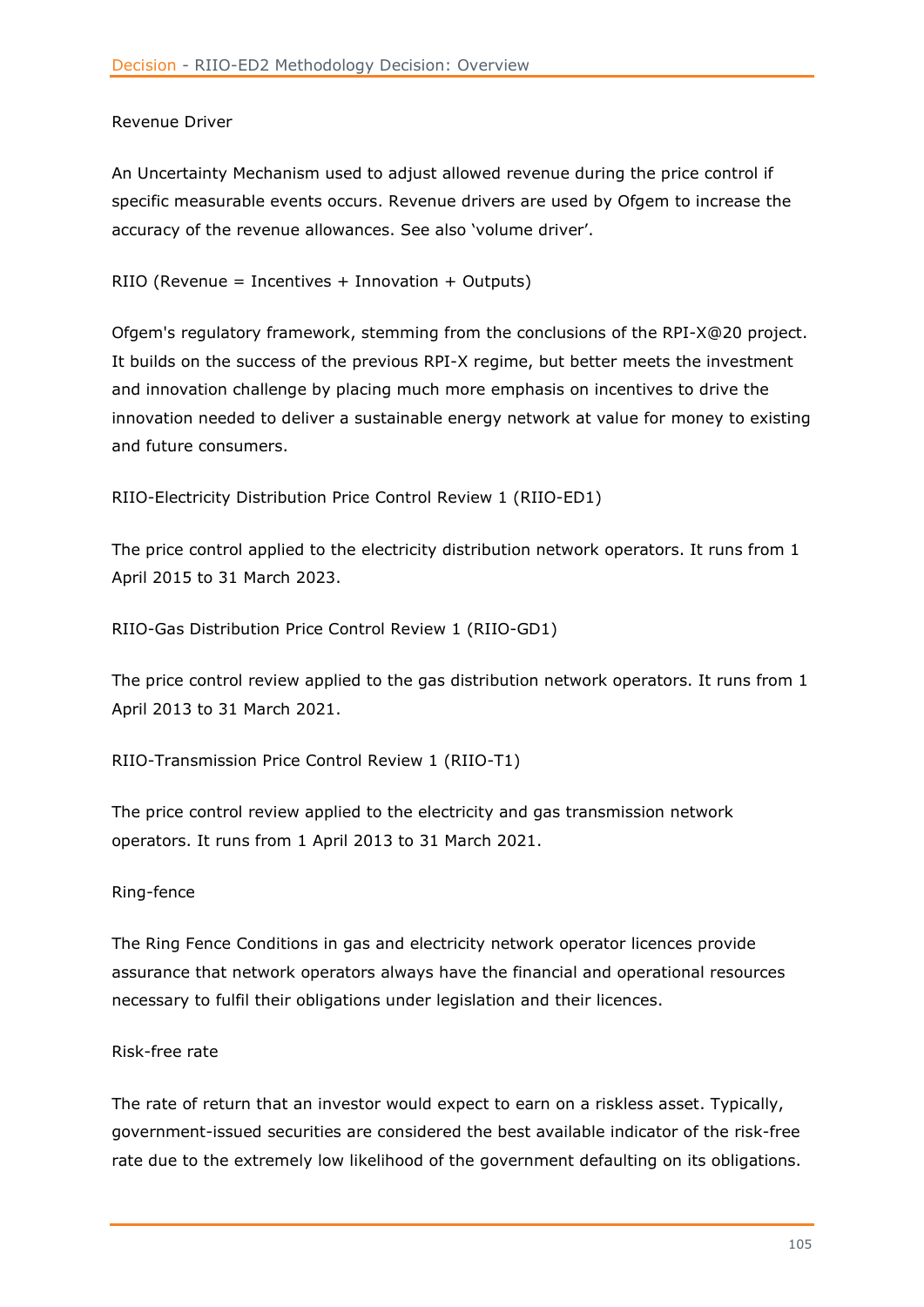# RPI-X

The form of price control applied to regulated energy network companies before RIIO. Each company was given a revenue allowance in the first year of the control period. The price control then specified that in each subsequent year the allowance would move by 'X' per cent in real terms.

### RPI-X@20

Ofgem's comprehensive review of how we regulate energy network companies, announced in March 2008.<sup>[50](#page-105-0)</sup> Its conclusions, published in October 2010, resulted in the implementation of a new regulatory framework, known as the RIIO model.

S

### Scope 1 emissions

Direct emissions from sources owned or controlled by the reporting company that release emissions straight into the atmosphere. Examples of scope 1 emissions include emissions from combustion in owned or controlled boilers, furnaces, vehicles; and emissions from chemical production in owned or controlled process equipment.

### Scope 2 emissions

Indirect emissions being released into the atmosphere associated with the reporting company's consumption of purchased electricity, heat, steam and cooling. These are indirect emissions that are a consequence of the reporting company's activities but which occur at sources they do not own or control. This includes losses of electricity for electricity transmission and distribution companies.

### Scope 3 emissions

Other indirect emissions that occur that are a consequence of the reporting company's actions, which occur at sources they do not own or control and which are not classed as scope 2 emissions. Examples of scope 3 emissions are business travel by means not

<span id="page-105-0"></span><sup>50</sup> [https://www.ofgem.gov.uk/network-regulation-riio-model/current-network-price-controls-riio-](https://www.ofgem.gov.uk/network-regulation-riio-model/current-network-price-controls-riio-1/background-rpi-x20-review)[1/backgroundrpi-x20-review](https://www.ofgem.gov.uk/network-regulation-riio-model/current-network-price-controls-riio-1/background-rpi-x20-review)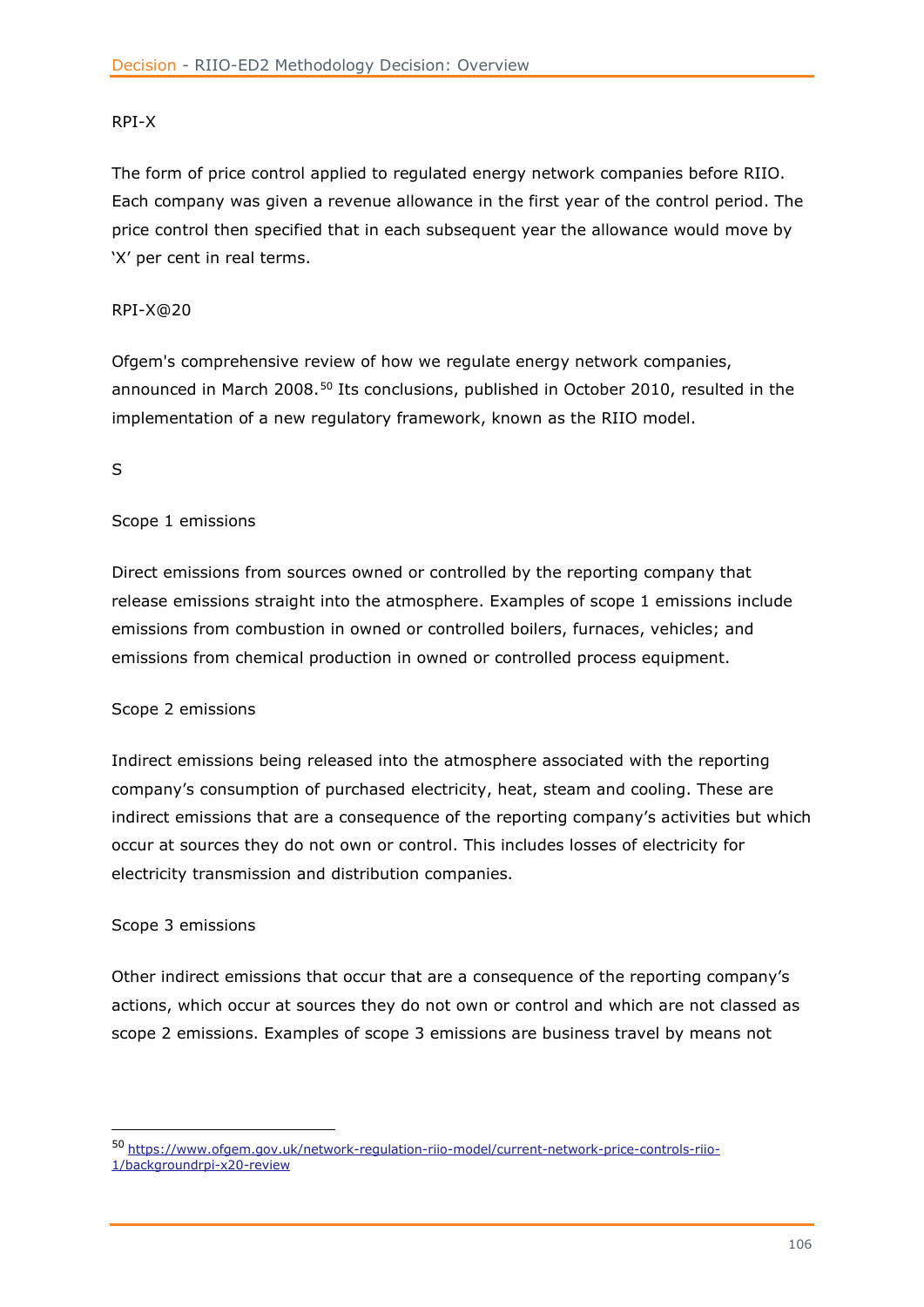owned or controlled by the reporting company, waste disposal, or purchased materials or fuels.

# Short interruption

A loss of electricity supply lasting less than 3 minutes.

### Slow money

Slow money is where costs are added to the RAV and therefore revenues are recovered slowly (eg over 20 years) from both existing and future consumers.

### Special Purpose Vehicle (SPV) model

The SPV model is one of the late competition models that may be applied to projects that meet the Criteria for late competition during RIIO-2. Under the SPV model, the incumbent network licensee would run a tender to appoint an SPV to finance, deliver and operate a new, separable and high value project on the licensee's behalf through a contract in effect for a specified revenue period. The allowed revenue for delivering the project would be set over the period of its construction and a long-term operational period (currently expected to be 25 years).

### Storage (electricity)

Storage refers to any mechanism that can store energy, which has been converted into electricity. This can be primary (super-conducting and capacitor technologies), mechanical (pumped hydro, compressed air, flywheels) and electrochemical (batteries).

Strategic Innovation Fund (SIF)

A funding mechanism for strategic energy system transition innovation projects.

# Supplier

Any person authorised to supply gas and/or electricity by virtue of a Gas Supply Licence and/or Electricity Supply Licence.

Supply chain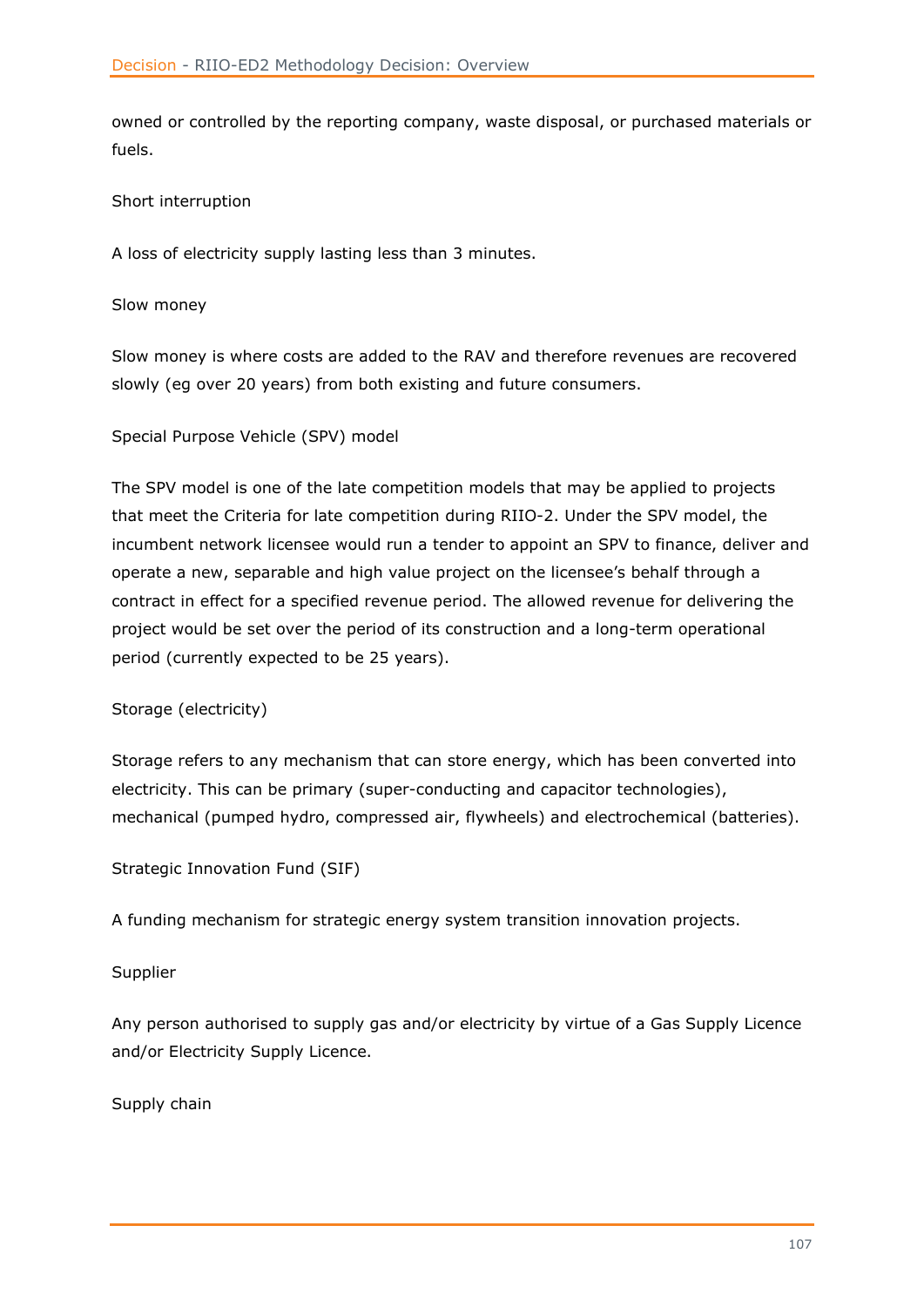Refers to all the parties involved in the delivery of electricity and gas to the final consumer - from electricity generators and gas shippers, through to electricity and gas suppliers.

Sustainable energy sector

A sustainable energy sector is one that promotes security of supply over time; delivers a low carbon economy and associated environmental targets; and delivers related social objectives (eg fuel poverty targets).

System Operator (SO)

The SO is the entity responsible for operating the transmission system and for entering into contracts with those who want to connect to the transmission system. In relation to electricity and gas, this role is performed by National Grid.

```
T
```
Third party

Within the innovation context, third party refers to any person other than network companies. It may include, for example, private companies, academics, small and medium-sized enterprises, and trade bodies. It is often used interchangeably with nonnetwork company.

Total expenditure (totex)

Totex includes both capital expenditure (capex) and operating expenditure (opex). Totex is made up of fast money and slow money.

Total Market Return (TMR)

The TMR is a measure of return that equity investors expect for the market-average level of risk.

Transmission Owner (TO)

Means, in the electricity sector, National Grid Electricity Transmission, Scottish Power Transmission or Scottish Hydro Electric Transmission and, in the gas sector, National Grid Gas Transmission.